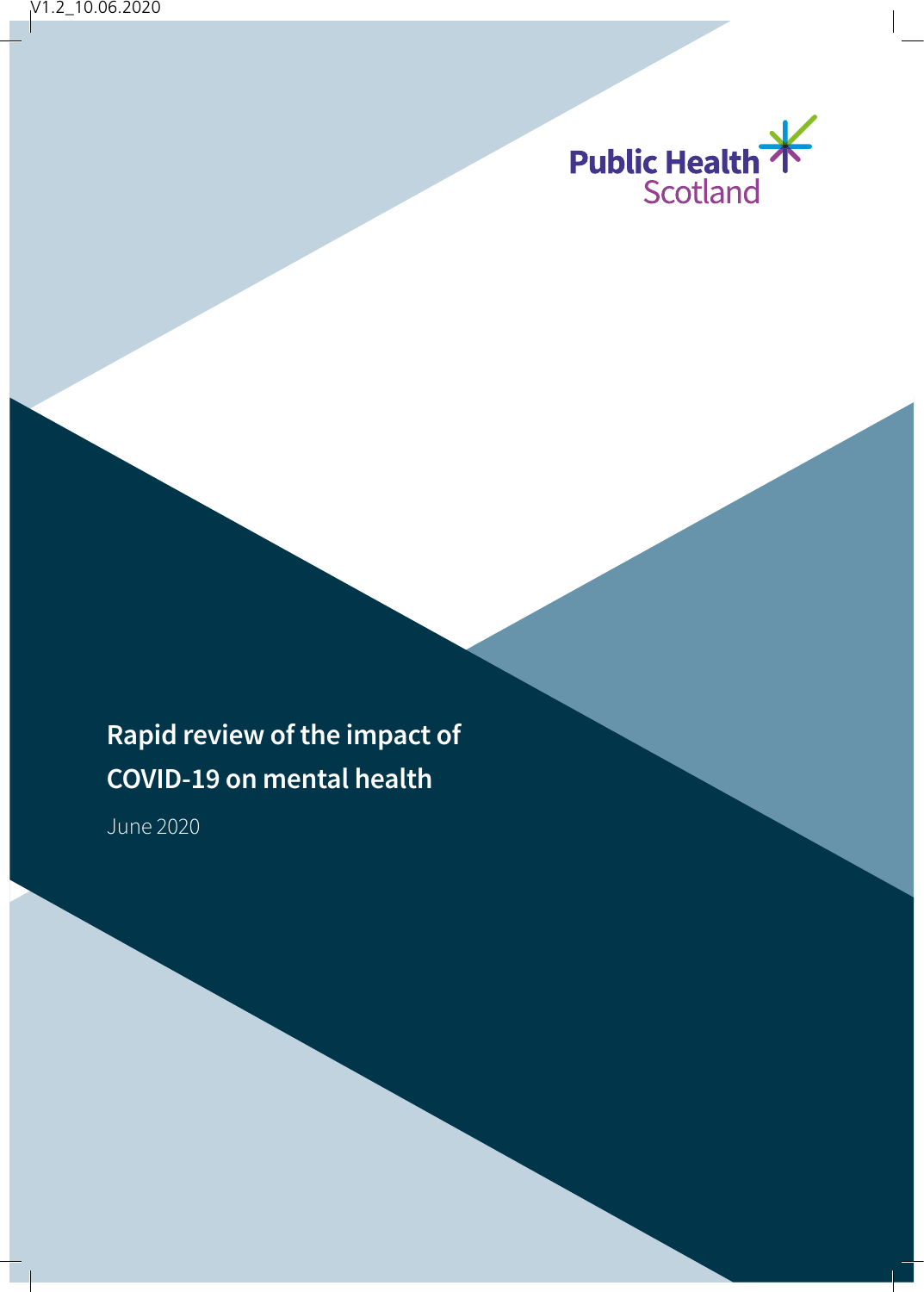#### **Authors**

Ruth Flynn, Emma Riches, Garth Reid (Public Health Scotland), Alix Rosenberg (Scottish Government) and Claire Niedzwiedz (University of Glasgow)

#### **Acknowledgements**

We would like to thank Seona Hamilton, Sonya Scott (Public Health Scotland) and Andrew Gumley (University of Glasgow) for their input into the report.

#### **Citation:**

Flynn R, Riches E, Reid G, Rosenberg S, Niedzwiedz C. Rapid review of the impact of COVID-19 on mental health. Edinburgh: Public Health Scotland; 2020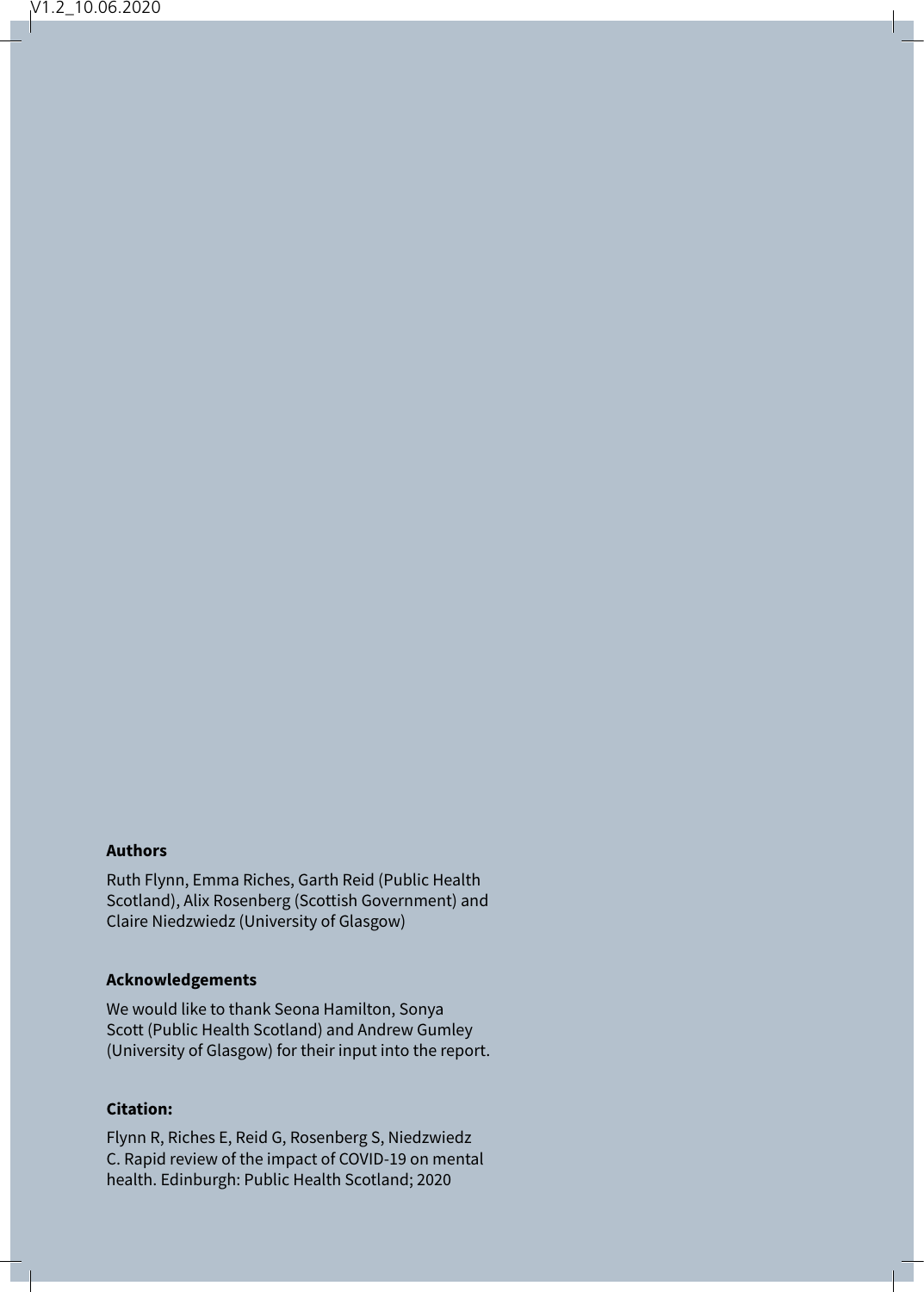# **Contents**

| Research question 1: What impact is the COVID-19 pandemic having on<br>mental health outcomes (using validated measures) at the population level? .6 |
|------------------------------------------------------------------------------------------------------------------------------------------------------|
| Research question 2: What risk and protective factors are associated with<br>mental health outcomes during the COVID-19 pandemic?14                  |
| Research question 3: What are the key learnings and implications for                                                                                 |
|                                                                                                                                                      |
|                                                                                                                                                      |
|                                                                                                                                                      |
|                                                                                                                                                      |
|                                                                                                                                                      |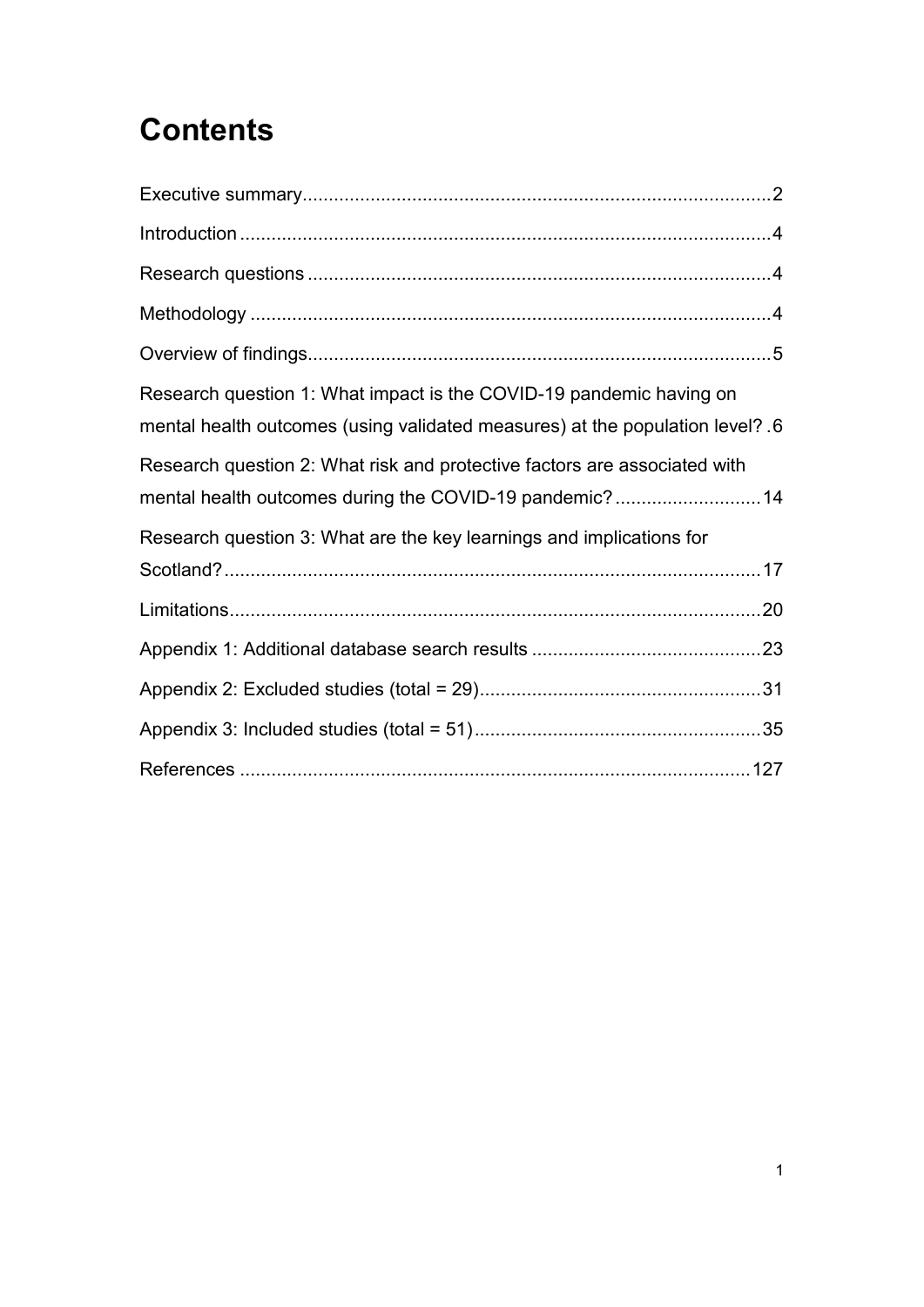## <span id="page-3-0"></span>**Executive summary**

## **Background and aim**

The coronavirus (COVID-19) pandemic will have various impacts on health, both currently and in the future, although it is not yet clear what the impacts will be. This rapid review aims to summarise current evidence on COVID-19 and its impact on mental health to establish learning for Scotland.

## **Methods**

The COVID-19: living map of the evidence was used as the search strategy for this rapid review as it is robust and already established. This rapid review includes the first 10-week searches from 4 March to 15 May 2020, and considered those studies categorised as having a mental health impact. Titles and abstracts were screened, data were extracted, a critical appraisal of the studies was carried out and the evidence was synthesised.

## **Findings**

Based on current evidence, there are limited longitudinal data to suggest a change in the prevalence of mental health outcomes across all the groups included in this review. However, a small number of studies with comparative pre-COVID-19 data indicate that depression and/or anxiety were elevated during the pandemic; but these were from non-representative Chinese populations. Only one Danish study with methodological limitations suggests that there may be a decrease in psychological wellbeing among general populations in response to a rapid increase in a new infectious disease, but how this changes over time is unclear.

The evidence indicates that a number of key groups are at higher risk of adverse mental health outcomes; these could include frontline staff who are working with COVID-19 patients, women, those with a low educational level and individuals with underlying mental health conditions. However, social and family support, hygiene measures and physical activity appeared to safeguard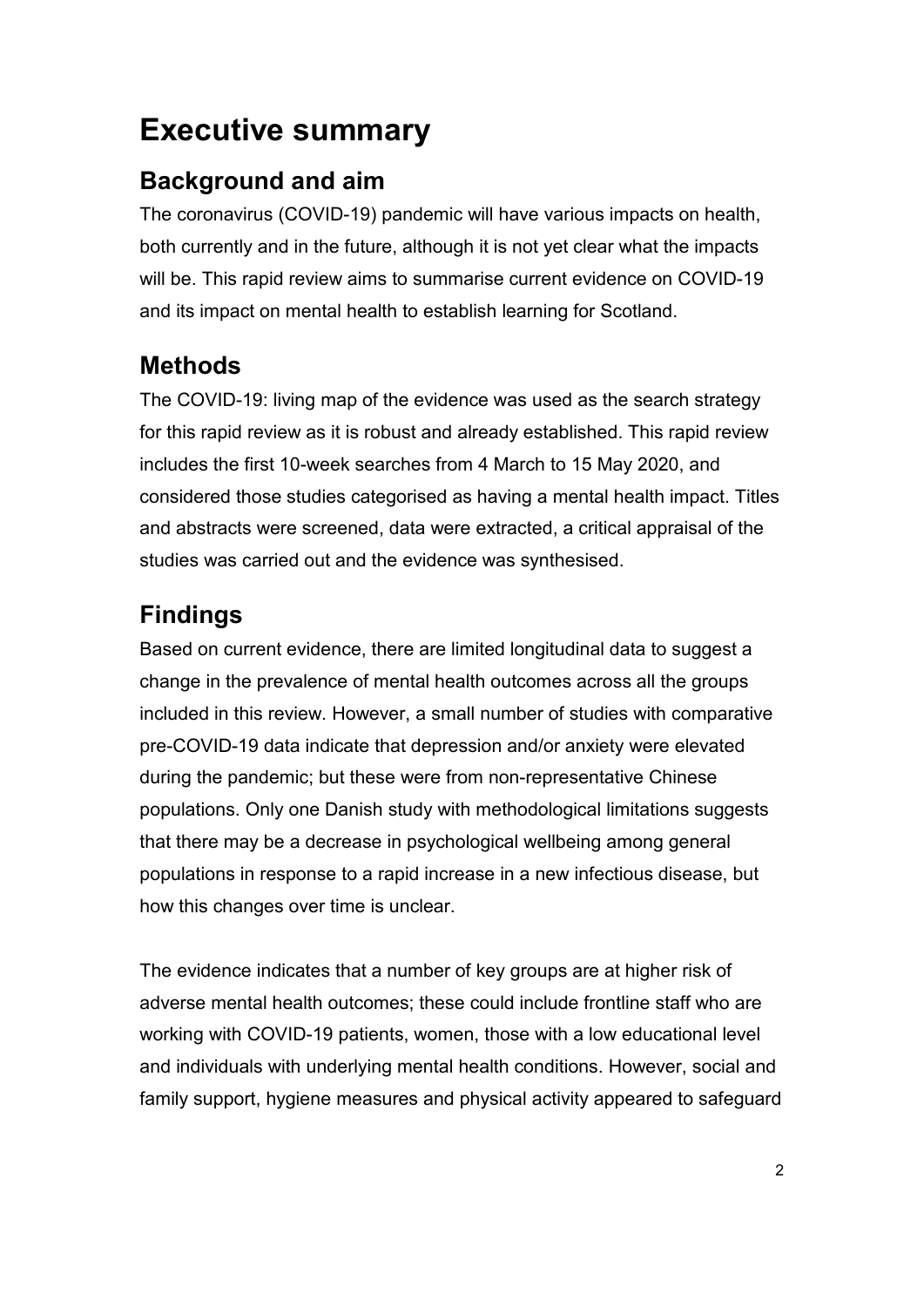mental health. Some of these are consistent with protective factors recommended for good mental health in general.

## **Limitations**

We found various methodological limitations of the evidence and therefore results should be viewed with caution. The main limitations were around unrepresentative sampling, different outcomes measured using different tools, various bias, gaps in the analysis and some studies were poorly described and reported. These limitations made it difficult to draw clear conclusions, generalise to the population and compare studies.

## **Implications**

The limited evidence suggests that it seems likely that there is an increase in poor mental health in Scotland, particularly among those with pre-existing mental illness, healthcare workers, people who have had exposure to COVID-19 and females. Measures to mitigate this potential impact should be considered as a matter of urgency. The current evidence is of poor quality, originating from online surveys which relied on convenience samples, mostly came from China and reports prevalence at a certain point in time. Limited studies looked at health inequalities, for example socioeconomic status, and this highlights work that urgently needs to be undertaken in Scotland, and internationally. To progress our understanding of the impact of COVID-19 on mental health outcomes, we require urgent collection of longitudinal data through Scottish population surveys of representative samples of general population and other likely vulnerable groups (e.g. healthcare and other key workers, those with pre-existing mental health issues, gender), and includes measures comparable with pre-COVID-19 estimates.

Now that the epicentre of the virus has moved, we anticipate that more relevant and comparable data from Europe will become available, which could inform our understanding of the likely impacts on mental health and wellbeing in Scotland.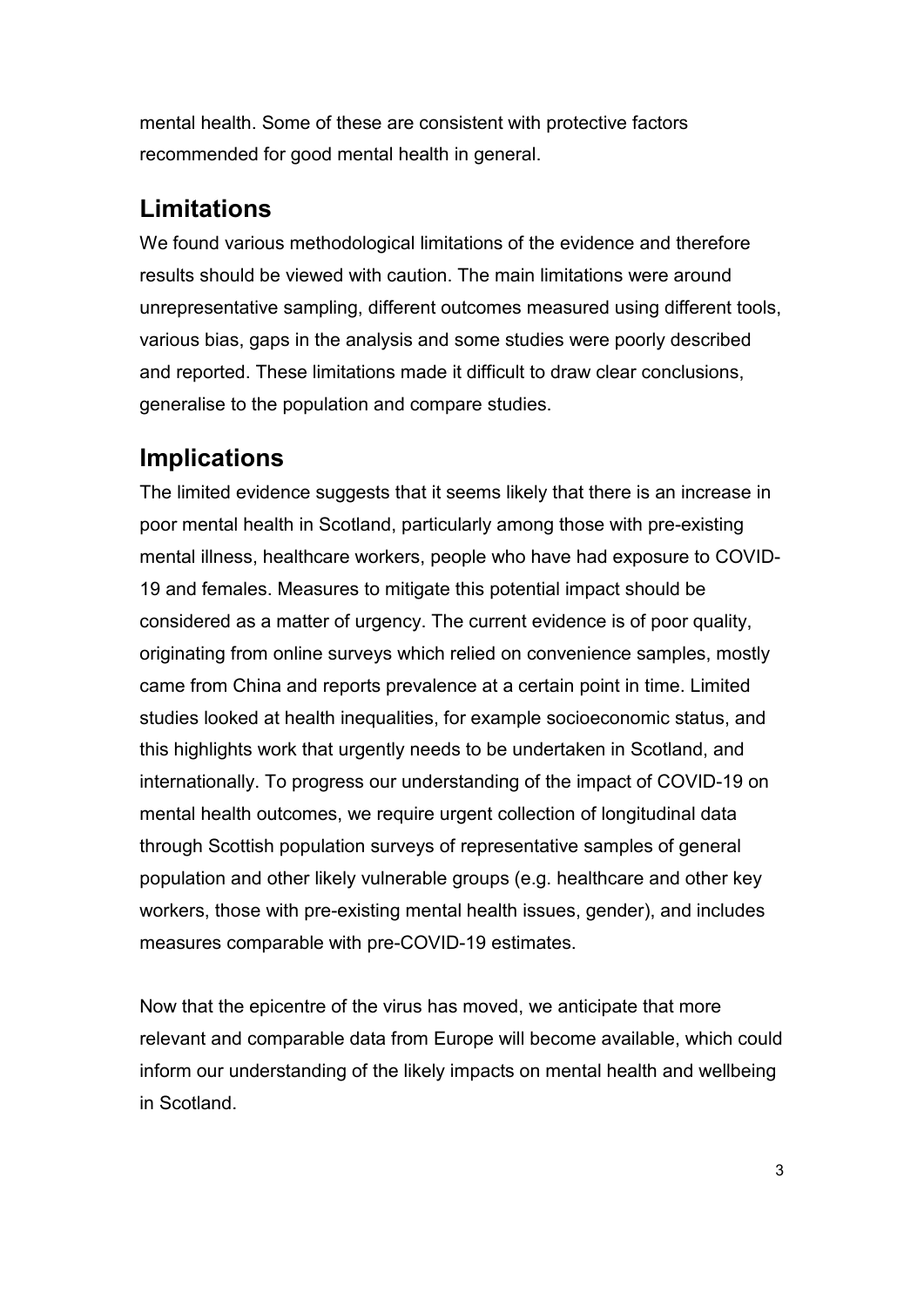# <span id="page-5-0"></span>**Introduction**

The coronavirus (COVID-19) outbreak began in Wuhan, China, in December 2019. On 11 March 2020, the World Health Organization (WHO) declared COVID-19 a pandemic affecting many countries across the world. [1](#page-129-0) The pandemic will have various impacts on health, both currently and in the future, although it is not clear yet what the impacts will be. As well as the people directly affected by the COVID-19 infection, pandemics can also create a degree of fear, worry and concern in the wider population, particularly among vulnerable groups<sup>[2](#page-129-1)</sup> and frontline healthcare workers treating COVID-19 patients. This rapid review aims to summarise current evidence on COVID-19 and its impact on mental health to establish learning for Scotland.

# <span id="page-5-1"></span>**Research questions**

- 1. What impact is the COVID-19 pandemic having on mental health outcomes (using validated measures) at the population level?
- 2. What risk and protective factors are associated with mental health outcomes during the COVID-19 pandemic?
- 3. What are the key learnings and implications for Scotland?

# <span id="page-5-2"></span>**Methodology**

The COVID-19: living map of the evidence<sup>[3](#page-129-2)</sup> was used as the search strategy for this rapid review as it is robust and already established. The map comprises studies on COVID-19, identified in MEDLINE and Embase, which were published since 2019, and is updated on a weekly basis. This rapid review includes the first 10-week searches from 4 March to 15 May 2020, and considered those studies categorised as having a mental health impact. In addition, PsycInfo as well as pre-publication databases MedRxiv and PsyArXiv were searched using relevant terms to capture papers not included in the COVID-19 map. However, due to the time constraints for this review, these studies were not assessed for inclusion but a summary of relevant results has been provided in **Appendix 1**.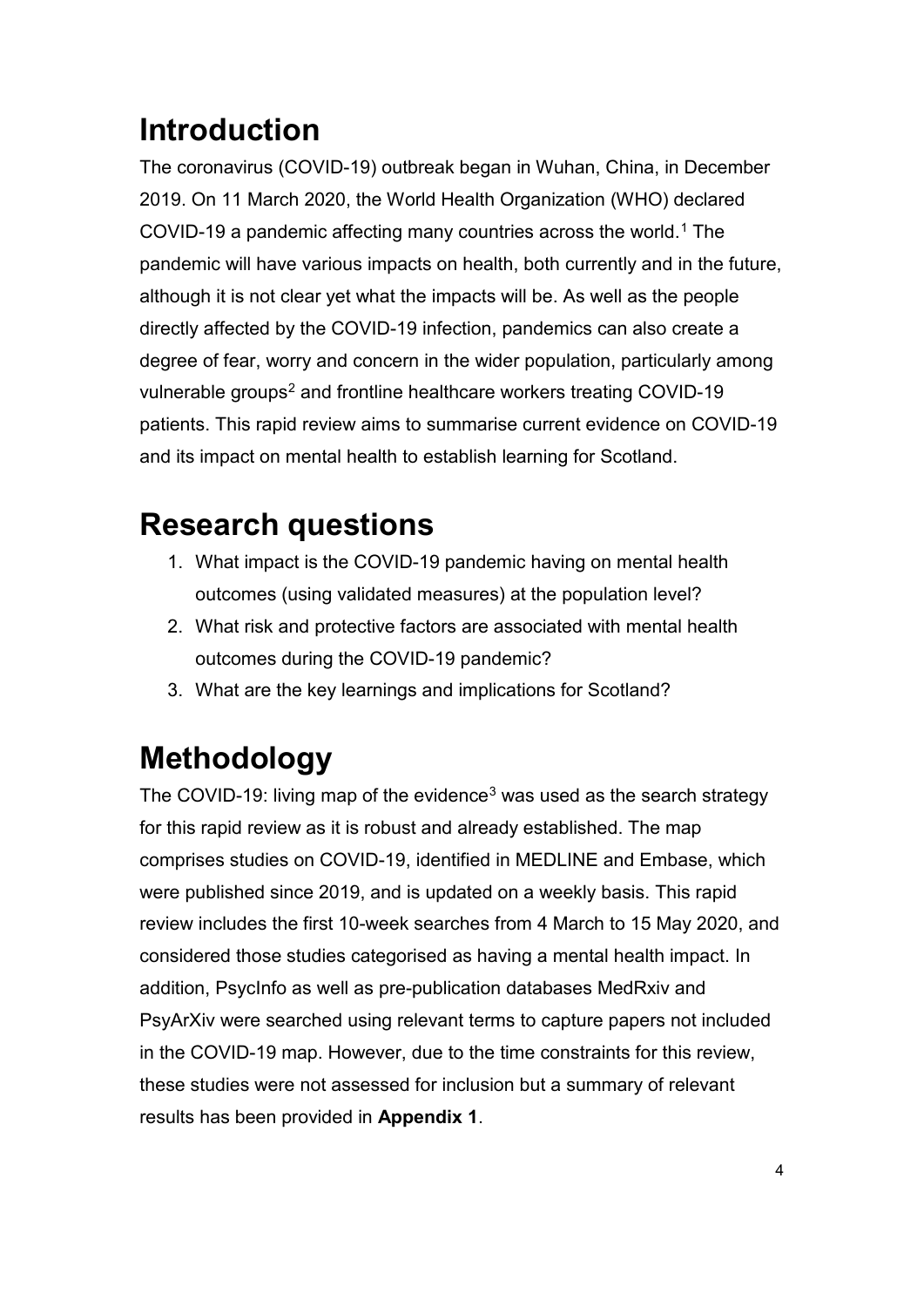Titles and abstracts were screened, and the following inclusion criteria applied:

- primary studies
- written in English language
- related to COVID-19 and mental health at population level
- mental health and/or mental wellbeing outcomes as measured by validated tools (allowing for some cultural variations)
- included outcomes:
	- − prevalence rates (prior to and following pandemic onset)
	- − change in prevalence of mental health outcomes over the course of the pandemic
	- − point prevalence of mental health outcomes observed during the pandemic.

## <span id="page-6-0"></span>**Overview of findings**

The search identified 80 potentially relevant studies affecting mental health. Full-text screening was undertaken and a total of 51 of the studies met the inclusion criteria. Most of these studies (n = 40) were undertaken in China but others were conducted in Vietnam (n = 1), Singapore (n = 1), Singapore/India  $(n = 1)$  and Iran  $(n = 3)$ . Five European studies were identified and were based in Spain (n = 1), Italy (n = 2), Denmark (n = 1) and Turkey (n = 1). Studies that did not meet this criterion were noted and summarised in **Appendix 2**.

The study designs were mainly cross-sectional ( $n = 48$ ); other study types were longitudinal (n = 1), case control (n = 1) and a mixed method (n = 1). A range of mental health outcomes were assessed, including depression and anxiety, fear, stress, sleep disturbance, post-traumatic stress disorder (PTSD), obsessive–compulsive disorder, somatisation and burnout. Critical appraisal of the studies was carried out using an adapted version of the Critical Appraisals Skills Programme (CASP) cohort tool, Strengthening the Reporting of OBservational studies in Epidemiology (STROBE) checklists or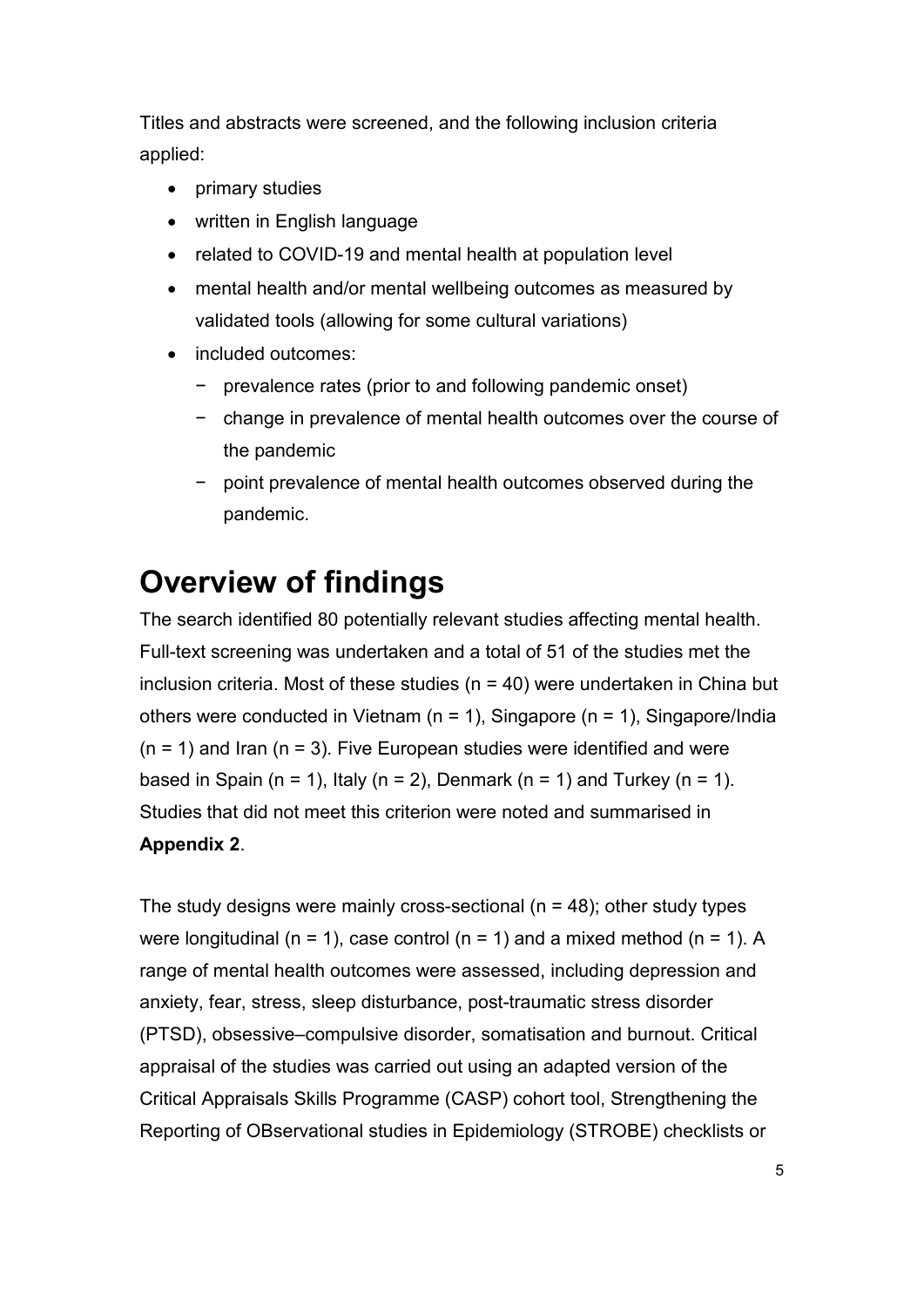National Institute of Health cross-sectional checklist. Overall, the quality of the studies was poor to fair, mainly due to poor sampling but further details are noted in the limitations section.

## <span id="page-7-0"></span>**Research question 1: What impact is the COVID-19 pandemic having on mental health outcomes (using validated measures) at the population level?**

The heterogeneity in outcomes studied, diversity of location and general poor quality of the studies that we identified make it difficult to draw strong conclusions, and the findings we describe below across different subpopulations should be interpreted with caution.

## **General population**

#### **Evidence from longitudinal studies and comparative data**

We found one longitudinal study which looked at the prevalence of mental health outcomes before and during COVID-19.<sup>[4](#page-129-3)</sup> Three studies<sup>5,6,7</sup> (two from China and one from Denmark) compared data collected during the pandemic to pre-COVID-19 data which looked at nationwide data from the previous year in China $5,6$  $5,6$  and from 2016 in Denmark.<sup>[7](#page-129-6)</sup> Two studies $^{8,9}$  $^{8,9}$  $^{8,9}$  $^{8,9}$  $^{8,9}$  focused on children and young people and the impact of the pandemic on depression and anxiety. The rest of the studies all measured point prevalence.

One longitudinal study4 looked at stress, anxiety and depression over a period of the pandemic, once during the initial outbreak and then again four weeks later. The sample was not representative of the population and they did not compare results to pre-pandemic measures, therefore we cannot say whether levels of anxiety, depression and stress at the start of outbreak were higher than normal. They found no statistically significant changes in stress, anxiety and depression levels during the initial four weeks of the pandemic.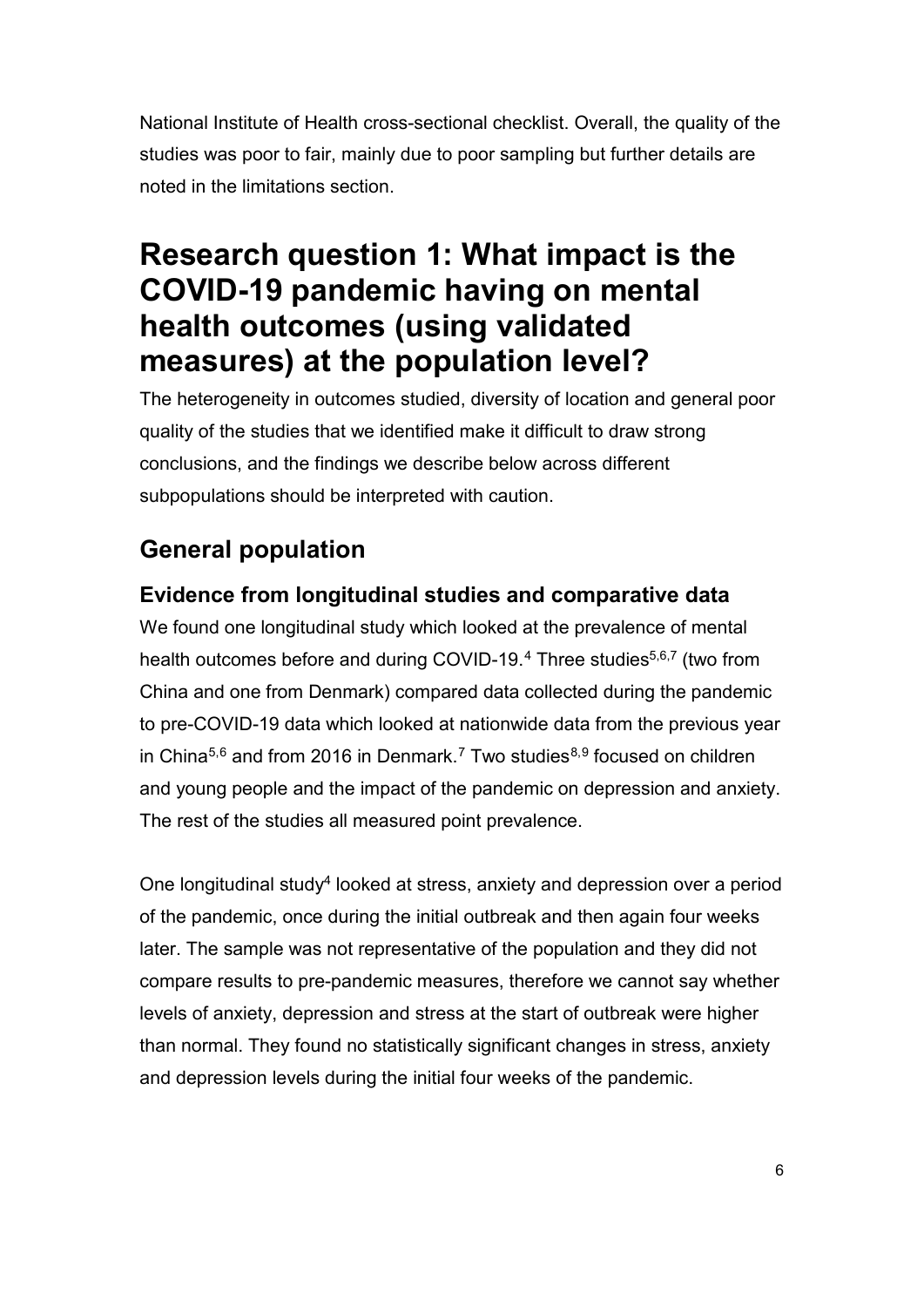Three studies looked at prevalence rates, comparing pre-COVID-19 point prevalence rates with point prevalence measured during the pandemic. Only one study<sup>7</sup> used a representative sample, however, all the confounding variables were not clear, therefore results should be interpreted with caution. Sønderskov<sup>7</sup> used before and after data using WHO-5 scale and the Danish Mental Health and Wellbeing Survey from 2016. Results showed that psychological wellbeing was affected negatively by the COVID-19 pandemic in the Danish population (25.4% of respondents in the 2020 survey with WHO-5 scores < 50 (the scale ranges from 0–100 and when used for screening for depression a cut off of < 50 is used) was significantly higher than for the 2016 survey 22.5%, p < 0.001) and also higher for females than males. In China, Huang and Zhao<sup>5</sup> compared their findings to another crosssectional study (the China Mental Health Survey, 2019) which showed anxiety and depression in Chinese adults was higher during the pandemic. The overall point prevalence of anxiety and depressive symptoms was 35.1% and 20.1%, respectively. They referred to another cross-sectional study (the China Mental Health Survey, 2019) which showed in the past 12 months, anxiety was reported as 5.0% and depression 3.6% in Chinese adults. Gao et al.<sup>6</sup> also reported from a study of 4,827 participants from 31 provinces and autonomous regions in China, point prevalence of depression and anxiety was 48.3% and 22.6%, respectively. They noted that the latest national sample indicated the prevalence of anxiety disorders and depressive disorders was 7.6% and 6.9%, respectively, in China, therefore anxiety and depression seem to have increased during the pandemic.

Among children and young people, two studies compared depression prevalence with pre-COVID-19 levels. Zhou et al.<sup>9</sup> measured depression and anxiety using the Patient Health Questionnaire (PHQ-9) and the 7-item Generalized Anxiety Disorder Scale (GAD-7) in children and young people aged 12–18 years. The authors reported the incidence of any depressive symptoms at 43.7%, but reports prevalence of depression at above threshold of moderate or above symptom levels at 17.3%.This is comparable to the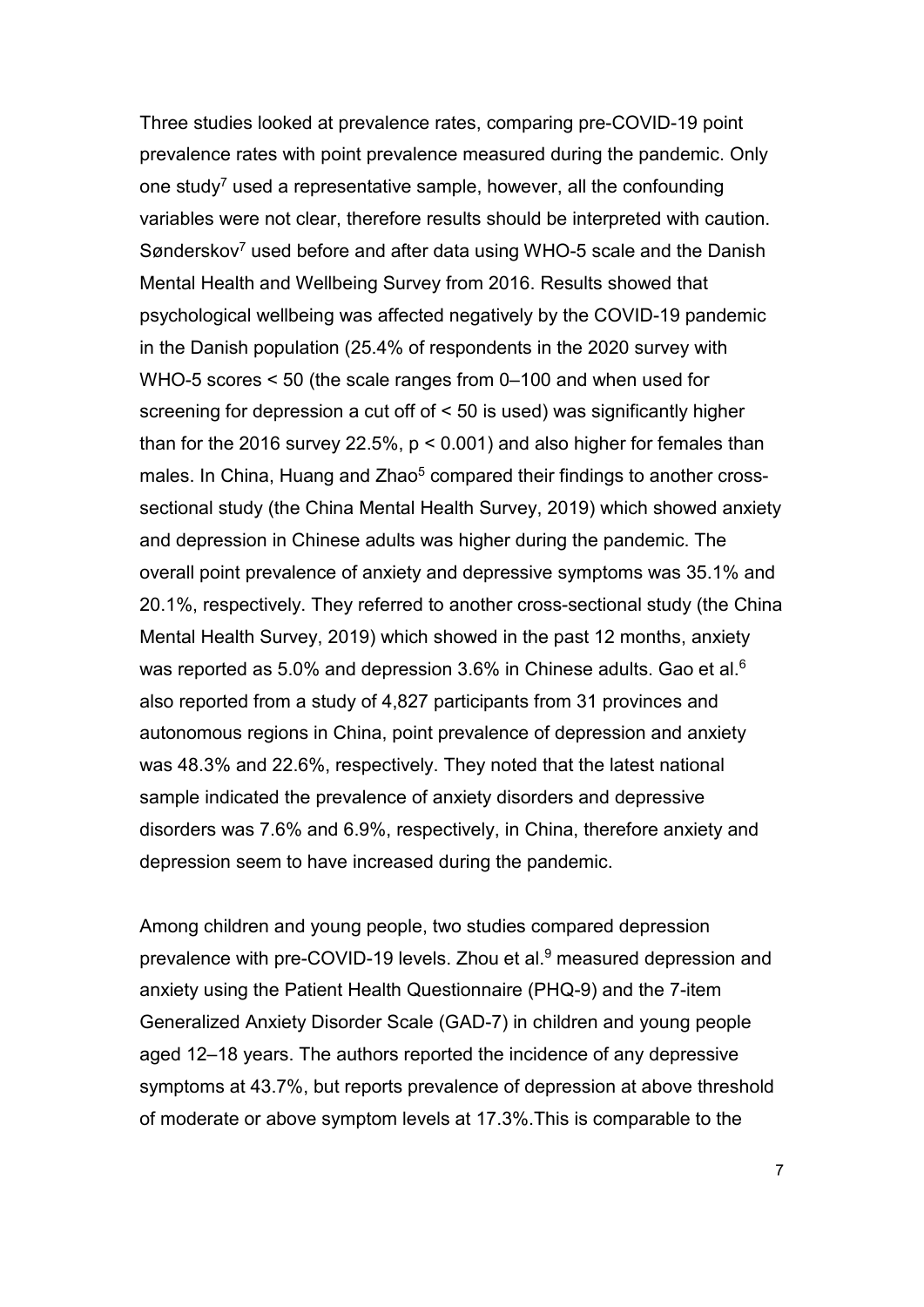meta-analysis used as a comparison which also reports above threshold depression at 15.4%, which, if we assume near normal distribution, is likely not to indicate a significant increase. Another study in China<sup>8</sup> reported any anxiety and depression symptoms among primary school-aged children using different tools (Screen for Child Anxiety Related Emotional Disorders validated tool and Children's Depression Inventory–Short Form) with prevalence of 18.9% and 22.6%, respectively. The authors reported that the prevalence for depressive symptoms was higher in students in Wuhan who were restricted to home for longer than other investigations in primary schools of China who had lesser restrictions and were further from the epicentre (17.2%). 8

#### **Point prevalence data**

Fourteen studies reported the point prevalence of a range of mental health outcomes using a variety of measures over different time points and some with different populations, making it hard to compare across studies. Four cross-sectional studies measured anxiety and depression using the DASS-21 questionnaire.<sup>[10,](#page-130-1)[11](#page-130-2),[12,](#page-130-3)[13](#page-130-4)</sup> Another four studies<sup>5,6,[14](#page-130-5),[15](#page-130-6)</sup> measured anxiety and depression using different scales. Four studies<sup>5,11,[16,](#page-130-7)[17](#page-131-0)</sup> examined the effect of COVID-19 on sleep using two different scales, and two studies<sup>[18,](#page-131-1)[19](#page-131-2)</sup> looked at a range of other mental health outcomes in population studies including psychological status and crisis.

Two studies looked at distress in populations using a specific measure for COVID-19 designed to capture mental health disorders specific to COVID-19: COVID-19 Peritraumatic Distress Index (CPDI).<sup>[20](#page-131-3),[21](#page-131-4)</sup> The scale ranges from 0–100. A score between 28 and 51 indicates mild to moderate distress, and 52 or more indicates severe distress. The Iranian study<sup>20</sup> found mean score of CPDI was 34.54 with 14.1% reporting severe distress, higher than the mean CPDI of 23.65 with 5.14% reporting severe distress in China. 21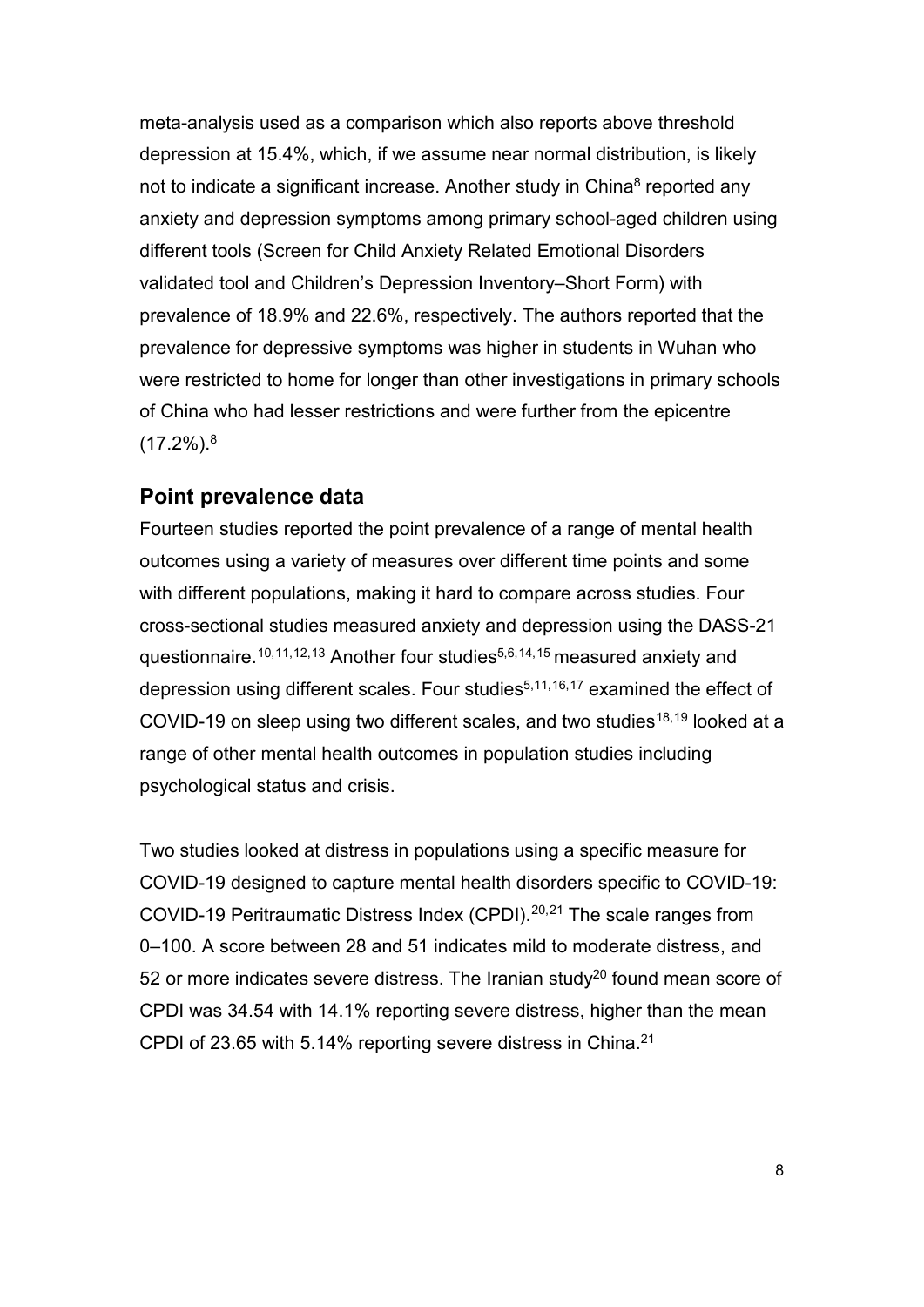### **Subpopulations**

Some studies focused on certain groups (e.g. people who experienced COVID-19, children and young people) to examine what effect the pandemic may have had on their mental health. The location of the studies, the methods by which the study groups were recruited, the heterogeneity of the outcomes which were assessed, the range of ages of participants and the general poor quality of the studies make it difficult to draw strong conclusions from these data.

#### **People who have had COVID-19**

Two cross-sectional studies, [22](#page-131-5),[23](#page-131-6) one in China and one in Vietnam, looked at mental health outcomes on COVID-19 patients discharged from outpatient departments. Both studies found that people with suspected COVID-19 symptoms reported high scores on scales for PTSD, depression and lower health-related quality of life.

#### **Quarantine**

Two cross-sectional studies<sup>[24,](#page-131-7)[25](#page-132-0)</sup> looked at mental health and the effects of quarantine with mixed results. It is hard to compare quarantine studies as this differs by region and timings, depending on the stage of the outbreak. Both focused on outcomes of anxiety and depression using different scales. One study<sup>24</sup> with 1,593 respondents aged 18 years and above compared prevalence rates for people affected by quarantine with people unaffected by quarantine (the authors defined affected by quarantine as anyone who had been staying at home and not affected by quarantine as anyone who had permission to work or who was not living in a province with restrictions). They found that prevalence of anxiety and depression in the affected by quarantine group (anxiety 12.9%, depression 22.4%) was significantly higher than that in the not affected by quarantine group (anxiety 6.7%, depression 11.9%). Zhu et al. <sup>25</sup> study of 1,443 participants found no significant differences between participants' psychological symptoms, anxiety and depression (15.0%, 22.2%, 22.1% vs 13.4%, 20.8%, 20.8%, respectively) in quarantine (either under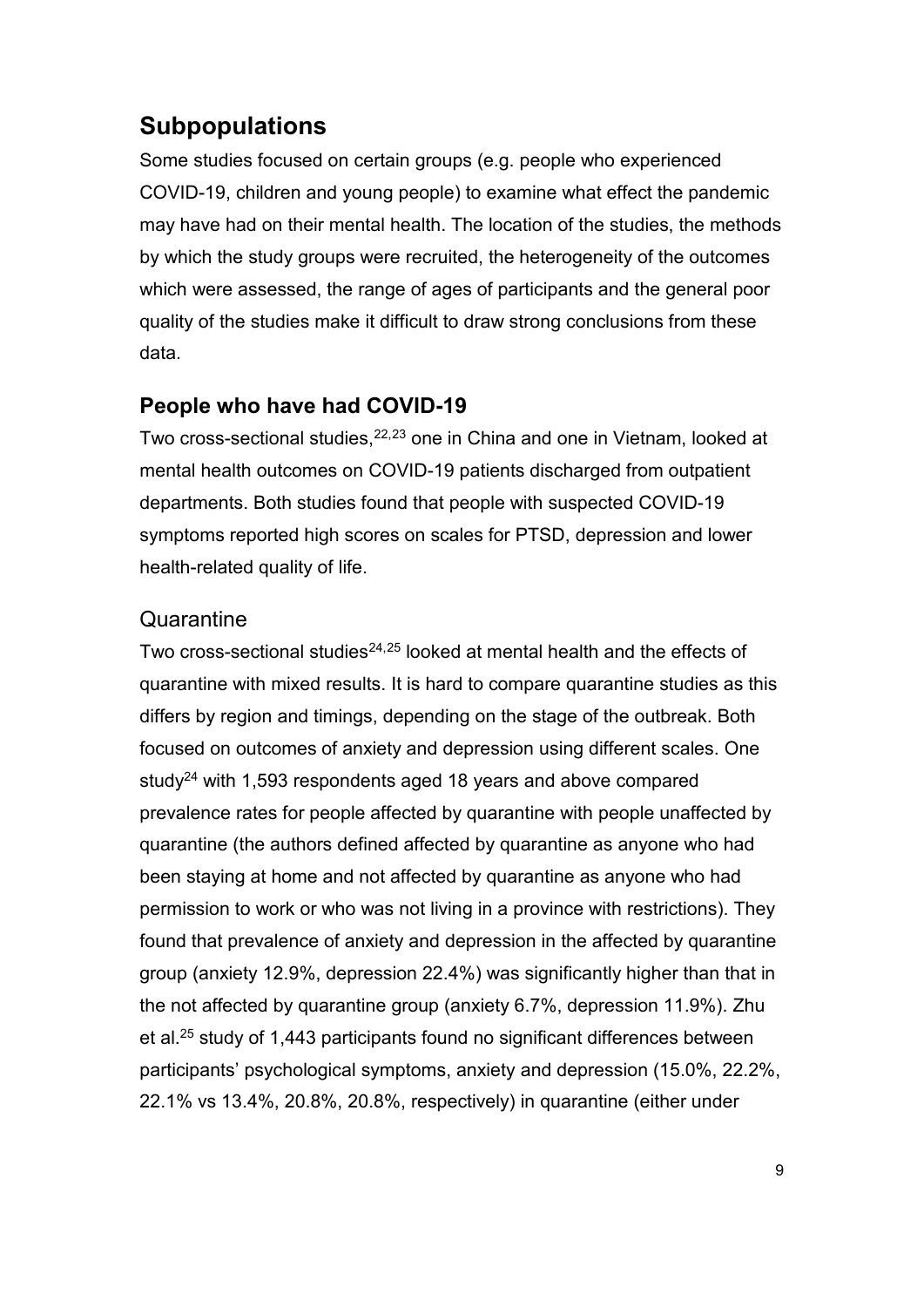hotel-quarantine health workers or general public at home quarantine) and those not in quarantine (key workers who did not have to stay at home due to work).

#### People with pre-existing mental health conditions

Two studies<sup>[26](#page-132-1),[27](#page-132-2)</sup> examined people with diagnosed mental health conditions and the impact of COVID-19. Hao et al. $^{26}$  looked to assess and compare the immediate stress and psychological impact experienced by people with and without psychiatric illnesses, and Zhou et al.<sup>27</sup> looked at the mental health repercussions of the COVID-19 pandemic in populations attending outpatient departments of psychiatry, neurology and sleep medicine in Chengdu, China. In the Hao et al.<sup>26</sup> study, psychiatric patients in Chongqing, China (n = 76) had a higher prevalence of anxiety (6.6  $\pm$  9.0 vs 1.5  $\pm$  2.7; p < 0.001) and insomnia (10.1  $\pm$  7.16 vs 4.63  $\pm$  4.04 p < 0.001) than healthy controls respectively (n = 109). Zhou et al. also found that 20.9% of patients (n = 8140) with pre-existing psychiatric disorders reported a decline in their mental health condition related to the pandemic and that 22% were not able to get routine psychiatric care because of suspended hospital appointments. Owing to this, 18.1% of these patients had self-reduced medication dosages and 17.2% had stopped taking their medication due to difficulties accessing prescriptions.

#### Children and young people

Four studies<sup>8,9,[28,](#page-132-3)[29](#page-132-4)</sup> examined the impact of COVID-19 on mental health outcomes in children and young people. The studies included different ages of children and young people and examined different elements of mental health and have no pre-COVID-19 measures.

Two studies measured anxiety among school-aged children (aged 12–18 years) and young people (college students, age not specified) using the GAD-7.<sup>9,28</sup> The rate of mild anxiety reported for high school students of China<sup>9</sup> was 27.0%, and that of severe anxiety was 3.0%. The study involving college students<sup>28</sup> (n = 7143) reported that 21.3% of participants had self-reported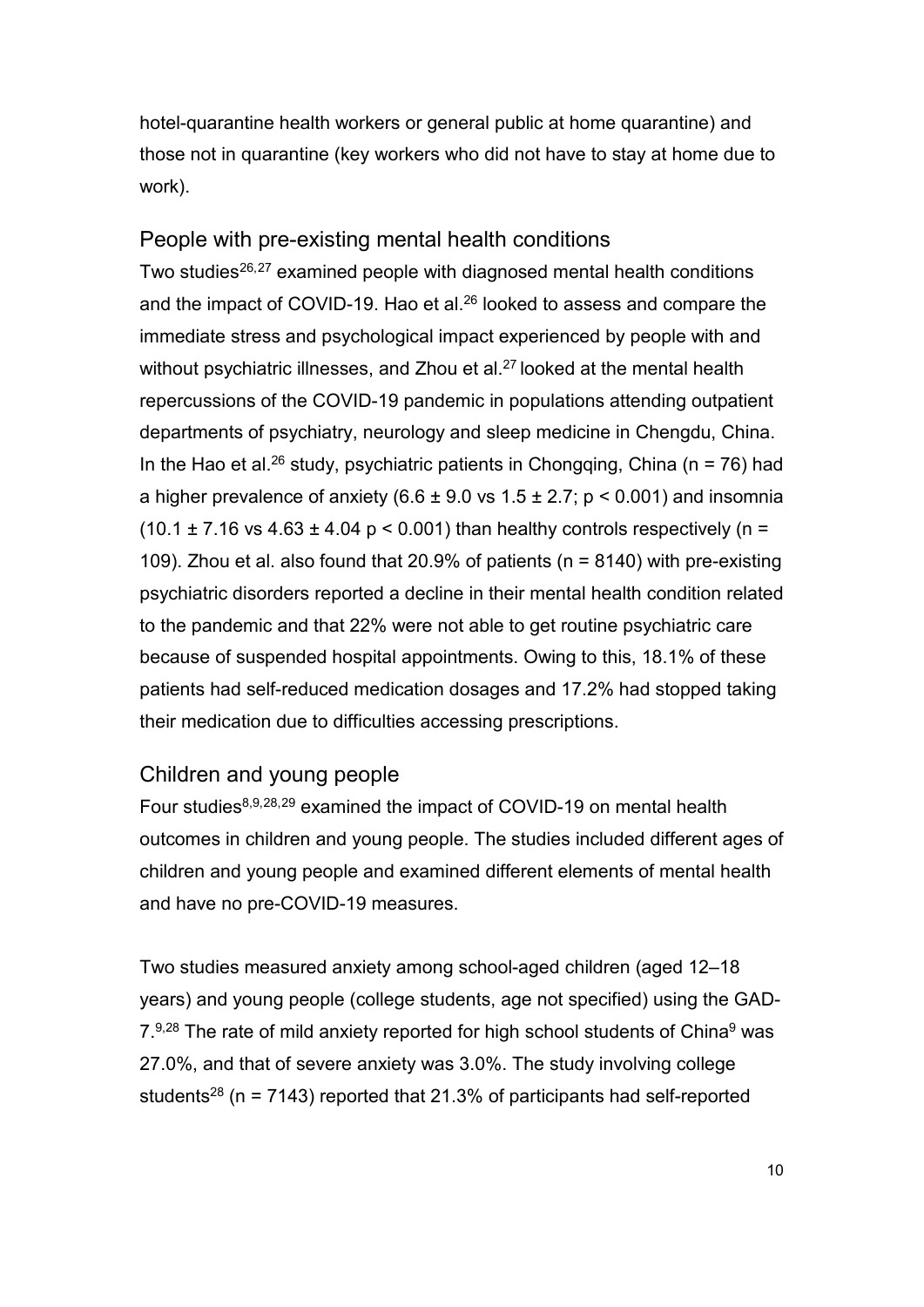experiencing mild anxiety and 0.9% of participants experienced severe anxiety. However, it is not clear whether this differs from pre-COVID-19 levels.

One study with an unrepresentative sample assessed the mental health of people aged 14–35 years using the 12-item General Health Questionnaire (GHQ-12). The authors stated that 40.4% of those sampled reported having psychological problems (defined by the authors as scoring higher than 15 points on the 12-item questionnaire). <sup>29</sup> However, most of this could be explained by the experience of mild symptoms. Excluding mild symptoms prevalence rates for anxiety and depression are reduced to 5% and 11.2%, respectively.

#### European studies looking at the general population

Five European cross-sectional studies<sup>7,[30,](#page-132-5)[31](#page-132-6),[32](#page-132-7),[33](#page-133-0)</sup> looked at the effect of the COVID-19 pandemic on levels of anxiety, depression, wellbeing, distress and temperament. Owing to the virus originating in China and then spreading to Europe, these studies take place later than most of the non-European studies, into late March and early April 2020. Only Ozamiz-Etxebarria et al.<sup>30</sup> had started their data collection before WHO announced Europe had become the epicentre of the pandemic on the 13 March 2020; all other studies collected their data while Europe was the epicentre. Three studies looked at depression and anxiety during the pandemic, two used the Depression, Anxiety and Stress Scale – 21 Items (DASS-21) measure $30,31$  and one  $32$  used Hospital Anxiety and Depression Scale (HADS) and the Health Anxiety Inventory (HAI). Ozamiz-Etxebarria et al.<sup>30</sup> surveyed adults ( $n = 1,003$ ) using online platforms, social networks and emails in the Basque Community, Spain. Point prevalence was measured for depression in males (n = 184; 8.7% mild, 4.0% moderate, 2.9% severe and 1.7% extremely severe) and was similar to females (n = 551; 8.6% mild, 7.1% moderate, 2.3% severe, 3.0% extremely severe). Anxiety was slightly lower in males (4.0% mild, 5.2% moderate, 1.2% severe, 3.5% extremely severe) and for females (7.0% mild, 12.0% moderate, 2.9% severe, 0.6% extremely severe). Stress in males (9.2% mild, 5.2%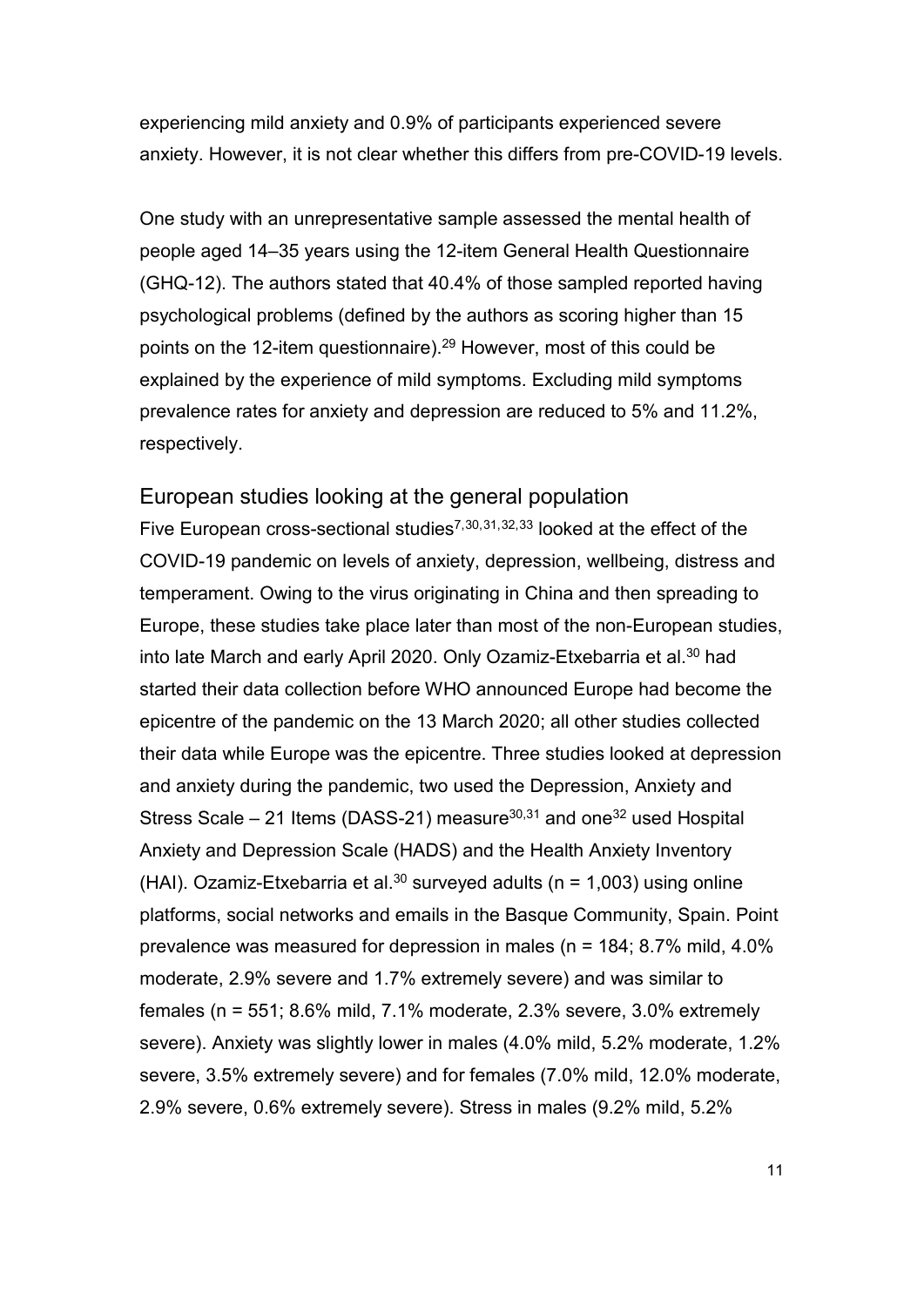moderate, 2.9% severe, 3.6% extremely severe) was similar for females (8.9% mild, 9.0% moderate, 3.1% severe, 1.2% extremely severe). Mazza et al.<sup>31</sup> looked at the prevalence of psychiatric symptoms using DASS-21 through an anonymous online questionnaire of adults (n = 2,766) on a survey platform. The authors noted the point prevalence of depression was 67.3% average range (17% high range, 15.4% extremely high range), anxiety was 81.3% average level (7.2% high range, 11.5% extremely high range) and stress was 72.8% average range (14.6% high range, 12.6% extremely high range). Ozamiz-Etxebarria et al.<sup>30</sup> also found high depression and anxiety levels (23.6% and 45.1%, respectively) in Turkey during the pandemic. Data were collected through an online questionnaire from 343 individuals aged 18 and above years living in various provinces of Turkey.

One Italian study<sup>33</sup> looked at perceived psychological distress among the Italian general population aged 18–75 years (n = 500); 62% of the individuals reported no likelihood of psychological distress, whereas 19.4% and 18.6% displayed mild and moderate to severe likelihood of psychological distress respectively.

#### Healthcare workers

Eighteen studies looked at the impact of COVID-19 on mental health outcomes in healthcare workers. The lack of longitudinal studies in this population meant it was not possible to ascertain trends during the course of the pandemic. The majority of studies provided the point prevalence of a range of mental health outcomes, but some compared populations based on their involvement with the care of COVID-19 patients, geographical areas and roles/experience of healthcare workers. Based on these groupings, it was possible to draw some limited observations about which populations may have fared worse in terms of their mental health:

• Three studies  $34,35,36$  $34,35,36$  $34,35,36$  $34,35,36$  compared medical healthcare workers with nonmedical healthcare workers; in two studies of these studies, 34,35 of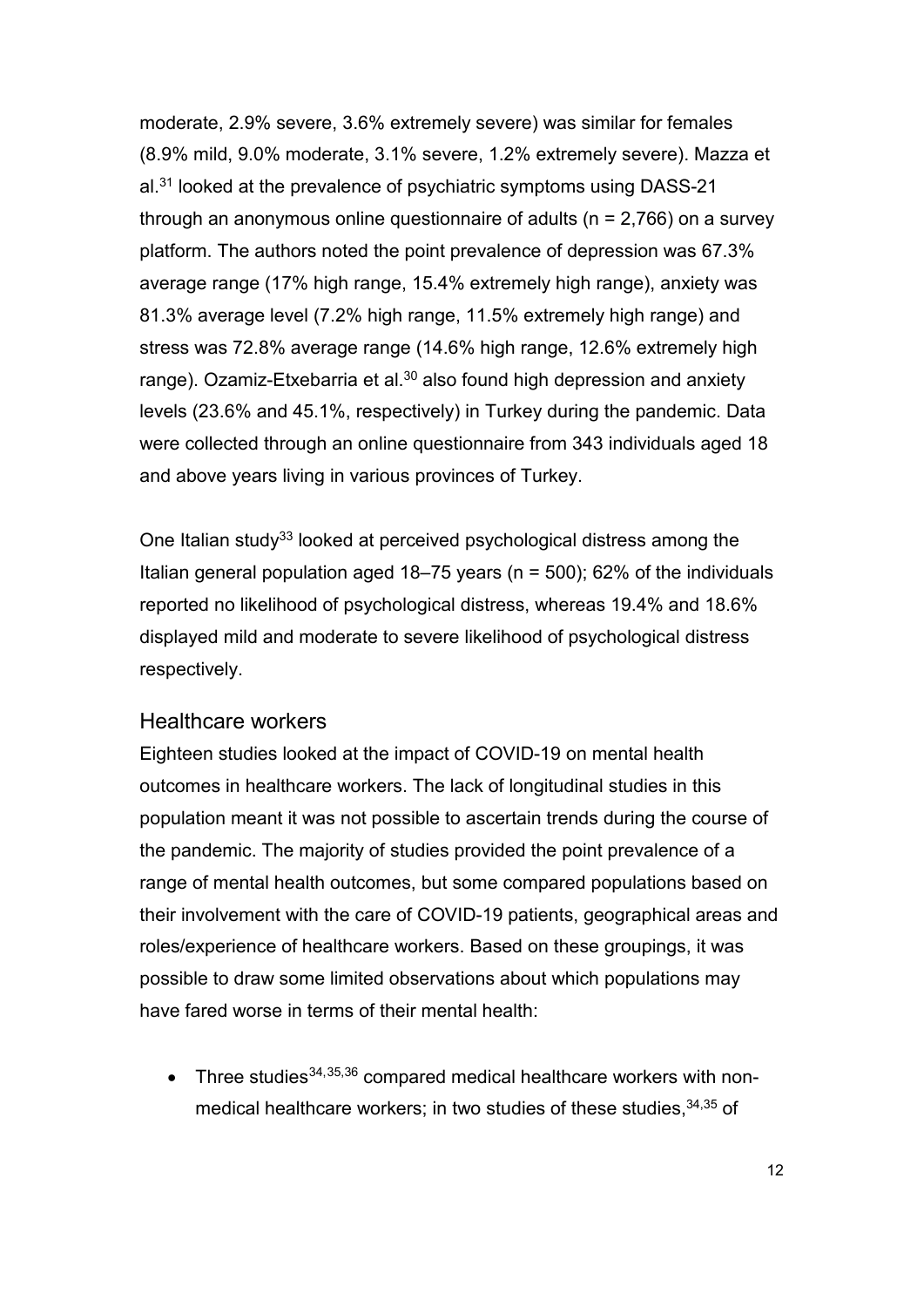> 2,000 participants recruited online, there was a higher prevalence of anxiety, fear, depression, insomnia, somatisation and obsessive compulsive symptoms among medical staff (predominantly doctors and nurses) compared with non-medical staff. A smaller study of 470 participants found a higher prevalence of anxiety among medical workers after adjustment for age, sex, ethnicity, marital status, survey completion date and presence of comorbid conditions, but no significant differences in PTSD, stress and depression between groups. [36](#page-133-3)

- A small study<sup>[37](#page-133-4)</sup> of 190 participants, comparing the frequency of burnout between redeployed physicians and nurses to frontline COVID-19 wards with those working in their usual wards, showed that burnout prevalence in staff working in their usual ward was three times higher than in COVID-19 ward staff.
- One study of 1,521 participants<sup>[38](#page-133-5)</sup> showed that people without experience working in a public health emergency had poorer mental health, resilience and social support compared to those with experience.
- Two studies looked at effect of working in Wuhan, the original epicentre of the pandemic, compared with other Chinese towns/provinces<sup>[39](#page-133-6),[40](#page-133-7)</sup> and both suggested that local medical staff had poorer mental health outcomes (insomnia, depressive and anxiety symptoms) compared with people working outside of Wuhan.

The other 11 studies<sup>[41,](#page-134-0)[42](#page-134-1),[43](#page-134-2),[44,](#page-134-3)[45](#page-134-4),[46,](#page-134-5)[47,](#page-134-6)[48](#page-134-7),[49,](#page-134-8)[50](#page-134-9),[51](#page-134-2)</sup> reported the point prevalence of a range of mental health outcomes during the pandemic but these were carried out at different time points. Seven studies were conducted in frontline healthcare staff and three in non-frontline specialist staff (paediatrics,  $n = 2$ ; multiple sclerosis,  $n = 1$ ). Two studies were undertaken in certain subpopulations, such as in females $43$  and across different countries (India and Singapore).<sup>45</sup> Two studies<sup>28, 50</sup> featured some psychological support for healthcare staff.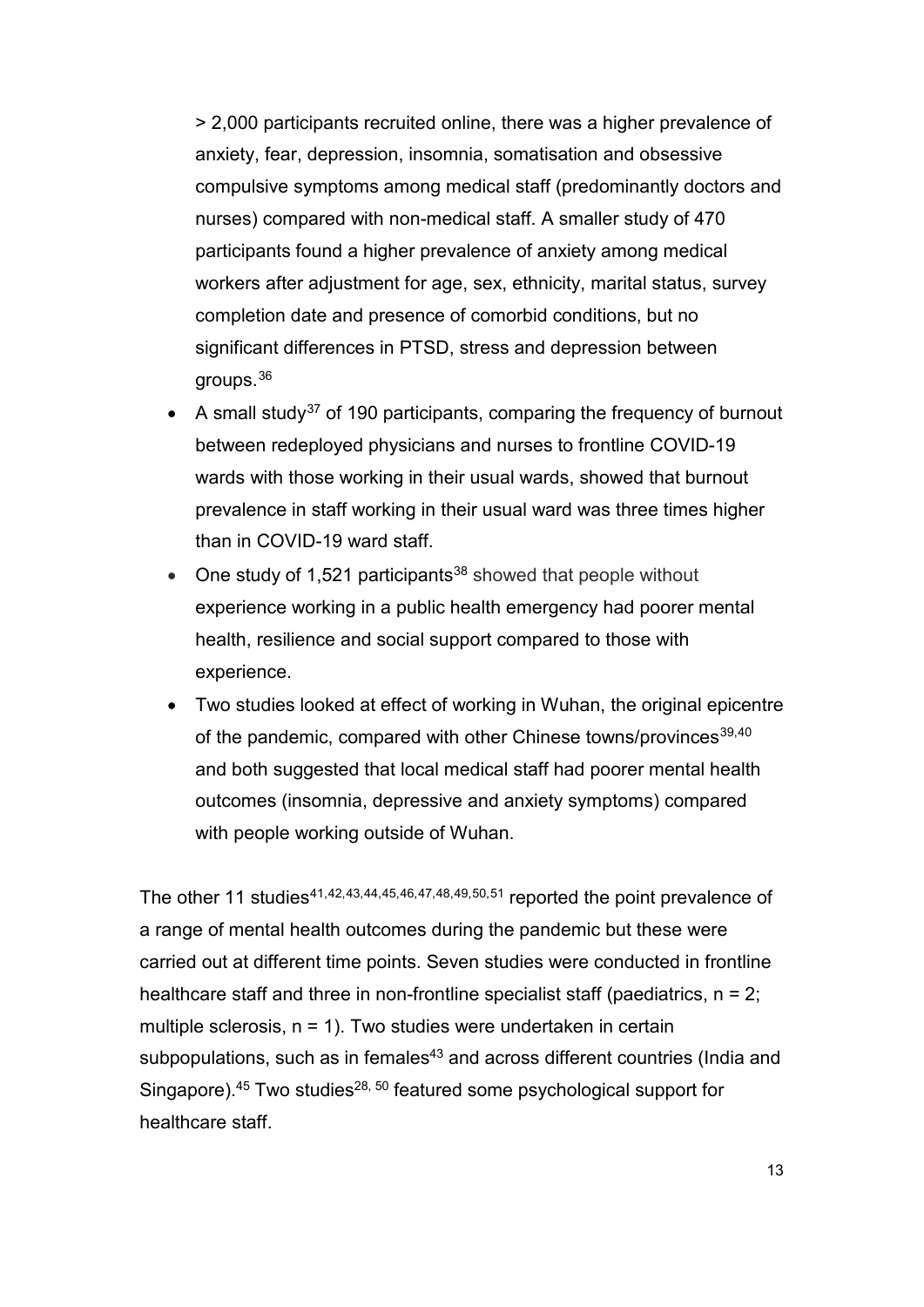Anxiety and depression prevalence rates ranged from 15.7% to 44.6% and from 10.6% to 50.4% in frontline staff, and 7% to 18.1% and 25% to 29.5% in non-frontline staff, respectively. These should be interpreted with caution due to the variation in the timing of the surveys, non-representative heterogeneous populations and different measurement scales used.

## <span id="page-15-0"></span>**Research question 2: What risk and protective factors are associated with mental health outcomes during the COVID-19 pandemic?**

Owing to the poor sampling in the studies, risk and protective factors mentioned should be viewed with extreme care. When we explored the risk and protective factors associated with mental health outcomes during the COVID-19 pandemic, there were some common themes.

Risk factors observed in all study populations were female gender, lower level of education or having an underlying mental health condition. Among healthcare workers, exposure to COVID-19 patients (whether or not in the front line) was a risk factor for increased psychological distress.

Themes for protective factors included family/social support, hygiene measures and physical activity.

## **Risk and protective factors by population type**

### **General population**

Risk factors

- Female gender.
- Frequent exposure to social media.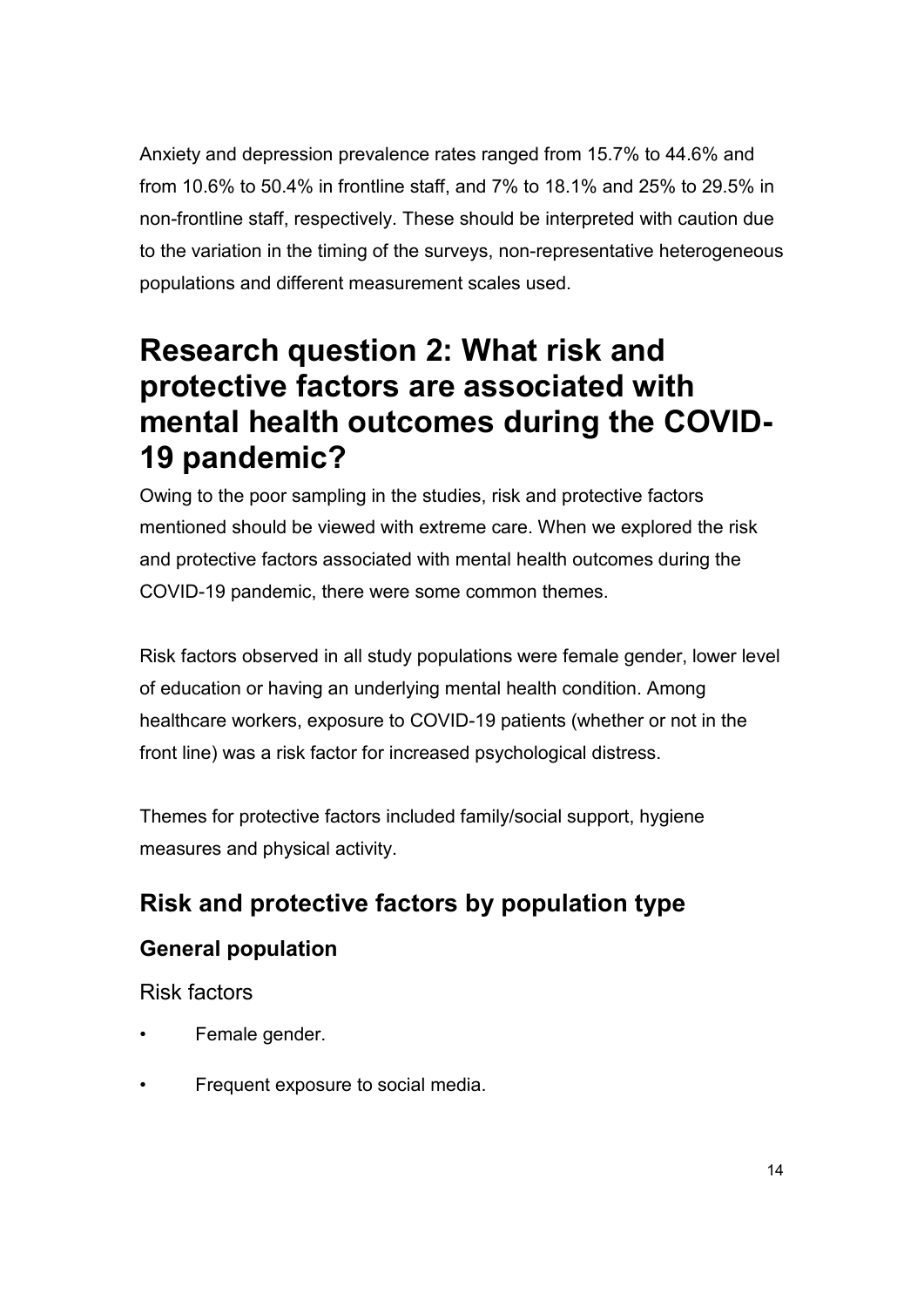- Low health literacy.
- Low education.
- Living close to an epicentre of the pandemic.
- Close family or friend contracting COVID-19.
- Migrant worker
- Underlying mental health conditions.

#### Protective factors

- Increased social and family support.
- Hygienic measures, e.g. handwashing.
- Physical activity.
- Confidence in doctors.
- Satisfaction with health information.

## **Children and young people**

#### Risk factors

- Female gender.
- Senior high school.
- Living near the epicentre of the outbreak.
- Low education.
- Enterprise employee.
- Negative coping styles.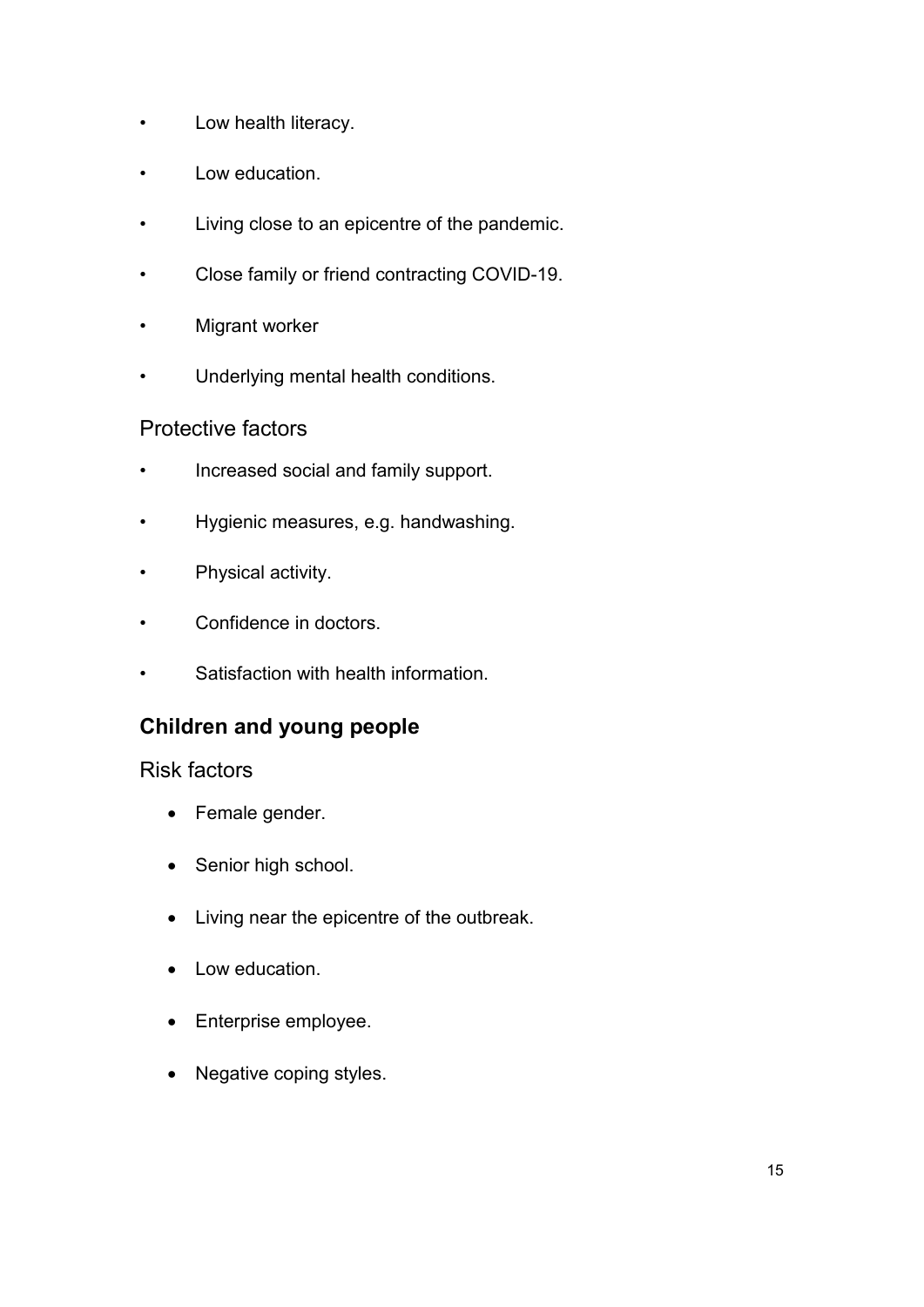• Awareness of COVID-19 (knowledge, prevention and control measures).

#### Protective factors

• Awareness of COVID-19 (knowledge, prevention and control measures).

#### **Healthcare workers**

#### Risk factors

- Female gender.
- Underlying mental health issues.
- Nurses.
- Exposure to COVID-19 patients (frontline and non-frontline staff).
- Organisational factors (e.g. reduced or no provision of personal protective equipment (PPE), perception of control of the pandemic).
- Individual factors (e.g. lack of family support).

#### Protective factors

- Social support.
- Psychological support.
- Physical activity.
- Working in non-COVID-19 departments.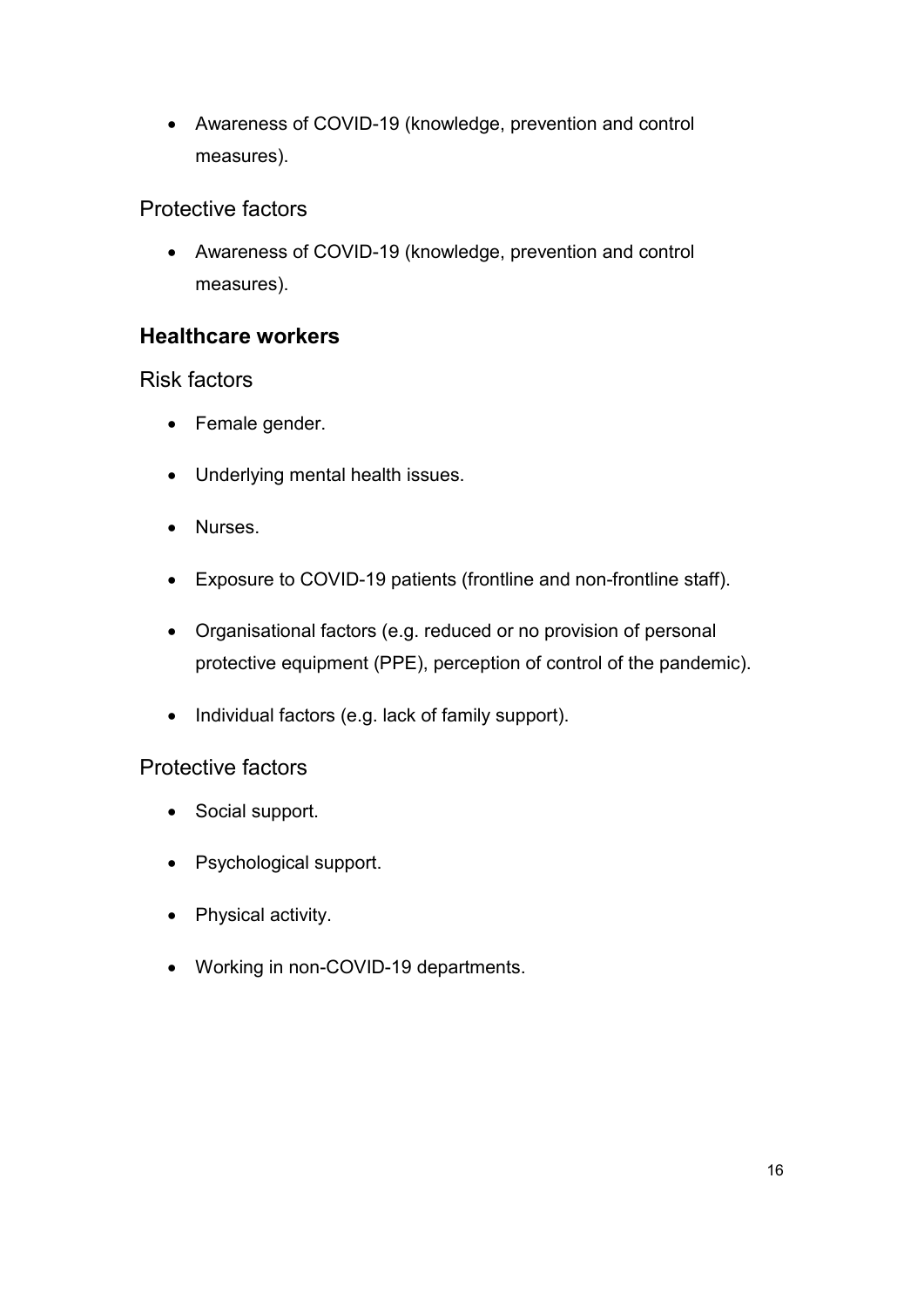# <span id="page-18-0"></span>**Research question 3: What are the key learnings and implications for Scotland?**

Our review has raised a number of implications for Scotland. First is the urgent need for good-quality, longitudinal research on the impact of COVID-19 and the social distancing measures implemented on the mental health outcomes of people living in Scotland. We also need to identify what the key risk and protective factors are for the population of Scotland, but have some useful pointers on what they could be based on the international literature (e.g. PPE for healthcare staff, social support and physical activity).

Based on the limited evidence available, it seems likely that Scotland will experience an increase in poor mental health (particularly among those who already have pre-existing illness, healthcare workers, people who have had exposure to COVID-19 and females). Ways to mitigate this impact should be considered as a matter of urgency. The mental healthcare system also needs to be prepared and responsive to this.

We strongly recommend that research on mental health is undertaken in such a way as to ensure that the study population is representative of Scotland and that validated measures which have been previously used in population surveys (e.g. the Warwick–Edinburgh Mental Well-being Scale (WEMWBS), the GHQ-12, the Clinical Interview Schedule-Revised (CIS-R) which are all used in the Scottish Health Survey) are used to assess mental health outcomes, so that the results from new research can be put in context of what we already know from the substantial research on this topic that we have undertaken as a country over the decades.

Our review has also identified some gaps in the literature, the largest of these is our understanding of the impact of COVID-19 on the mental health of disadvantaged populations, and children and young people. We feel that the impact of COVID-19 on the mental health of different sociodemographic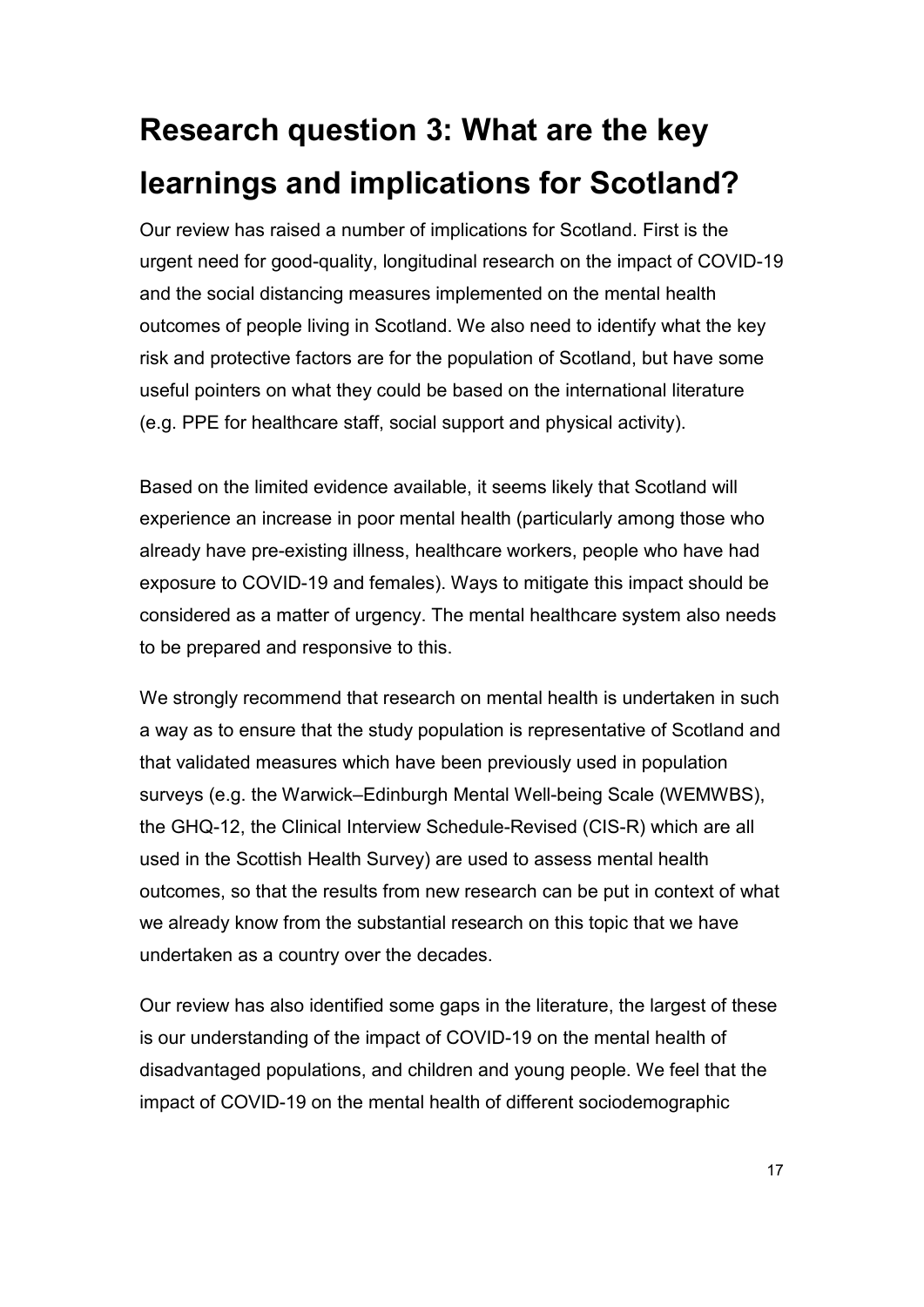groups needs to be prioritised as mental health outcomes are distributed unevenly across the Scottish adult population, with inequalities evident for age, gender, deprivation and socioeconomic status. [52](#page-134-10)

### **Implications for future research**

Our rapid review has several implications for research on the mental health impact of the COVID-19 pandemic.

#### **Need for better-quality research**

There is an urgent need for well-designed studies with representative study populations. There is a need for large longitudinal studies that track the mental health of the same individuals over time, for both the whole population and targeted to disadvantaged populations affected by health inequalities. As the reporting of studies was also often poor and details of the ethical approval process for data collection often not provided, researchers should ensure they adhere to the STROBE guidelines.

#### **Triangulation of data and methods**

There is a need to triangulate different methods and sources of data collection. The mental health outcomes included in the studies we reviewed all used self-reported data; however, administrative data would strengthen the evidence base. Outcomes to examine could include psychiatric referrals and hospitalisations, suicide mortality, prescriptions for psychotropic drugs, primary care presentations and suitable information recorded through education and social care systems. These will be especially important in measuring the long-term impact of the pandemic and understanding how the pandemic has affected help-seeking for mental health problems. This requires timely access to administrative data in Scotland.

In Scotland, existing linkages between survey data (such as the Scottish Health Survey, which provide in-depth data on potential risk factors) and administrative data could be capitalised on to obtain longitudinal data before and after the pandemic. Researchers should also consider using multiple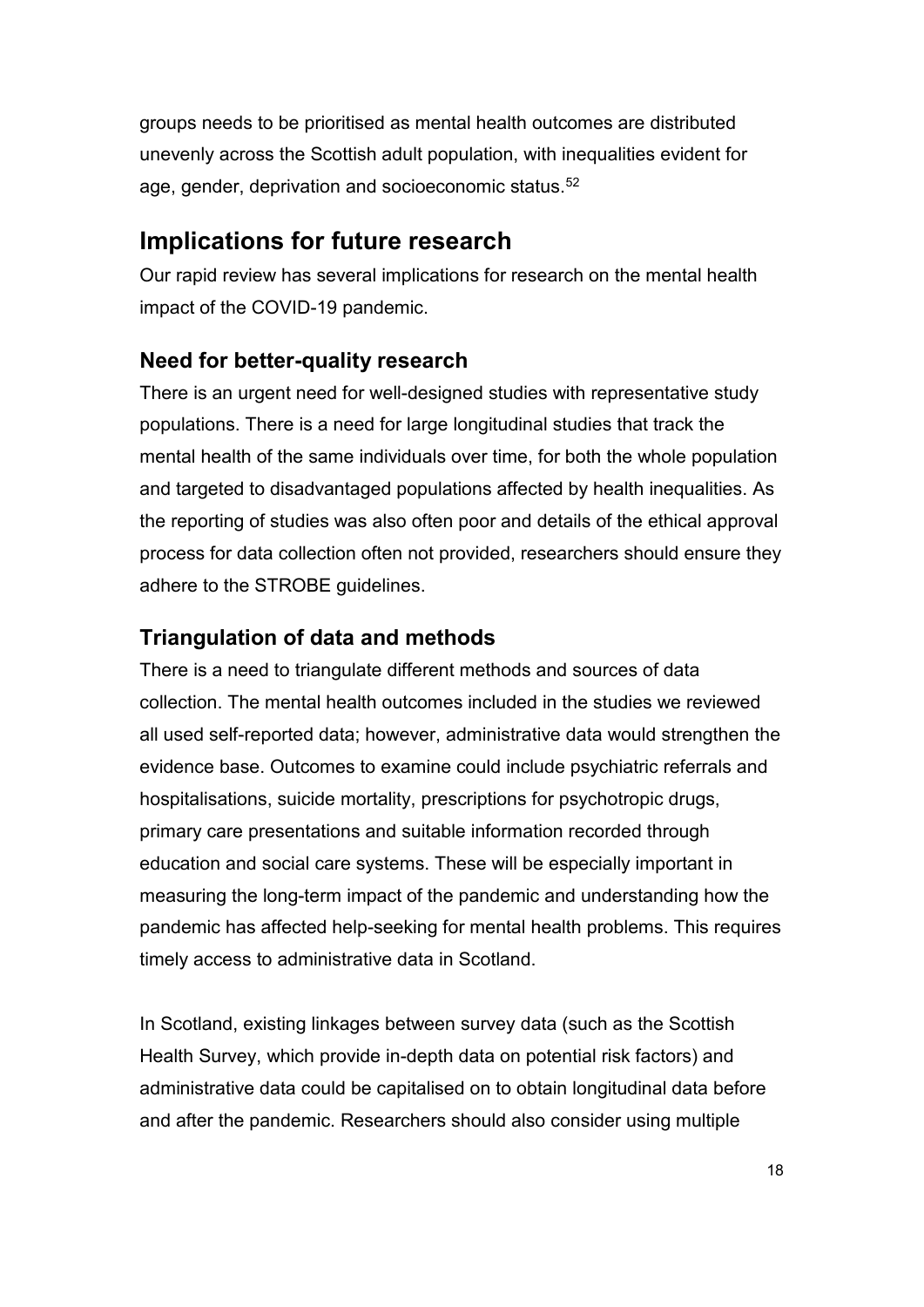sources of data (e.g. different surveys) in their studies to compare their findings between sources. Newly established surveys should ensure their data are made publicly available (e.g. via the UK Data Service). Few qualitative studies in the searches were identified, and this type of research could provide an in-depth understanding of how the pandemic is affecting individuals in Scotland and could help to generate hypotheses for quantitative research.

Most of the data were collected via online surveys, which are safer and more convenient during the current pandemic, but other data collection methods are needed to help reduce the risk of bias, such as via telephone for those who may not have internet access. There is also a need to ensure validated measures of mental health and wellbeing are used in surveys and that they are used in a consistent and standardised way to improve the comparability between studies.

#### **What research is needed?**

As we only considered articles published up to 15 May 2020, there will be a need for studies that assess the long-term impact of the pandemic and its social and economic consequences on mental health. Cross-country comparisons would be useful to compare Scotland with other countries that take similar or different approaches to the pandemic response. Few studies provided a comprehensive analysis of potential risk and protective factors for mental health and wellbeing during the pandemic. Robust statistical methods are also needed to help understand whether there is a potential causal effect of the pandemic (e.g. using natural experiment methods such as difference in differences). Studies should also assess overall trends as well as patterns by important subgroups who may be particularly vulnerable, such as children and young people, ethnic minorities, people with long-term illness (particularly mental illness) and disabilities, and disadvantaged socioeconomic groups. A key priority will be the impact among those with pre-existing mental disorders, particularly severe mental illness (e.g. schizophrenia), who may have had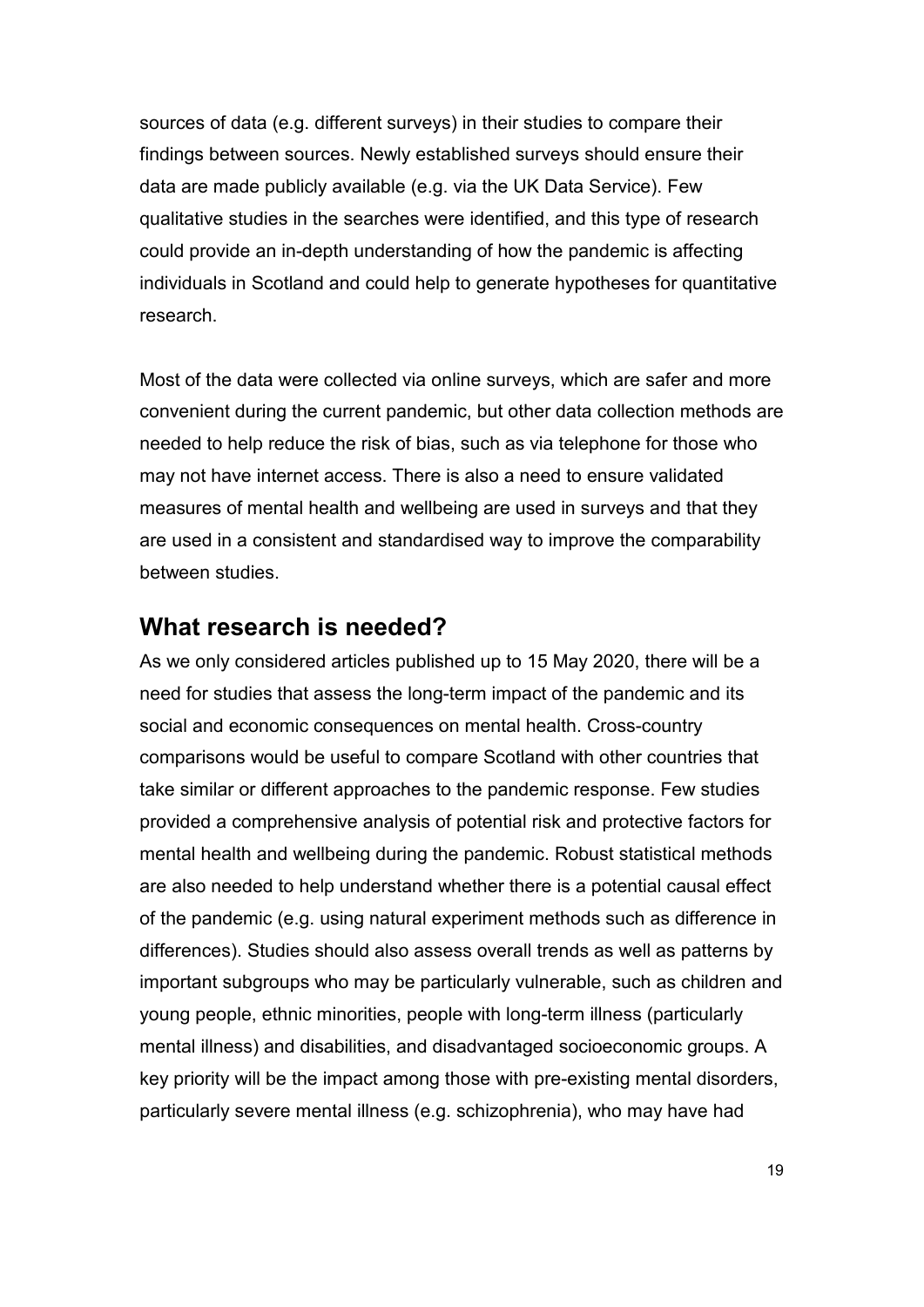treatment disrupted. [53](#page-134-11) Taking an intersectional approach by looking at multiple interacting social and economic factors that may increase the risk of poor mental health would also be valuable.

## <span id="page-21-0"></span>**Limitations**

## **Methodological limitations of the evidence**

We identified eight overarching limitations which should be considered when interpreting our findings:

- The majority of studies that we reviewed had substantial problems with their sampling design and implementation. Study samples were frequently small, non-random, unrepresentative, self-selecting or opportunistic. Therefore, it was hard to draw precise conclusions, based on the sample about the population as a whole. The majority of the studies were cross-sectional in nature making it impossible to track changes over time within the same individuals.
- Owing to the study design issues described above, the majority of the studies relied on unrepresentative participants. Most studies were conducted via online surveys, and so participants will systematically differ to the general population in a number of ways and therefore cannot be generalised to the population. They will be likely be younger, more educated, more literate and live in more advantaged communities.
- The studies included in this review measured mental health outcomes using a range of different measures to categorise outcomes (e.g. depression, burnout, sleep). This makes the collation of findings from different studies or the comparison of different studies difficult.
- There was a recurring problem with the analysis that had been undertaken in the studies which we identified. There was little consideration of confounding factors. It was also not clear whether some of the studies were adequately powered to carry out the analysis they ultimately undertook Studies often did not consider methods to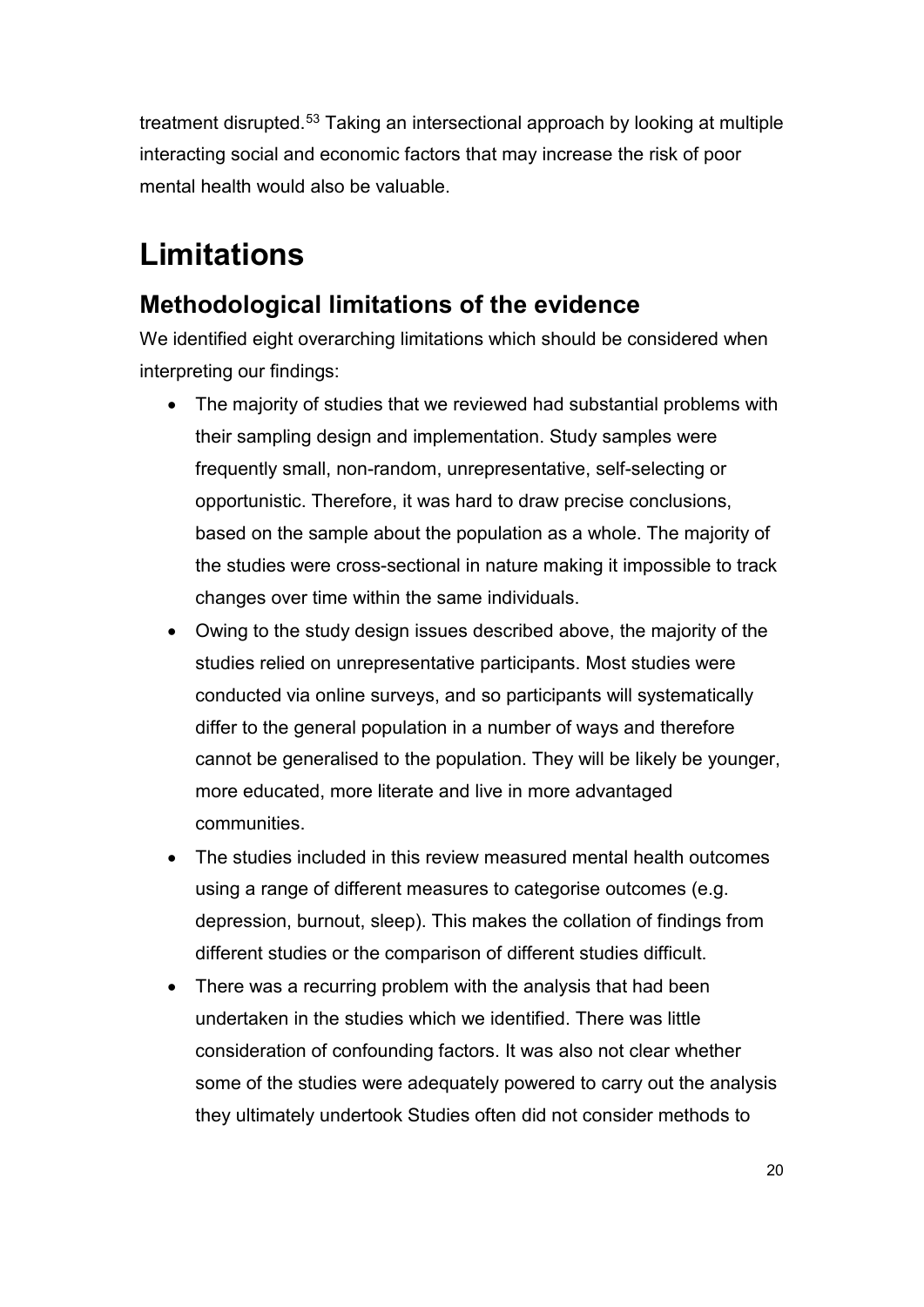account for the unrepresentative nature of their study population (e.g. via weighting) or report how they dealt with missing data. Few studies considered analysis by important subgroups (e.g. those with preexisting mental or physical health conditions).

- The studies we identified were prone to two key types of bias, recall bias and selection bias.
- Many of the studies we identified were poorly described and reported. Methods sections were frequently not detailed enough to identify the key steps in the research that had been conducted.
- All studies relied on self-reported data which are prone to a number of well-recognised biases.
- A number of studies were published rapidly (e.g. within days). It is not clear what peer-review processes some of the journals adopted to expedite publication.

## **Limitations in our own approach**

It is important to recognise that our own review has limitations and also that some of the limitations of the studies we identified may result from our own research methods. First, we limited our search to the COVID-19: living map of the evidence for mental health. $3$  Although we undertook supplementary searches of PsycInfo as well as two pre-publication databases, these searches were limited in nature. Therefore, it is possible that articles have been published which have not been identified in our review. We have also only considered articles published up to 15 May 2020 which will only capture the short-term mental health impact of the pandemic.

Second, we included studies from all countries, with most of those originating from China. Consequently, the findings of some these international studies may not be generalisable to the Scottish context. As Nobles et al.<sup>[54](#page-134-12)</sup> notes the importance of this when they state, 'The approach and response to quarantine, social distancing and isolation will differ notably between populations'.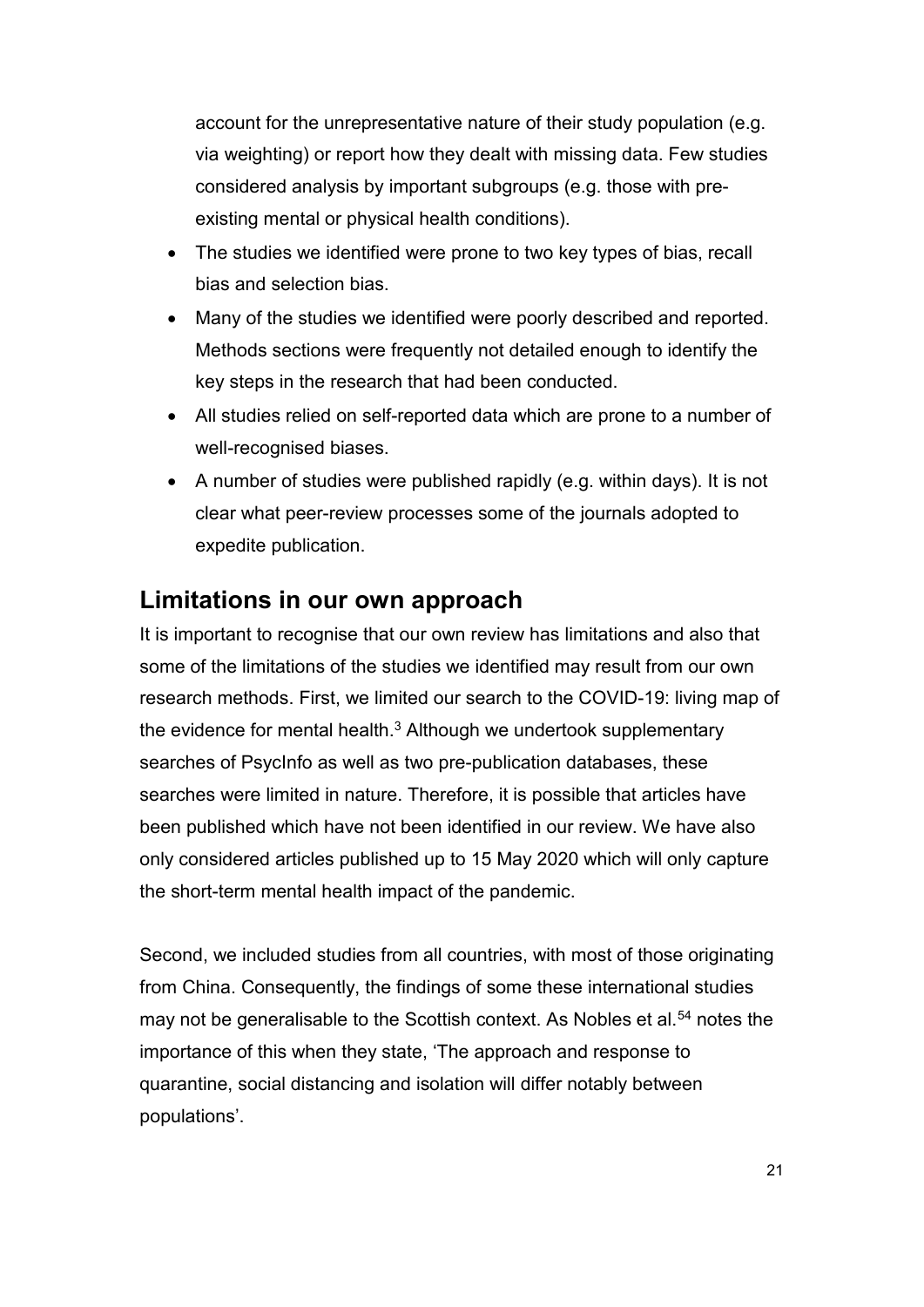Third, we included all mental health outcomes measured using any validated tool. This has meant that it has not been possible to compare some studies which have measured similar aspects of mental health using a different tool. It has also been more challenging to identify key mental health outcomes retrospectively, rather than prospectively. We also only included Englishlanguage articles.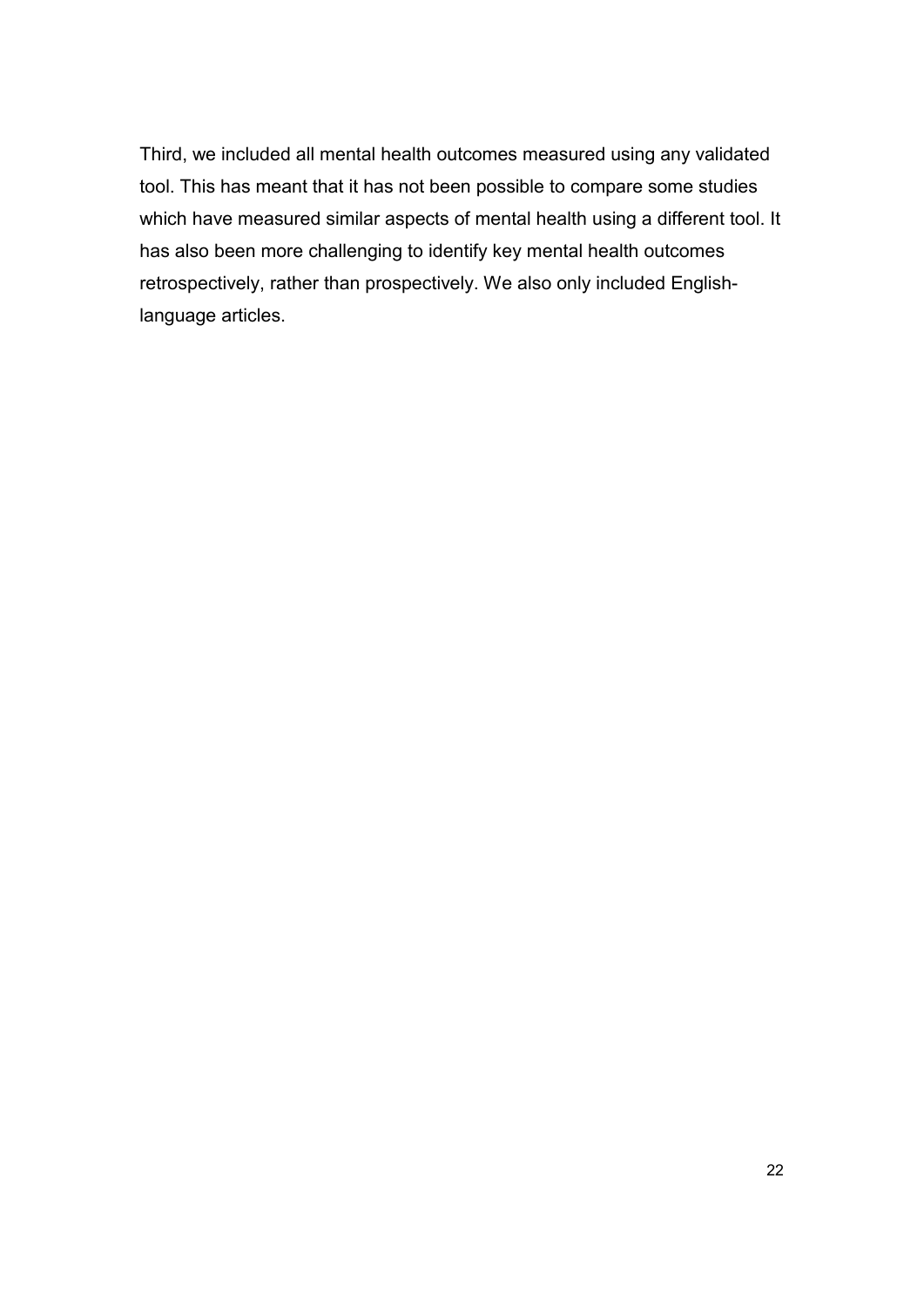## <span id="page-24-0"></span>**Appendix 1: Additional database search results**

Additional searches were carried out of the PsycInfo database and the PsyArXiv, MedRXiv pre-print databases. These searches were carried out on 7 May 2020 and used combinations of key words relating to mental health and wellbeing, and to COVID-19 and coronavirus. There were 156 initial results English language from the search. Six of these were duplicates to those already identified through the Evidence for Policy and Practice Information and Co-ordinating Centre (EPPI-Centre) evidence map.

Owing to the time constraints for this review it was not possible to fully screen these results for inclusion. However, the title and abstracts were screened for original studies relevant to the review questions and these are included here for information. Further screening for validated outcome measures and prevalence would be required for these studies. An initial assessment identified 62 articles that would be suitable for further screening in an updated review.

The majority of initial results comprised expert commentary, editorials, evidence reviews, suggested interventions, guidelines, development of scales and measures, discussion of conceptual frameworks, and modelling and simulations. Not all of the search results were mental health related but were focused on compliance and attitudes.

The results included four rapid evidence reviews or meta analyses on: psychological impacts of quarantine (included in previous searches); impacts on healthcare workers and clinical staff; psychological impacts on pregnant women; and self-guided interventions for anxiety depression and stress.

The majority of potentially relevant studies were from China, with the next largest from Italy and the USA. There were studies using data from: the UK; Spain; Portugal; Jordan; Portugal; India; Japan; Iran; Russian speakers;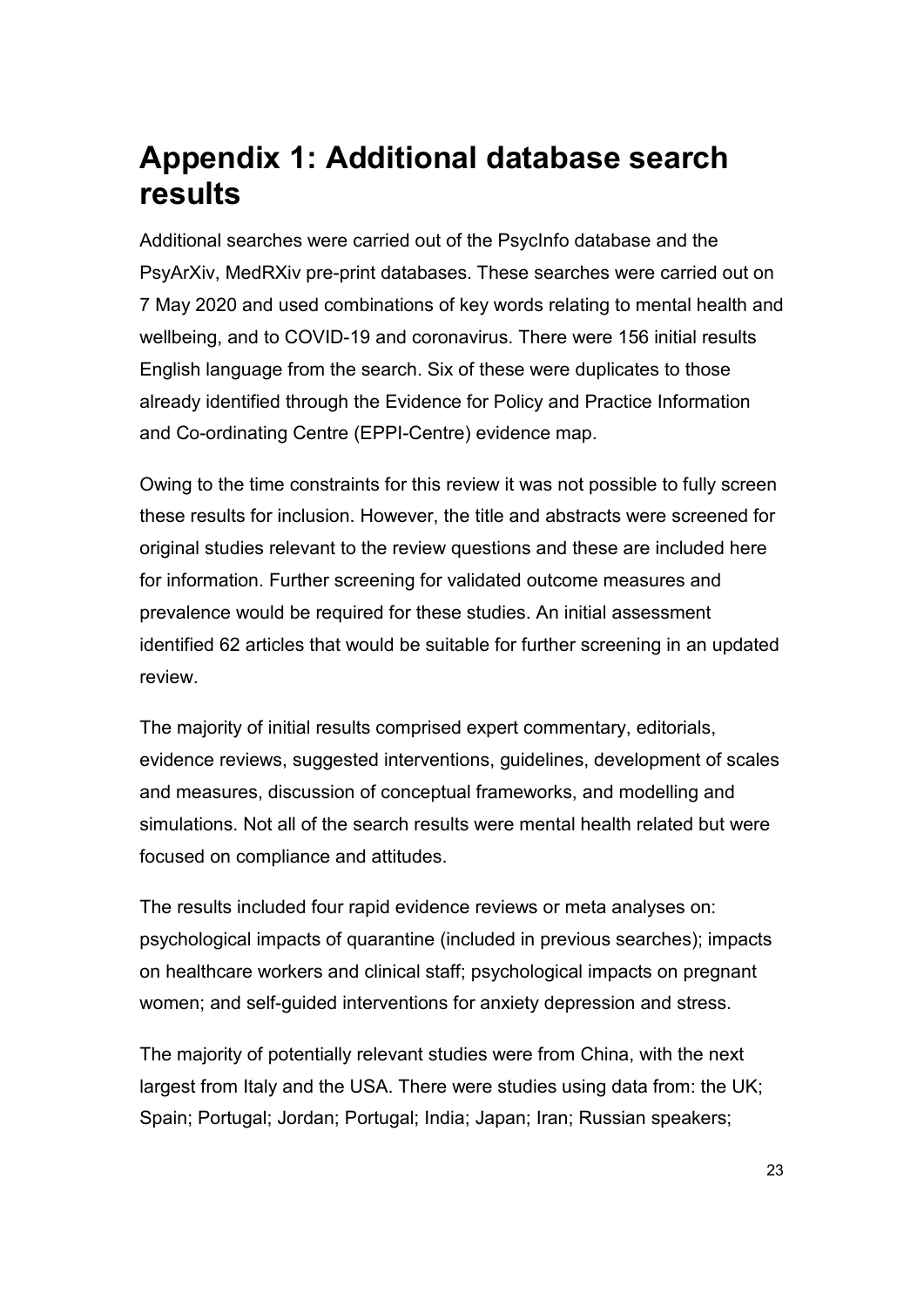Denmark; Brazil; France; Poland; Ireland; New Zealand; Nigeria; Switzerland; and Canada, as well as several multicountry studies.

Results identified for further screening are listed below, categorised by their main population groups (studies that covered more than one population group have been listed by the first referenced in the title):

## **General population**

Hu et al. Countrywide quarantine only mildly increased anxiety level during COVID-19 outbreak in China. medRxiv; 4 April 2020.

Williams et al. Public perceptions and experiences of social distancing and social isolation during the COVID-19 pandemic: A UK-based focus group study. medRxiv; 15 Apr 2020.

Barari et al. Evaluating COVID-19 Public health messaging in Italy: Selfreported compliance and growing mental health concerns. medRxiv; 30 March 2020.

White et al. The impact of the COVID19 pandemic and initial period of lockdown on the mental health and wellbeing of UK adults. medRxiv; 29 April 2020.

Naser et al. Mental health status of the general population, healthcare professionals, and university students during 2019 coronavirus disease outbreak in Jordan: a cross-sectional study. medRxiv; 11 April 2020.

Zhang et al. Health, distress, and life satisfaction of people one-month into COVID-19 outbreak in China. medRxiv; 16 March 2020.

Factors influencing mental health during covid-19 outbreak: an exploratory survey among Indian population. medRxiv; 6 May 2020.

Moreira et al. Protective elements of mental health status during the COVID-19 outbreak in the Portuguese population. medRxiv; 1 May 2020.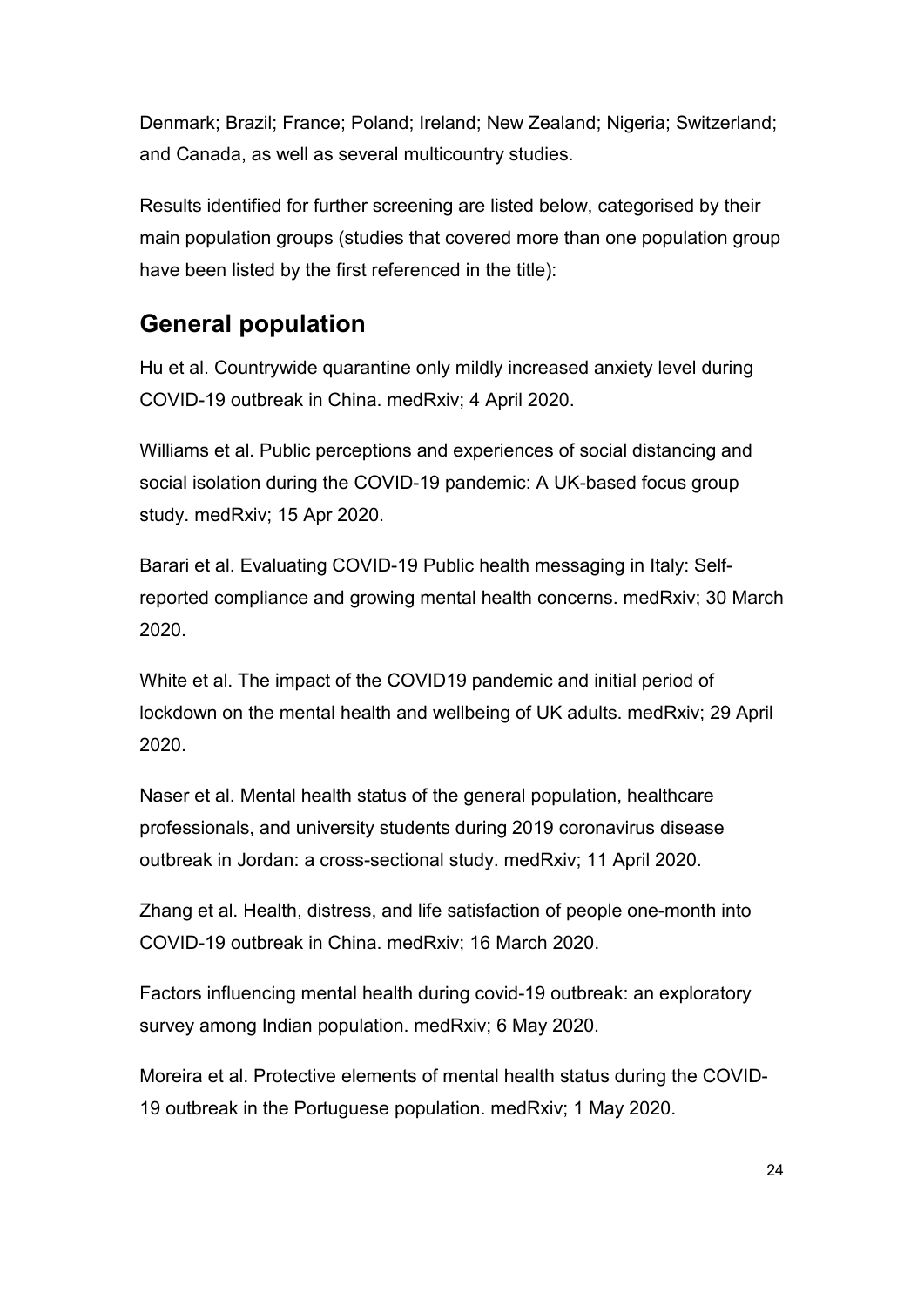Ueda et al. Mental health status of the general population during the COVID-19 pandemic: A cross-sectional national survey in Japan. medRxiv; 3 May 2020.

Sorokin et al. Structure of anxiety associated with the COVID-19 pandemic in the Russian-speaking sample: results from on-line survey. medRxiv; 4 May 2020.

Zhang et al. First study on mental distress in Brazil during the COVID-19 crisis. medRxiv; 23 April 2020.

Rossi et al. COVID-19 pandemic and lockdown measures impact on mental health among the general population in Italy. An N=18147 web-based survey. medRxiv; 14 April 2020.

Wang et al. The psychological distress and coping styles in the early stages of the 2019 coronavirus disease (COVID-19) epidemic in the general mainland Chinese population: a web-based survey. medRxiv; 30 March 2020.

Zhang et al. High risk of infection caused posttraumatic stress symptoms in individuals with poor sleep quality: A study on influence of coronavirus disease (COVID-19) in China. medRxiv; 24 March 2020.

Li et al. Chinese public's knowledge, perceived severity, and perceived controllability of the COVID-19 and their associations with emotional and behavioural reactions, social participation, and precautionary behaviour: A national survey. PsyArXiv; 28 February 2020.

Ammerman et al. Preliminary investigation of the association between COVID-19 and suicidal thoughts and behaviors in the U.S. PsyArXiV; 6 April 2020.

Sweeny et al. Flow in the time of COVID-19: Findings from China. PsyArXiV; 26 March 2020.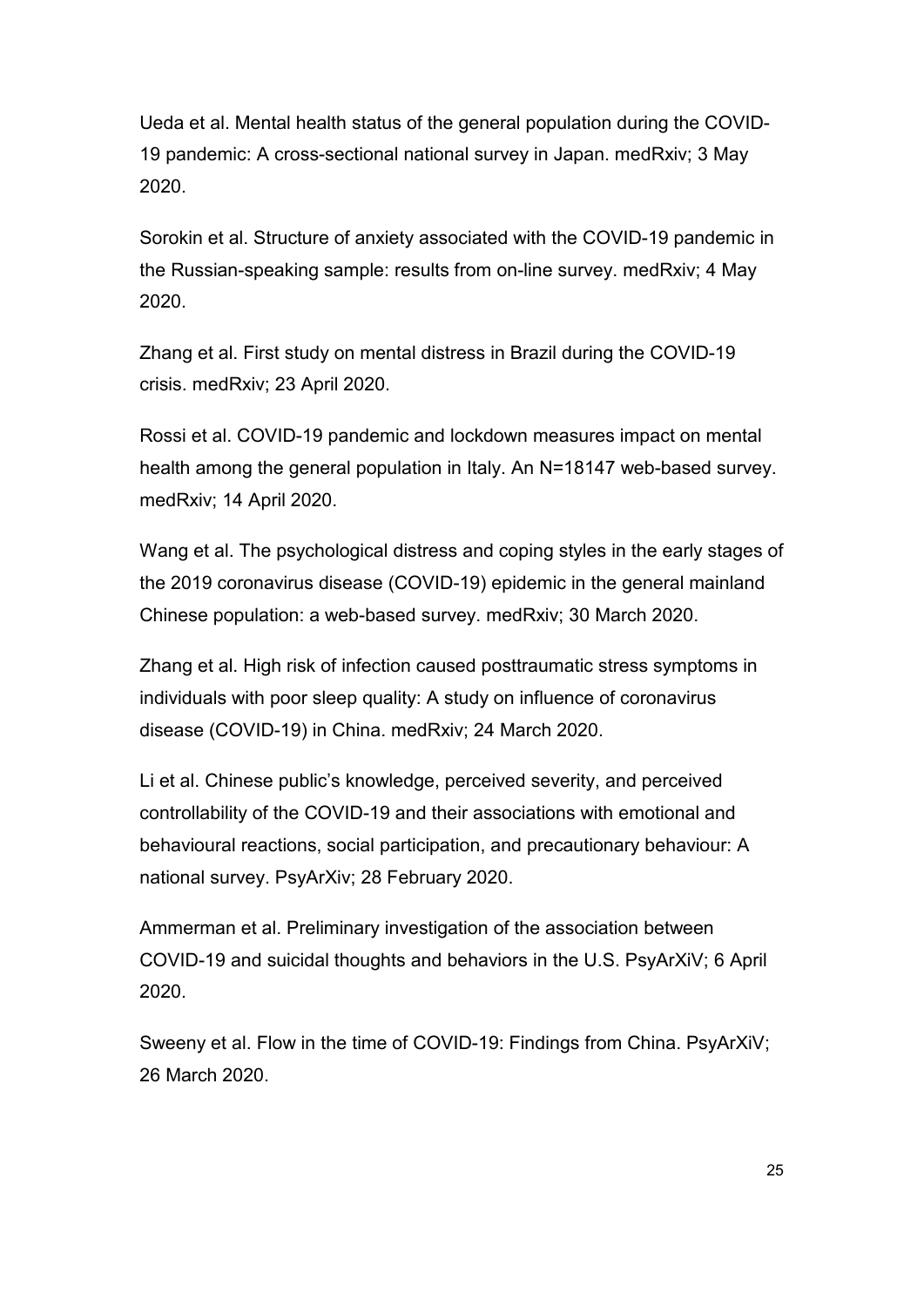Gertens et al. Fear of the coronavirus (COVID-19): Predictors in an online study conducted in March 2020 PsyArXiV; 2 April 2020.

Cerami et al. Covid-19 outbreak in Italy: Are we ready for the psychosocial and economic crisis? Baseline findings from the psycovid study. PsyArXiv; 15 April 2020.

Driot-Volet et al. PONE-D-20-12336. Time and Covid-19 stress in the lockdown situation: Time Free, Dying of Boredom and Sadness. PSyArXiv; 1 May 2020.

Li et al. Self-control moderates the association between perceived severity of the coronavirus disease 2019 (COVID-19) and mental health problems among the Chinese public. PsyArXiv; 11 March 2020.

Odriozola-Gonzalex et al. Psychological symptoms of the outbreak of the COVID-19 crisis and confinement in the population of Spain. PsyArXiv; 15 April 2020.

Rosen et al. Anxiety and distress among the first community quarantined in the U.S due to COVID-19: Psychological implications for the unfolding crisis. PsyArXiv; 14 April 2020.

Vijayaraghavan et al. A descriptive study of Indian general public's psychological responses during COVID-19 pandemic lockdown period in India. PsyArXiv; 13 April 2020.

Okruszek et al. Safe but lonely? Loneliness, mental health symptoms and COVID-19. PsyArXix; 10 April 2020.

Stadler et al. Individual psychological responses to the SARS-CoV-2 pandemic: Different clusters and their relation to risk-reducing behaviour. PsyArXiv; 31 March 2020.

Lades et al. Daily emotional well-being during the COVID-19 pandemic PsyArXiv; 22 April 2020.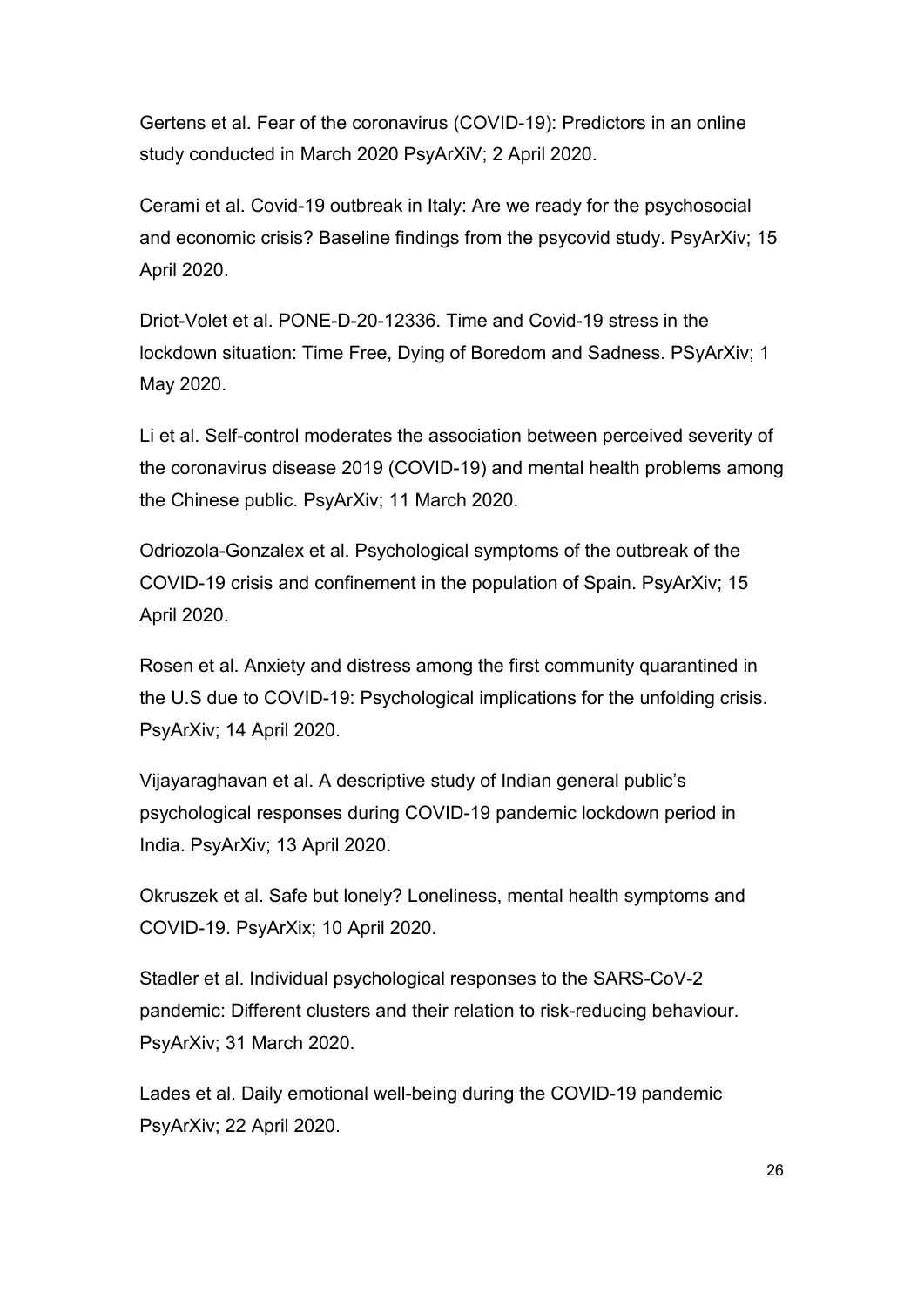Nelson et al. rapid assessment of psychological and epidemiological correlates of COVID-19 concern, financial strain, and health-related behavior change in a large online sample. PsyArXiv; 13 April 2020.

Orgiles et al. Immediate psychological effects of the COVID-19 quarantine in youth from Italy and Spain. PsyArXiv; 21 April 2020.

Sibley et al. Short-term effects of the COVID-19 pandemic and a nationwide lockdown on institutional trust, attitudes to government, health and wellbeing PsyArXiv. 20 April 2020.

Cantarero et al. Affirming basic psychological needs promotes mental wellbeing during the COVID-19 outbreak. PsyArXiv; 16 April 2020.

Yildirim et al. Exploring the associations between resilience, dispositional hope, subjective well-being, and psychological health among adults during early stage of COVID-19. PsyArXiv; 28 April 2020.

Romero-Rivas et al. Moral decision-making and mental health during the COVID-19 pandemic. PsyArXiv; 28 April 2020.

Flesia et al. Stable psychological traits predict perceived stress related to the COVID-19 outbreak. PsyArXic; 24 April 2020.

Agberotimi et al. Interactions between socioeconomic status and mental health outcomes in the nigerian context amid covid-19 pandemic: A comparative study. PsyArXiv; 6 May 2020.

Plomecka et al. Mental Health Impact of COVID-19: A global study of risk and resilience factors. PsYArXiv; 5 May 2020.

Limcaoco et al. Anxiety, worry and perceived stress in the world due to the COVID-19 pandemic, March 2020. Preliminary results. medRxiv; 6 April 2020.

Bailon et al. CoVidAffect: Real-time monitoring of mood variations following the COVID-19 outbreak. PsyArXiv; 29 April 2020.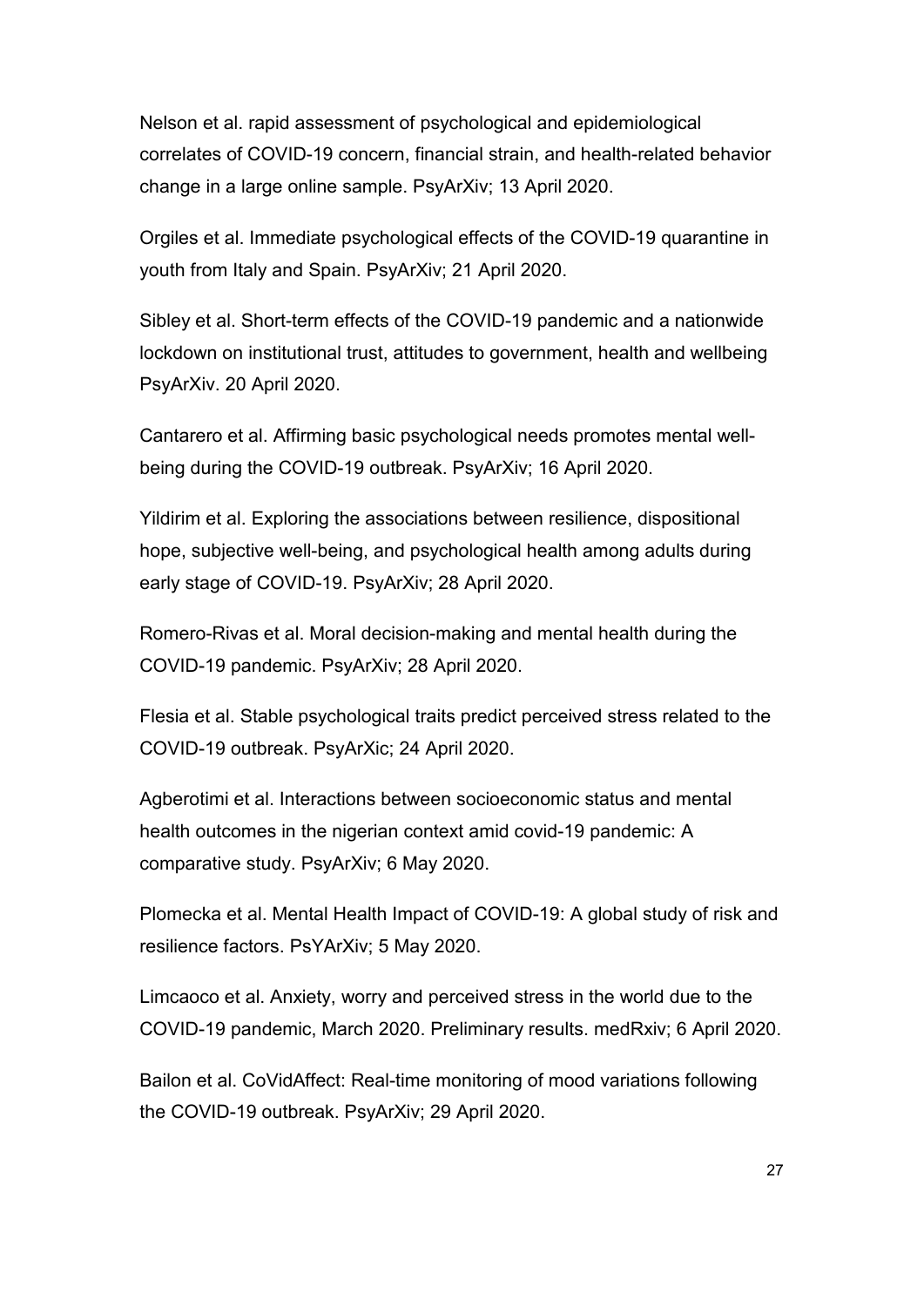## **Health and social care workforce**

Kang et al. The mental health of medical workers in Wuhan, China dealing with the 2019 novel coronavirus. Lancet Psychiatry 2020;7(3):e14

Huang et al. Emotional responses and coping strategies of nurses and nursing college students during COVID-19 outbreak. medRxiv; 8 March 2020.

Qi et al. The evaluation of sleep disturbances for Chinese frontline medical workers under the outbreak of COVID-19. medRxiv; 8 March 2020.

Dai et al. Psychological impact of the coronavirus disease 2019 (COVID-19) outbreak on healthcare workers in China. medRxiv; 6 March 2020.

Zhang et al. When the storm is the strongest: The health conditions and job satisfaction of Healthcare staff and their associated predictors during the epidemic peak of COVID-19. medRxiv; 2 May 2020.

Rossi et al. Mental health outcomes among front and second line health workers associated with the COVID-19 pandemic in Italy. medRxiv; 22 April 2020.

Liu et al. The prevalence and influencing factors for anxiety in medical workers fighting COVID-19 in China: A cross-sectional survey. medRxiv; 8 March 2020.

Sun et al. Prevalence and risk factors of acute posttraumatic stress symptoms during the COVID-19 outbreak in Wuhan, China. medRxiv; 10 March 2020.

Zhu et al. COVID-19 in Wuhan: Immediate psychological impact on 5062 health workers. medRxiv; 23 February 2020.

Simione et al. Differences between health workers and general population in risk perception, behaviors, and psychological distress related to COVID-19 spread in Italy. PsyArXiv; 3 April 2020.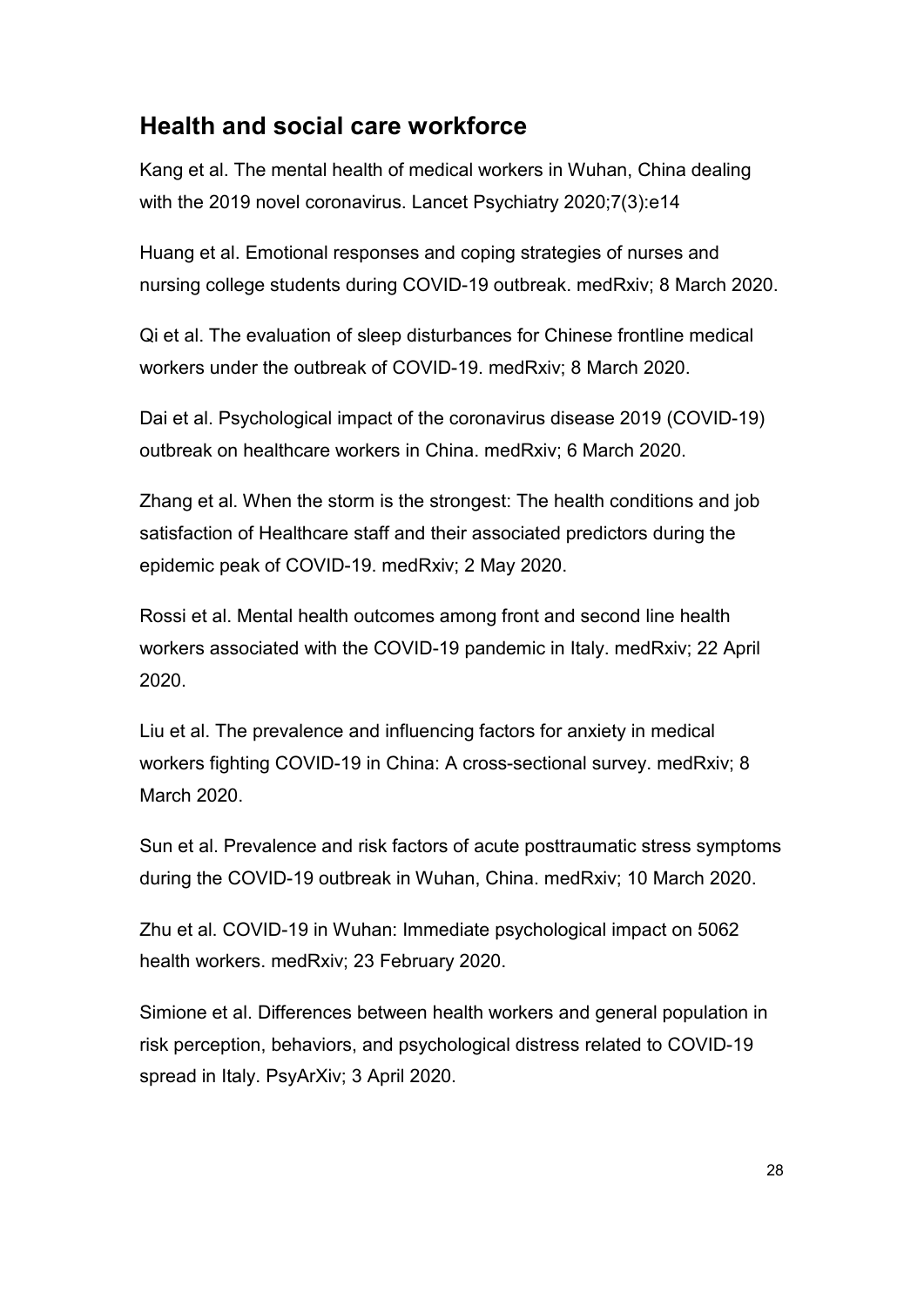Bettinsoli et al. Psychological impact and contextual factors associated with physical and mental health conditions of italian healthcare professionals during the Covid-19 disease outbreak. PsyArXiv; 26 April 2020.

## **Children and young people**

Sallam et al. Conspiracy beliefs are associated with lower knowledge and higher anxiety levels regarding COVID-19 among students at the University of Jordan. medRxiv; 24 April 2020.

Meda et al. COVID-19 and depressive symptoms in students before and during lockdown. medRxiv; 30 April 2020.

Oosterhoff et al. Adolescents' motivations to engage in social distancing during the COVID-19 Pandemic: Associations with mental and social health. PsyArXiV; 6 April 2020.

Asbury et al. How is COVID-19 affecting the mental health of children with special educational needs and disabilities and their families? PsyArXiv; 21 April 2020.

DiGiorgio et al. The interplay between mothers' and children behavioral and psychological factors during COVID-19: An Italian study. PsyArXiv; 30 April 2020.

Elmer et al. Students under lockdown: Assessing change in students' social networks and mental health during the COVID-19 crisis. PsyArXiv; 6 May 2020.

## **COVID-19 patients**

Dong et al. Prevalence and factors associated with depression and anxiety of hospitalized patients with COVID-19. medRxiv; 30 March 2020.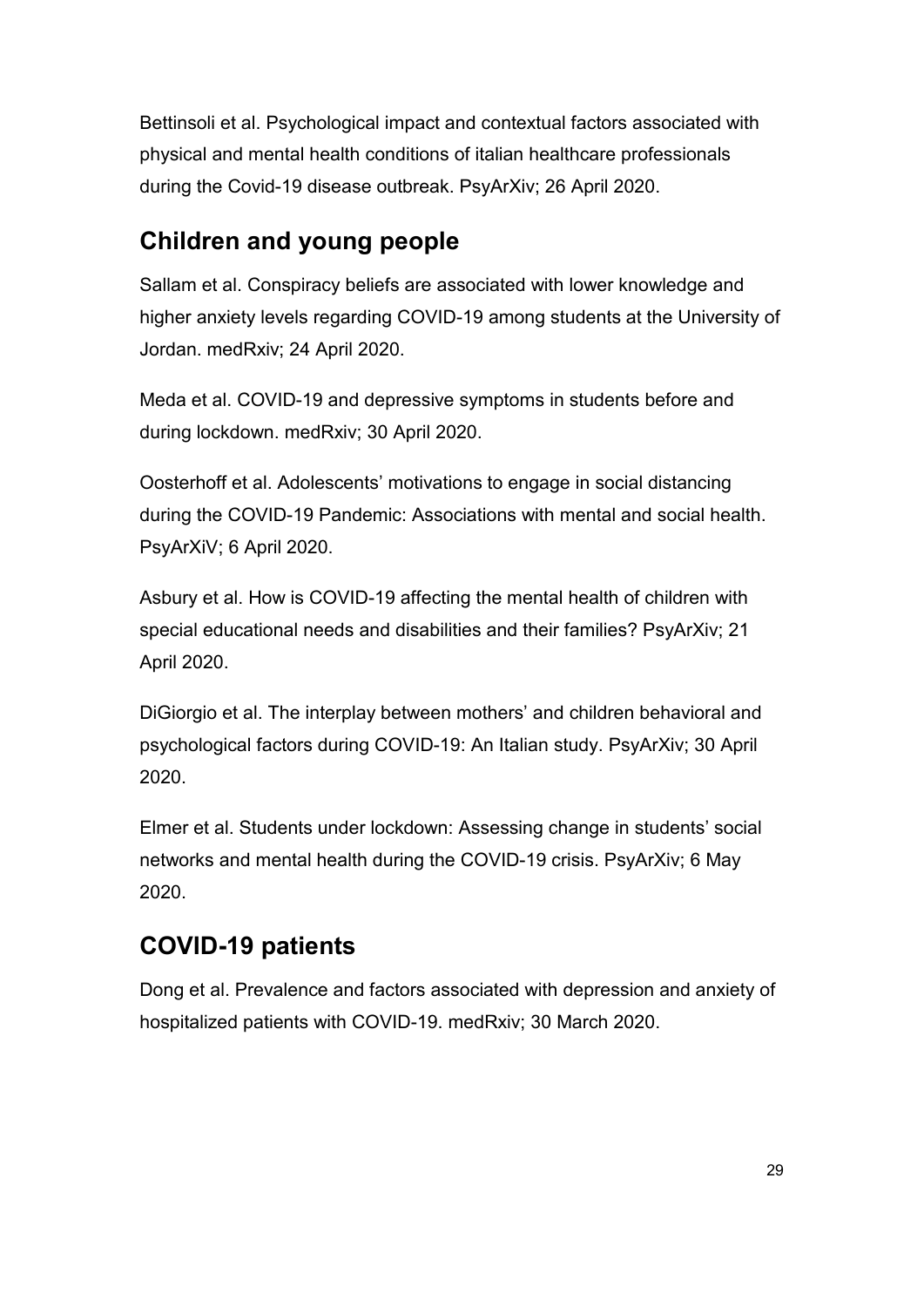### **Pre-existing mental health conditions**

Rohde et al. Psychiatric symptoms related to the COVID-19 pandemic. medRxiv; 23 April 2020.

## **Other pre-existing health conditions**

Li et al. Comparison of psychological distress and demand induced by COVID-19 during the lockdown period in patients undergoing peritoneal dialysis and hemodialysis: a cross-section study in a tertiary hospital. medRxiv; 17 April 2020.

Castro et al. Impact of COVID-19 on psychiatric assessment in emergency and outpatient settings measured using electronic health records. medRxiv; 1 April 2020.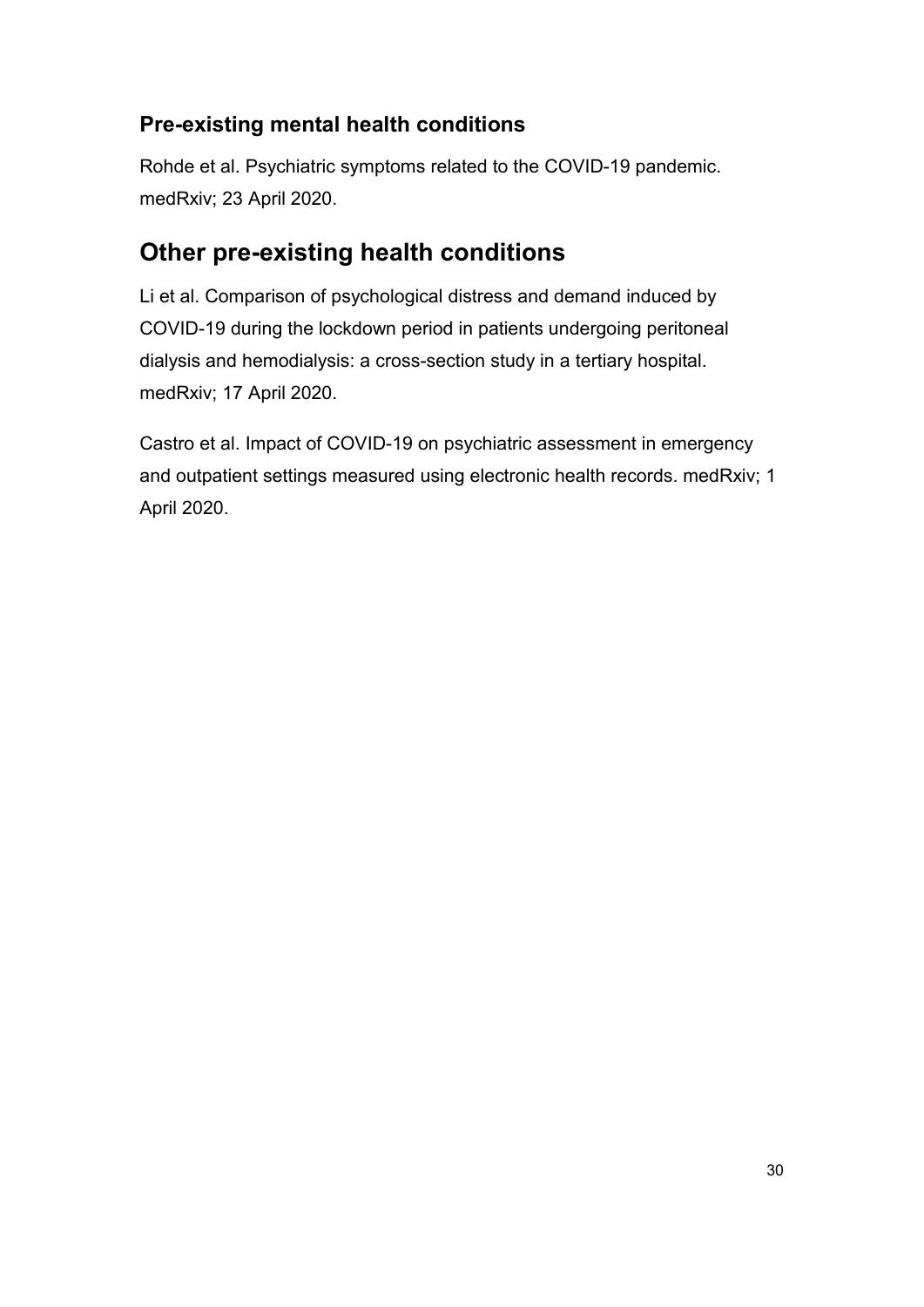# <span id="page-32-0"></span>**Appendix 2: Excluded studies (total = 29)**

## **Population studies (total excluded = 17)**

### **Reason for exclusion**

Wrong study type

Yuan R et al. Psychological status of parents of hospitalized children during the COVID-19 epidemic in China. Psychiatry Res 2020;288:112953.

Russano M et al. Coronavirus disease 2019 or lung cancer: What should we treat? J Thorac Oncol 2020 Apr 10;S1556–0864.

Rajkumar RP. COVID-19 and mental health: A review of the existing literature. Asian J Psychiatr 2020;52:102066.

Liu S et al. Online mental health services in China during the COVID-19 outbreak. Lancet Psychiatry 2020;7(4):e17–8.

Ahorsu DK et al. The fear of COVID-19 scale: Development and initial validation. Int J Ment Health Addict 2020;1–9.

Brooks et al. The psychological impact of quarantine and how to reduce it: rapid review of the evidence. Lancet 2020;395(10227):912–20.

#### Wrong outcome

Du L et al. Investigation on demands for antenatal care services among 2 002 pregnant women during the epidemic of COVID-19 in Shanghai. Chinese Journal of Obstetrics and Gynecology 2020;55(3):160–5.

#### Did not record prevalence

Sun N et al. A qualitative study on the psychological experience of caregivers of COVID-19 patients. Am J Infect Control. 2020;48(6):592–8.

Lee SA. Coronavirus Anxiety Scale: A brief mental health screener for COVID-19 related anxiety. Death Stud 2020;44(7):393–401.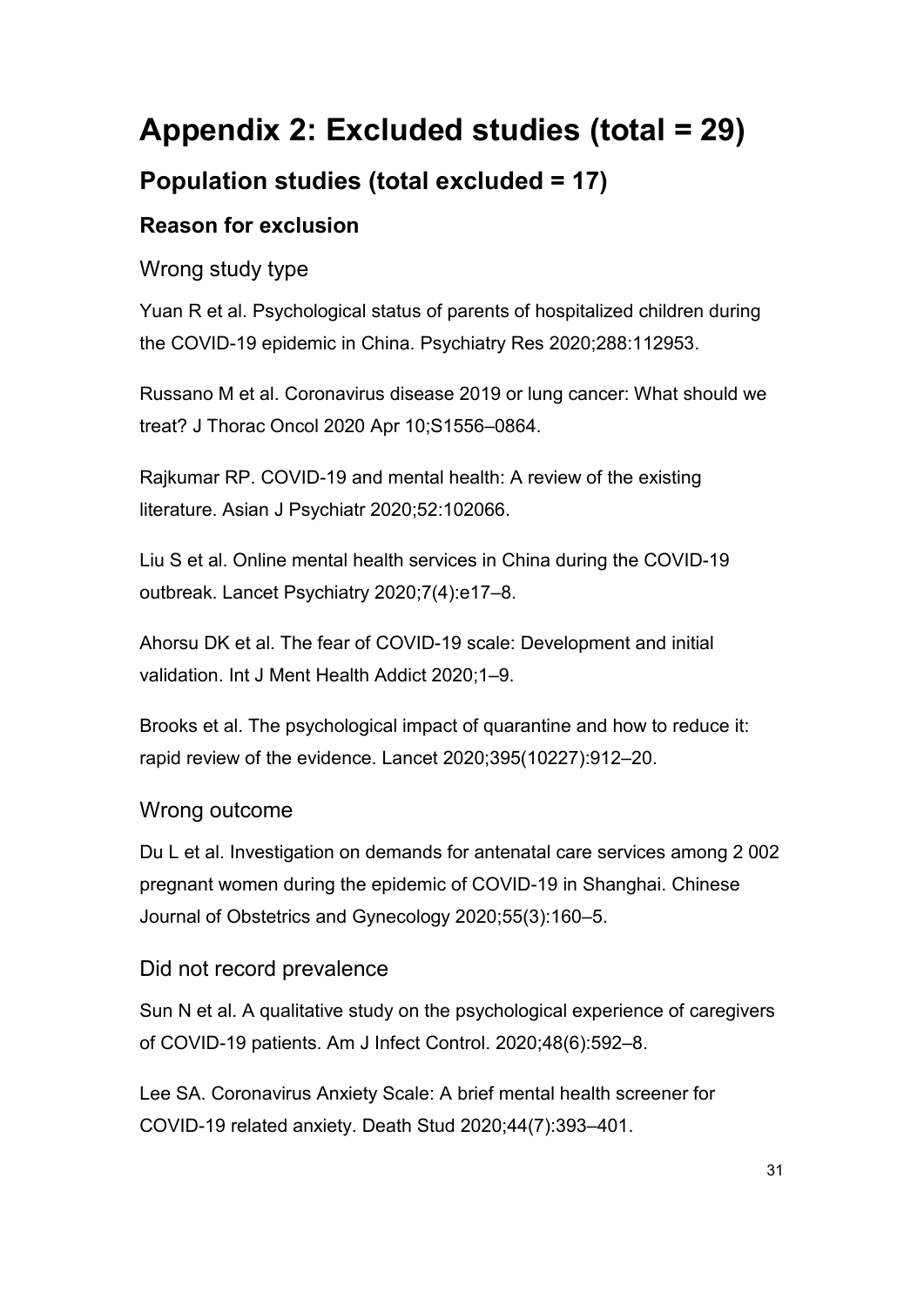Losada-Baltar A et al. "We're staying at home". Association of selfperceptions of aging, personal and family resources and loneliness with psychological distress during the lock-down period of COVID-19. J Gerontol B Psychol Sci Soc Sci 2020.

Zhang J et al. Acute stress, behavioural symptoms and mood states among school-age children with attention-deficit/hyperactive disorder during the COVID-19 outbreak. Asian J Psychiatr 2020;51:102077.

#### Methodology not detailed/fast-tracked publication

Dennis CL, et al. Telephone-based nurse-delivered interpersonal psychotherapy for postpartum depression: nationwide randomised controlled trial. Br J Psychiatry. 2020;216(4):189–96.

#### Did not use a validated measure

Frank A et al. Depression, dependence and prices of the COVID-19-crisis. Brain Behav Immun 2020: gbaa048.

#### Not published in English

Gong M et al. Conducting clinical studies during the epidemics of communicable diseases: perspectives of methodology and health economics. Journal of Southern Medical University 2020;40(3):353–7.

Fu X, Li J, Huang Z, Xu Z, Yao W, Cui Y, et al. [Dandelion clock-like sign on CT for diagnose of COVID-19]. Nan Fang Yi Ke Da Xue Xue Bao. 2020 Feb 29;40(2):159–63.

#### Duplicate study

Huang Y, Zhao N. Mental health burden for the public affected by the COVID-19 outbreak in China: Who will be the high-risk group? Psychol Health Med 2020;14:1–12.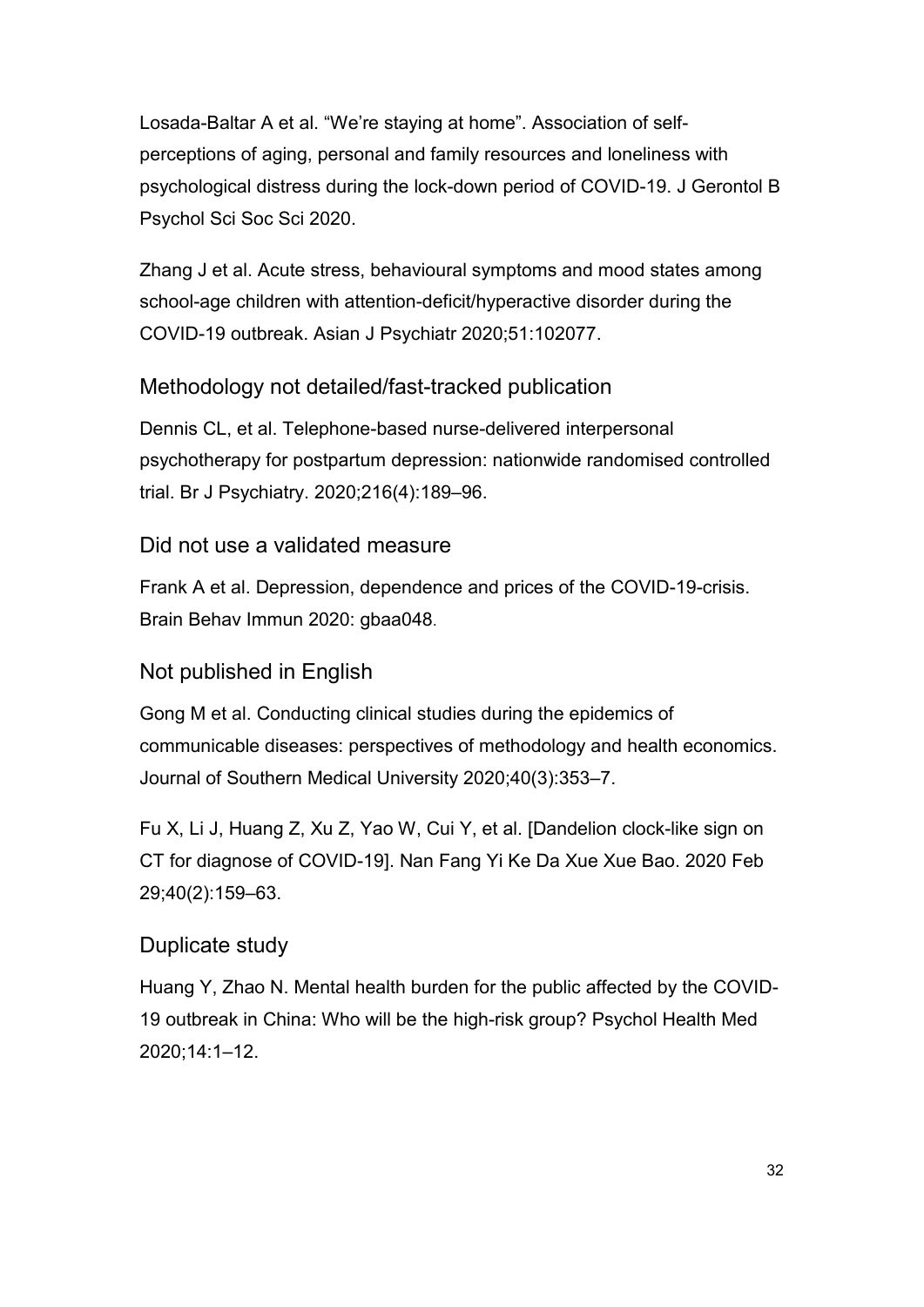Huang Y, Zhao N. Chinese mental health burden during the COVID-19 pandemic. Asian J Psychiatr 2020;51:102052.

## **Healthcare workers studies [total excluded = 12]**

#### **Reason for exclusion**

Wrong study type

Shen X et al. Psychological stress of ICU nurses in the time of COVID-19. Crit Care 2020;24(1):200.

Kisely S et al. Occurrence, prevention, and management of the psychological effects of emerging virus outbreaks on healthcare workers: rapid review and meta-analysis. BMJ 2020;369:m1642.

Bohlken J et al. COVID-19 Pandemic: Stress Experience of Healthcare Workers - A Short Current Review. Psychiatr Prax 2020;47(4):190–7.

Spoorthy MS et al. Mental health problems faced by healthcare workers due to the COVID-19 pandemic-A review. Asian J Psychiatr 2020;51:102119.

#### Did not record prevalence

Yifan T et al. Symptom cluster of ICU nurses treating COVID-19 pneumonia patients in Wuhan, China. J Pain Symptom Manage 2020;S0885–3924.

Mo Y et al. Work stress among Chinese nurses to support Wuhan in fighting against COVID-19 epidemic. J Nurs Manag 2020.

Xiao H et al. The effects of social support on sleep quality of medical staff treating patients with coronavirus disease 2019 (COVID-19) in January and February 2020 in China. Med Sci Monit 2020;26:e923549.

Liang Y et al. Screening for Chinese medical staff mental health by SDS and SAS during the outbreak of COVID-19. J Psychosom Res 2020;133:110102.

Did not use a validated measure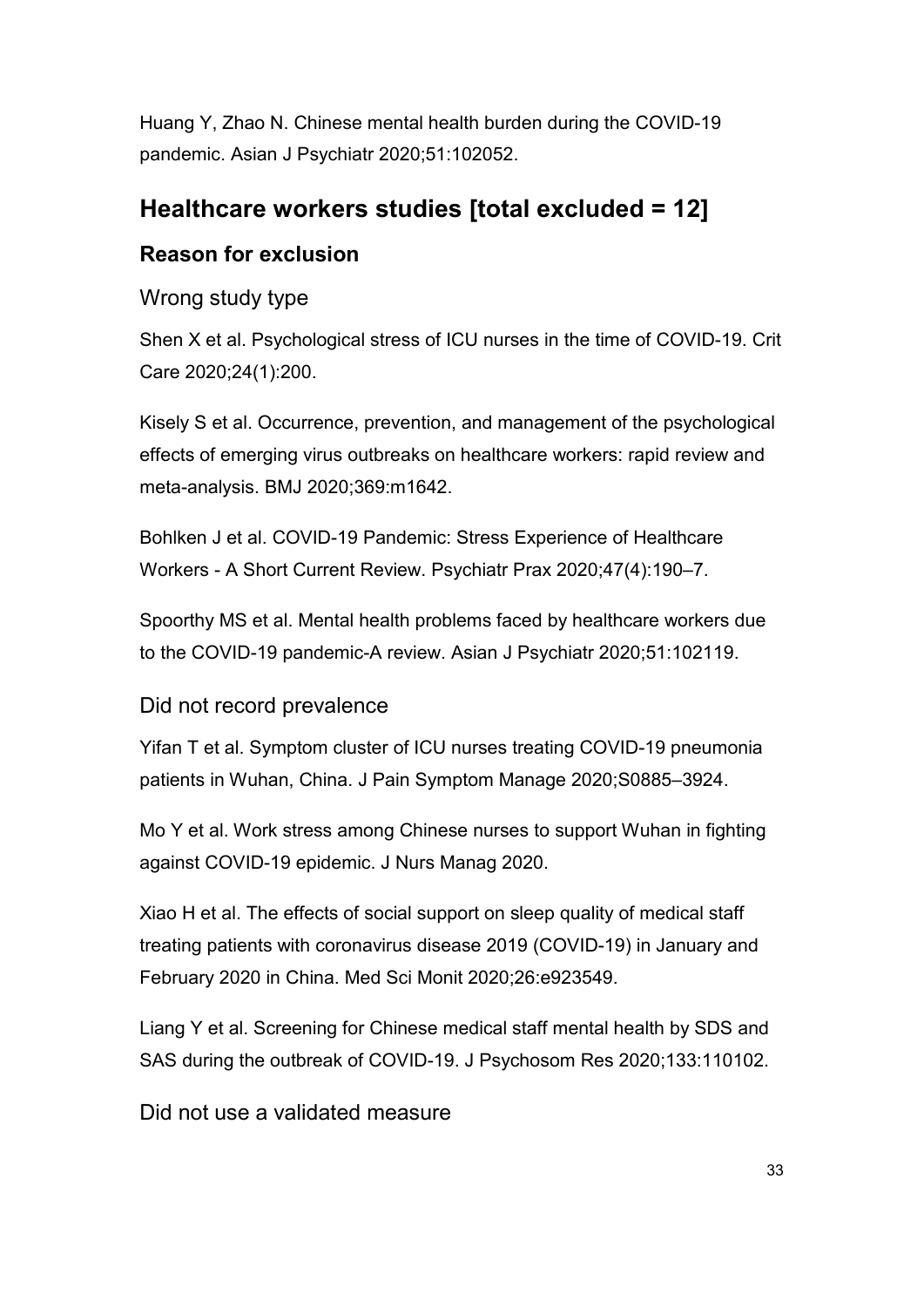Ahmed MZ et al. Epidemic of COVID-19 in China and associated psychological problems. Asian J Psychiatr 2020;51:102092.

Wu W et al. Psychological stress of medical staffs during outbreak of COVID-19 and adjustment strategy. J Med Virol 2020.

#### Methodology not detailed/fast-tracked publication

Xu J et al. Psychological status of surgical staff during the COVID-19 outbreak. Psychiatry Res 2020;288:112955.

#### Not published in English

Shen X et al. Psychological stress of ICU nurses in the time of COVID-19. Crit Care 2020;24(1):200.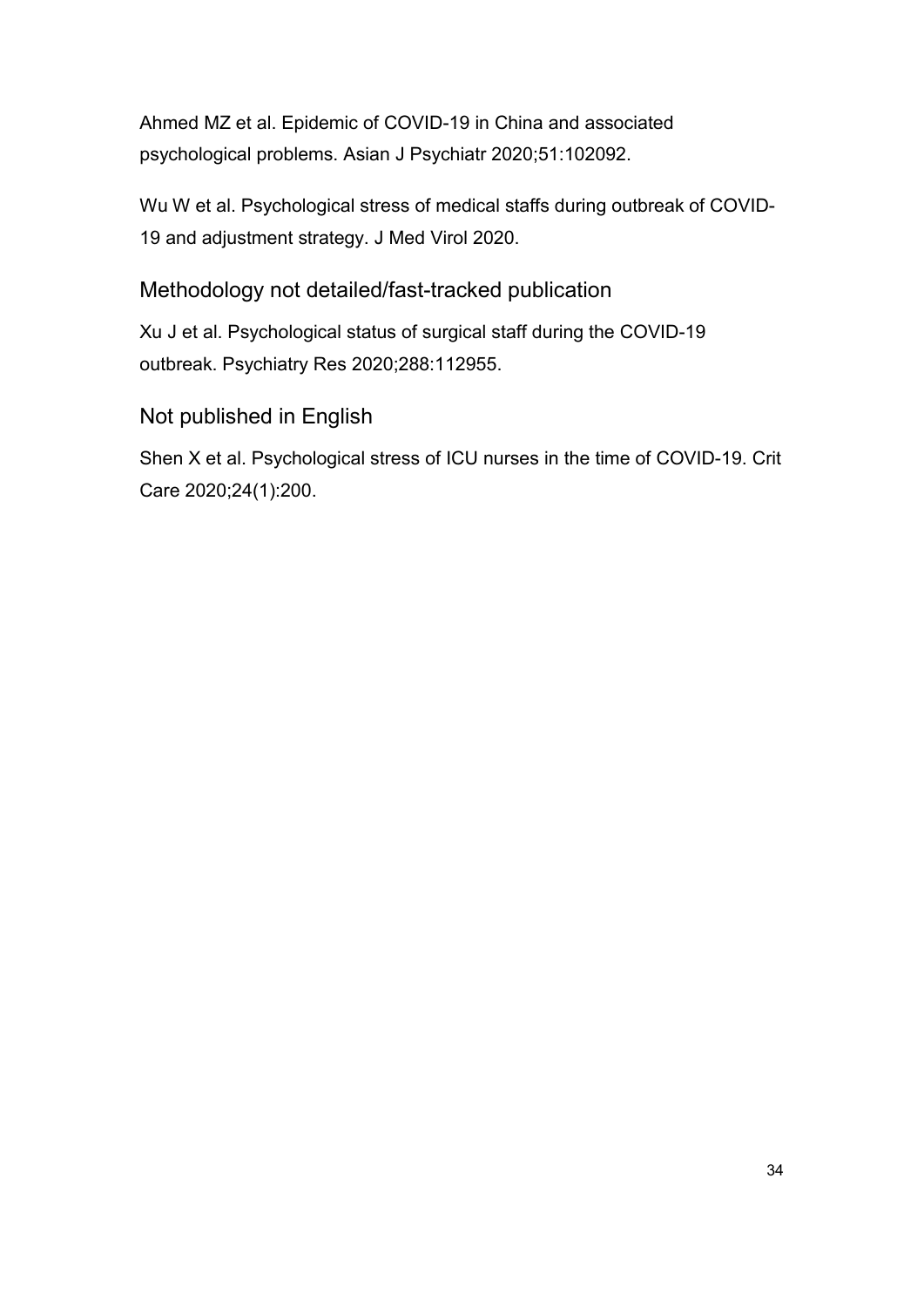# **Appendix 3: Included studies (total = 51) Stage of COVID-19 defined by WHO**

- 31 December 2019: Pneumonia of unknown cause reported to WHO China Office.
- 13 January 2020: First case of novel coronavirus outside of China confirmed.
- 23 January 2020: Wuhan, China went into lockdown.
- 11 February 2020: Novel coronavirus disease named COVID-19
- 7 March 2020: 100 countries are reporting COVID-19 cases and the world surpasses 100,000 cases.
- 11 March 2020: COVID-19 declared as a pandemic.
- 13 March 2020: Europe becomes epicentre of the pandemic.
- 23 March 2020: UK went into lockdown.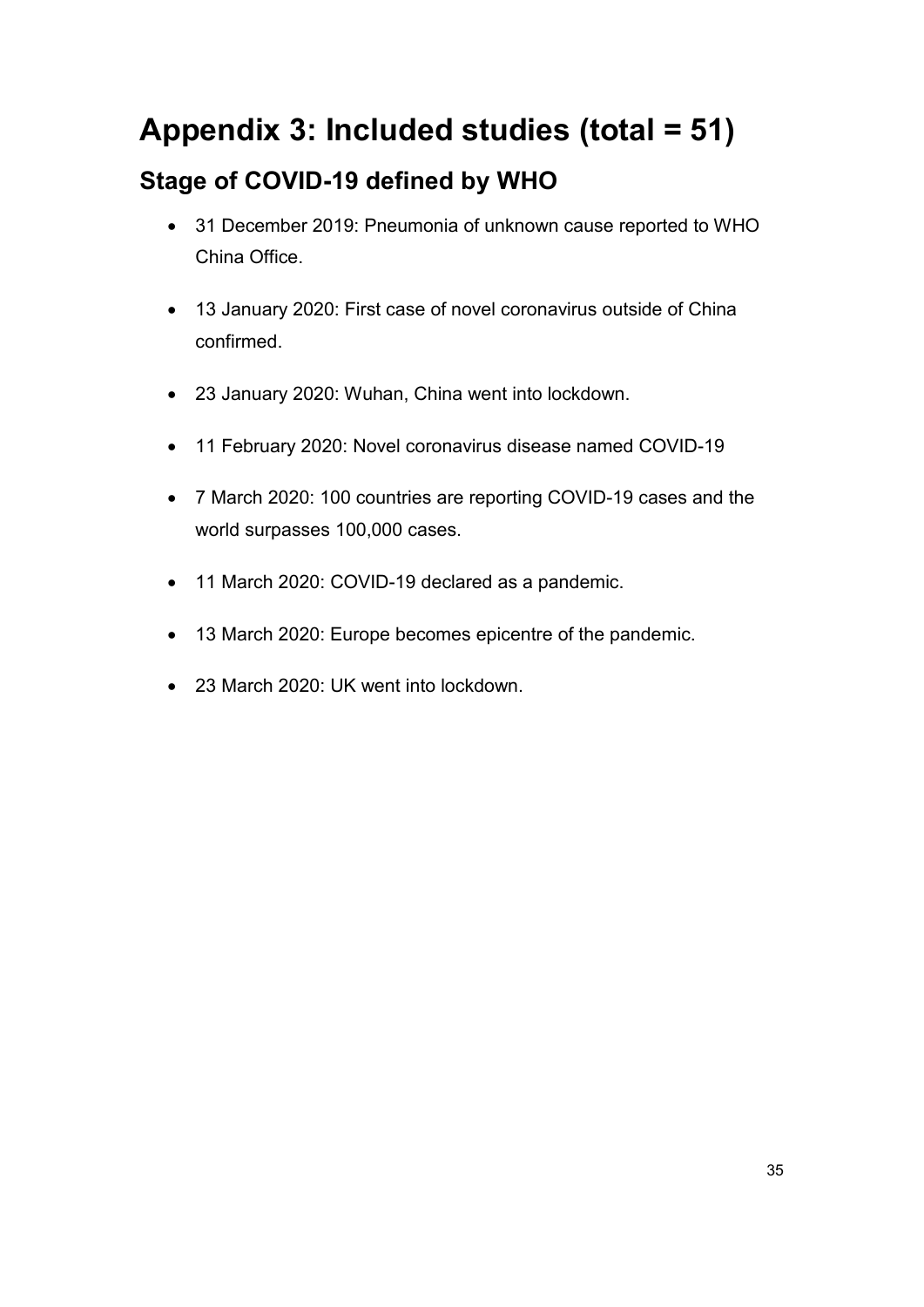# **General population**

# **Huang & Zhao, 20205**

Title and article type

Generalized anxiety disorder, depressive symptoms and sleep quality during COVID-19 outbreak in China: a web-based cross-sectional survey.

Original article.

# Study type

Cross-sectional survey.

Country and date of study China.

3–17 February 2020.

Population groups

Healthcare workers and general public.

# Methods

Recruited through WeChat public platform and the mainstream media.

7,236 participants; 54.6% females; 31.1% of participants were healthcare workers; mean (standard deviation, SD) age of the participants was  $35.3 \pm 5.6$ years.

Demographic variables, anxiety – GAD-7, depression – CES-D, Sleep – PSQI and knowledge of the COVID-19 outbreak evaluated by answering: times spent thinking about the COVID-19 outbreak and six question about the virus.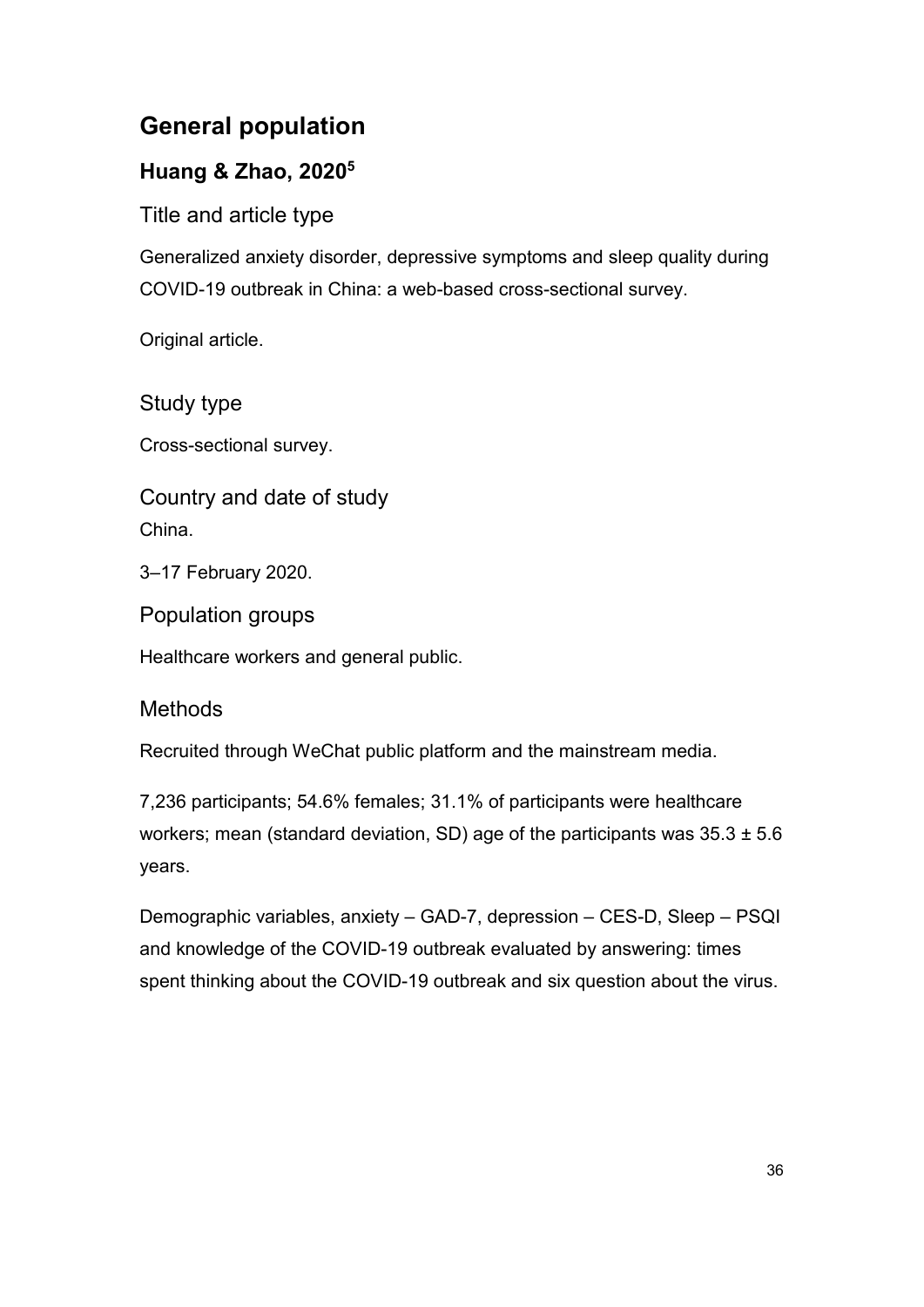# Summary of findings

**Q1: prevalence:** Point prevalence: The overall prevalence of anxiety symptoms, depressive symptoms and poor sleep quality was 35.1%, 20.1%, and 18.2%, respectively.

[In 2019, a cross-sectional epidemiological survey conduct by the China Mental Health Survey (CMHS) showed that 5.0% and 3.6% of Chinese adults have symptoms of anxiety and depressive disorder in the past 12 month, respectively.]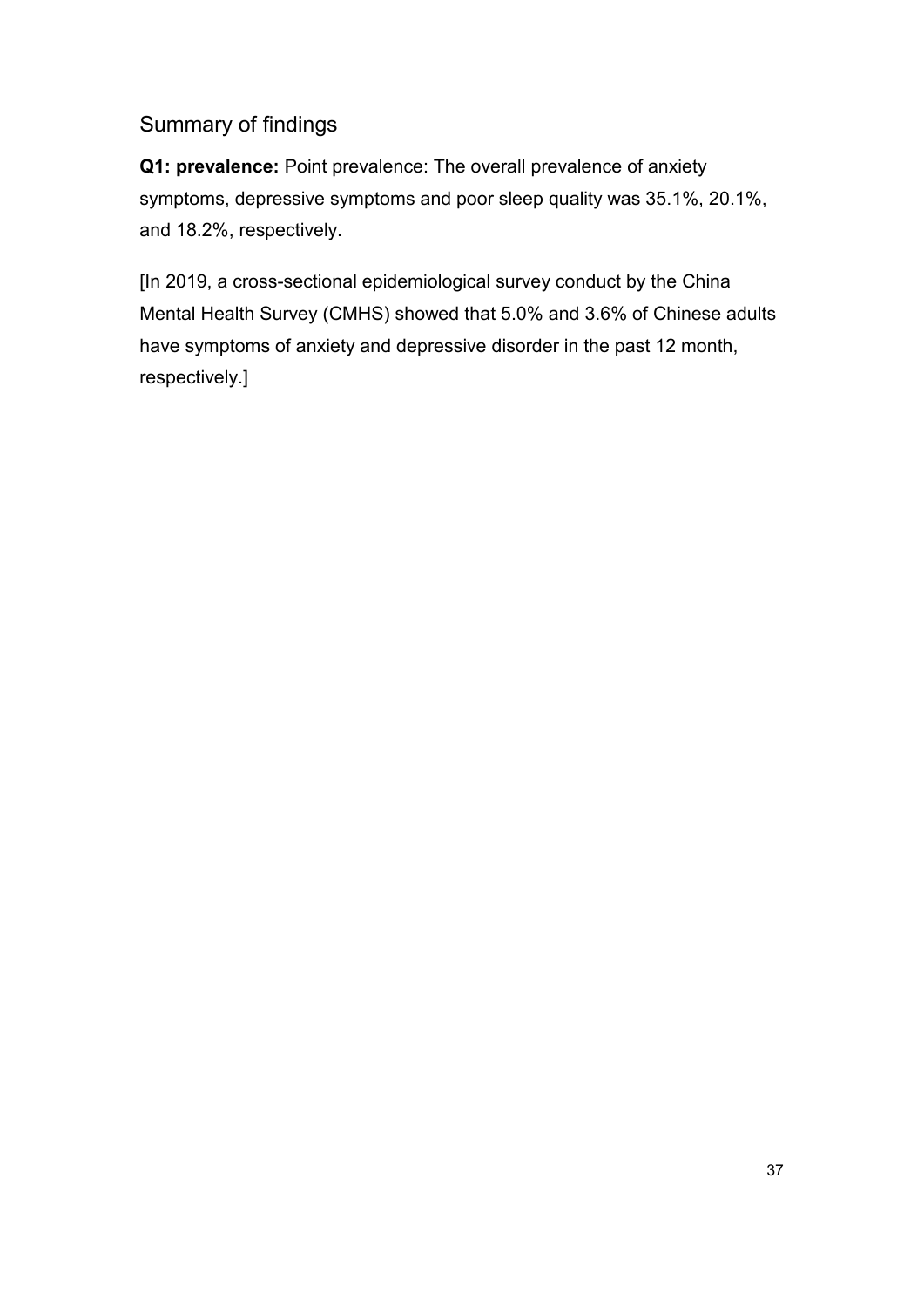# **Wang et al. 20204**

Title and article type

A longitudinal study on the mental health of general population during the COVID-19 epidemic in China.

Original article.

Study type

Longitudinal survey.

Country and date of study

China.

First survey: 31 January–2 February 2020; second survey: 28 February to 1 March 2020.

Population groups General population.

## Methods

Online survey, recruited via snowball sampling.

1,738 respondents from 190 Chinese cities (1,210 first-survey respondents, 861 second-survey respondents; 333 respondents participated in both). Age range 12–59 years; 67·3% women in first survey and 75% women in second survey.

PTSD symptoms in survivorship after an event measured by IES-R. Mental health status of respondents measured using DASS-21. Mean scores at the two time points reported.

Summary of findings – Q1: Prevalence

**Point prevalence:** First survey: moderate to severe stress, anxiety and depression was 8.1%, 28.8% and 16.5%, respectively. There were no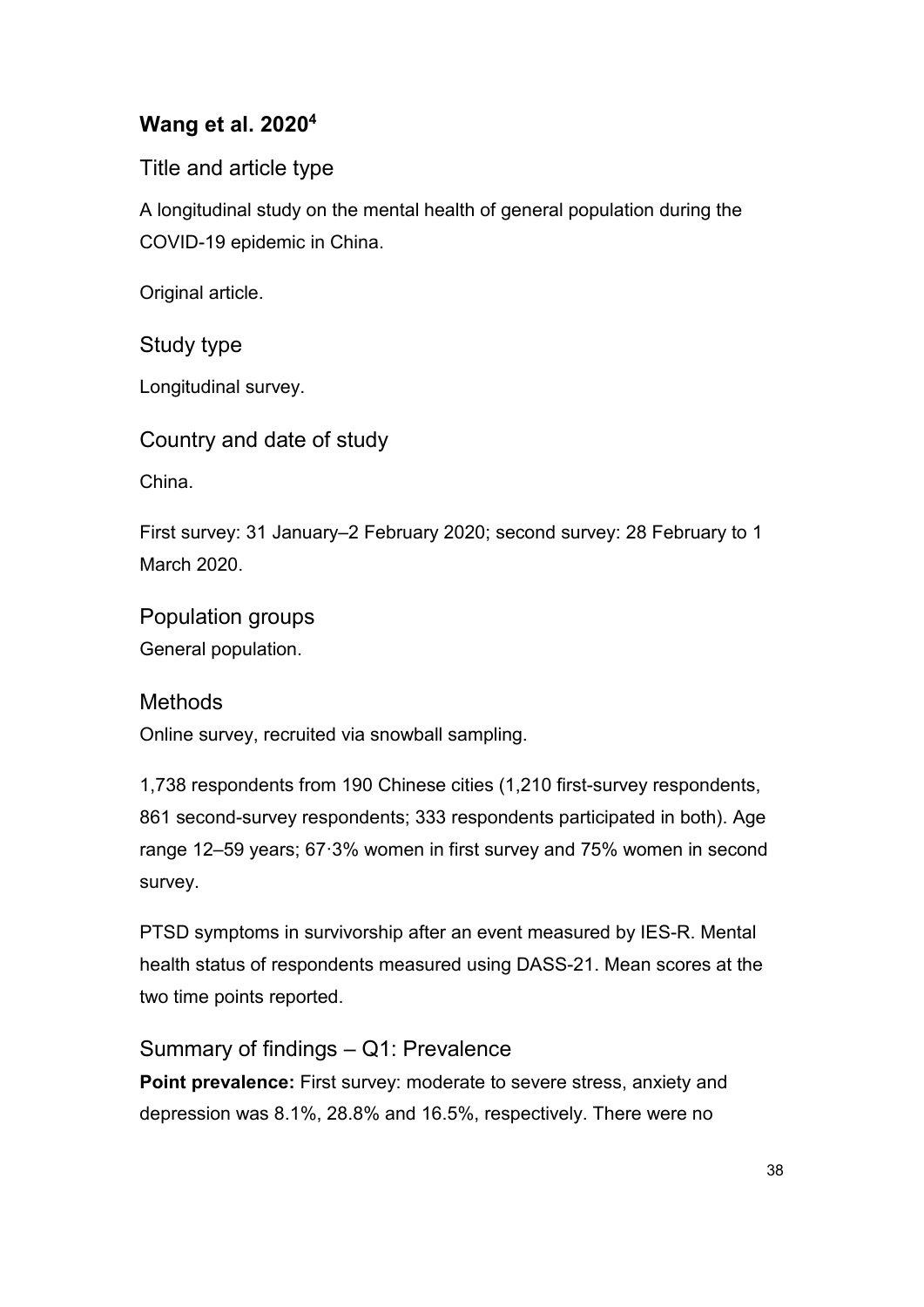significant longitudinal changes in stress, anxiety and depression levels (p > 0.05).

#### **Summary of findings – Q2: Risk/protective factors**

**Protective factors:** Included high level of confidence in doctors, perceived survival likelihood and low risk of contracting COVID-19, satisfaction with health information, personal precautionary measures.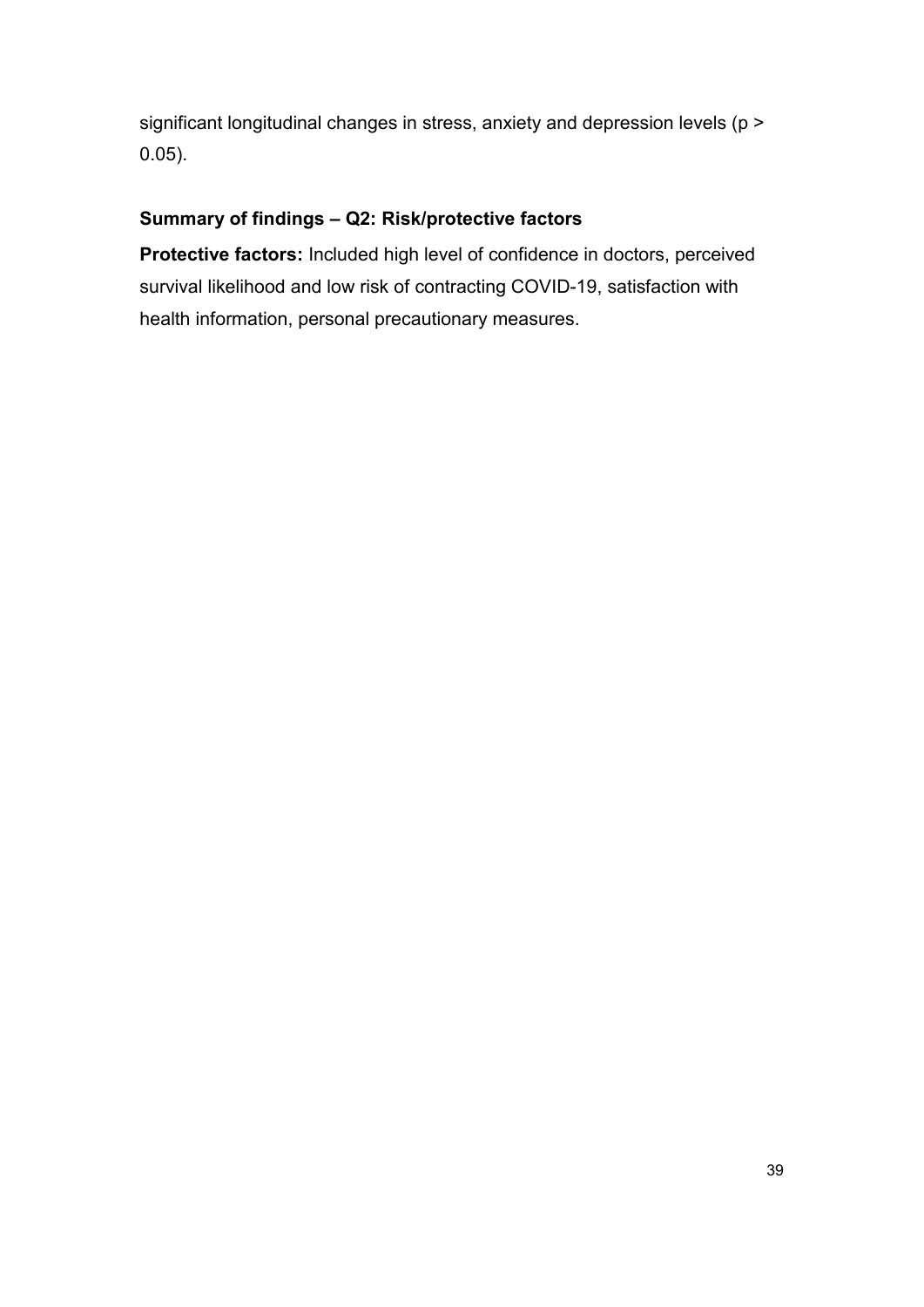# **Yuan et al. 202016**

# Title and article type

Comparison of the indicators of psychological stress in the population of Hubei Province and non-endemic provinces in China during two weeks during the coronavirus disease 2019 (COVID-19) outbreak in February 2020.

Original article.

Study type

Longitudinal study.

Country and date of study China.

2 weeks in February 2020, specific dates not specified.

Population groups

General population by occupation.

# **Methods**

Online survey: stratified cluster method was used to randomly select participants.

939 individuals (357 men and 582 women), including 33 from Hubei Province and 906 from non-endemic provinces; 35.89% were aged 18–24 years, 35.57% were aged 25–39 years; 65.92% had undergraduate-level education; 33.23% students; 26.52% medical staff.

Emotional state, somatic responses and behaviour determined by SRQ.

PSQI was used to measure the duration of sleep and sleep quality. Comparison by occupation.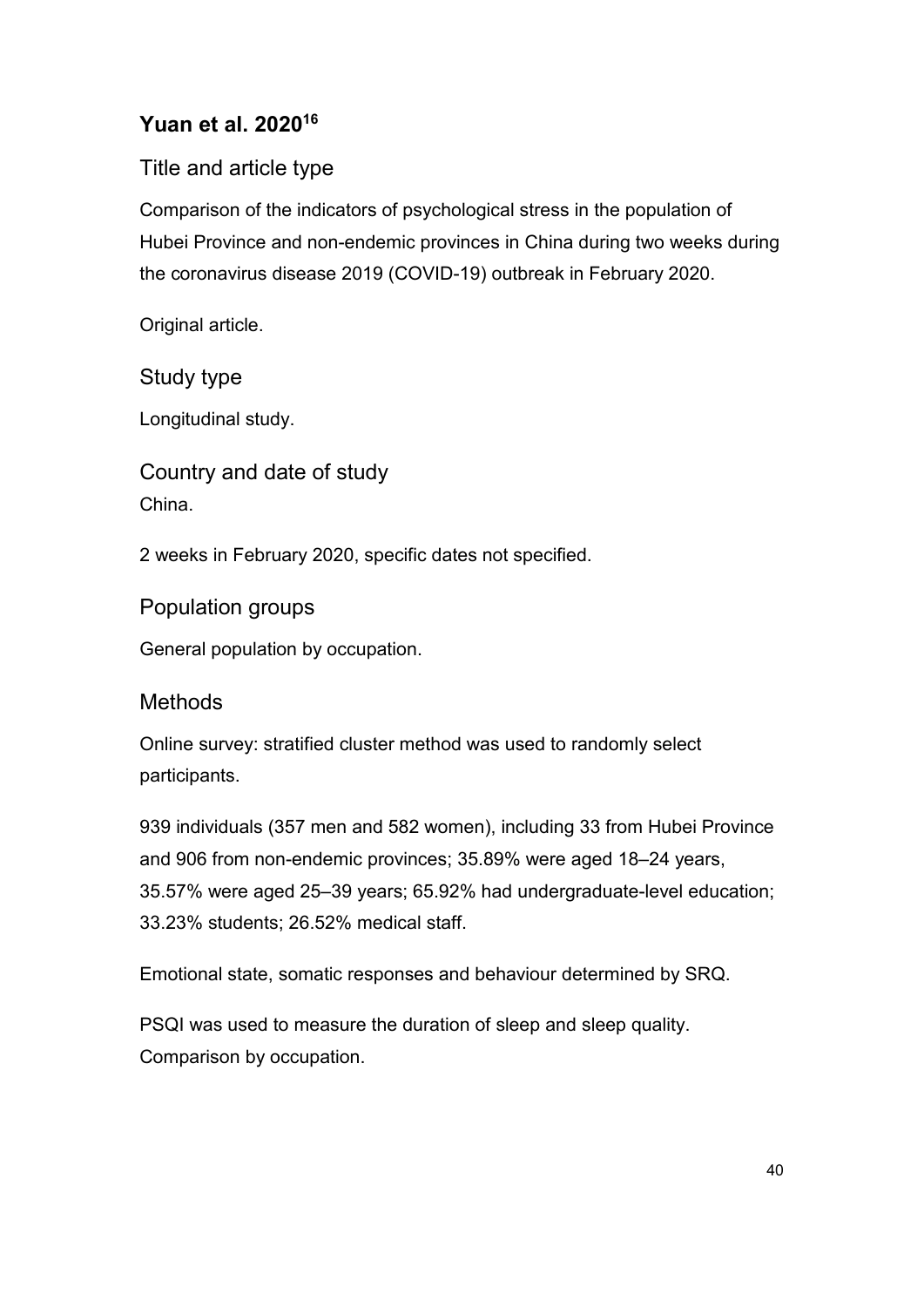## Summary of findings – Q1: Prevalence

**Overall:** 622 participants with emotional conditions (66.2%), 497 with somatic responses (52.9%), 527 with reduced sleep quality (56.1%) and 471 with behavioural changes (47.6%).

The emotional state and behaviour of participants in Hubei Province improved, but the quality of sleep did not.

**Decrease in sleep quality:** 36.43% of study participants reported severely impaired sleep quality, and only 20.3% improved. The same findings occurred with somatic or physical conditions, which became worse in 39.44% and improved in 29.78%. Behaviour worsened in 29.94% and improved in in 24.63% during the two-week study period). Emotional state worsened in 37.78% and improved in 39.23%.

**Increase among certain occupations:** After two weeks, < 24% of medical staff and 19.64% of business managers reported increased anxiety regarding COVID-1; but other professionals became less anxious.

#### **Summary of findings – Q2: Risk/protective factors**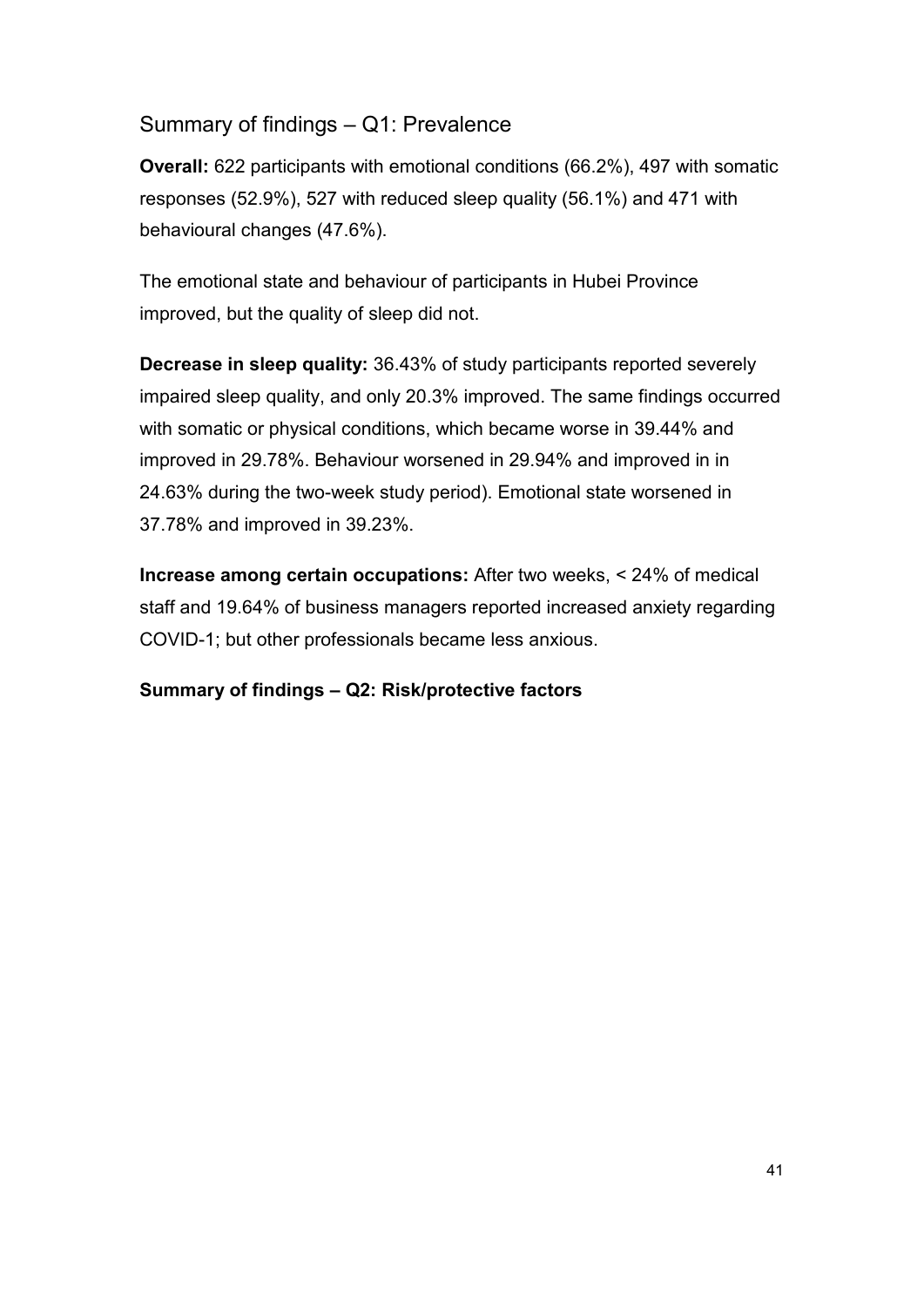# **Gao et al. 20206**

Title and article type

Mental health problems and social media exposure during COVID-19 outbreak.

Original article.

Study type

Cross-sectional survey.

Country and date of study

China.

31 January–2 February 2020.

Population groups

General public by social media exposure.

**Methods** 

Sample recruited online via Wenjuanxing platform.

4,827 participants from 31 provinces; the mean age of was 32.3 years ± 10 years (ranged 18–85); 62.2% had achieved a college education; 5.2% were healthcare workers.

Depression: Chinese version of WHO-5 (below 13 indicates depression).

Anxiety: Chinese version of GAD-7 (score of 10 or greater cut point for identifying cases of anxiety).

Summary of findings – Q1: Prevalence

**Overall prevalence:** The prevalence of depression, anxiety and CDA was 48.3%, 22.6% and 19.4%.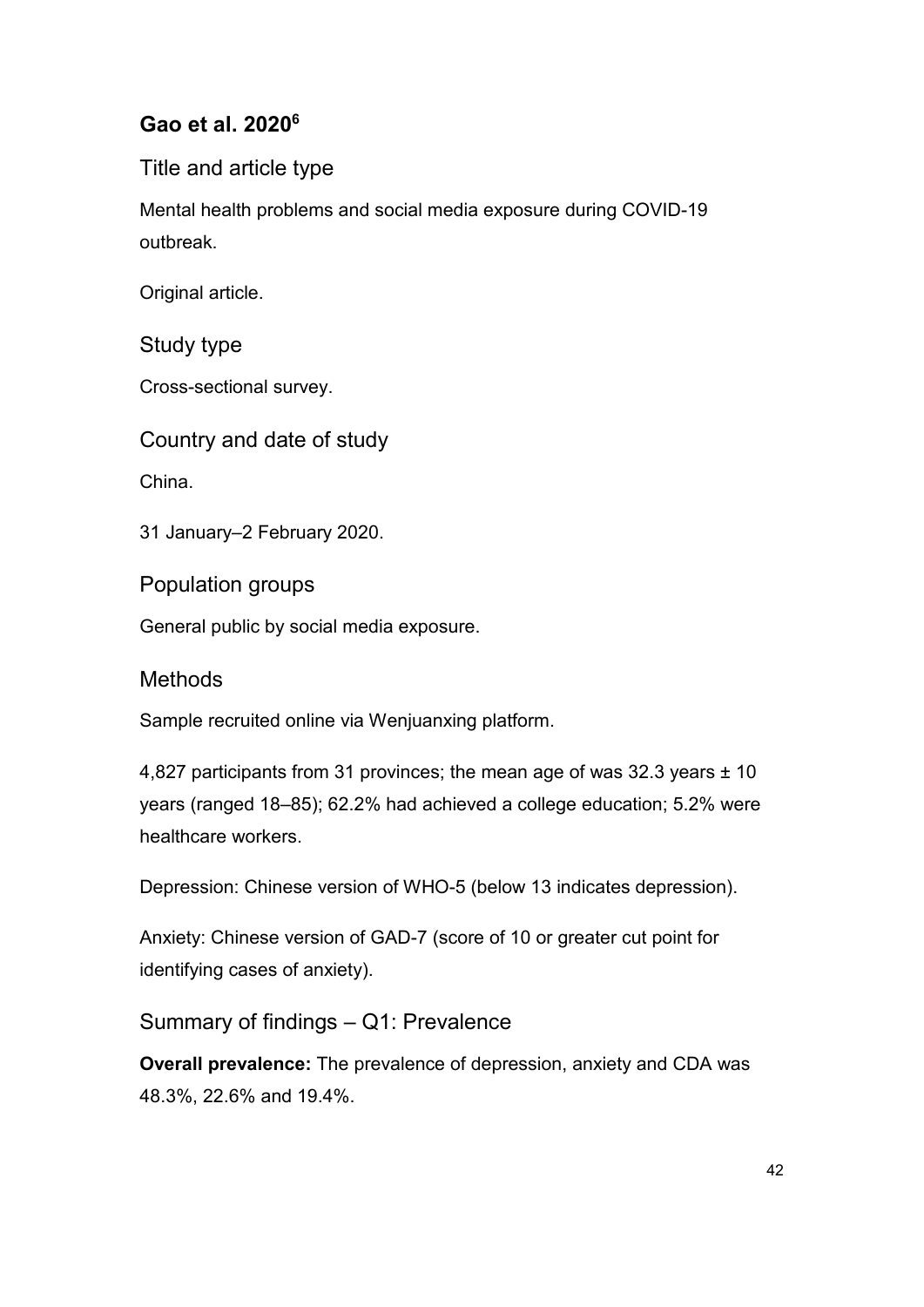**Study increase compared with national prevalence:** The latest national sample indicated the prevalence of any disorder (excluding dementia), anxiety disorders and depressive disorders was 16.6% (95% CI 13.0%–20.2%), 7.6% (95% CI 6.3%–8.8%) and 6.9% (95% CI 6.6%–7.2%) in China. The current cross-sectional study found a much higher prevalence of depression, anxiety and CDA.

Summary of findings – Q2: Risk/protective factors

**Risk factors:** Frequent social media exposure (SME) was positively associated with high odds of anxiety (OR = 1.72, 95% CI 1.31–2.26) and CDA (OR = 1.91, 95% CI 1.52–2.41) compared with less SME.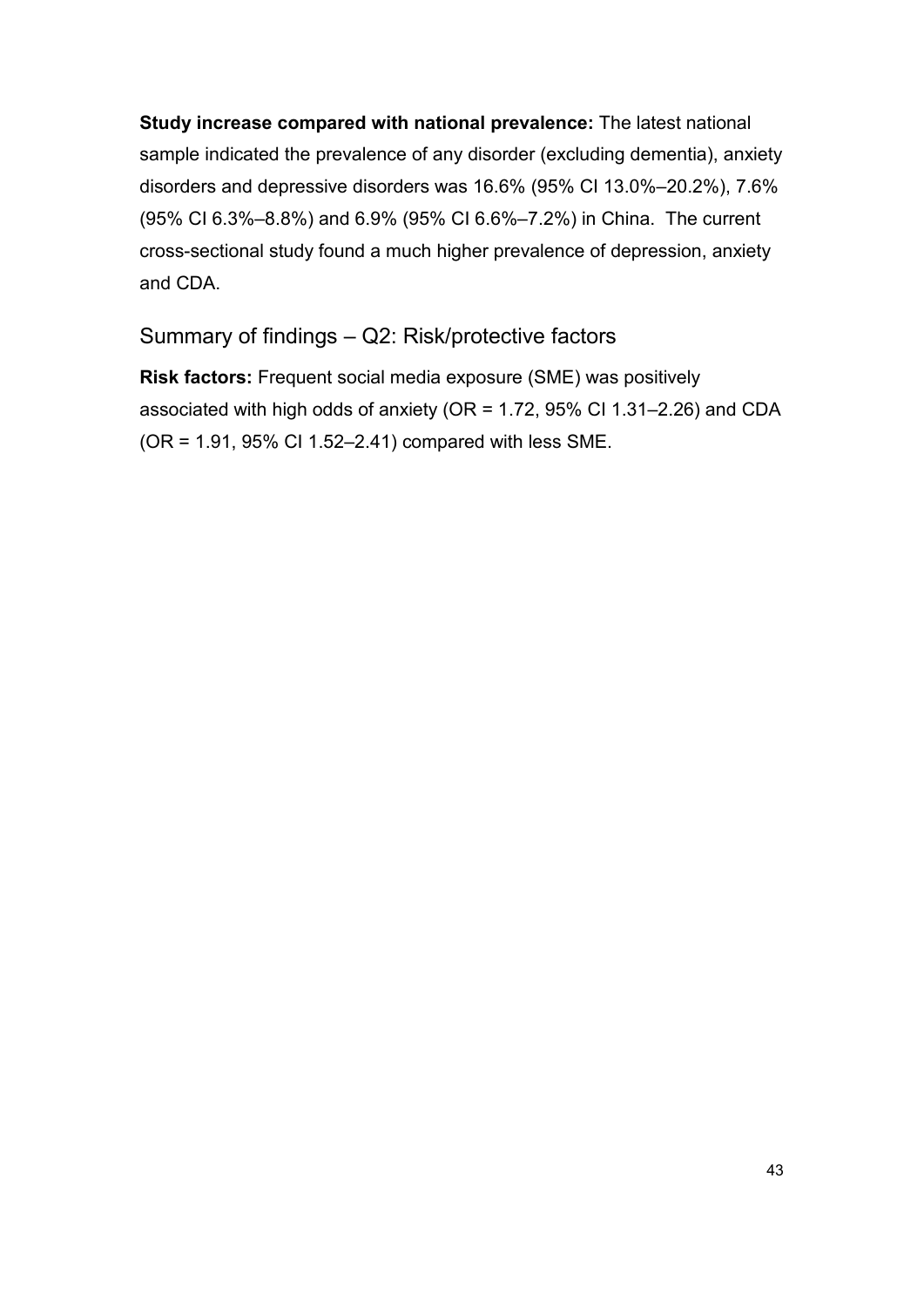# **Wang et al. 202013**

# Title and article type

Immediate psychological responses and associated factors during the initial stage of the 2019 coronavirus disease (COVID-19) epidemic among the general population in China.

Original article.

Study type

Cross-sectional survey.

Country and date of study

China.

31 January–2 February 2020.

Population groups

General population.

## **Methods**

Anonymous online questionnaire, snowball sampling strategy, focused on recruiting the general public living in mainland China, but disseminated to university students who were encouraged to pass it on to others.

1,210 respondents from 194 cities in China.

Sociodemographic data, anxiety and depression measured using IES-R and DASS-21.

Summary of findings – Q1: Prevalence

**Point prevalence:** 53.8% of respondents rated the psychological impact of outbreak as moderate or severe; 16.5% of respondents reported moderate to severe depressive symptoms; 28.8% of respondents reported moderate to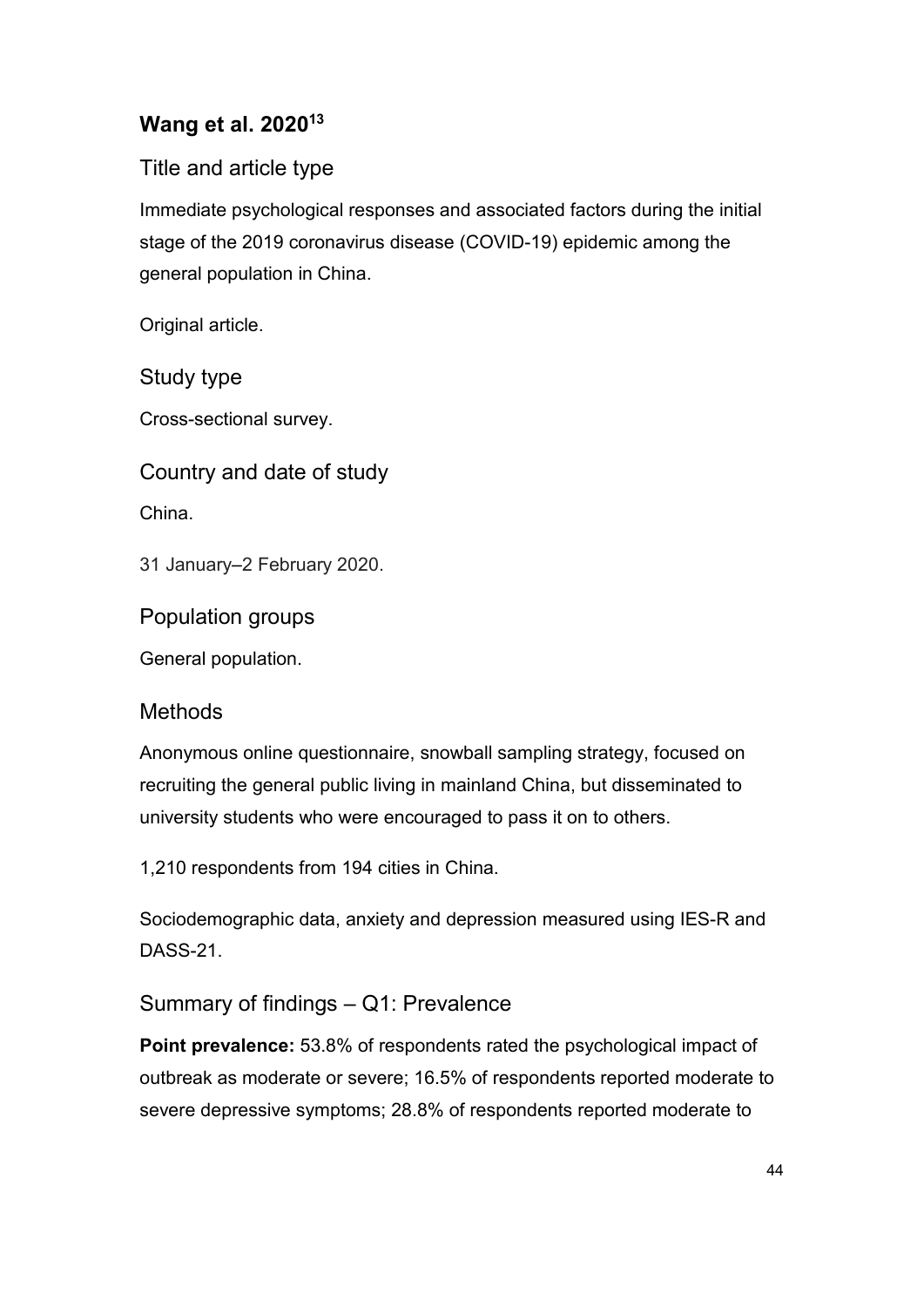severe anxiety symptoms; and 8.1% reported moderate to severe stress levels.

# Summary of findings – Q2: Risk/protective factors

**Protective:** Linear regression analysis showed the factors below were significantly associated with lower scores in the IES-R and the DASS stress, anxiety and depression subscales:

- always washing hands after touching contaminated objects
- always wearing a mask regardless of the presence or absence of symptoms
- always covering mouth
- when coughing and sneezing
- always washing hands with soap
- always washing hands immediately after coughing, sneezing or rubbing nose
- always avoiding sharing utensils (e.g., chopsticks) during meals.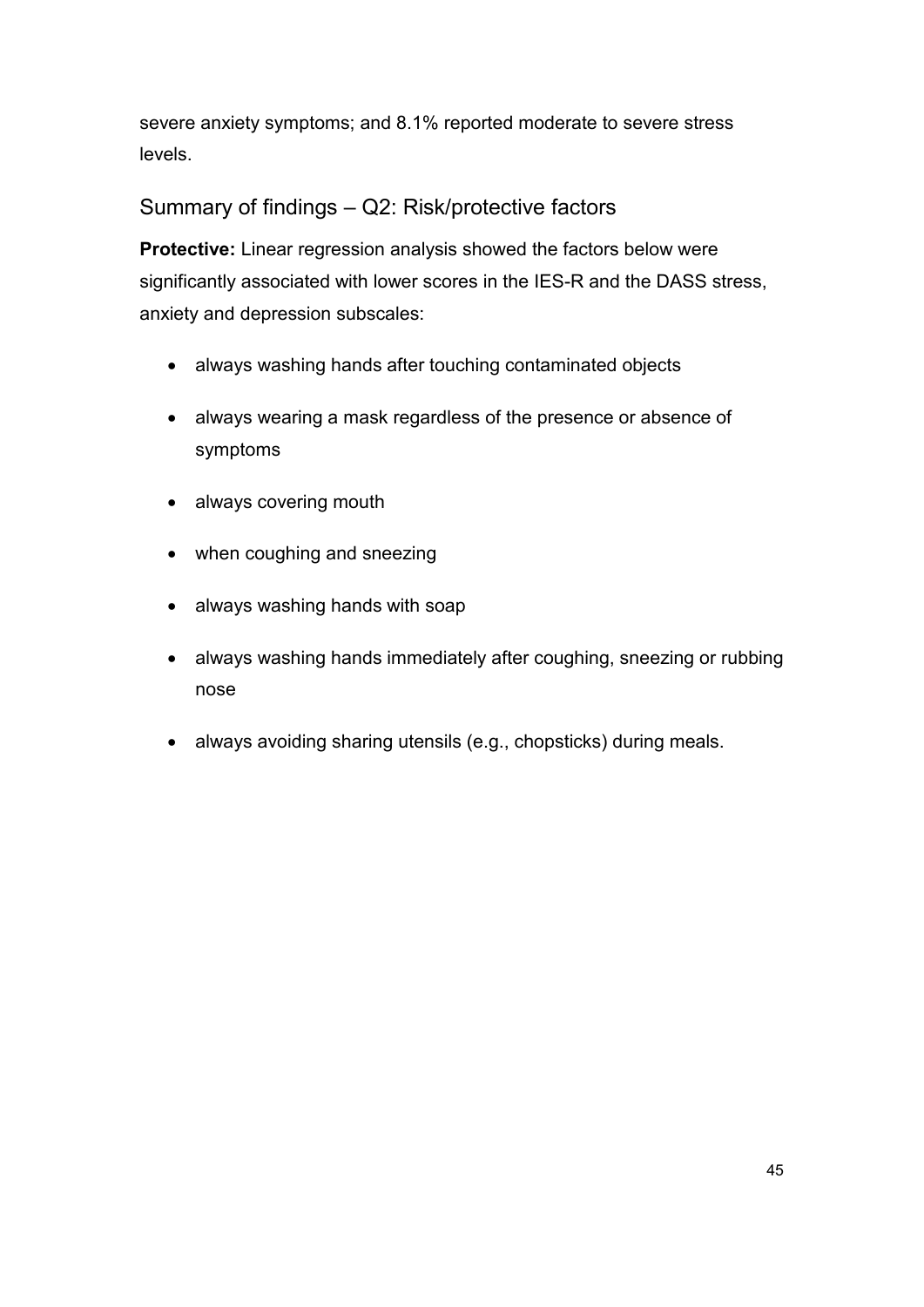# **Li et al. 202042**

# Title and article type

Vicarious traumatization in the general public, members, and non-members of medical teams aiding in COVID-19 control.

Original article.

## Study type

Cross-sectional survey.

Country and date of study

China.

17–21 February 2020.

Population groups

General population and healthcare workers.

## **Methods**

A mobile phone app-based questionnaire was sent to nurses who worked in hospitals and general public (non-medical staff).

A total of 740 individuals took part (214 general public, 234 frontline nurse, and 292 non-frontline nurses), 78.1% female and age in years (median (IQR)), general population 25 (22–38.3), frontline nurse 29.5 (26–34) and 29 (25–34).

Demographic data as well as the Chinese version of the vicarious traumatization questionnaire.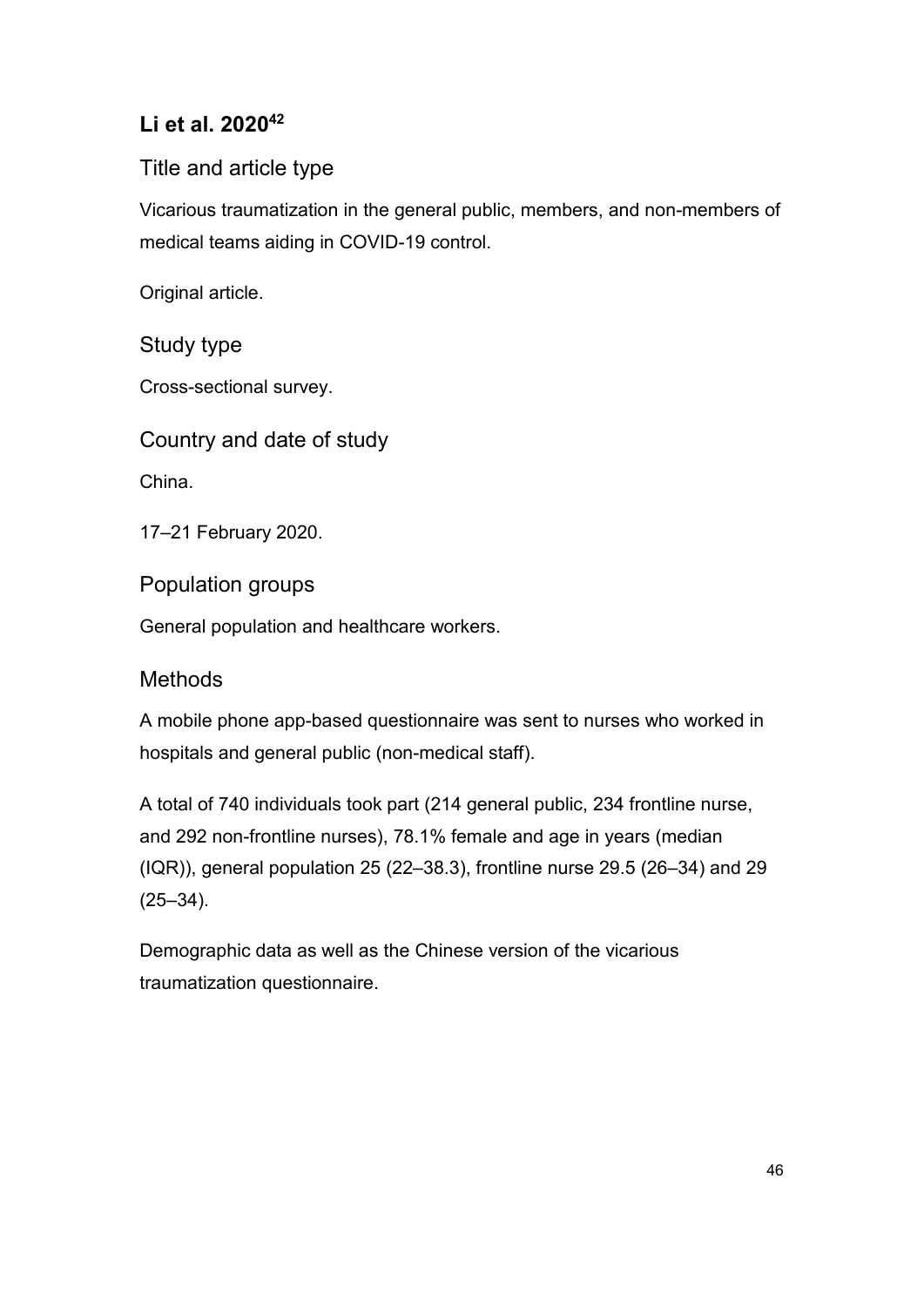## Summary of findings – Q1: Prevalence

**General population:** Vicarious traumatization scores: 75.5, frontline nurses: 64, non-frontline nurses: 75.5. Median and interquartile range (IQR: 25%– 75%)].

Frontline nurses had significantly ( $p > 0.001$ ) lower vicarious traumatization scores than the general public and non-frontline nurses. No significant difference was noted in vicarious traumatization scores between the general public and non-frontline nurses.

## Summary of findings – Q2: Risk/protective factors

**Protective**: Frontline nurses possibly have less vicarious traumatization scores due to protective equipment, training and guidance. Early intervention of vicarious traumatization and psychological stress for the general public and medical staff.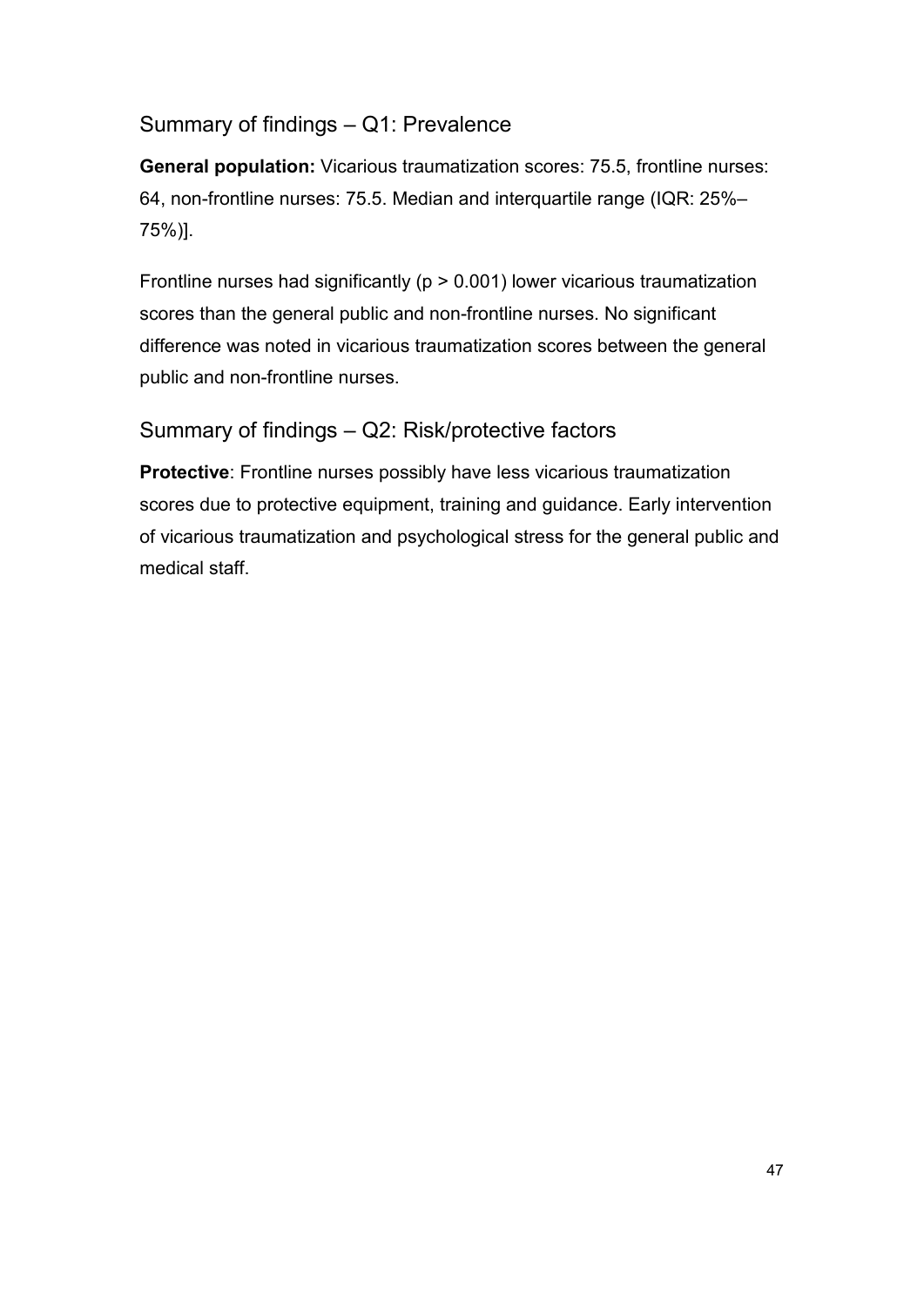# **Qiu et al. 202021**

Title and article type

A nationwide survey of psychological distress among Chinese people in the COVID-19 epidemic: implications and policy recommendations.

**Editorial** 

Study type

Cross-sectional survey.

Country and date of study

China.

31 January–10 February 2020.

Population groups

General population.

## **Methods**

A questionnaire through QR codes online and openly accessible to the general public nationwide.

52,730 valid responses from 36 provinces, autonomous regions and municipalities, as well as from Hong Kong, Macau and Taiwan; 64.7% females.

Demographic data, as well as COVID-19 Peritraumatic Distress Index (CPDI).

Summary of findings – Q1: Prevalence

**Overall:** The mean (SD) CPDI score of the sample was 23.65 (15.45). Almost 35% of the respondents experienced psychological distress (29.29% of the respondents' scores were between 28 and 51, and 5.14% of the respondents' scores were  $\geq$  52).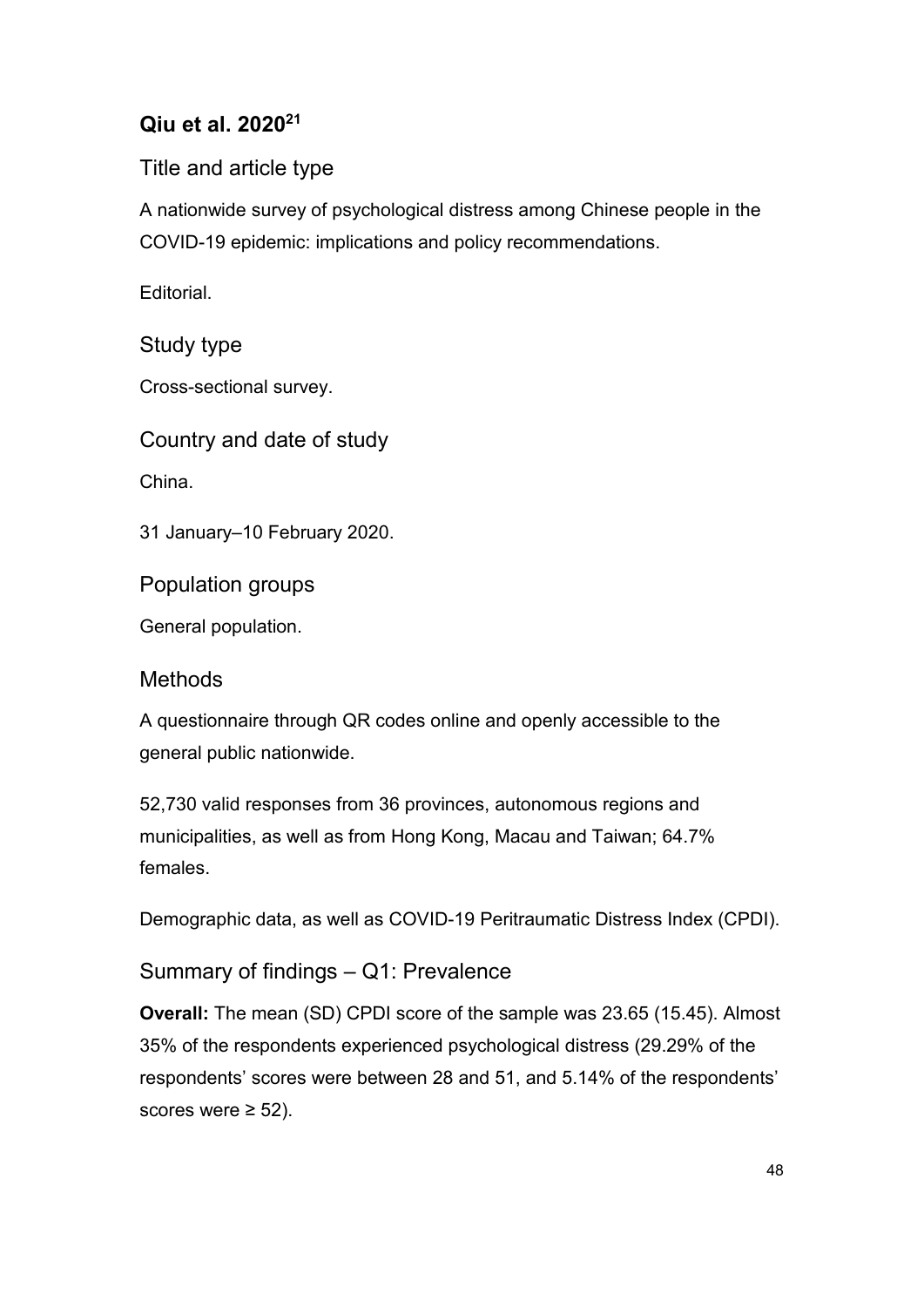Female respondents showed significantly higher psychological distress than their male counterparts (mean (SD) = 24.87 (15.03) vs 21.41 (15.97), p < 0.001). People under 18 years had the lowest CPDI scores (mean (SD) = 14.83 (13.41)). Individuals between 18 and 30 years of age or above 60 presented the highest CPDI scores (mean (SD) = 27.76 (15.69) and 27.49 (24.22), respectively). Migrant workers experienced the highest level of distress (mean (SD) = 31.89 (23.51), F = 1602.501, p < 0.001). CPDI score of respondents in the middle region of China (including Hubei, the centre of the epidemic) was the highest (mean (SD) 30.94 (19.22), F = 929.306, p < 0.001).

## Summary of findings – Q2: Risk/protective factors

**Risk:** Gender (female), age (between 18 and 30 years of age or above 60 presented the highest CPDI scores), migrant worker, living close to epicentre of outbreak.

**Protective:** Time (as time passes, distress levels among the public have been significantly descending).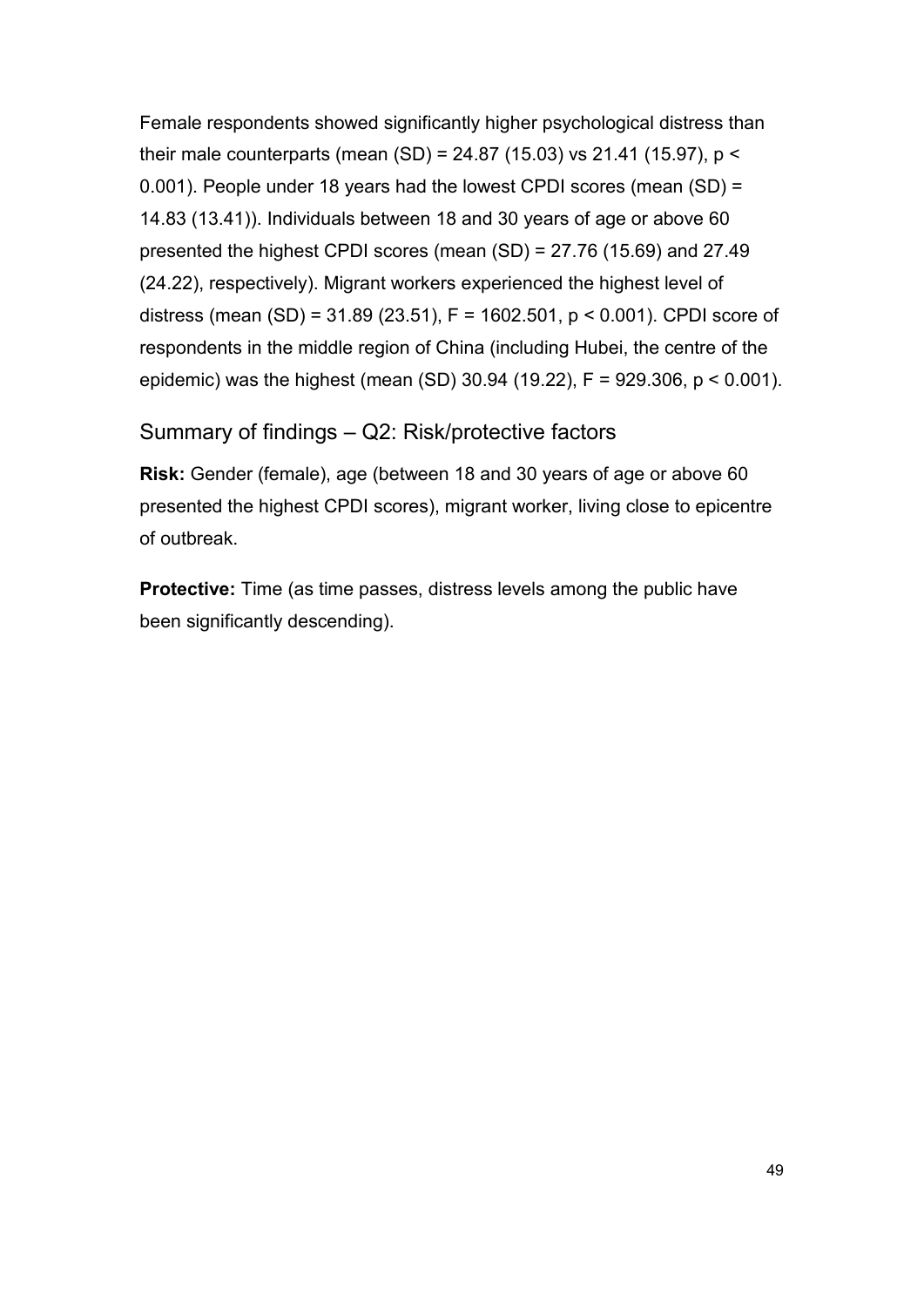# **Bo et al. 202022**

## Title and article type

Posttraumatic stress symptoms and attitude toward crisis mental health services among clinically stable patients with COVID-19 in China.

Correspondence.

## Study type

Cross-sectional survey,

Country and date of study

China.

March 2020.

Population groups

Adult patients diagnosed with COVID-19.

## **Methods**

714 patients who had tested positive for COVID-19 completed an online assessment which was incorporated as part of the crisis psychological interventions and were invited to participate in this online assessment prior to their discharge from five quarantine facilities ('Fang Cang' hospitals) in Wuhan.

Mean age of the participants was 50.2 ± 12.9 years; 50.9% females.

The amended self-reported PCL-C was used to assess the severity of the posttraumatic stress symptoms associated with the COVID-19.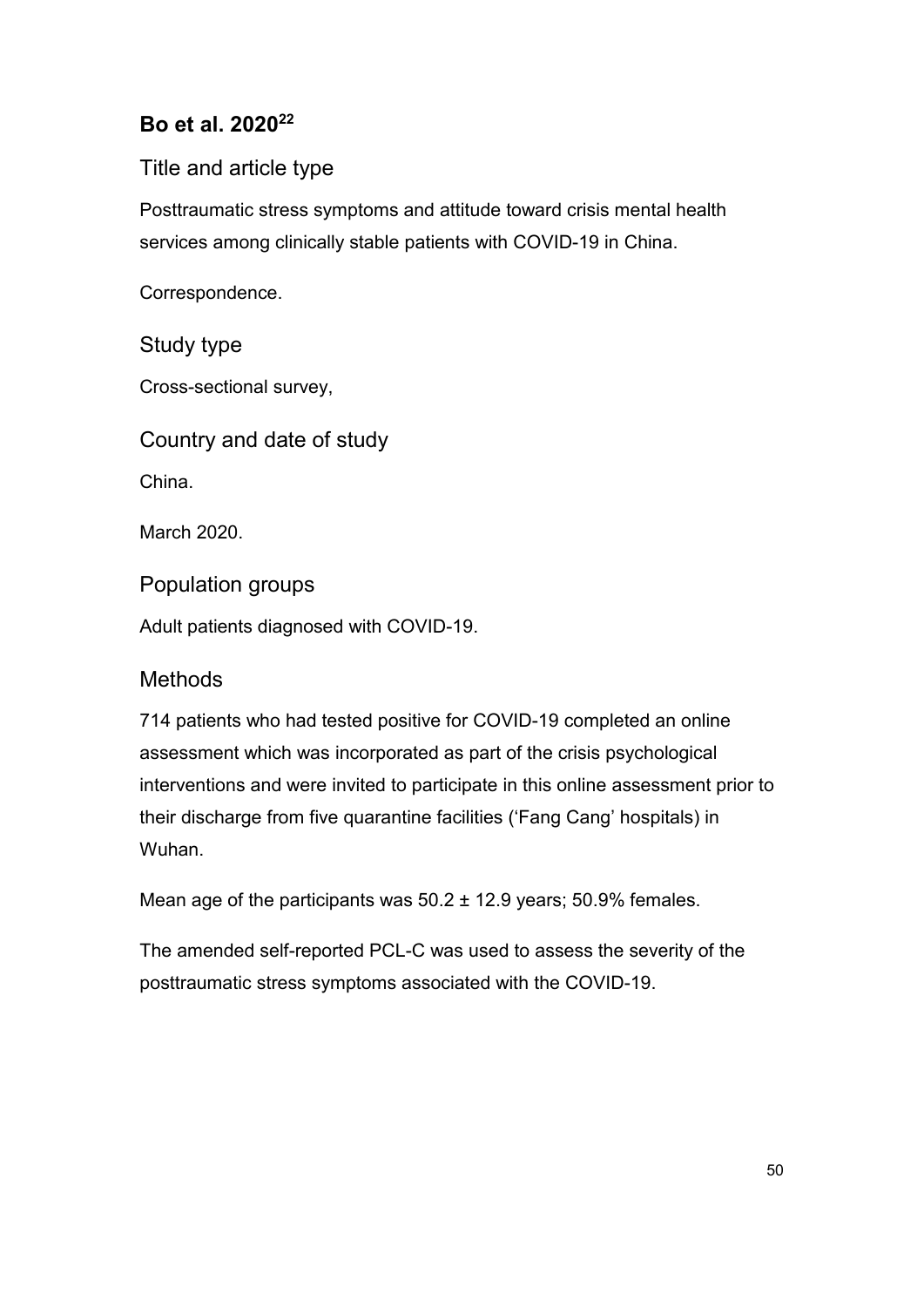# Summary of findings – Q1: Prevalence **Point prevalence:**

The prevalence of significant posttraumatic stress symptoms associated with the COVID-19 was 96.2% (95% CI 94.8%–97.6%).

Summary of findings – Q2: Risk/protective factors

**Risk:** COVID-19 patients suffered from significant posttraumatic stress symptoms associated with the COVID-19 prior to discharge.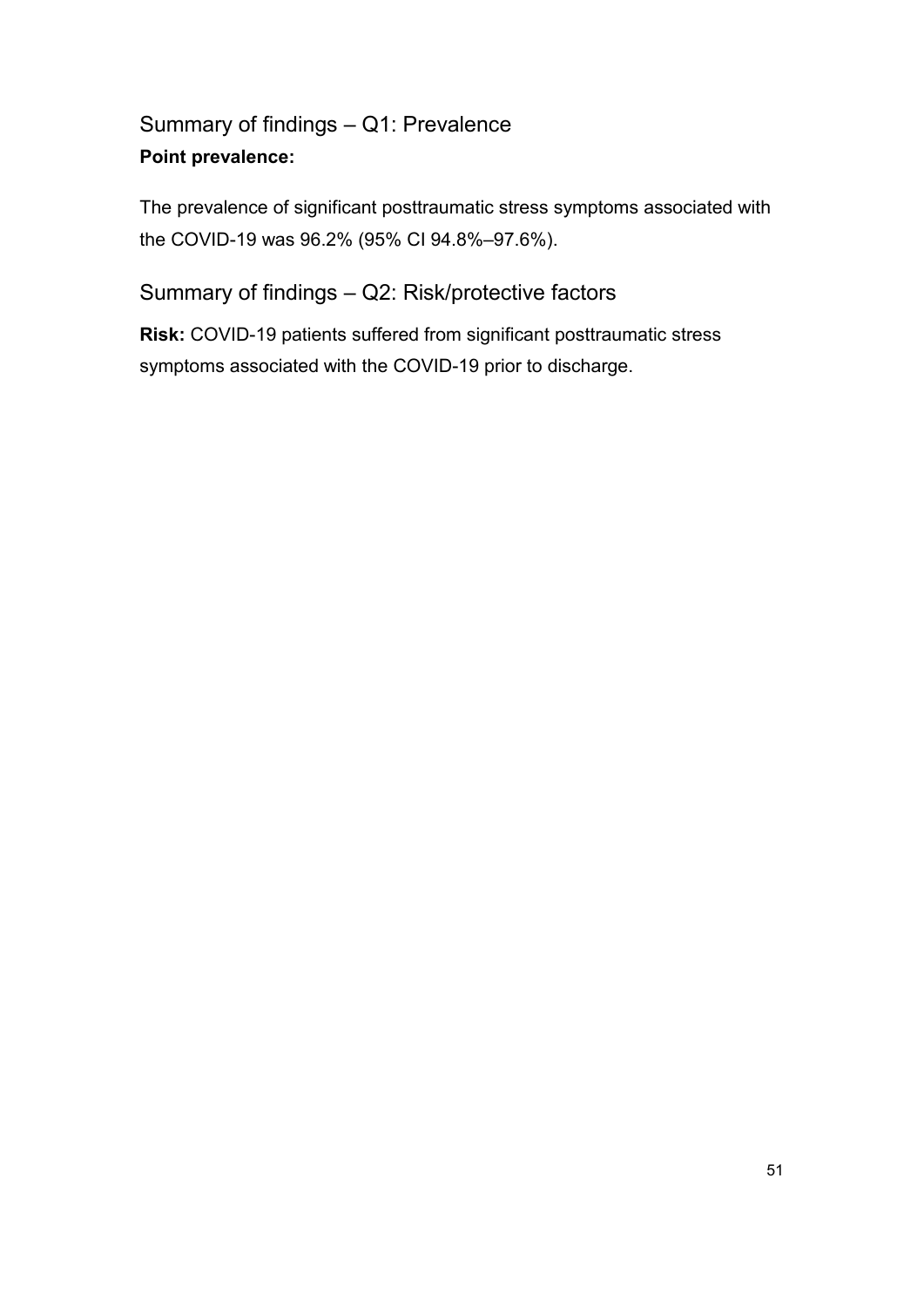# **Zhang et al. 202014**

# Title and article type

Impact of the COVID-19 Pandemic on mental health and quality of life among local residents in Liaoning Province, China: A cross-sectional study.

Original article.

# Study type

Cross-sectional survey.

Country and date of study

China.

November 2019 until December 2019, and from January 2020 until February 2020.

Population groups

General population.

## Methods

People were asked to participate via WeChat and phone interviews.

263 participants (aged ≥ 18 years) of Chinese nationality who were able to provide verbal informed consent living in Jinzhou, Liaoning Province, mainland China throughout the pandemic period including pre-COVID-19 and COVID-19 periods completed the survey.

A modified validated Chinese version of a 15-item IES (extent of traumatic stress), modified and validated questions regarding negative mental health impacts, social and family support, mental health-related lifestyle changes using the MHLSS.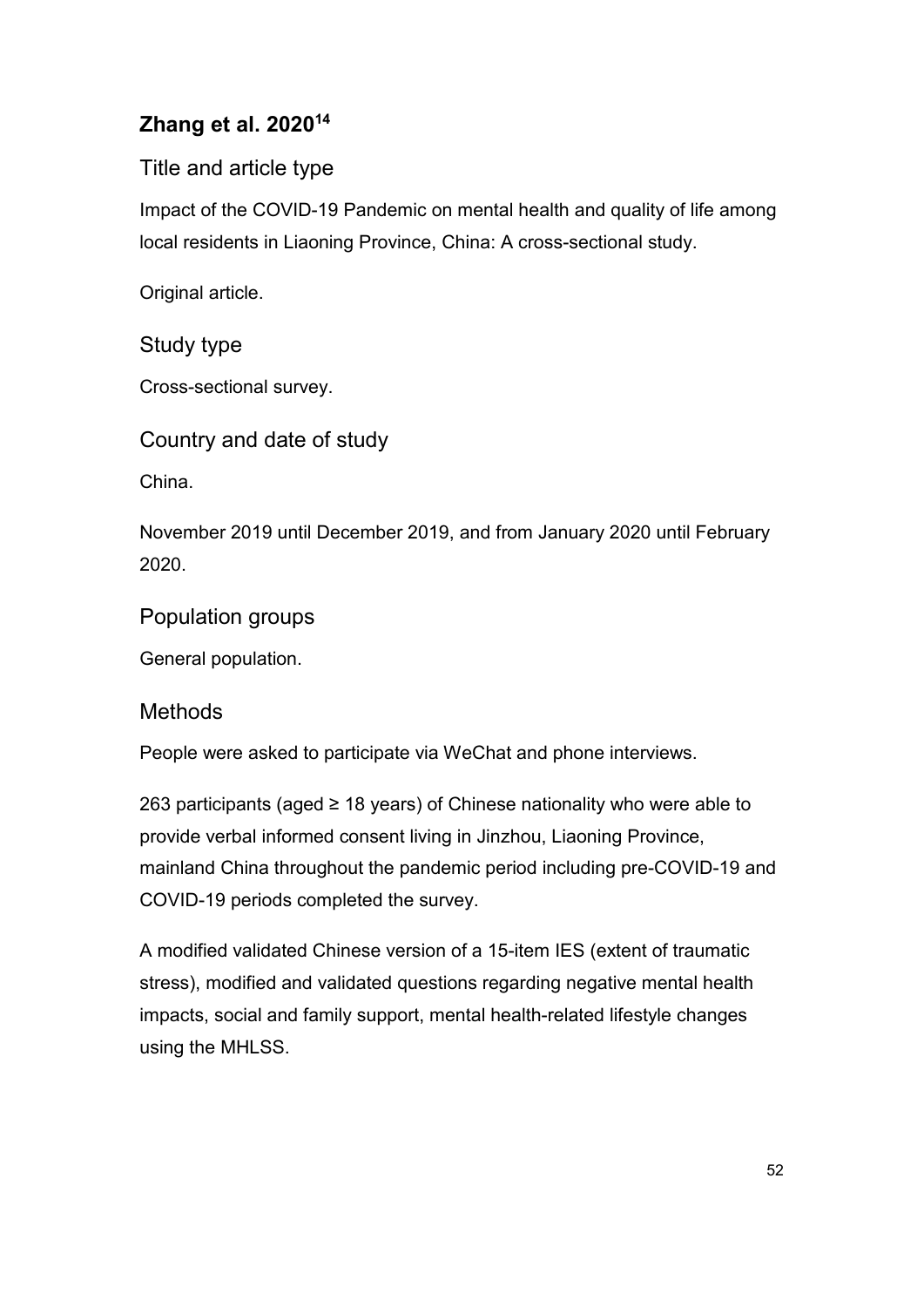## Summary of findings – Q1: Prevalence

**Overall:** The overall mean IES score in participants was 13.6 ±7.7, reflecting a mild stressful impact. The overall mean scores for the intrusion and avoidance scales in participants were 12.7 ± 2.6 and 13.4 ±2.9, respectively. Only the mean intrusive score in males was significantly higher than that in females (13.0 vs 12.3) ( $p = 0.027$ ). There was no association between the mean intrusive scale score and other demographic factors ( $p > 0.05$ ). There was also no association between the mean avoidance scale score and any demographic factors (p > 0.05).

## Summary of findings – Q2: Risk/protective factors

**Protective:** Increased social and family support. Spending more time to rest was also associated with a lower IES score in our participants.

The majority of participants reported that they were paying more attention to their mental health, spending more time relaxing, resting and exercising after the onset of the pandemic.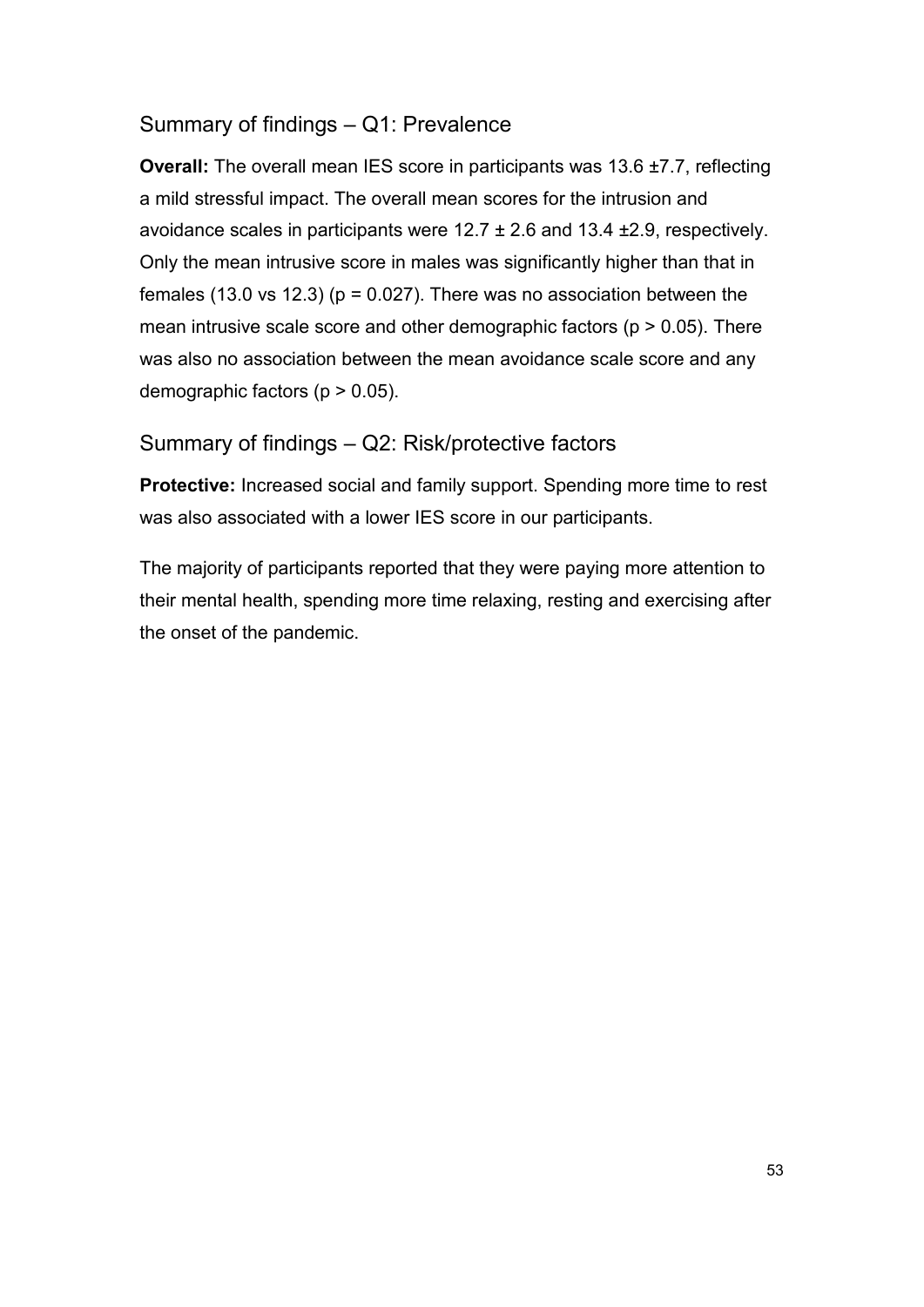# **Nguyen et al. 202023**

# Title and article type

People with suspected COVID-19 symptoms were more likely depressed and had lower health-related quality of life: The potential benefit of health literacy.

Original article.

## Study type

Cross-sectional survey.

Country and date of study

Vietnam.

14 February–2 March 2020.

Population groups

People who visited the outpatient departments in hospitals and health centres.

# **Methods**

4,029 participants were interviewed from 10 hospitals across Vietnam.

Body mass index (BMI), International Physical Activity Questionnaire,12-item short form of the health literacy questionnaire.

Depression was assessed using PHQ-9 and HRQoL.

# Summary of findings – Q1: Prevalence

**Overall:** Out of all participants, 35.1% had presented at the outpatient department with suspected COVID-19 symptoms, 44.3% were men, and 7.4% were depressed. The mean scores of health literacy index and HRQoL were  $29.9 \pm 7.7$  and 69.6  $\pm$  17.5, respectively. The prevalence of depression was significantly higher in people with suspected COVID-19 symptoms, and varied by different groups of age, education, ability to pay for medication, social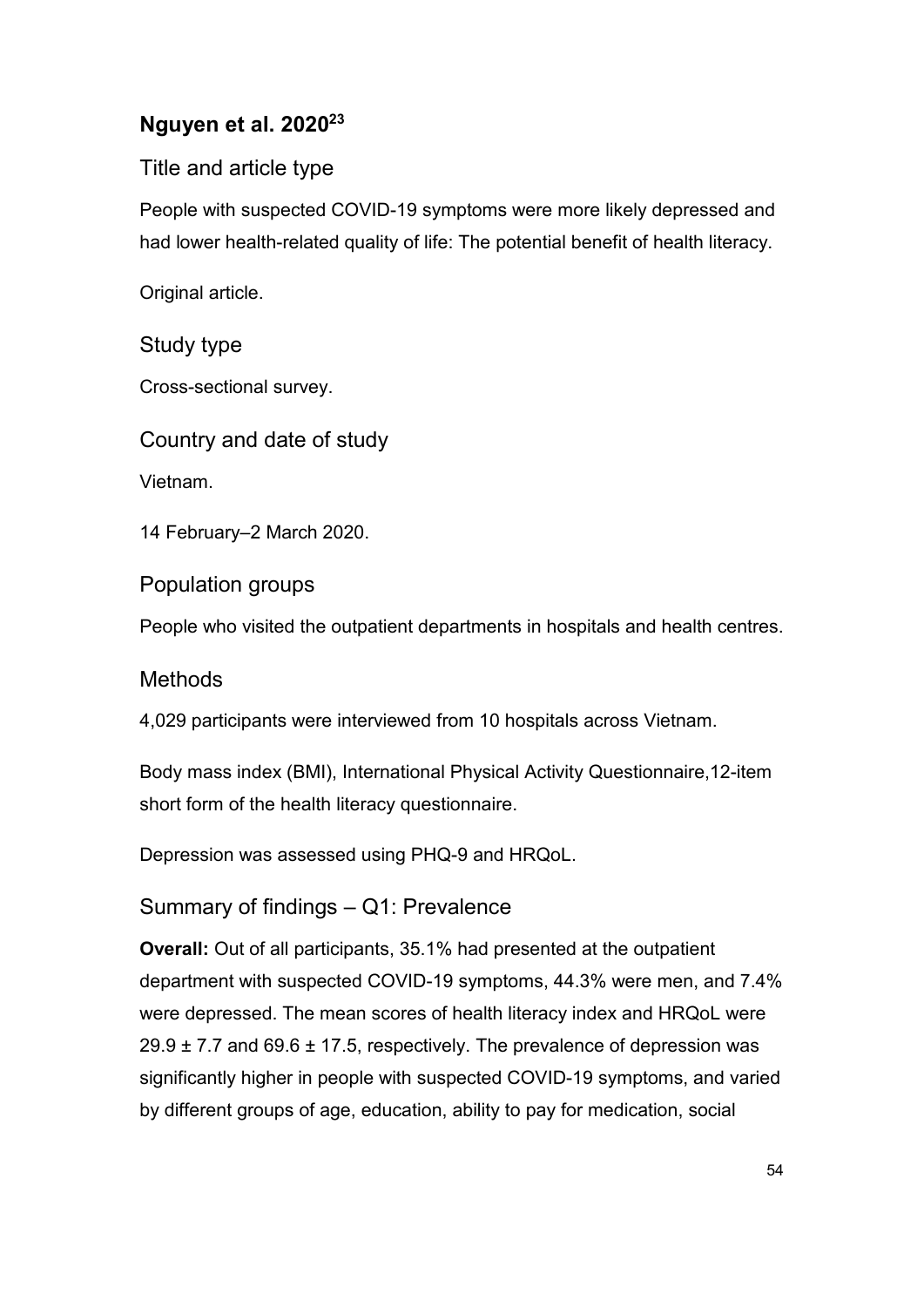status, comorbidity, eating behaviour, physical activity, and had lower HL score (p < 0.05). The HRQoL score was significantly lower in the people with suspected COVID-19 symptoms, and varied by different categories of age, gender, marital status, education, occupation, ability to pay for medication, social status, comorbidity, and physical activity (p < 0.001). Additionally, the HRQoL score was significantly lower in the people with depression (p < 0.001).

## Summary of findings – Q2: Risk/protective factors

**Protective:** Health literacy for improving depression and HRQoL especially for those who have suspected COVID-19 symptoms.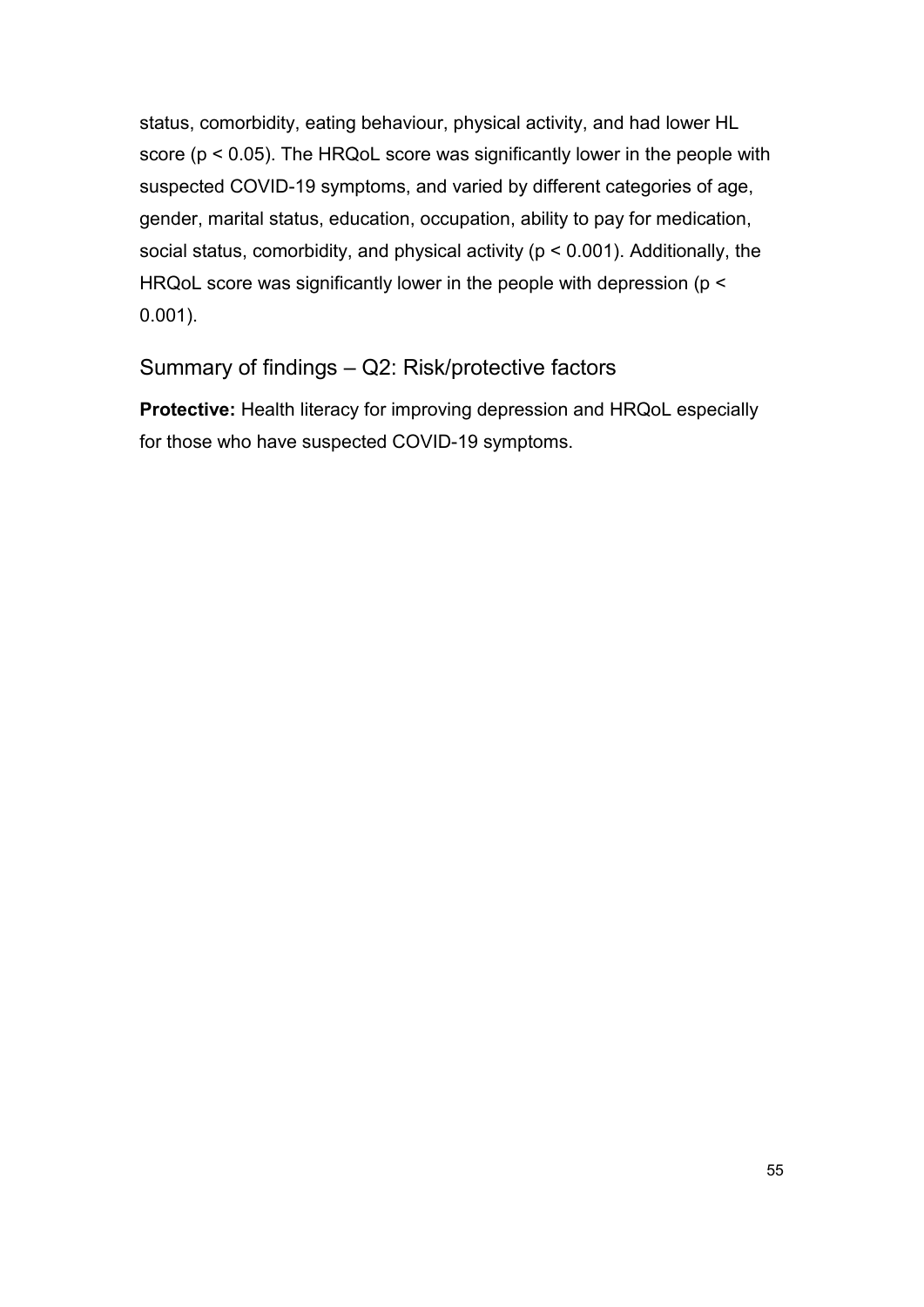# **Liu et al. 202017**

Title and article type

Prevalence and predictors of PTSS during COVID-19 outbreak in China hardest-hit areas: Gender differences matter.

Original study.

## Study type

Cross-sectional survey.

Country and date of study

China.

30 January–8 February 2020.

Population groups

General population.

## **Methods**

Survey was sent to 300 Wuhan and surrounding cities residents who agreed to participate in the study via the internet.

PTSS were assessed by the PCL-5, sleep quality and disturbances were assessed using four items of the PSQI.

# Summary of findings – Q1: Prevalence

**Overall:** 20 of 285 participants (7%) met the criteria of PTSS. Female respondents had statistically significant higher PCL-5 scores than male respondents (p < 0.01). Respondents both currently and previously in Wuhan had statistically significant higher PCL-5 scores than respondents outside the area (p < 0.05). Populations more susceptible to infection had statistically significant higher PCL-5 scores (p < 0.01). Respondents with poorer subjective sleep quality, more frequent failure of sleep initiation, more frequent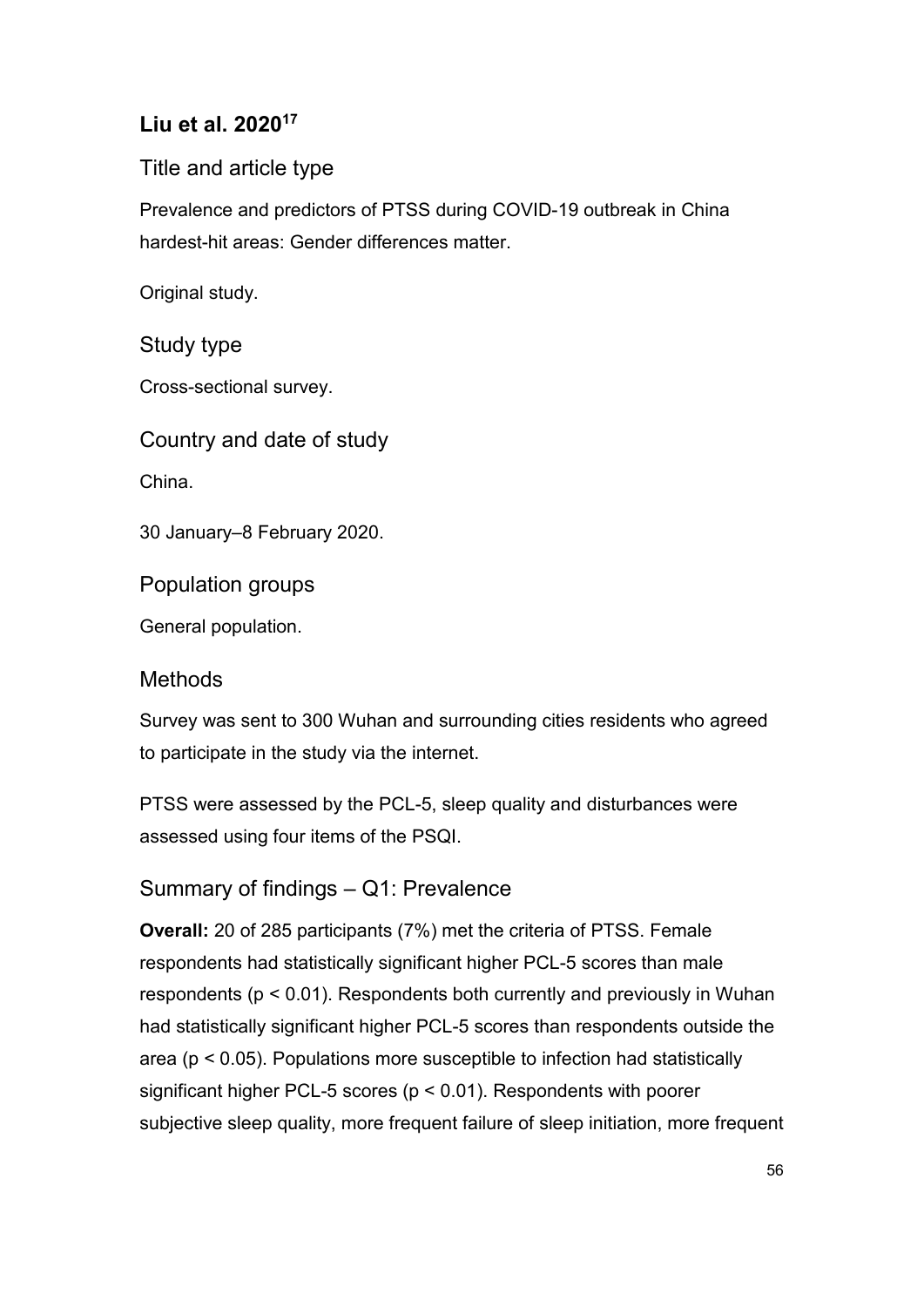early waking during sleep, and less sleep duration had statistically significant higher PCL-5 scores (p < 0.001).

# Summary of findings – Q2: Risk/protective factors

**Risks:** The study demonstrated higher symptom prevalence in females. In sub-symptom analysis of PCL-5, women suffer more re-experiencing, negative alterations in cognition or mood and hyperarousal.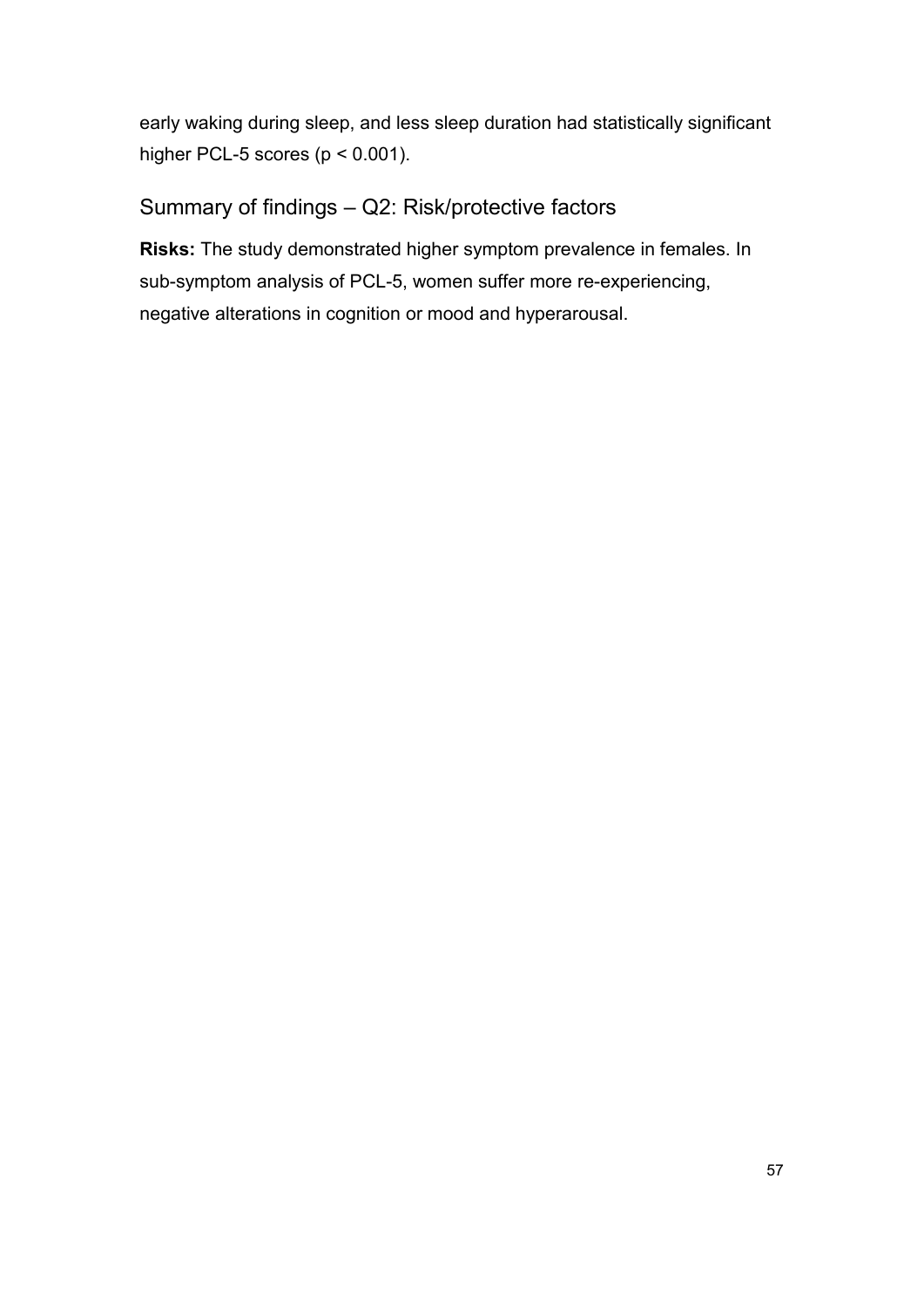# **Wang et al. 202012**

# Title and article type

Study on the public psychological states and its related factors during the outbreak of coronavirus disease 2019 (COVID-19) in some regions of China.

Original article.

# Study type

Cross-sectional survey.

Country and date of study

China.

6–9 February 2020.

Population groups

General population.

# **Methods**

600 valid psychological state questionnaires were distributed online to the general population. Inclusion criteria include the following: (1) 18 years old and above and (2) completed questionnaire. Exclusion criteria include the following: (1) 17 years old and below and (2) questionnaire responses are not logical.

SAS and SDS were used to measure anxiety and depression.

Summary of findings – Q1: Prevalence

**Prevalence:** Non-anxiety and non-depression rates were 93.67% and 82.83%, respectively. There was anxiety in 6.33% and depression in 17.17%. Therefore, female anxiety risk was 3.01 times compared to male (95% CI 1.39–6.52). Compared with people below 40 years old, the anxiety risk of people above 40 years old was 0.40 times more (95% CI 0.16–0.99). SDS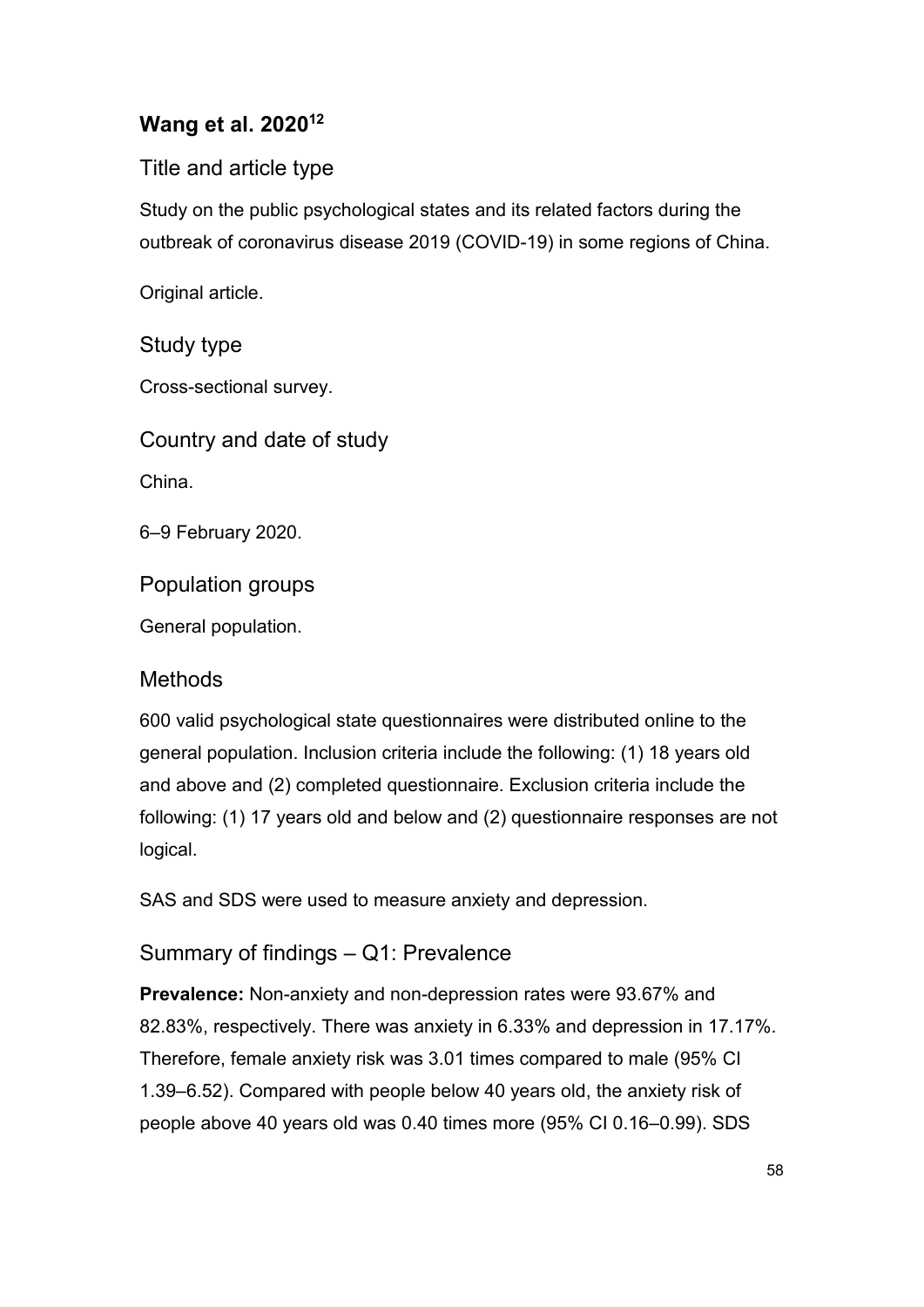results indicated that the difference between education level and occupation was statistically significant ( $p = 0.024$ , 0.005). Compared to people with a master's degree or above, those with a bachelor's degree group had a depression risk of 0.39 times more (95% CI 0.17–0.87). Compared with professionals, industrial service workers and other staff had a depression risk of 0.31 times more (95% CI 0.15–0.65) and 0.38 times more (95% CI 0.15– 0.93).

Summary of findings – Q2: Risk/protective factors

**Risks:** Female were more anxious than males.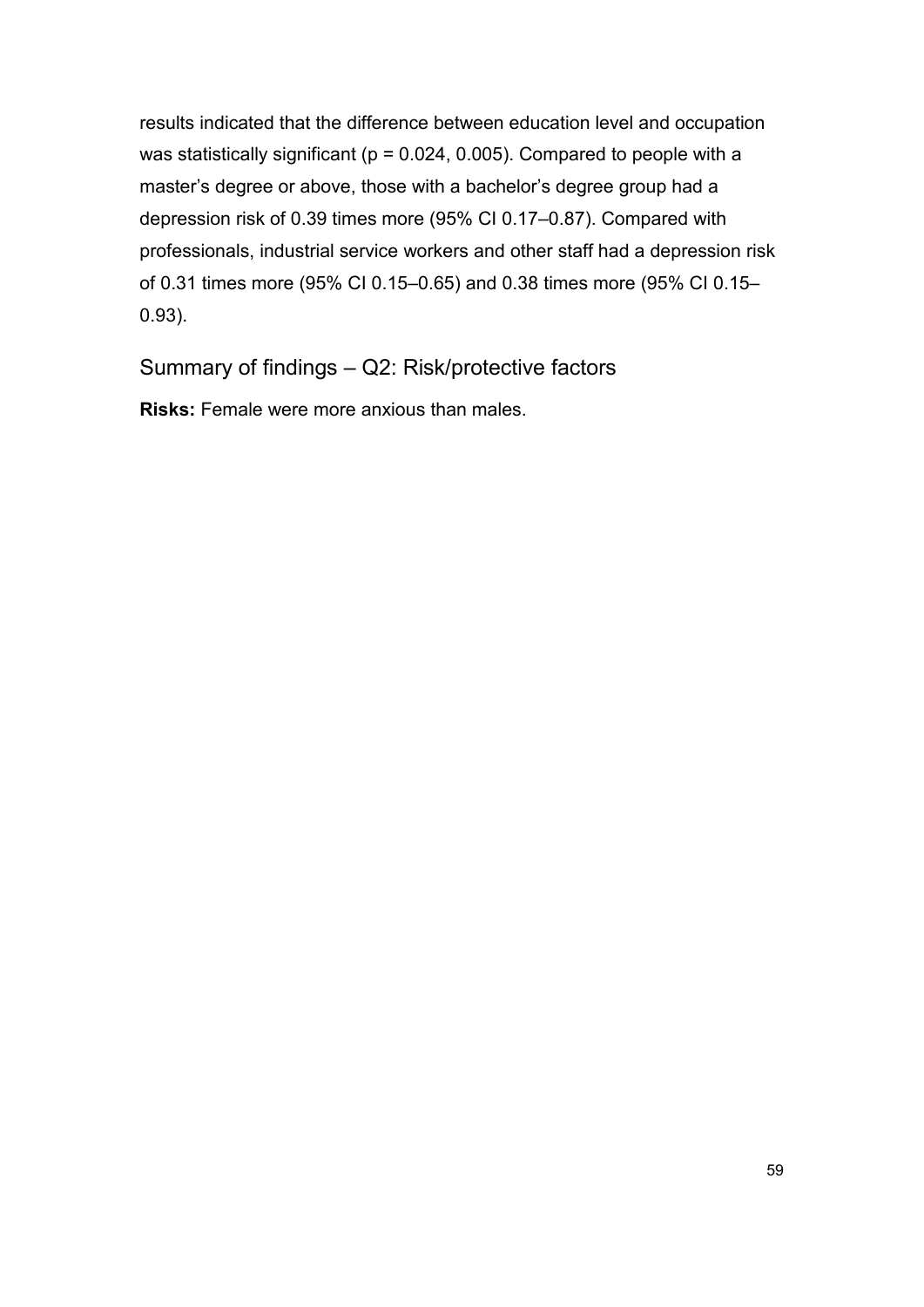# **Lei et al. 202024**

## Title and article type

Comparison of prevalence and associated factors of anxiety and depression among people affected by versus people unaffected by quarantine during the COVID-19 epidemic in Southwestern China.

Original article.

Study type

Cross-sectional survey.

Country and date of study

China.

4–10 February 2020.

Population groups

General population (quarantine vs non-quarantine)

## **Methods**

Convenience sampling to select participants via an online questionnaire.

1,593 respondents aged 18 years and above.

Sociodemographic variables, anxiety using SAS and depression using SDS.

Summary of findings – Q1: Prevalence

Prevalence of anxiety and depression was approximately 8.3% and 14.6%, respectively, and the prevalence in the affected group (12.9%, 22.4%) was significantly higher than that in the unaffected group (6.7%, 11.9%).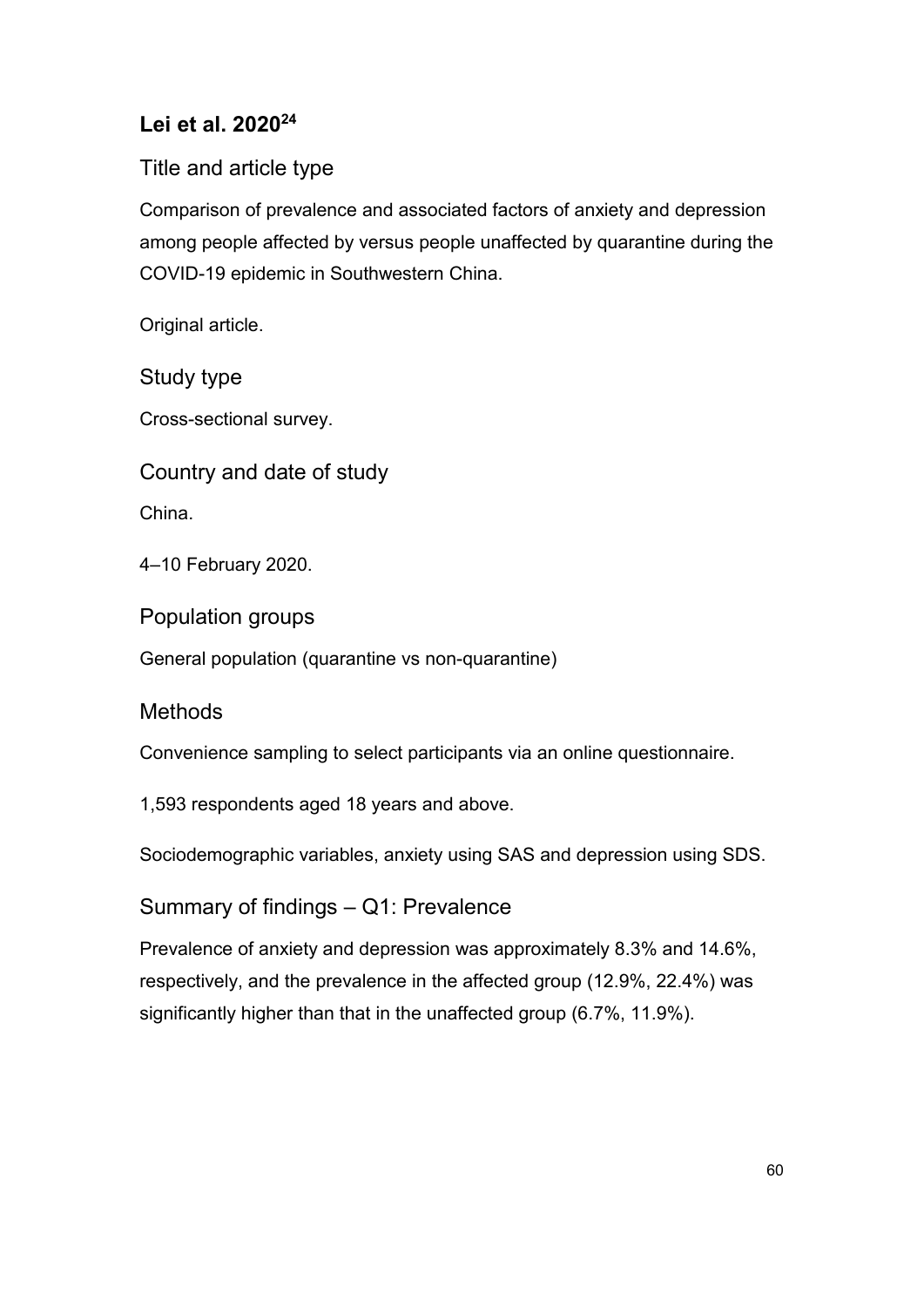# Summary of findings – Q2: Risk/protective factors

**Protective:** Knowledge of COVID-19 and establishment of a psychological assistance system (40.4% of participants in this study had received psychological support or counselling).

**Risk:** Low average household income.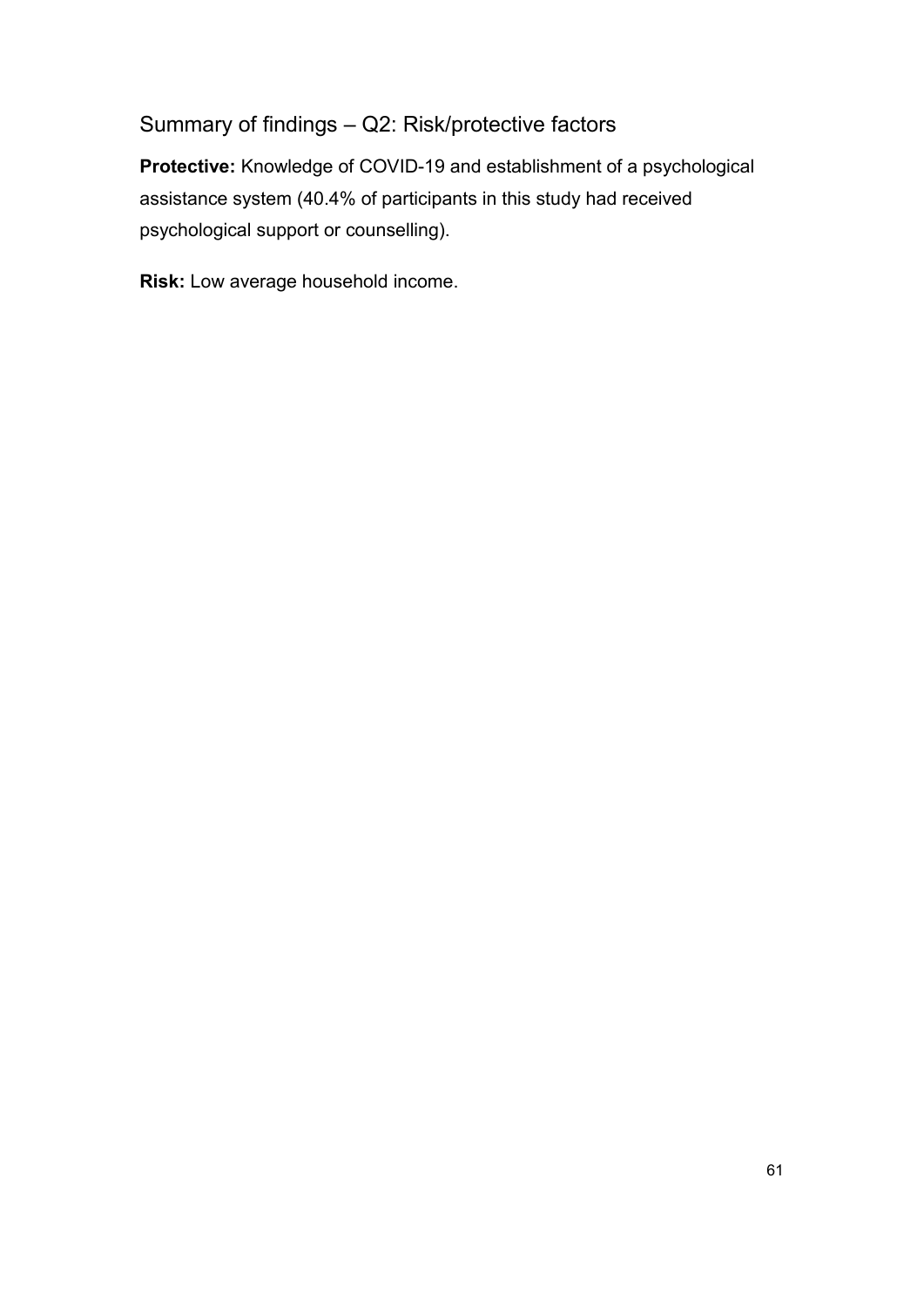# **Hao et al. 202026**

# Title and article type

Do psychiatric patients experience more psychiatric symptoms during COVID-19 pandemic and lockdown? A case-control study with service and research implications for immunopsychiatry.

Original article.

Study type

Case-control study.

Country and date of study

China.

Psychiatric patients recruited from 19–21 February 2020, and healthy controls recruited from 21–22 February 2020.

## Population groups

General population and people with mental health conditions.

# **Methods**

666 psychiatric patients were approached and 76 completed the survey; 130 healthy controls were approached, 109 completed the survey. The total response rate was 83·8%.

Demographic data; physical symptoms resembling COVID-19 infection and self-rating physical health status in the past 14 days; IES-R, DASS-21, ISI and other psychiatric symptoms.

# Summary of findings – Q1: Prevalence

**Overall:** The mean-IES-R score of psychiatric patients (17.7 ± 14.2) was significantly higher than healthy controls  $(11.3 \pm 10.1)$  (p < 0.001). The mean DASS-21 anxiety score of psychiatric patients  $(6.6 \pm 9.0)$  was significantly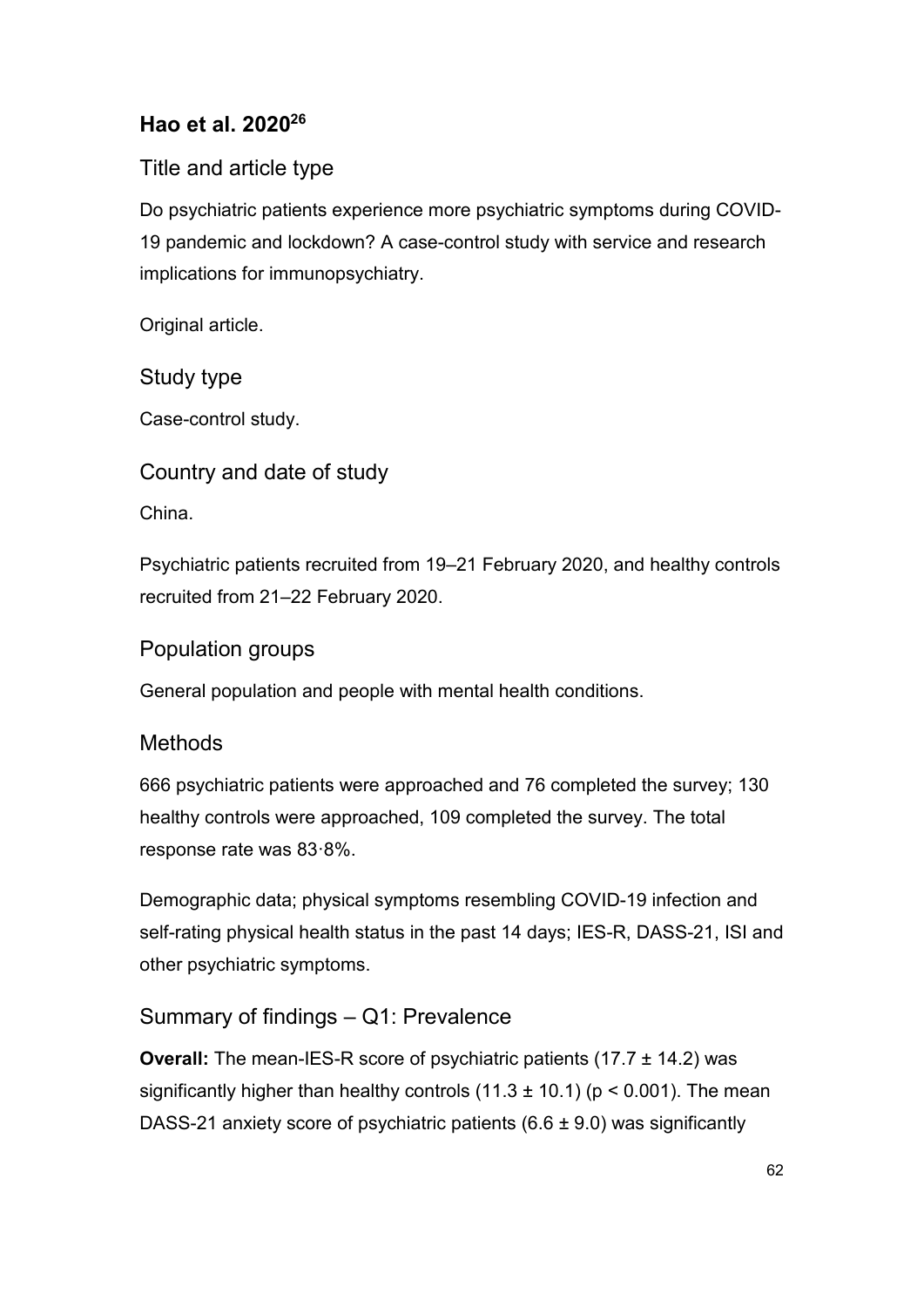higher than healthy controls  $(1.5 \pm 2.7)$  (p < 0.001). The mean ISI score of psychiatric patients (10.1  $\pm$  7.16) was significantly higher than healthy controls  $(4.63 \pm 4.04)$  (p < 0.001).

# Summary of findings – Q2: Risk/protective factors

**Risk:** Psychiatric patients were at a higher risk of displaying higher levels of symptoms of PTSD, depression, anxiety, stress and insomnia, worries about physical health, anger and irritability and suicidal ideation as compared to healthy controls.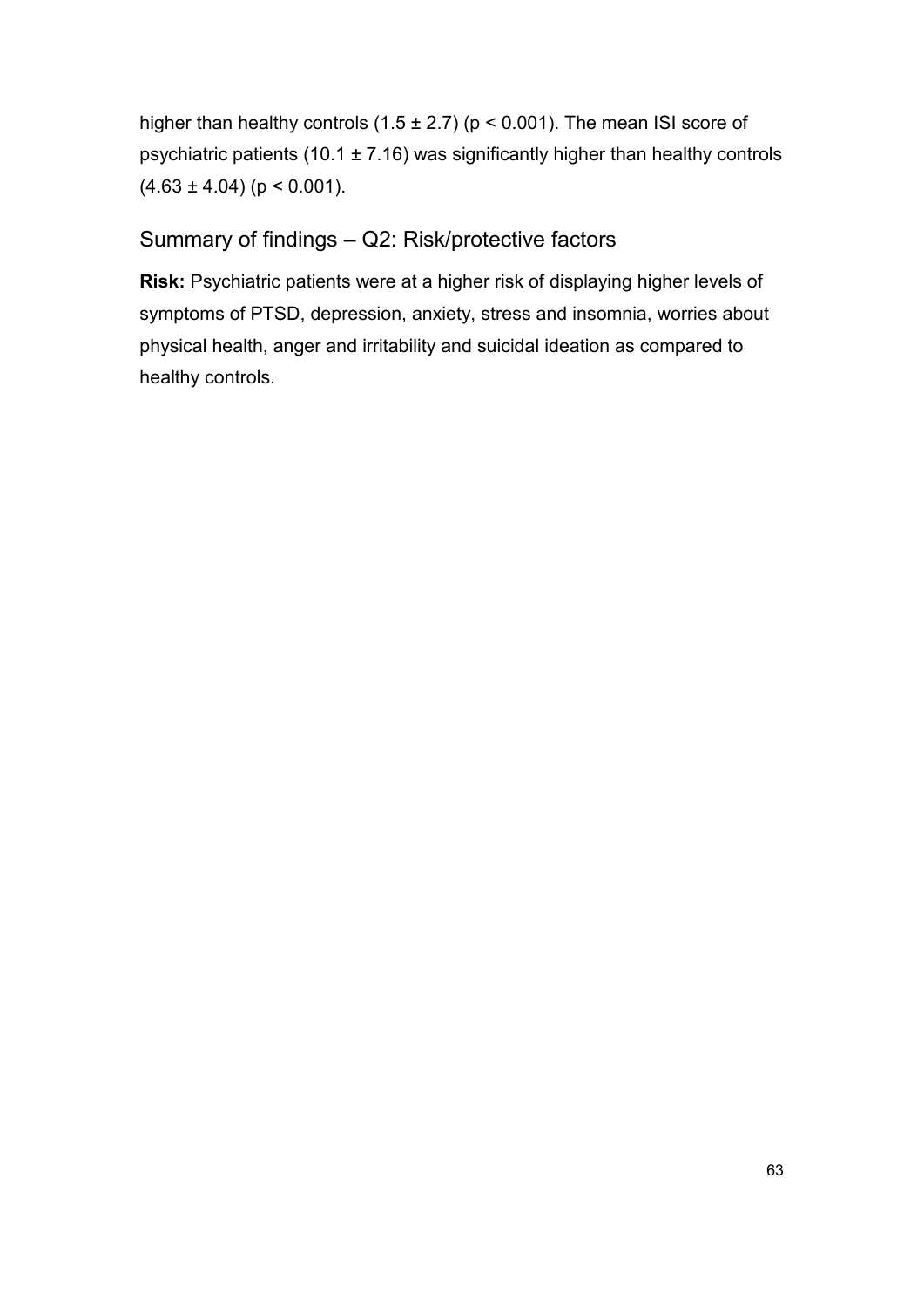# **Tan et al. 202011**

# Title and article type

Is returning to work during the COVID-19 pandemic stressful? A study on immediate mental health status and psychoneuroimmunity prevention measures of Chinese workforce.

Original article.

Study type

Cross-sectional survey.

Country and date of study

China.

24–25 February 2020.

Population groups

General workforce.

## Methods

673 valid questionnaires were analysed from a total of 1,323 eligible participants who were members of the workforce were aged 18 years or above and lived in Chongqing. They were full-time employees who received approval from the government to return to work during the peak of the COVID-19 epidemic.

Demographic and occupational data; physical symptoms and self-rating physical health status in the past 14 days, the psychological impact of the COVID-19 epidemic was measured using the IES-R. Mental health status was measured using DASS-21. Sleep quality of respondents was measured using ISI, and other psychiatric symptoms and psychoneuroimmunity preventive measures at personal and organisational levels.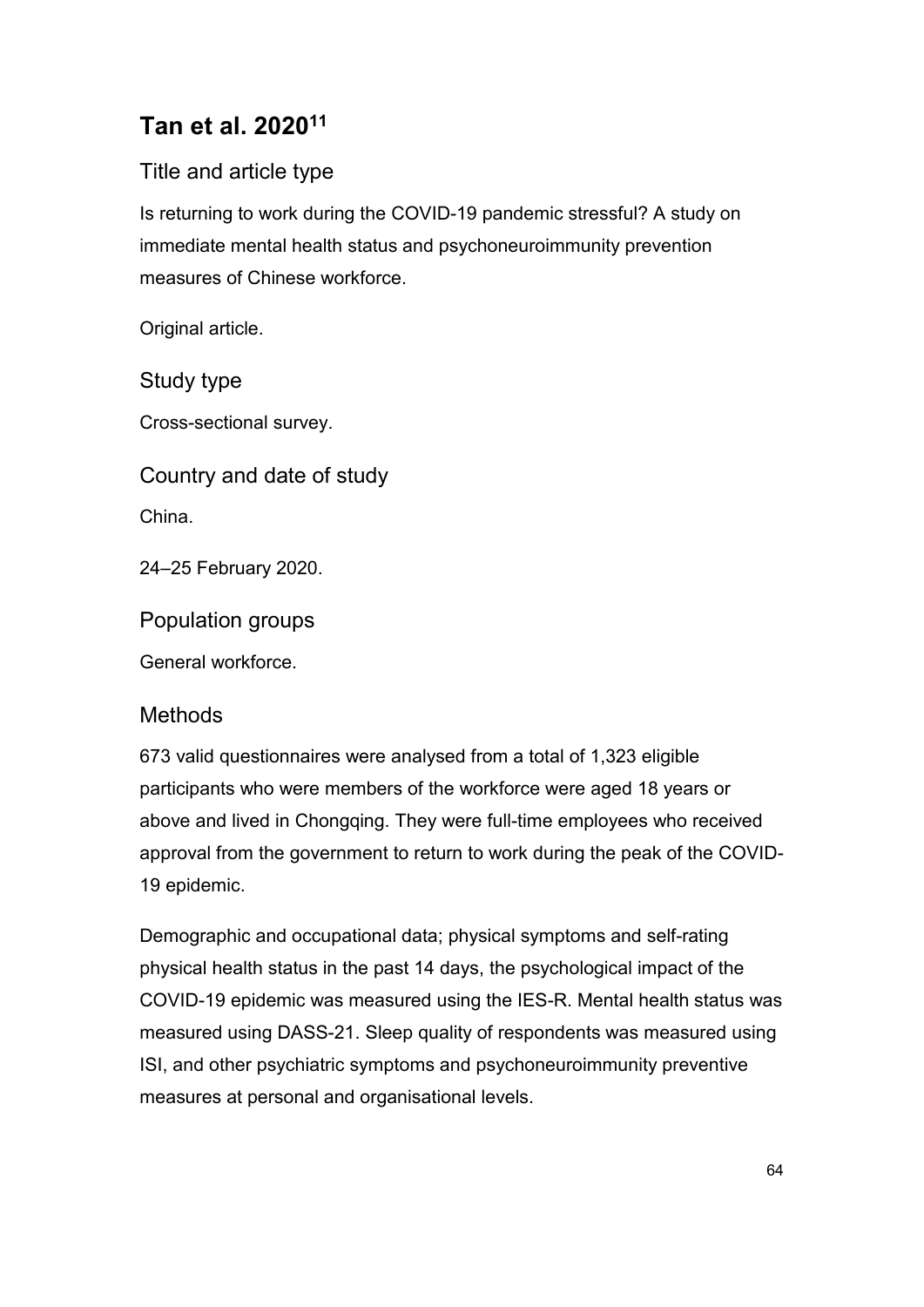## Summary of findings – Q1: Prevalence

The prevalence is about half of the prevalence of PTSD among healthcare workers (approximately 20%) during the Severe Acute Respiratory Syndrome (SARS) outbreak in 2003.

# Summary of findings – Q2: Risk/protective factors

**Protective:** Psychoneuroimmunity prevention measures might play a role in causing a low prevalence of psychiatric symptoms observed in our respondents.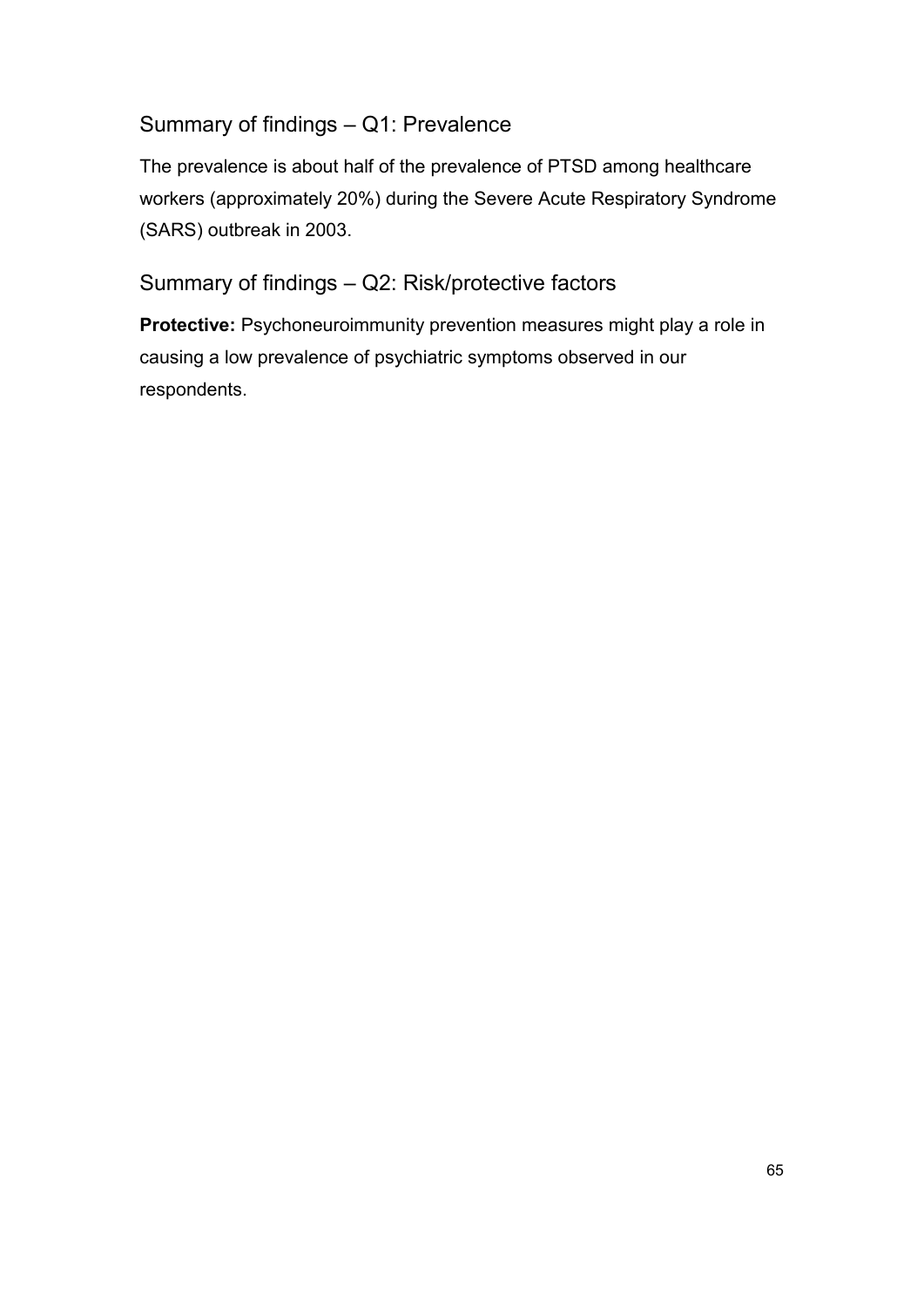# **Ozamiz-Etxebarria et al. 202030**

# Title and article type

Stress, anxiety, and depression levels in the initial stage of the COVID-19 outbreak in a population sample in the northern Spain.

Original article.

## Study type

Cross-sectional survey.

Country and date of study

Spain.

11–15 March 2020.

## Population groups

General population.

# **Methods**

A questionnaire was sent using Google Forms to individuals via online platforms, social networks, and emails to different associations. Questionnaires were sent to a total of approximately 2,400 individuals, of whom 1,003 replied; 81.1% females; 56.5% were 18–25 years, 35.6% were 26–60 years and 8% were aged 61 years or older.

The DASS-21 scale was used and sociodemographic information recorded.

Summary of findings – Q1: Prevalence

**Depression scores** (% overall population)

Male (n = 184) mild, moderate, severe, extremely severe: 19 (8.7%) 9 (4.0%) 5 (2.9%) 3 (1.7%).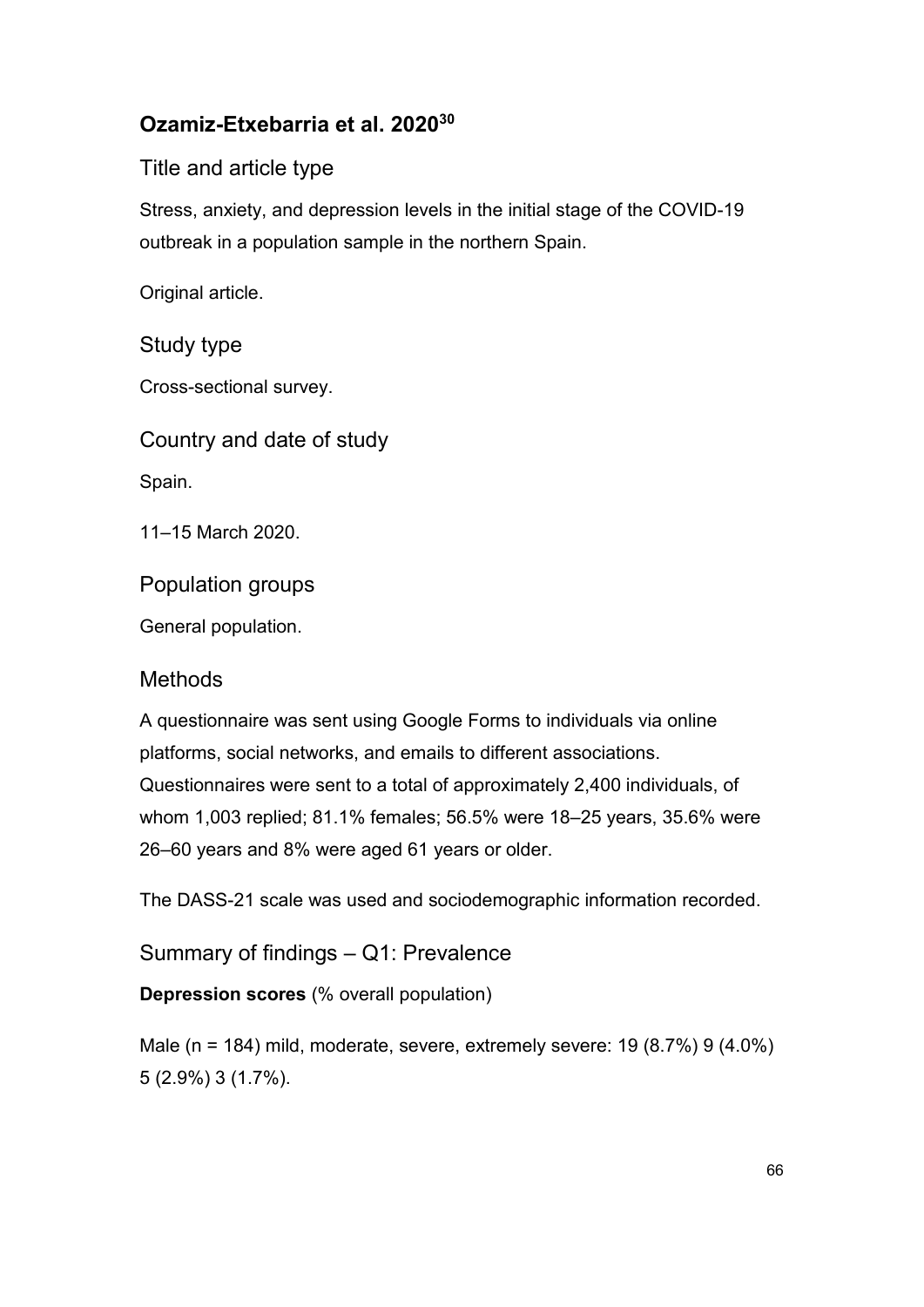Female (n = 551) mild, moderate, severe, extremely severe: 78 (8.6%) 16 (7.1%) 20 (2.3%) 34 (3.0%).

**Anxiety scores** (% overall population).

Male (n = 184) mild, moderate, severe, extremely severe  $9(4.0\%)$  12 (5.2%) 3 (1.2%) 7 (3.5%).

Female (n = 792) mild, moderate, severe, extremely severe 64 (7.0) 102 (12.0) 29 (3.3) 28 (3.6).

**Stress scores** (% overall population).

Male (n = 184) mild, moderate, severe, extremely severe 20 (9.2%) 11 (5.2%) 5 (2.9%) 1 (0.6%).

Female (n = 792) mild, moderate, severe, extremely severe 78 (8.9%) 79 (9.0%) 28 (3.1%) 9 (1.2%).

#### Summary of findings – Q2: Risk/protective factors

**Protective:** Severe and extremely severe levels of stress, anxiety and depression in the sample in the Basque Autonomous Community in Spain were lower than in the study in China. Knowledge of the pandemic might explain the lower levels of stress, anxiety, and depression.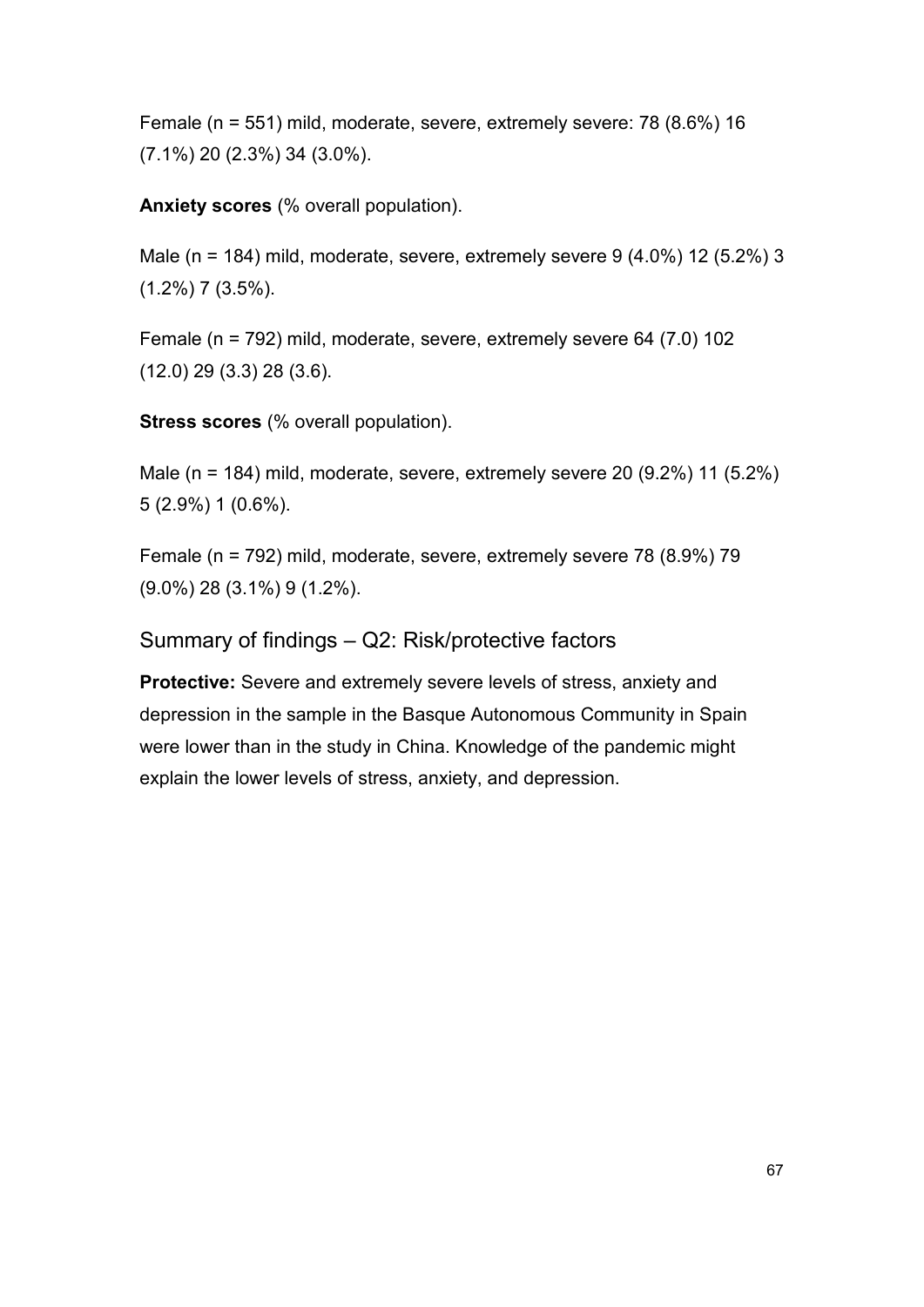# **Jahanshahi et al. 202020**

## Title and article type

The distress of Iranian adults during the Covid-19 pandemic - More distressed than the Chinese and with different predictors.

Letter to editor.

## Study type

Cross-sectional study.

Country and date of study

Iran.

25–28 March 2020.

Population groups

General population.

## **Methods**

1,058 responses from an online survey across all 31 Iranian provinces.

Covid-19 Peritraumatic Distress Index (CPDI) is an index designed to capture specific phobias and stress disorders specific to COVID-19.

Summary of findings – Q1: Prevalence

**Overall:** The mean (SD) score of CPDI was 34.54 (14.92), higher than the CPDI of 23.65 (15.45) reported in China from 31 January to 10 February 2020.

Summary of findings – Q2: Risk/protective factors

**Protective:** People who exercised more and had more children felt less distress.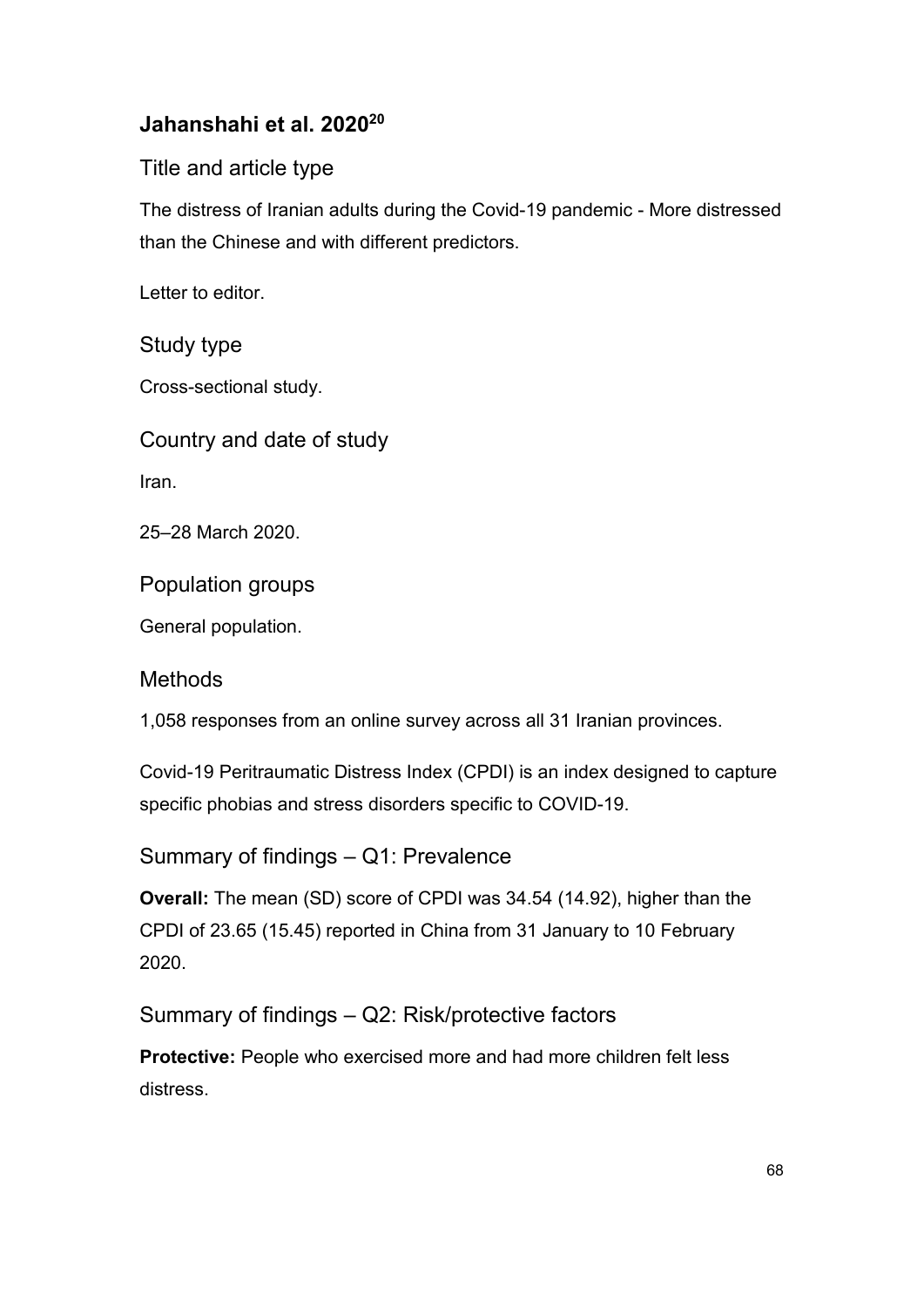Moreover, Iranian adults who worked from home, at the office, or had not worked during and before COVID-19 all reported lower distress that those who suspended working.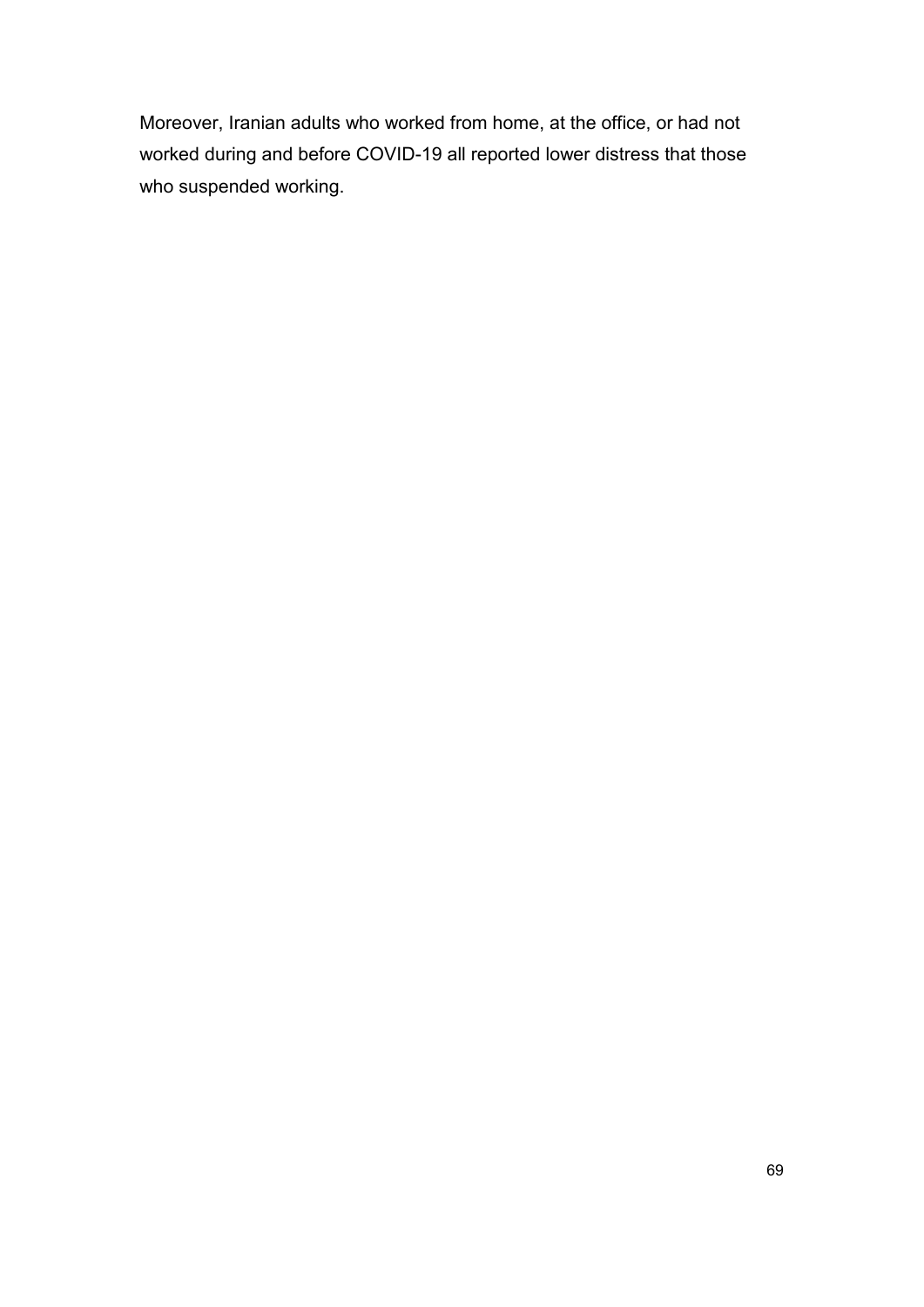# **Moccia et al. 202033**

Title and article type

Affective temperament, attachment style, and the psychological impact of the COVID-19 outbreak: an early report on the Italian general population.

Original article.

# Study type

Cross-sectional survey.

Country and date of study

Italy.

10–13 April 2020.

Population groups

General population.

# **Methods**

Sample of 500. Online survey using a snowball sample for those aged 18–75 who spoke and wrote fluent Italian and had been resident in Italy for at least a month. Excluded those with history of mental health disorders.

Assessed distress assessed through Kessler distress scale, attachment using the ASQ, and temperament.

# Summary of findings – Q1: Prevalence

62% of the individuals reported no likelihood of psychological distress, whereas 19.4% and 18.6% displayed mild and moderate to severe likelihood, respectively.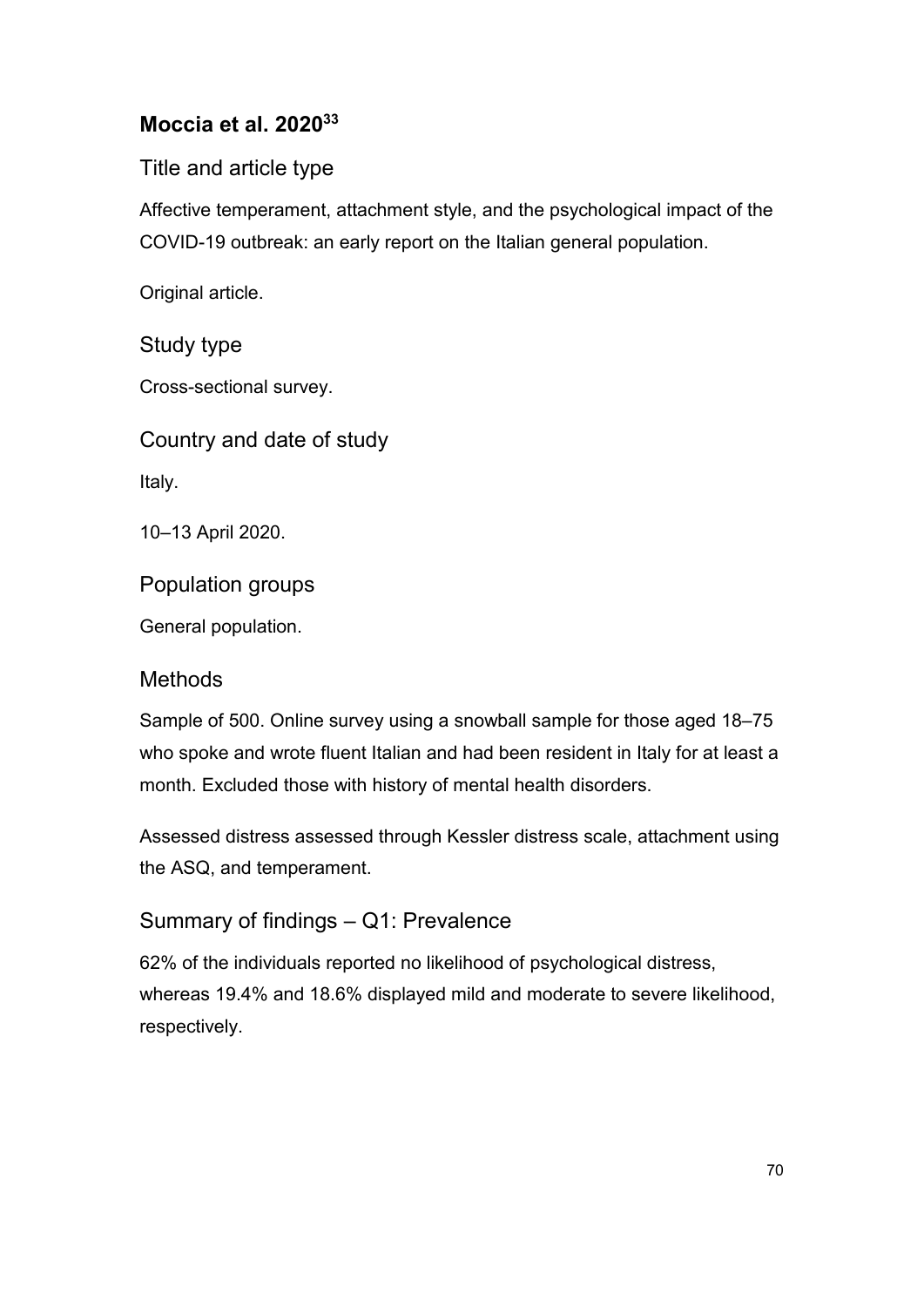#### Summary of findings – Q2: Risk/protective factors

Cyclothymic (OR: 1.24; p < 0.001), depressive (OR: 1.52; p < 0.001) and anxious (OR: 1.58; p = 0.002) temperaments, and the ASQ 'need for approval' (OR:  $1.08$ ;  $p = 0.01$ ) were risk factors for moderate to severe psychological distress compared to no distress, while the ASQ 'confidence' (OR: 0.89; p = 0.002) and 'Discomfort with closeness' were protective (OR: 0.92; p = 0.001). Cyclothymic (OR: 1.17;  $p = 0.008$ ) and depressive (OR: 1.32;  $p = 0.003$ ) temperaments resulted as risk factors in subjects with moderate-to-severe psychological distress compared to mild distress, while the ASQ 'Confidence' (OR:  $0.92$ ;  $p = 0.039$ ) and "Discomfort with closeness" (OR:  $0.94$ ;  $p = 0.023$ ) were protective.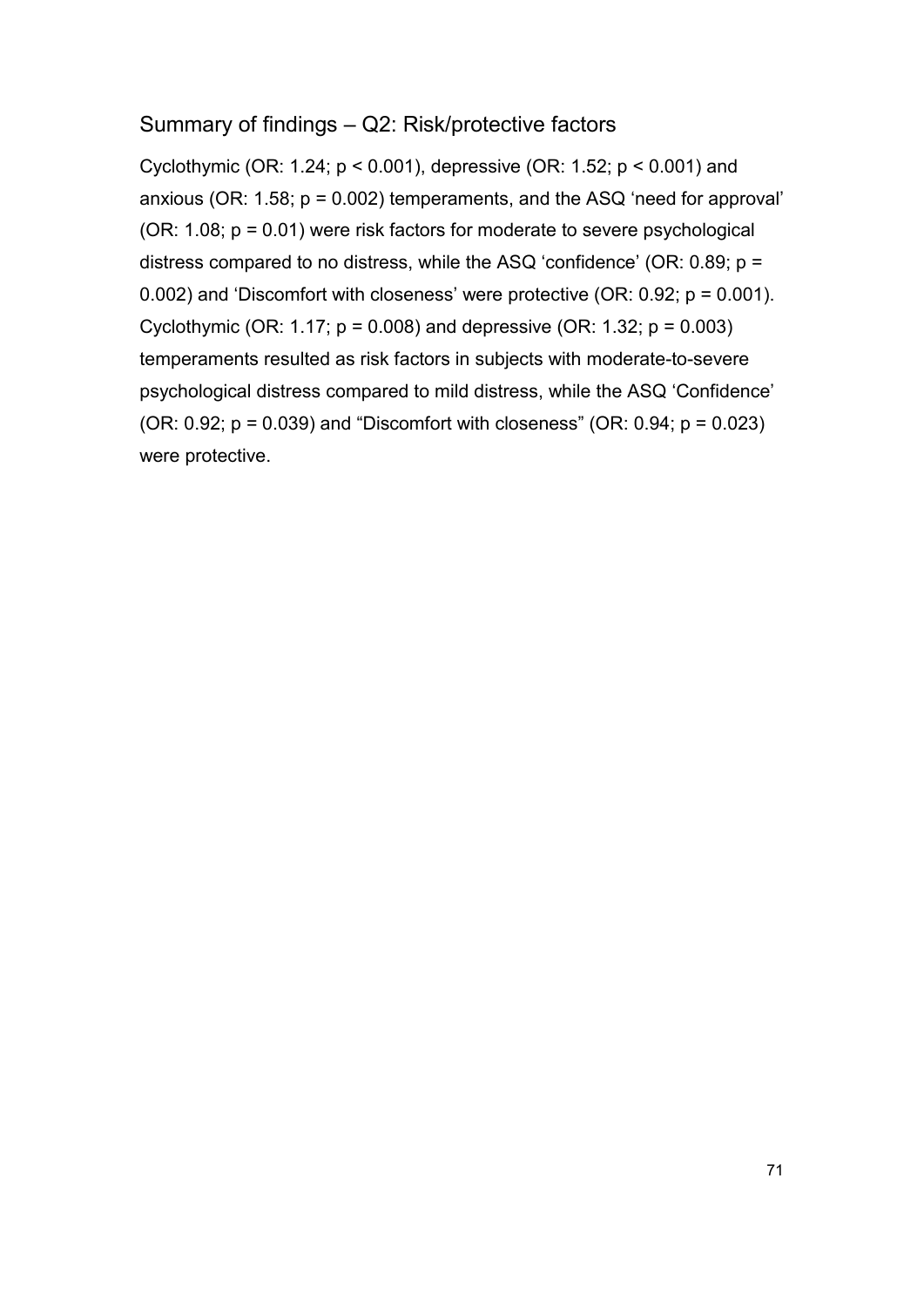## **Moghanibashi-Mansourieh et al. 202010**

Title and article type

Assessing the anxiety level of Iranian general population during COVID-19 outbreak. Original article.

Study type

Cross-sectional survey.

Country and date of study

Iran.

1–9 March 2020.

Population groups

General population.

#### **Methods**

10,754 respondents who use social media. Twice as many women as men participated in the study and 65% of respondents were aged between 21 and 40 years.

Assessed anxiety using the DASS-21 questionnaire.

Summary of findings – Q1: Prevalence

The severity of anxiety symptoms in 49.1 % of cases was normal, in 9.3% was severe and in 9.8% was very severe.

## Summary of findings – Q2: Risk/protective factors

**Risk factors:** Having a family member, relative or friend who had contracted COVID-19; women felt more anxiety than men (study has majority female participants), and anxiety links were also associated with the amount of time spent following COVID-19 news.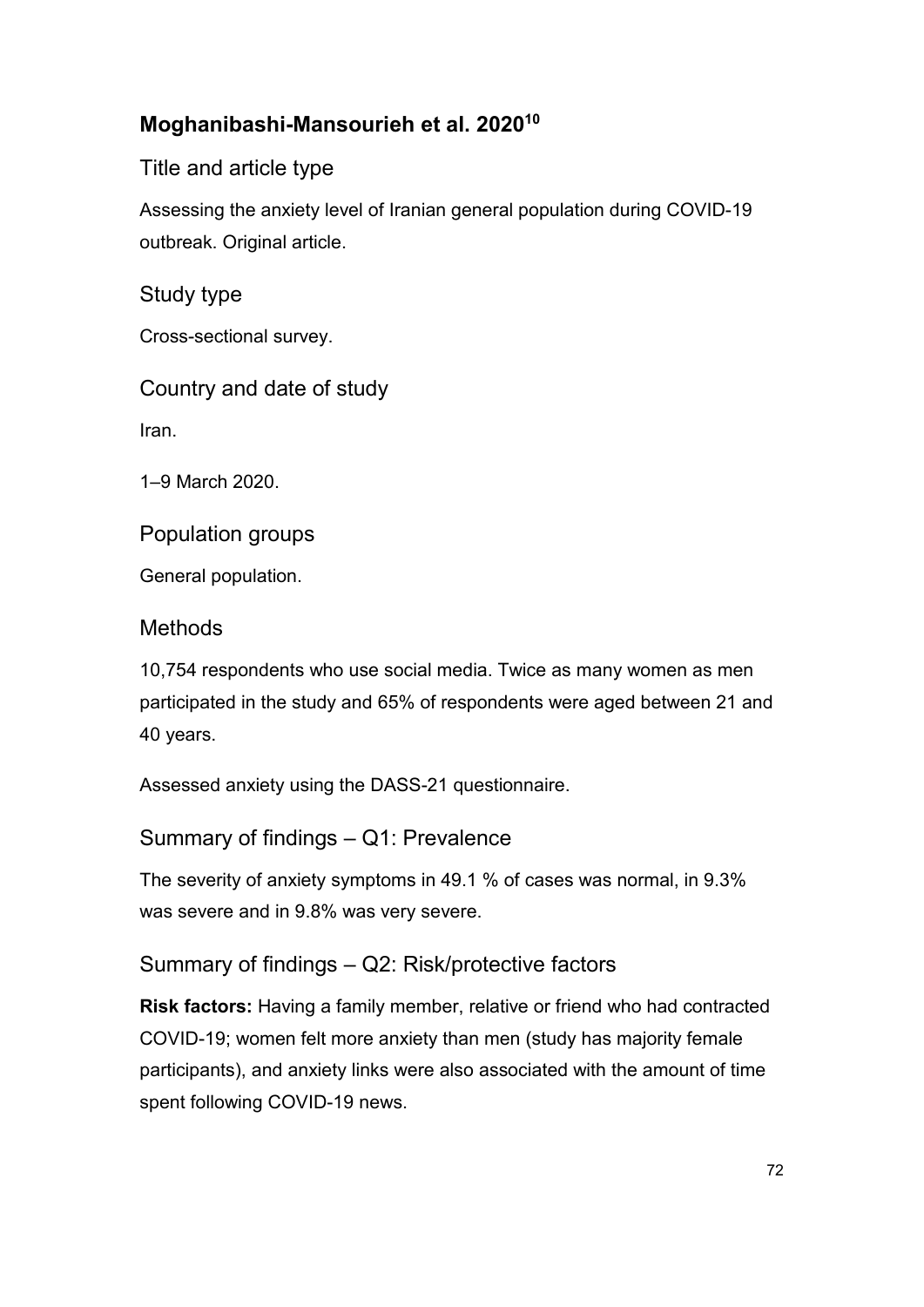# **Zhang et al. 202019**

Title and article type

The differential psychological distress of populations affected by the COVID-19 pandemic.

Letter.

Study type

Cross-sectional survey.

Country and date of study

China.

15–29 February 2020.

Population groups

General population.

Comparison of 3 groups: those newly recovered from COVID-19, individuals under quarantine and general public.

## **Methods**

App-based survey of population of Zhongshan, one of prefecture-level cities in Guangdong province (n = 205, 56.1% female, 41.9% college educated).

Chinese version of PHQ-9 and GAD-7 scale.

Summary of findings – Q1: Prevalence

Prevalence depression:

- People experiencing COVID-19: 29.2%
- People under quarantine: 9.8%: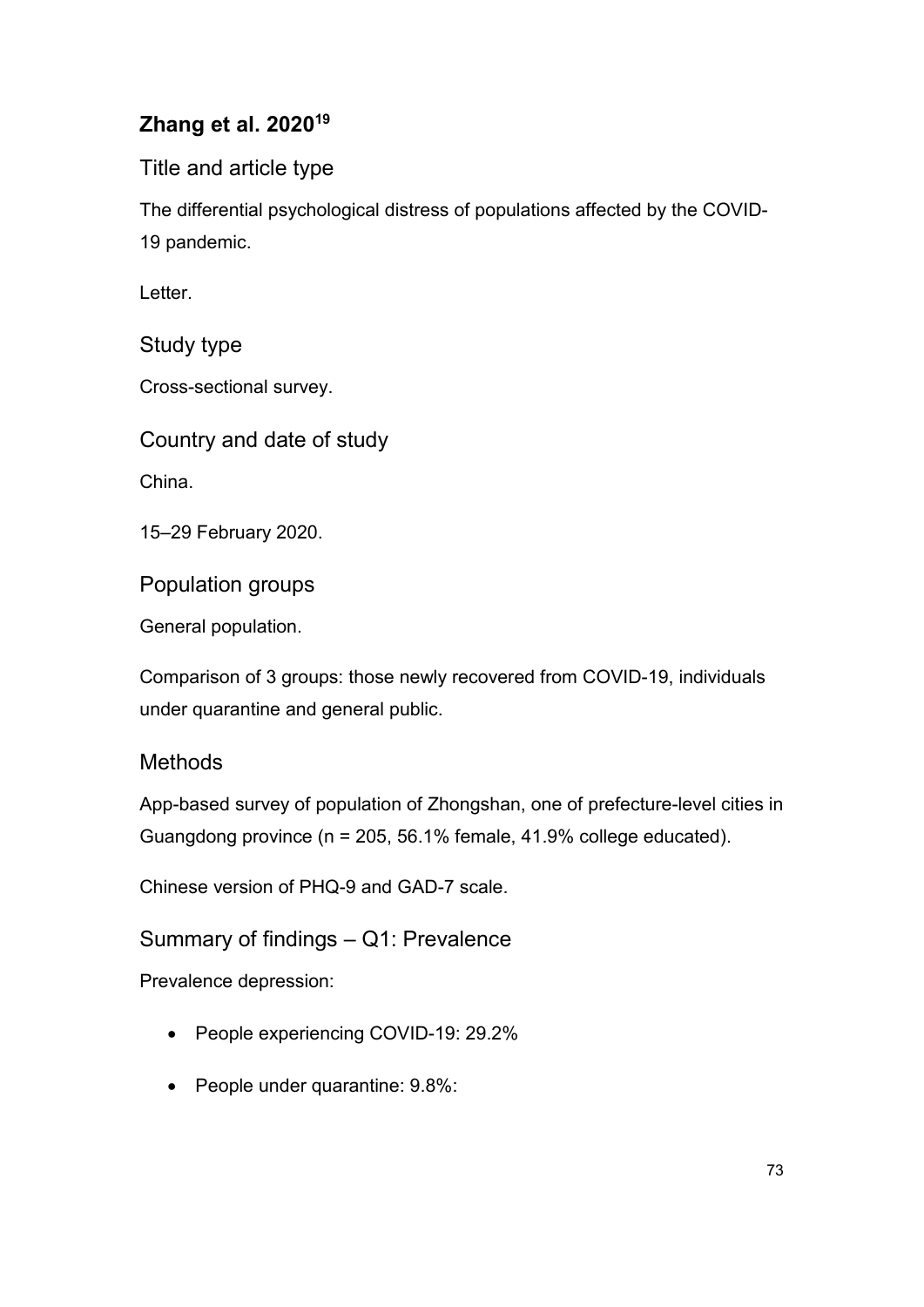- General public: 34.7%
- $p = 0.016$ .

Prevalence anxiety:

- People experiencing COVID-19: 20.8%
- People under quarantine: 10.2%
- General public: 19.6%
- $p = 0.154$ .

Summary of findings – Q2: Risk/protective factors Not reported.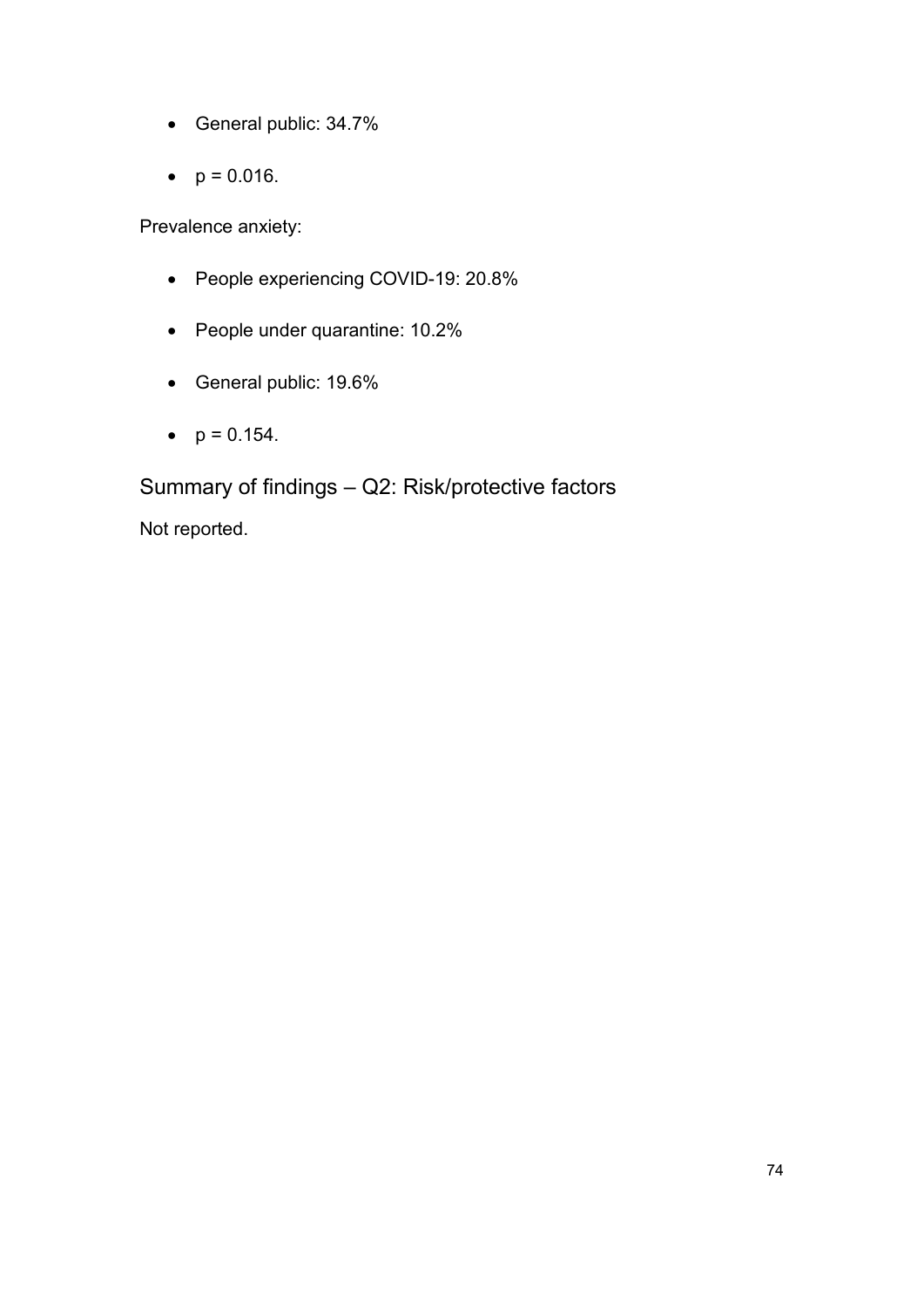# **Tian et al. 202018**

Title and article type

Psychological symptoms of ordinary Chinese citizens based on SCL-90 during the level I emergency response to COVID-19.

Original article.

## Study type

Cross-sectional survey.

Country and date of study

China.

31 January–2 February 2020.

Population groups

General population.

**Methods** 

Snowball sample, online survey.

The total sample was 1,060 (93.64% of participants recruited) from all the provinces in China. The sample comprise 549 males and 511 females aged 13 to 76 years (mean (SD) = 35.01 (12.8)).

Outcome: SCL-90 tool; the global severity index (GSI) was considered the overall index of psychological symptoms in this study, which was calculated as the mean of all 90 items in SCL-90. The whole sample was divided into two groups of high risk and low risk by the cut-off point of GSI T-score = 63.

Summary of findings – Q1: Prevalence

#### **Point prevalence:**

High-risk group: 12.5%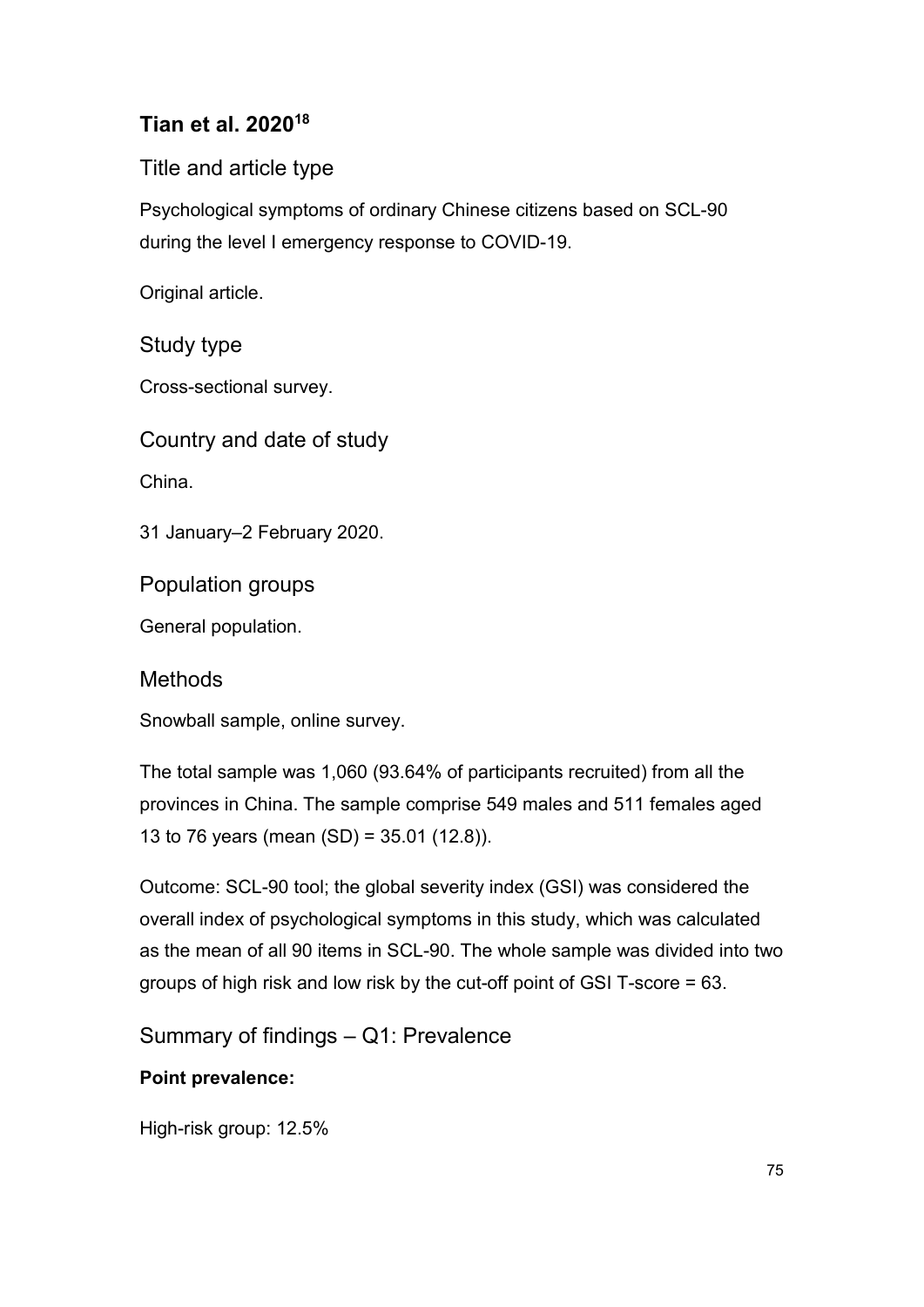Low-risk group: 87.5%.

Summary of findings – Q2: Risk/protective factors

**Risk factors:** Possibly under 18 and over 50; lower education; females and marital status (divorced/widowed).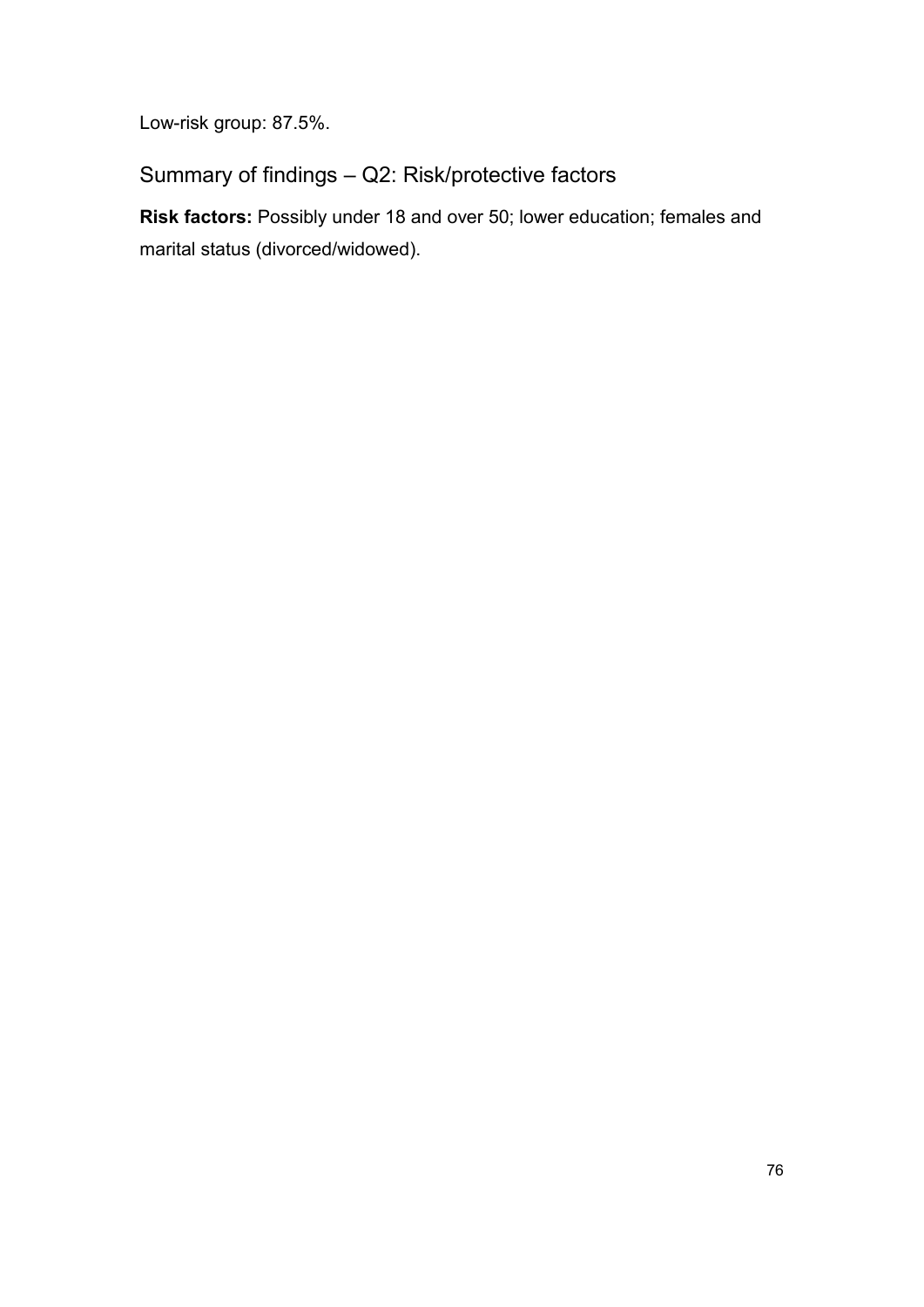#### **Mazza et al. 202031**

Title and article type

A nationwide survey of psychological distress among Italian people during the COVID-19 pandemic: immediate psychological responses and associated factors.

Original article.

Study type

Cross- sectional study.

Country and date of study

Italy.

18–22 March 2020.

Population groups

General population.

#### Methods

Anonymous online questionnaire on an online survey platform, which participants accessed via a designated link sent through the main means of communication and social networks to reach a large number of people.

2,766 participants, 71.7% females; mean age of the sample was 32.94 years (13.2; range 18–90 years).

Depression, anxiety and stress measured using DASS-21.

Summary of findings – Q1: Prevalence

**Point prevalence:** Depression: 67.3% average level, 17% high range, 15.4% extremely.

Anxiety: 81.3% average level, 7.2% high range, 11.5% extremely high range.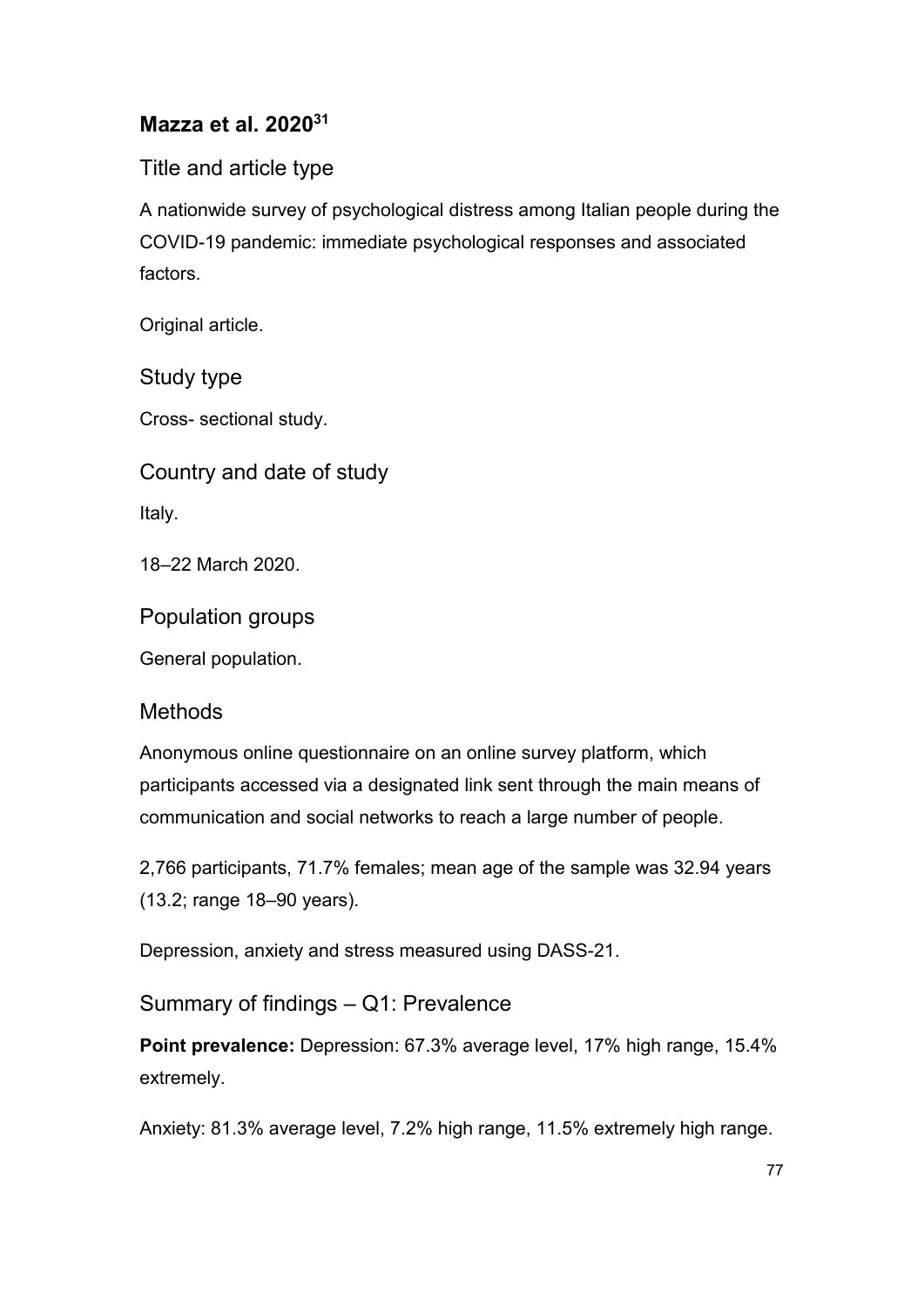Stress: 72.8% average range, 14.6% high range, 12.6% extremely high range.

[Latest data only about 6% of Int. J. Environ. Res. Public Health 2020, 17, 3165 12 of 14 adults aged 18–69 report depressive symptoms.]

Summary of findings – Q2: Risk/protective factors

**Risk factors:** Female gender, association between a history of stressful situations and was associated with increased anxiety, depression, and stress.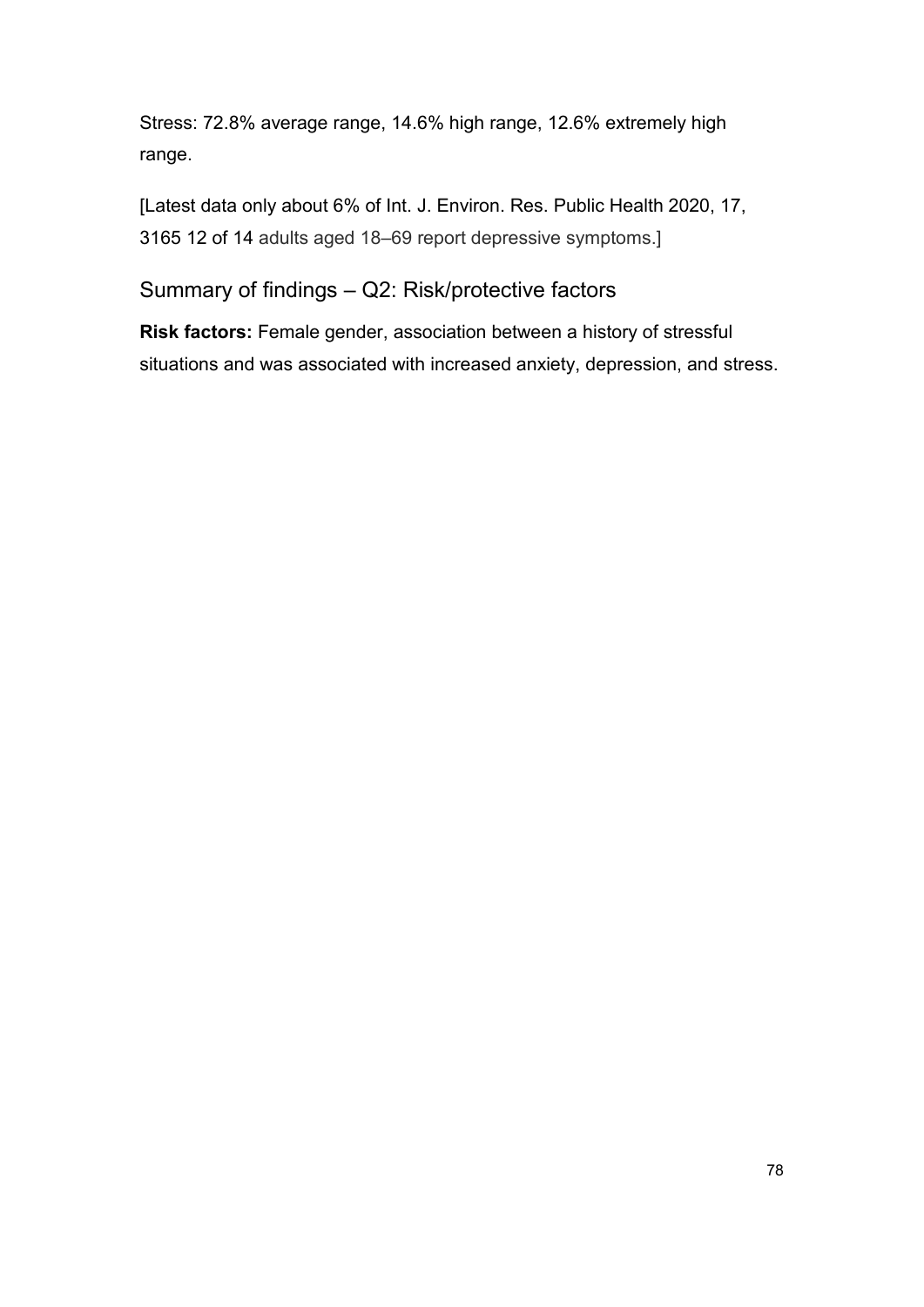## **Sønderskov et al. 20207**

Title and article type

The depressive state of Denmark during the COVID-19 pandemic.

Original article.

Study type

Cross-sectional survey.

Country and date of study

Denmark.

31 March–6 April 2020.

Population groups

General population.

**Methods** 

Measures wellbeing using the WHO-5 scale.

Compared two properties of the WHO-5 wellbeing scale from this COVID-19 Consequences Denmark Panel Survey (CCDPS) 2020 with those from a previous survey, the Danish Mental Health and Well-Being Survey (DMHWBS) 2016.

Summary of findings – Q1: Prevalence

#### **Before and after prevalence:**

The proportion of respondents from the CCDPS 2020 (this survey) with WHO-5 scores < 50 was significantly higher than for the DMHWBS 2016 survey for the total sample (25.4% vs 22.5%,  $p < 0.001$ ) and for females (28.8% vs 24.6%, p = 0.005), but not for males (21.8% vs 20.0%, p = 0.11).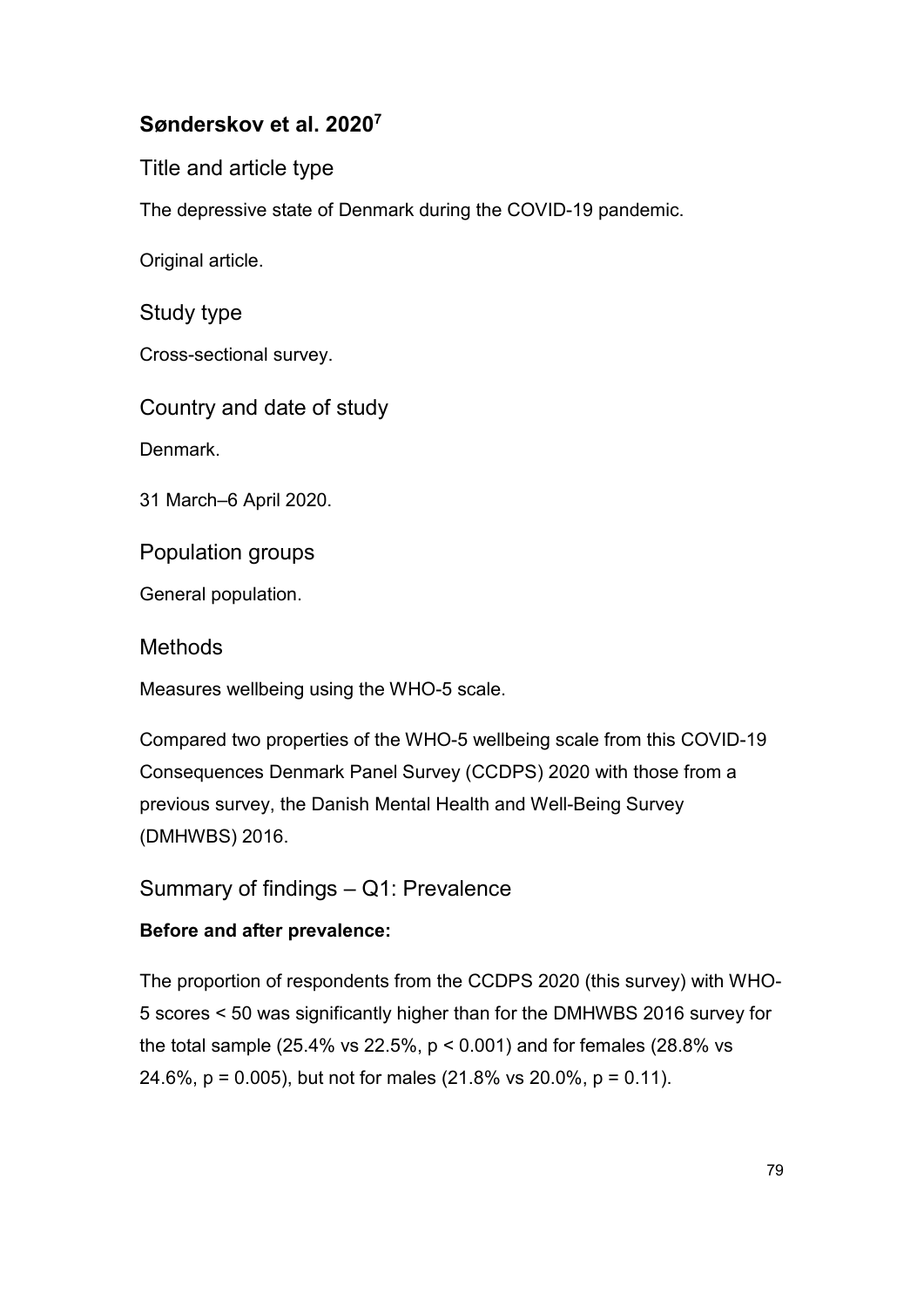Summary of findings – Q2: Risk/protective factors

**Risks:** Female gender.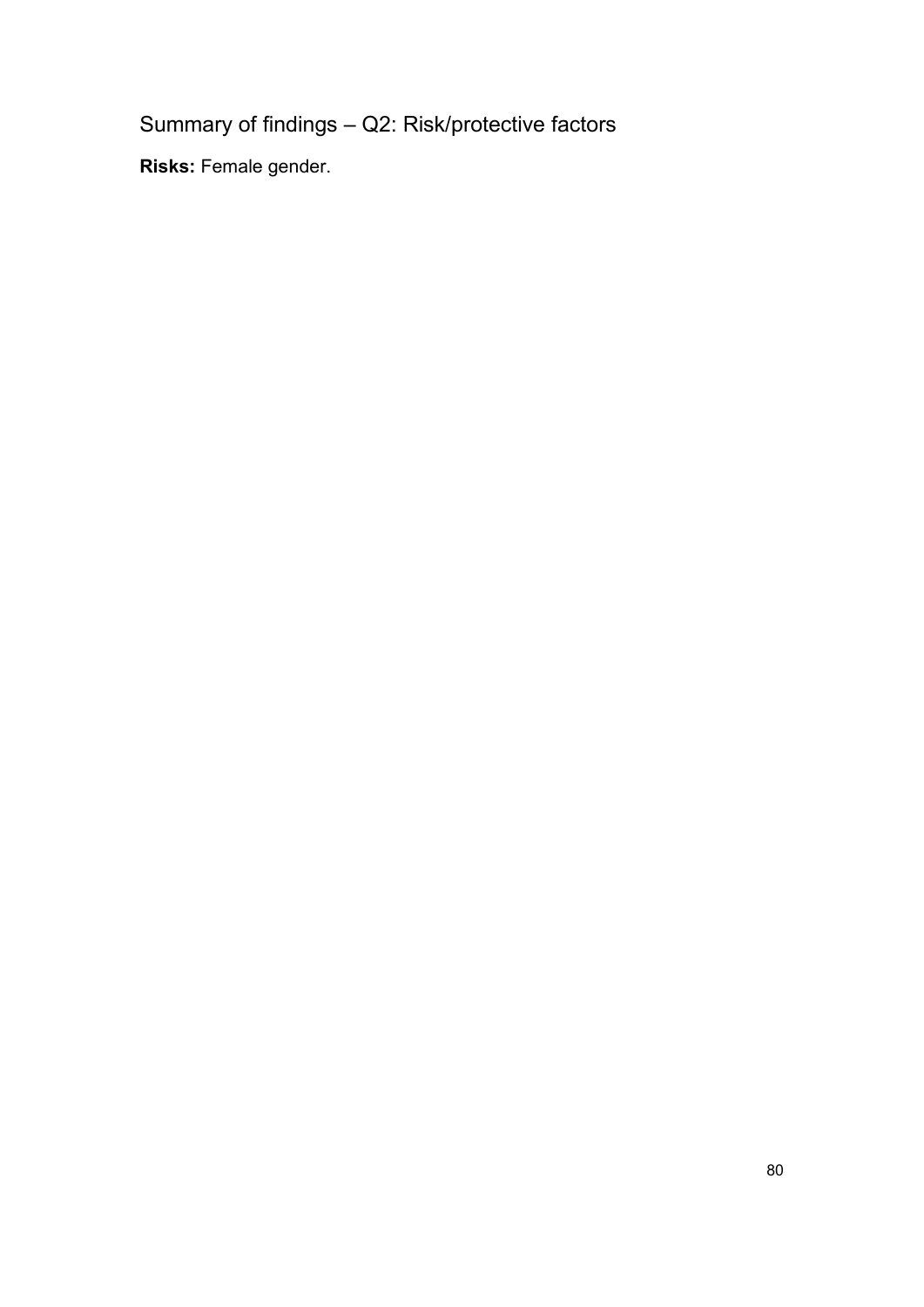# **Zhu et al. 202025**

#### Title and article type

The immediate mental health impacts of the COVID-19 pandemic among people with or without quarantine managements.

Original article.

#### Study type

Cross-sectional survey.

Country and date of study

China.

12 February– 17 March 2020.

Population groups

General population and healthcare workers.

#### **Methods**

App-based survey of 1,443 participants under quarantine and 836 participants without quarantine (including non-frontline medical personnel and community support workers).

General psychological symptoms, anxiety and depression measured using SRQ-20, GAD-7 and PHQ-9.

Summary of findings – Q1: Prevalence **Screening positive:**

Those in quarantine

SRQ-20: 15%

GAD-7: 22.2%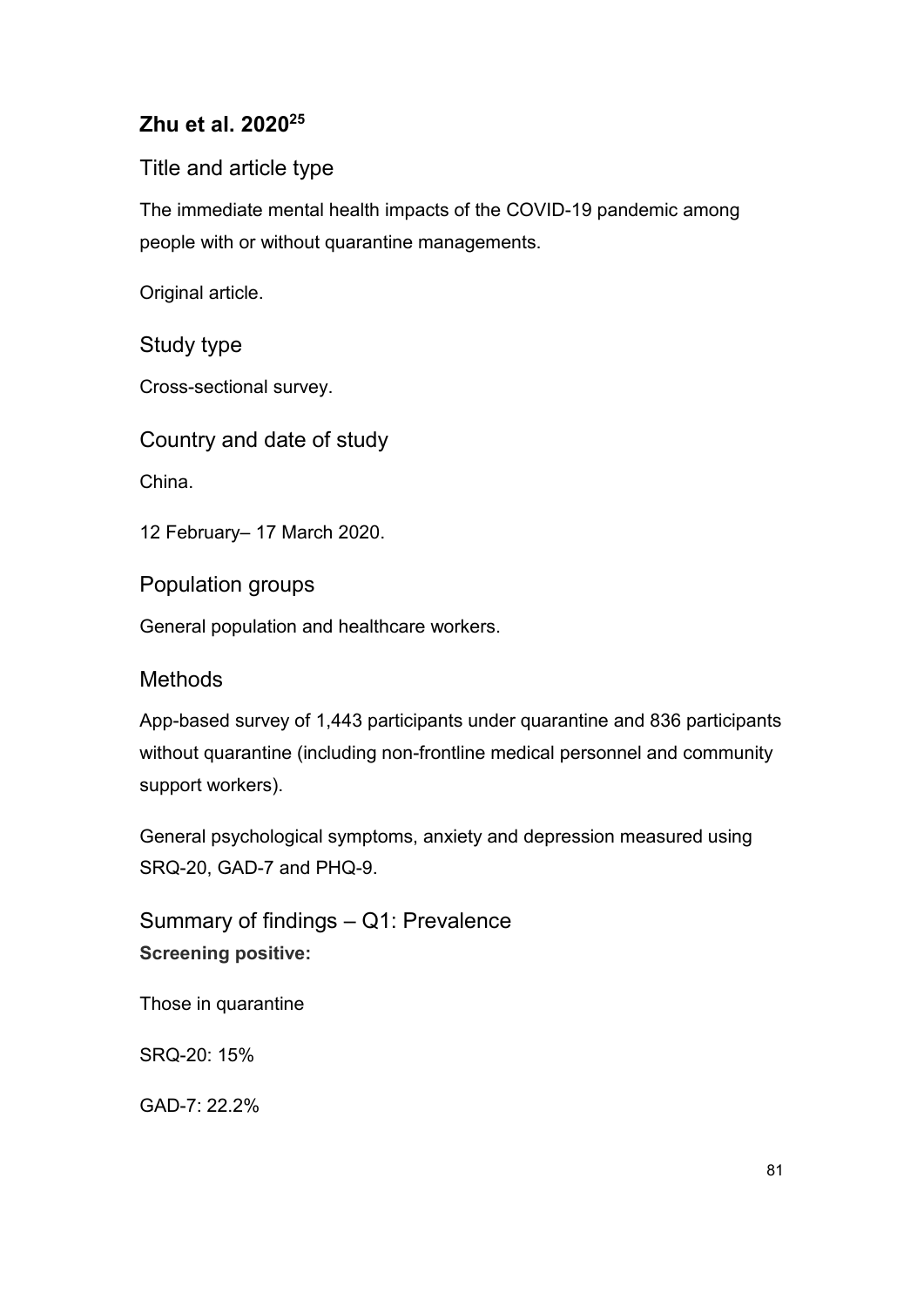PHQ-9: 22.1%.

Without quarantine

SRQ-20: 13.4%

GAD-7: 20.8%

PHQ-9: 20.8%.

No significant difference was found for the screening-positive rate of SRQ-20, GAD-7, and PHQ-9 between participants with and without quarantine.

Summary of findings – Q2: Risk/protective factors

**Risks:** Impacts on daily life.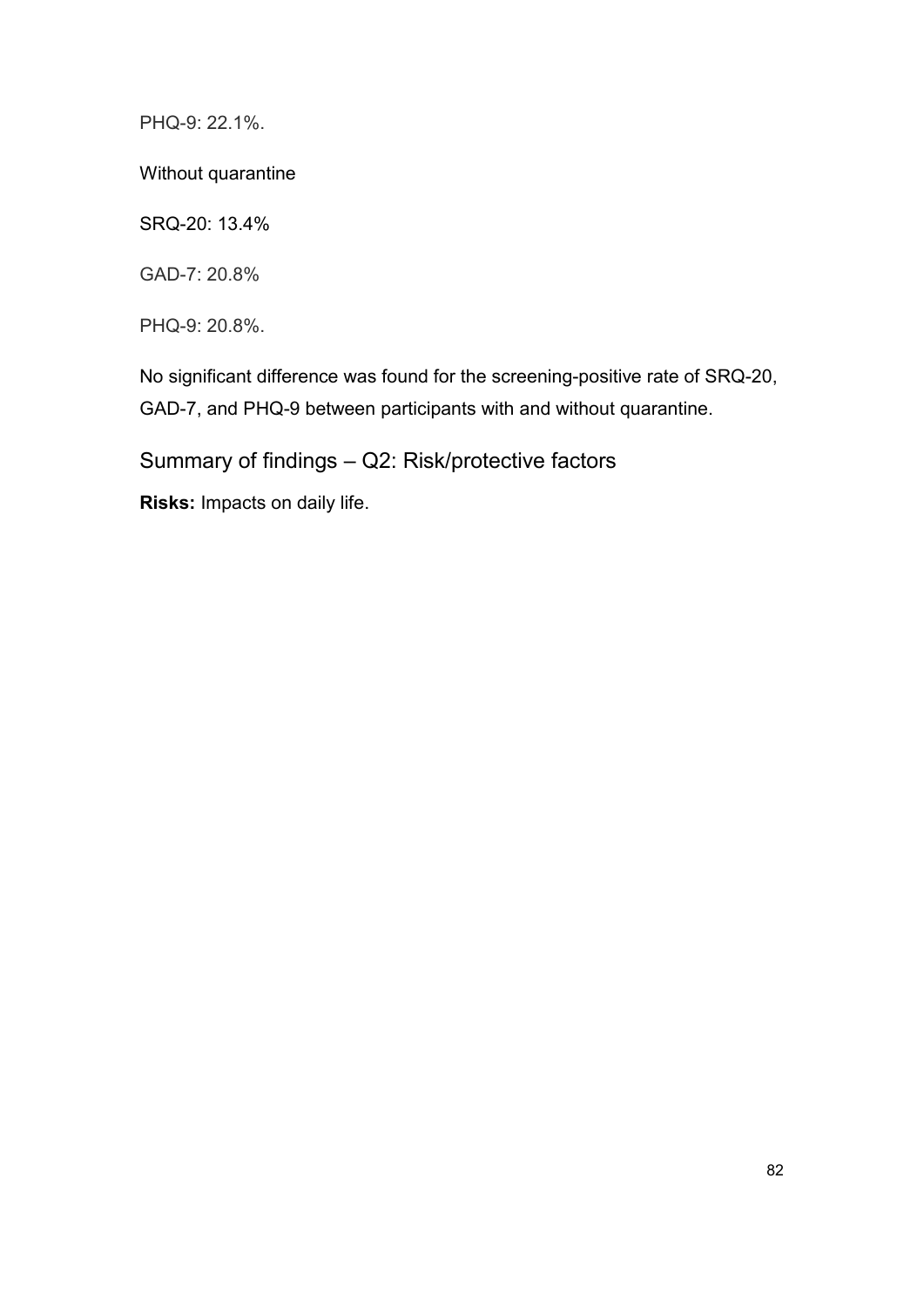# **Özdin et al. 202032**

Title and article type

Levels and predictors of anxiety, depression and health anxiety during COVID-19 pandemic in Turkish society: The importance of gender.

Original article.

## Study type

Cross-sectional survey.

Country and date of study

Turkey.

14–16 April 2020

Population groups

General population.

#### **Methods**

Data were collected through an online questionnaire from individuals aged 18 years and above living in various provinces of Turkey.

343 individuals completed the questionnaire. The sample size was calculated based on an expected prevalence of 6.3%12 Type 1 error of 5% and study power of 95% based on a similar previous study. The calculation showed that at least 159 individuals would need to be enrolled. However, to be able to perform subgroup comparisons within the main study group, we planned to enrol 318 participants.

Sociodemographic data form, anxiety and depression measured using Anxiety and Depression Scale (HADS) and Health Anxiety Inventory (HAI).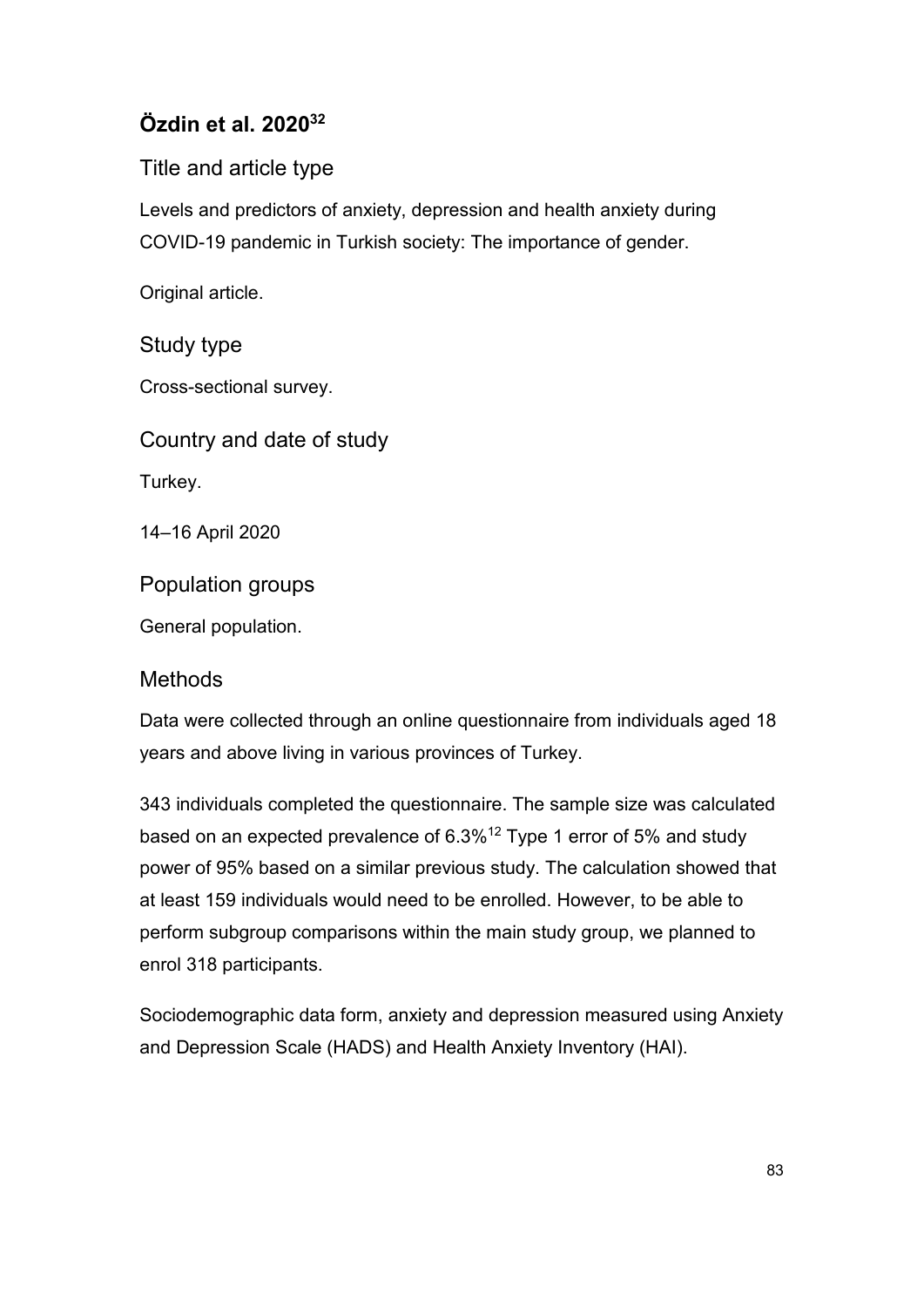#### Summary of findings – Q1: Prevalence

**Point prevalence:** In terms of HADS cut-off points, 23.6% (n = 81) of the population scored above the depression cut-off point, and  $45.1\%$  (n = 155) scored above the cut-off point for anxiety.

#### Summary of findings – Q2: Risk/protective factors

**Risks:** Depression scores were significantly higher among women, individuals living in an urban area, individuals with COVID+ patients among friends or relatives, individuals with current or previous psychiatric illness history and individuals with chronic disease.

Anxiety scores were significantly higher among women, individuals with a COVID+ patient among friends and relatives and individuals with a current psychiatric disease.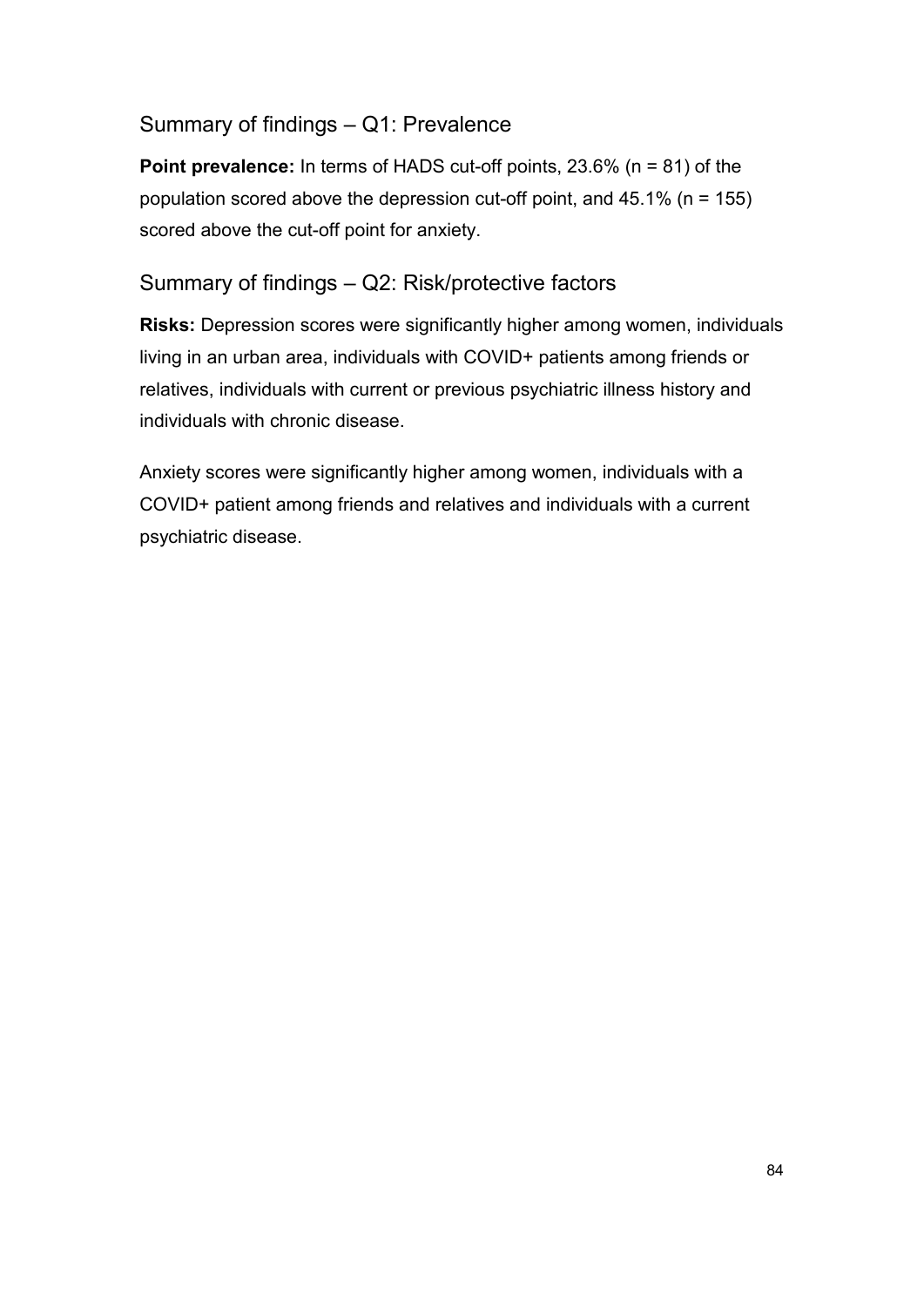## **Zhou et al. 202027**

Title and article type

Mental health response to the COVID-19 outbreak in China.

Commentary.

Study type

Cross-sectional survey.

Country and date of study

China.

25 February–9 March 2020.

Population groups

Outpatients from psychiatric department.

#### **Methods**

2,065 out of 3,441 patients completed an online survey via the WeChat-based survey program Questionnaire Star (589 new patients and 1,476 existing patients).

Anxiety (defined as a total score > 5 on the GAD-7), depression (defined as a total score > 5 on the PHQ-5), and insomnia (defined as a total score  $\geq 8$  on the ISI).

## Summary of findings – Q1: Prevalence

**Overall:** 24.5% of new patients, including those with anxiety, depression, insomnia, and psychosis could not receive timely diagnoses and treatment. Similarly, 22.0% of existing patients with diagnosed mental disorders, including depression, bipolar disorders and schizophrenia could not receive routine psychiatric care because of suspended hospital visits. Consequently, 18.1% of patients have self-reduced medication dosages, and 17.2% of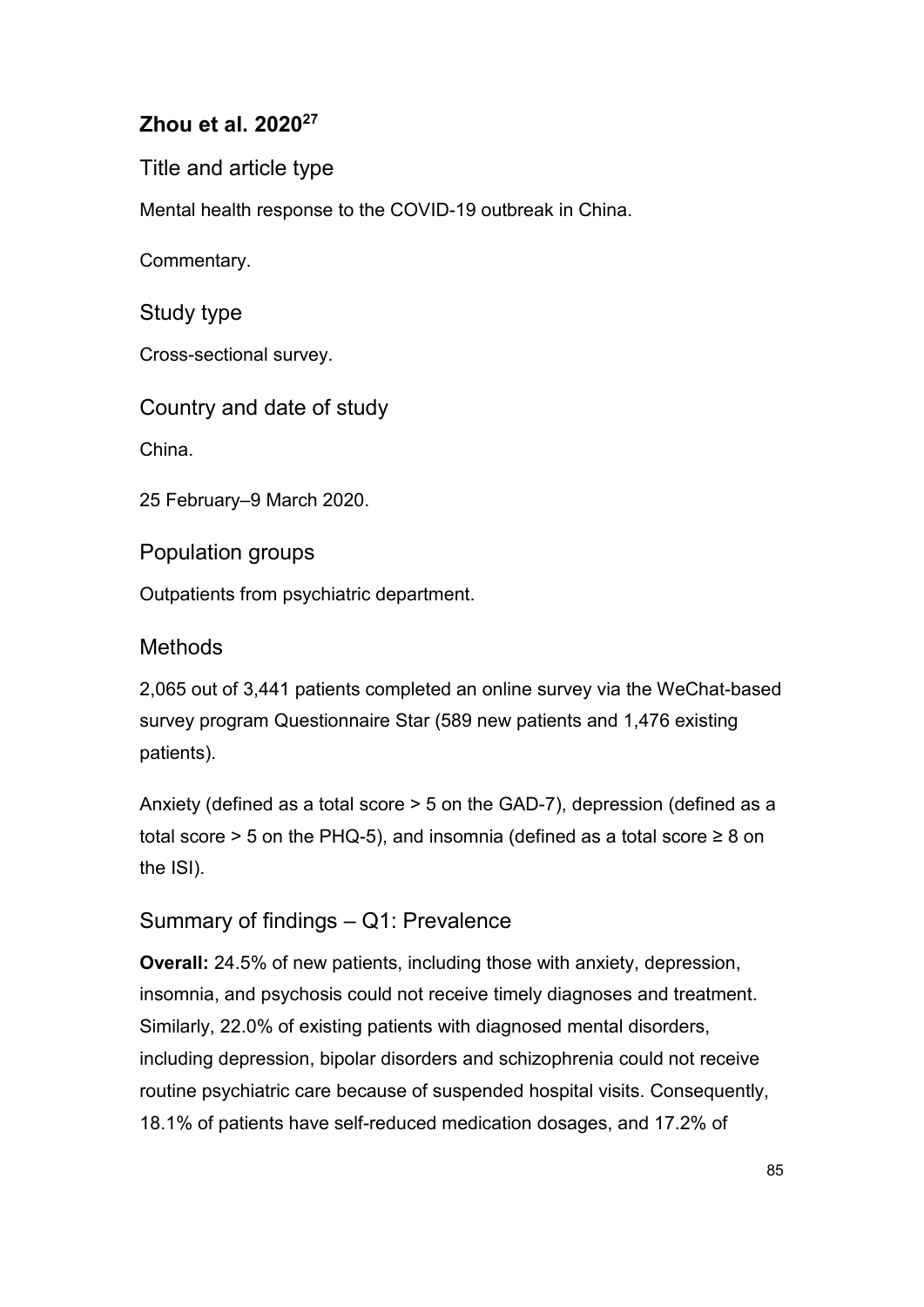patients stopped taking their medication because they could not gain access to prescriptions from physicians during the outbreak.

[As the lifetime prevalence of mental disorders is 16.6% among adults in China.]

Summary of findings – Q2: Risk/protective factors

**Risks:** Access to medication and healthcare during pandemic.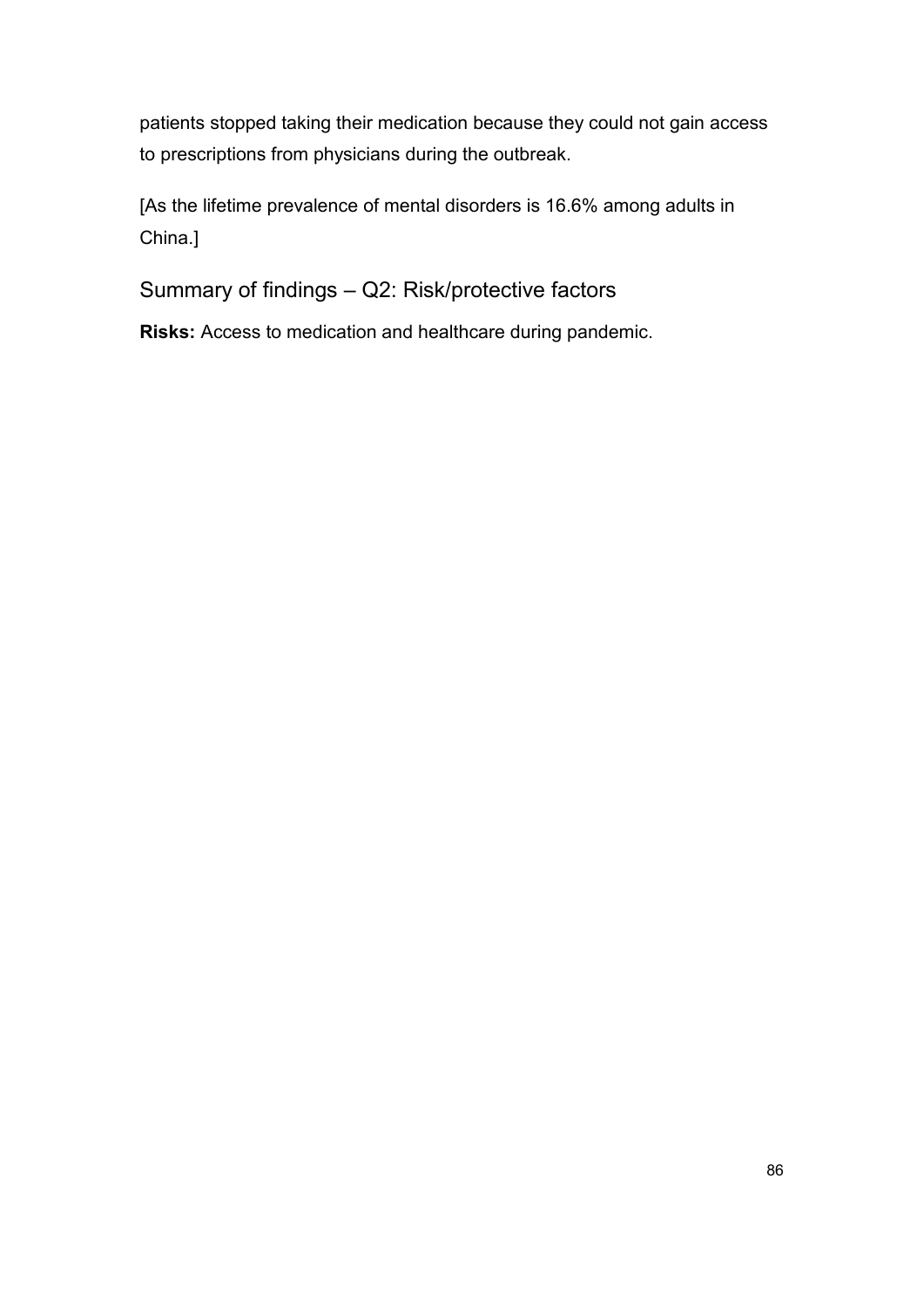## **Ni et al. 202015**

Title and article type

Mental health, risk factors, and social media use during the COVID-19 epidemic and cordon sanitaire among the community and health professionals in Wuhan, China: Cross-sectional survey.

Original article.

Study type

Cross-sectional survey.

Country and date of study

China.

18-25 February 2020.

Population groups

General population and healthcare workers.

## Methods

Online survey via WeChat (prevalence reaching over 90% in major cities in China); adults aged 18 years or older in Wuhan city during lockdown were recruited for this study.

1,577 community-based adults and 214 health professionals in Wuhan. Participants who were diagnosed with COVID-19 infections were excluded.

Anxiety and depression measured using GAD-2 (cut off ≥ 3) and PHQ-2 (cut  $off ≥ 3$ ).

## Summary of findings – Q1: Prevalence

**Prevalence:** 1577 community-based adults, around one-fifth of respondents reported probable anxiety ( $n = 376, 23.84\%$ , 95% CI 21.8–26.0) and probable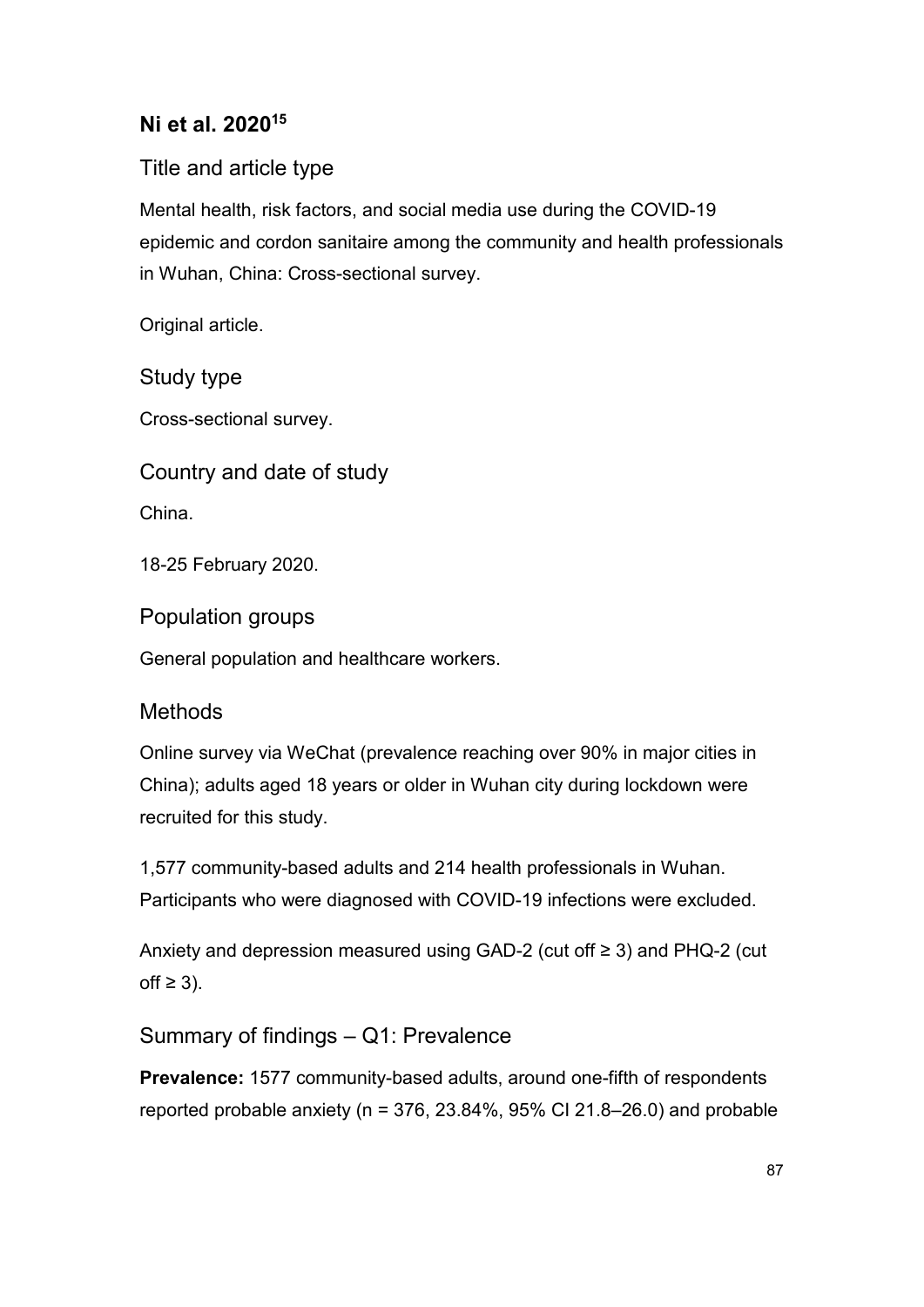depression (n = 303, 19.21%, 95% CI 17.3–21.2). Similarly, of the 214 health professionals, about one fifth of surveyed health professionals reported probable anxiety ( $n = 47, 22.0\%$ , 95% CI 16.6–28.1) or probable depression (n = 41, 19.2%, 95% CI 14.1–25.1).

## Summary of findings – Q2: Risk/protective factors

**Protective:** Social support was associated with less probable anxiety and depression in both the community and health professionals.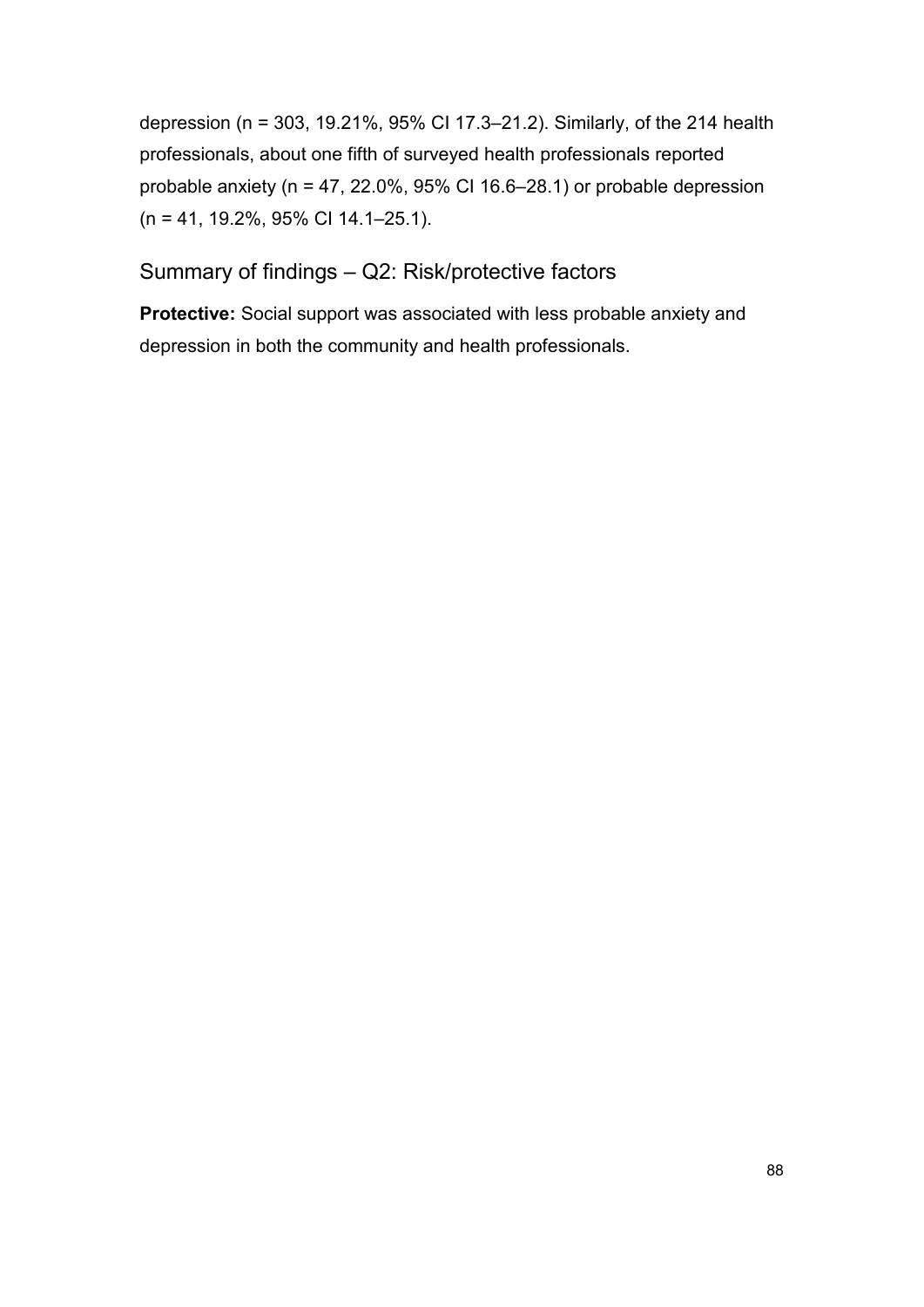# **Children and young people**

# **Xie et al. 20208**

Title and article type

Mental health status among children in home confinement during the coronavirus disease 2019 outbreak in Hubei Province, China.

Original article.

Study type

Cross-sectional survey.

Country and date of study

China.

28 February–4 March 2020.

Population groups

Children.

## Methods

Online survey of students in grades 2–6 in two primary schools in Hubei.

1,784 responses, 43.3% female.

Questionnaire included optimism about the epidemic, whether they worried about being infected by COVID-19, and depressive and anxiety symptoms measured by the CDI-S and the Screen for Child Anxiety Related Emotional Disorders.

## Summary of findings – Q1: Prevalence

**Point prevalence:** A total of 403 students (22.6%) and 337 students (18.9%) reported depressive and anxiety symptoms, respectively.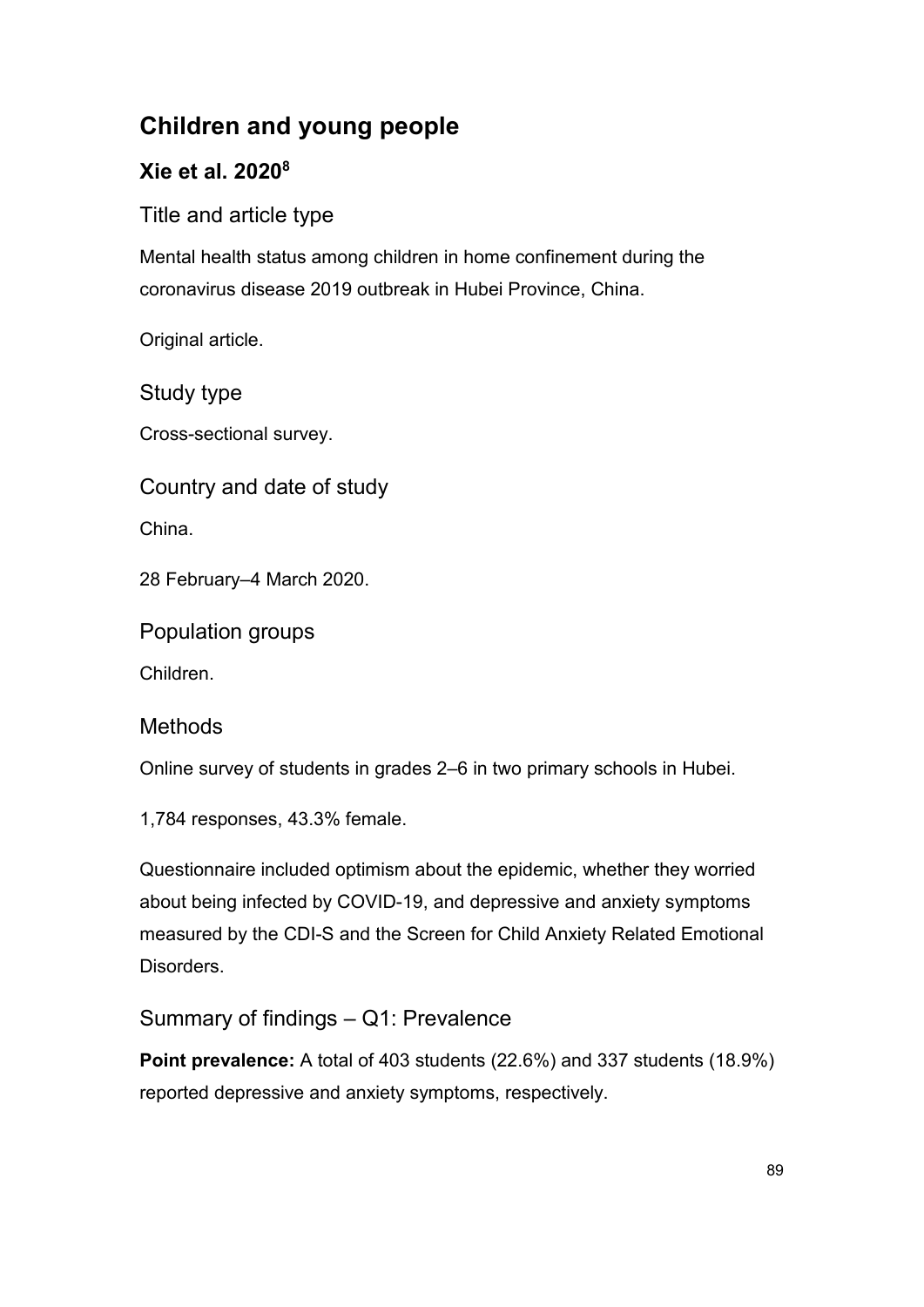These prevalence are higher than those found in other surveys in primary schools in China.

# Summary of findings – Q2: Risk/protective factors

Not reported.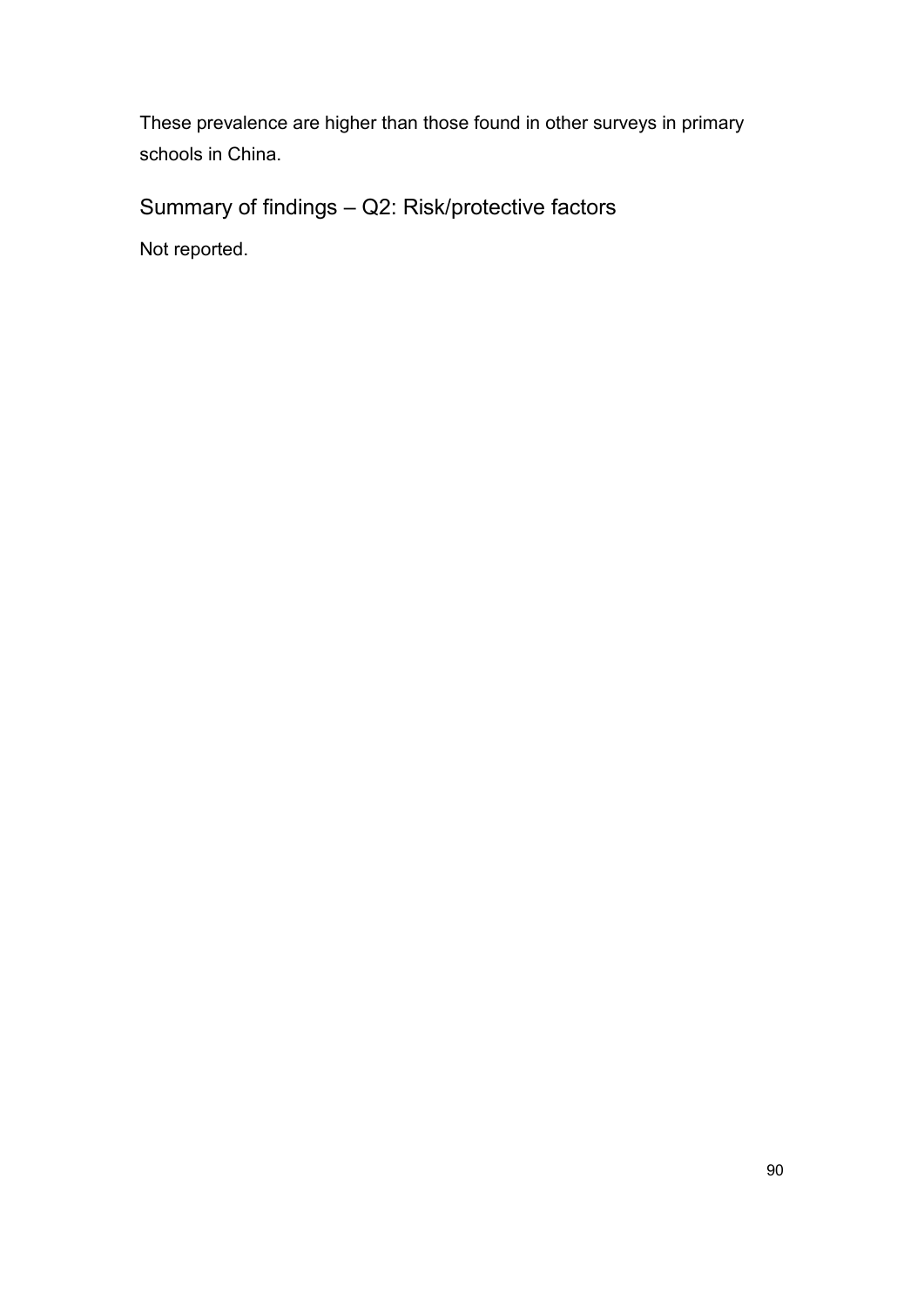# **Zhou et al. 20209**

Title and article type

Prevalence and socio-demographic correlates of psychological health problems in Chinese adolescents during the outbreak of COVID-19.

Original article.

Study type

Cross-sectional survey.

Country and date of study

China.

8–15 March 2020.

Population groups

Adolescents.

**Methods** 

National web-based survey; non-probability sampling.

8,079 students from junior and senior high school across all 21 Chinese provinces; 12–18 years old (median = 16); 53.5% female; 61.6% living in rural areas.

Anxiety and depression assessed using PHQ-9 and the GAD-7 questionnaire.

Summary of findings – Q1: Prevalence

**Point prevalence**: The prevalence of depressive symptoms, anxiety symptoms, and a combination of depressive and anxiety symptoms was 43.7%, 37.4% and 31.3%, respectively.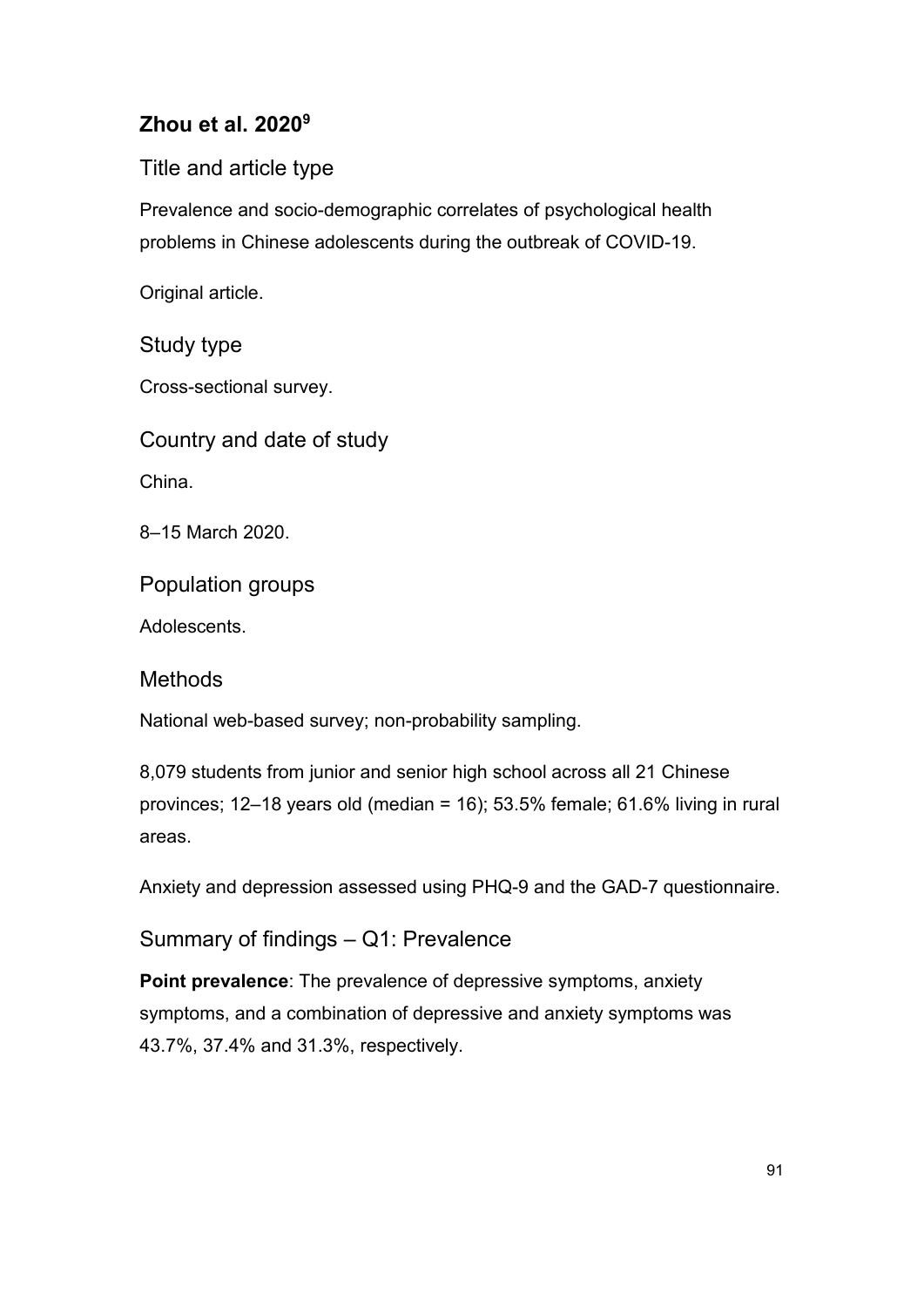**Comparison to national prevalence (depression):** Reports of pre-COVID general prevalence of depressive symptoms among Chinese children and adolescents was 15.4%; study prevalence rates notably increased.

#### Summary of findings – Q2: Risk/protective factors

**Risk factors:** Female gender, senior high school and living in Hubei Province were risk factors for depressive and anxiety symptoms.

**Protective factors:** Awareness of COVID-19 (knowledge, prevention and control measures) were protective factors against depressive and anxiety symptoms.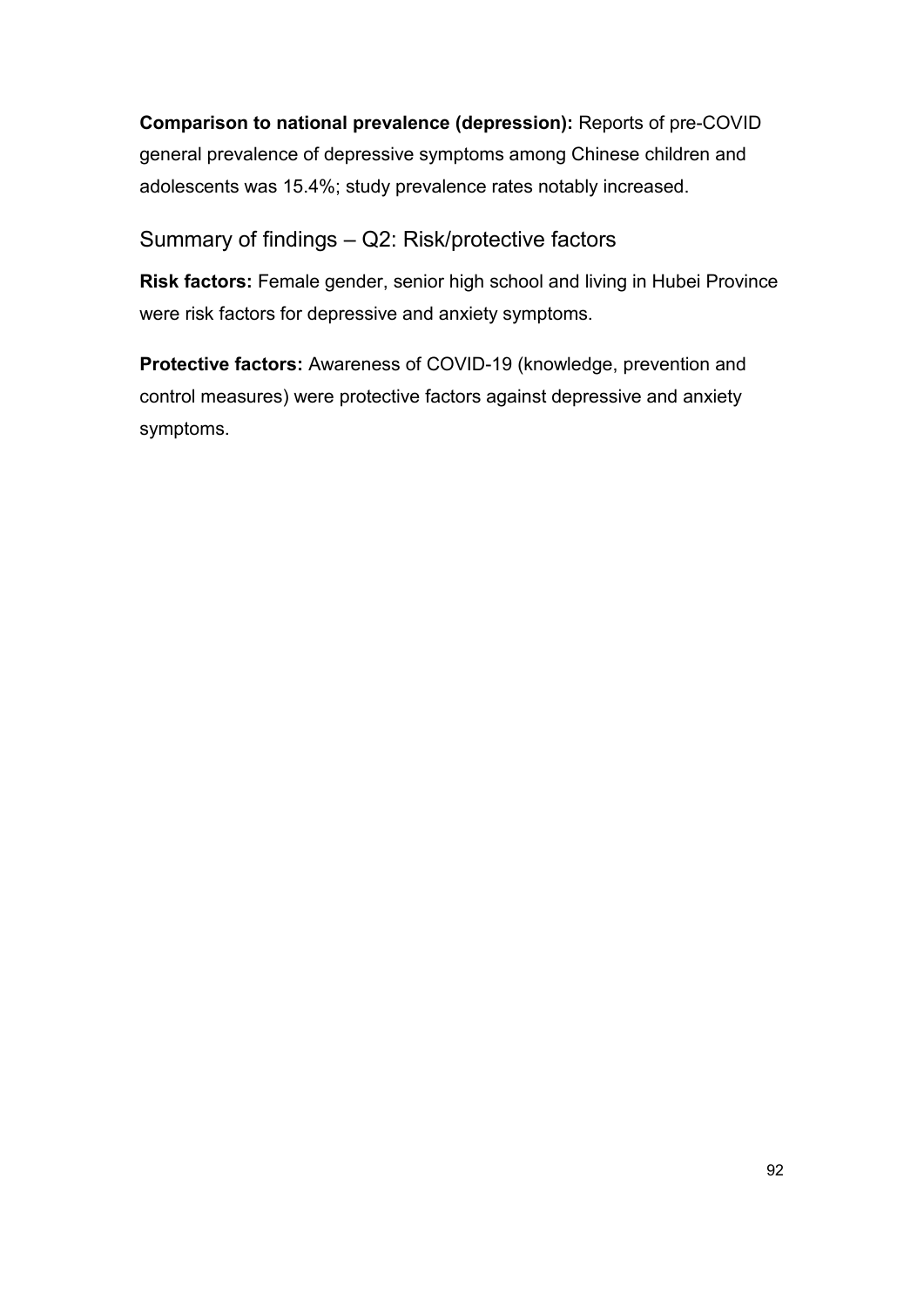# **Cao et al. 202028**

Title and article type

The psychological impact of the COVID-19 epidemic on college students in China.

Original article.

Study type

Cross-sectional survey.

Country and date of study

China.

No dates.

Population groups

Medical students.

#### **Methods**

Cluster sampling of undergraduates of Changzhi medical college were asked about their mental health during the COVID-19 outbreak using structured questionnaires.

43 students took part, 69.6% female. Respondents lived in Hubei Province; 43.83% lived in rural areas, 95.4% lived with their parents, and 52.86% of the parents of students did not have a steady income. Most participants (99.45%) had no relatives or acquaintances who were infected with COVID-19.

Demographic information and anxiety measured using GAD-7.

Summary of findings – Q1: Prevalence

**Point prevalence**: 75.1% had no symptoms of anxiety, students with mild, moderate and severe anxiety were 21.3%, 2.7% and 0.9%, respectively. This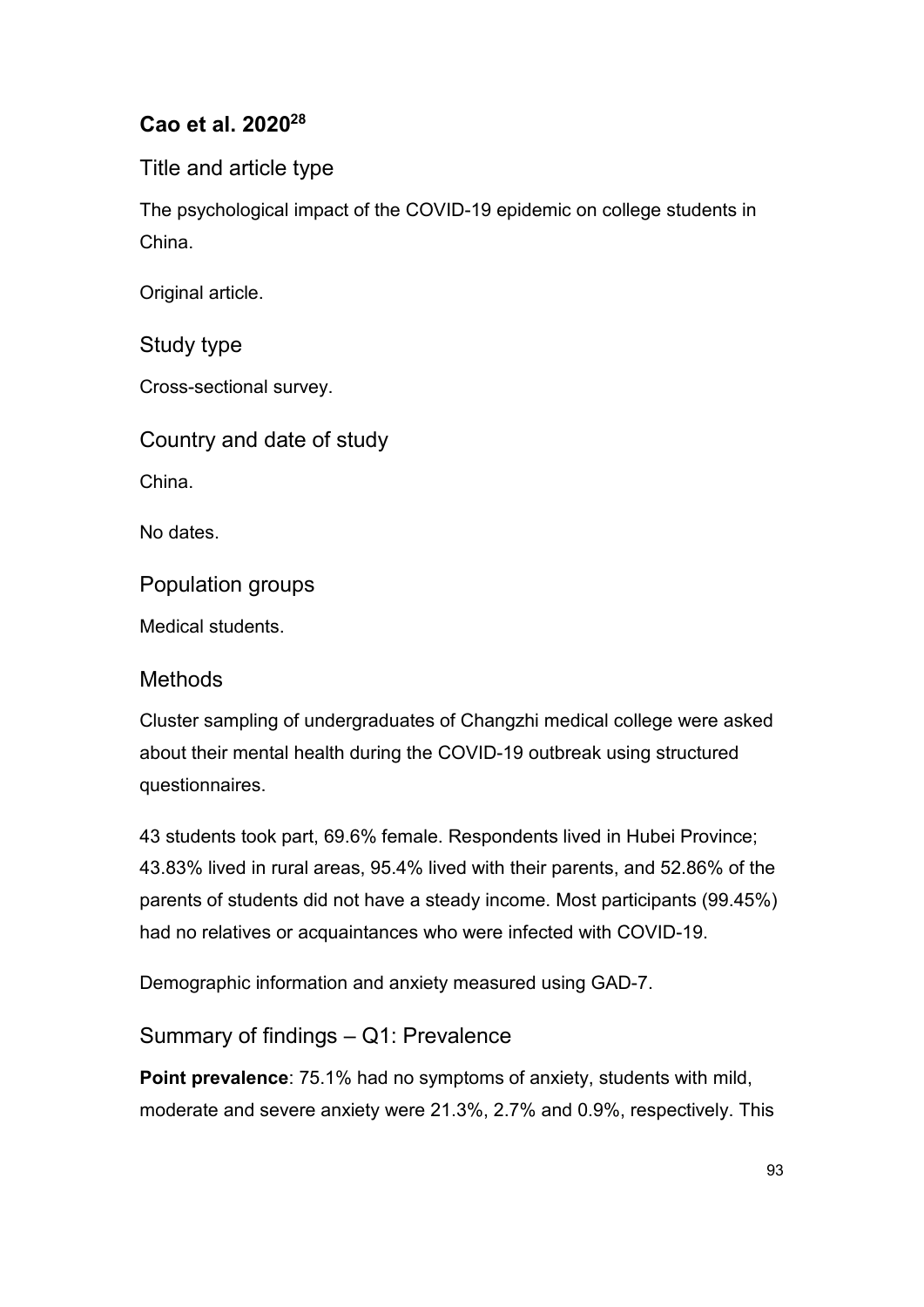survey indicated that 24.9% of college students were afflicted with experienced anxiety because of the COVID-19 outbreak**.** 

No significant difference in gender or region was indicated.

Summary of findings – Q2: Risk/protective factors Not reported.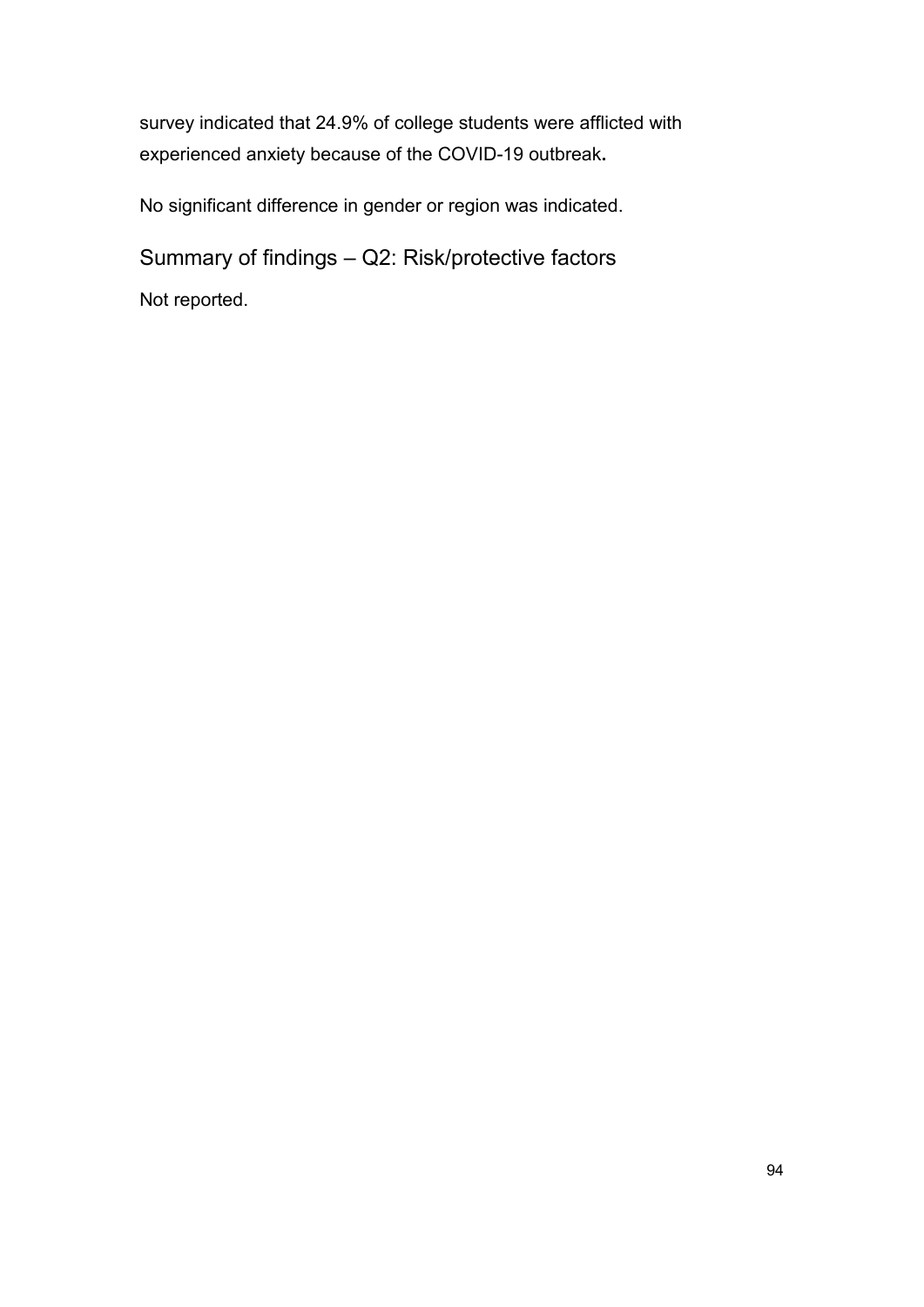## **Liang et al. 202029**

Title and article type

The effect of COVID-19 on youth mental health.

Original article.

Study type

Cross-sectional survey.

Country and date of study

China.

30 January 2020.

Population groups

Young people.

#### Methods

Online survey with 584 responses mainly from young people aged 14–35; included Knowledge about COVID-19.

Mental health was assessed using GHQ–12, PTSD checklist civilian version and SCSQ (coping styles).

Summary of findings – Q1: Prevalence

**Point prevalence:** Approximately 40.4% of the participants reported having psychological problems and there were 14.4% of sampled youth with PTSD symptoms.

Summary of findings – Q2: Risk/protective factors

**Risk factors:** Low education level, enterprise employee, PTSD symptom and negative coping styles.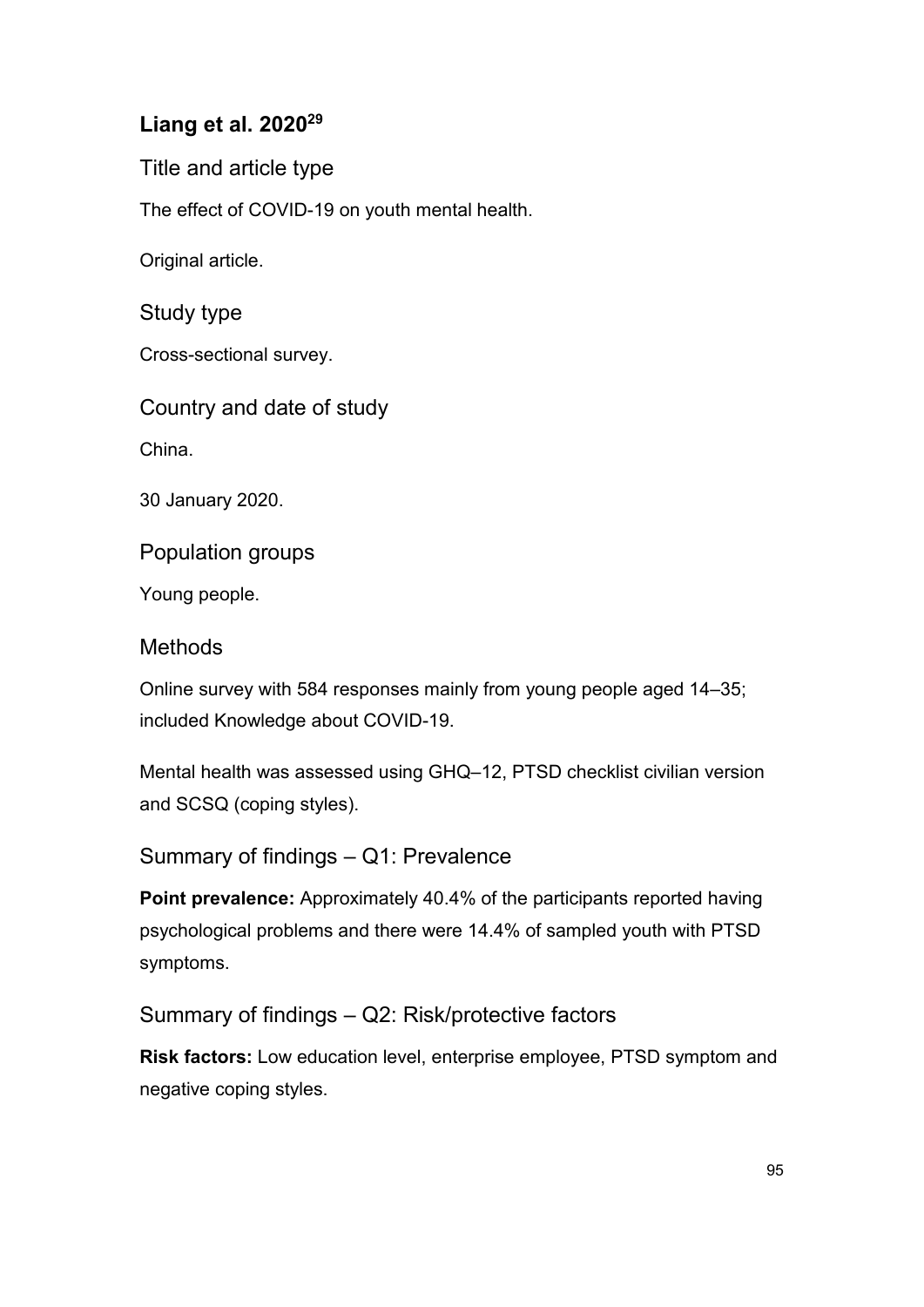# **Healthcare workers**

# **Wu et al. 202037**

Title and article type

A comparison of burnout frequency among oncology physicians and nurses working on the front lines and usual wards during the COVID-19 epidemic in Wuhan, China.

Original article.

Study type

Cross-sectional survey.

## Country and date of study

China.

13–17 March 2020.

Population groups

Deployed frontline workers vs non-frontline workers.

# Methods

Convenience sample, participants were redeployed but invited in ratio of 1:1 of frontline: usual wards.

190 participants: 96 frontline participants from department of medical oncology deployed to one designated hospital, and three mobile hospitals, vs 94 colleagues from the same institution who remained in their usual wards; age (median 32, 33 years).

Staff burnout using MBI; Burnout was defined as a high level of emotional exhaustion greater than 27 and/or a high level of depersonalization greater than 10; frequency of participants with a low sense of personal accomplishment less than 31.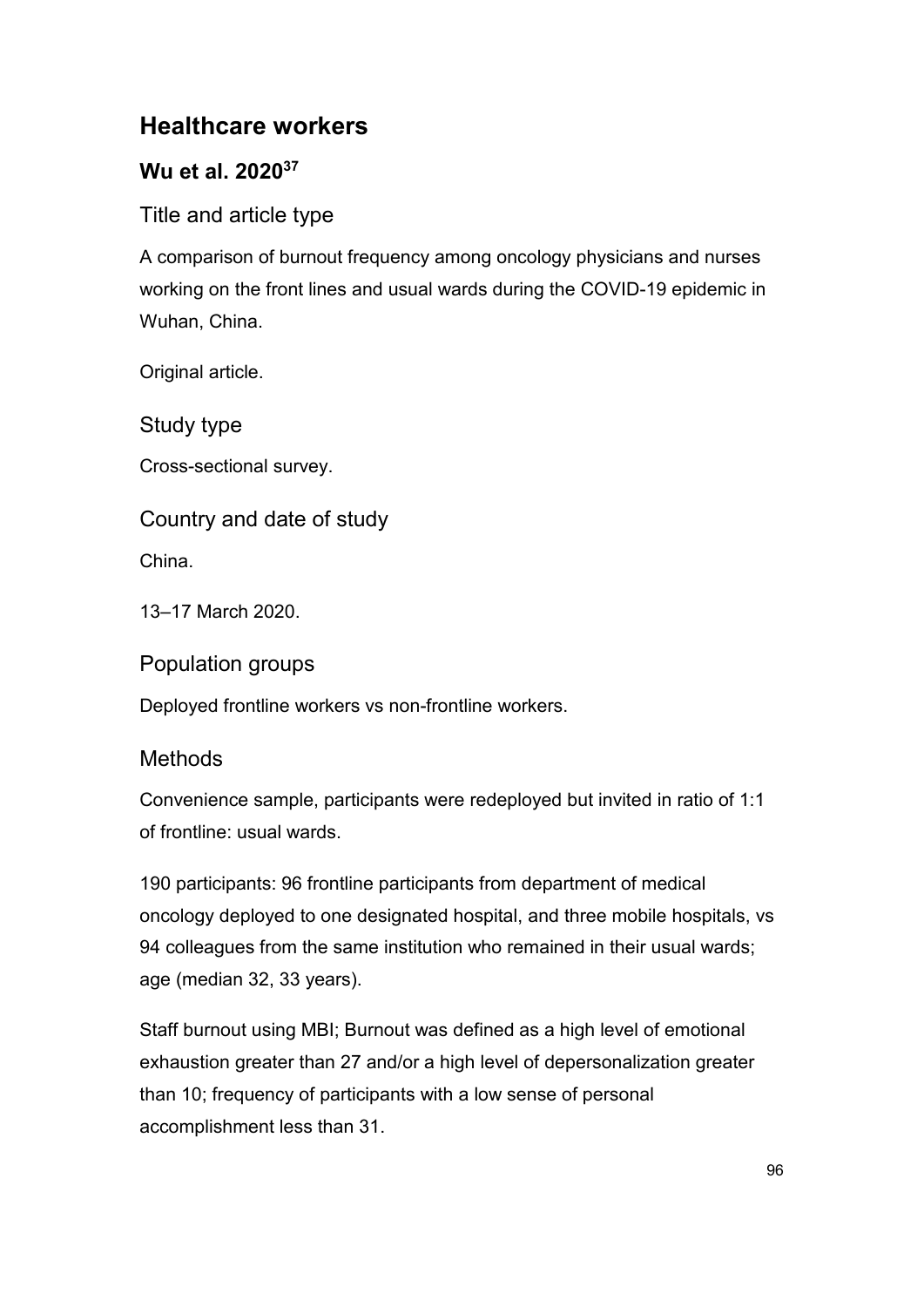#### Summary of findings – Q1: Prevalence

**Point prevalence comparison:** Frontline workers had a lower frequency of burnout (13% vs 39%; p < 0.0001) and were less worried about being infected compared with the usual ward group.

The frequency of a low level of personal accomplishment is lower in the frontline group than in the usual ward group  $(39\% \text{ vs. } 61\%; p < 0.002)$ .

More participants from the front line (76%) strongly disagree or disagree that they felt more burnout now compared with before the COVID-19 crisis.

Summary of findings – Q2: Risk/protective factors

Not reported.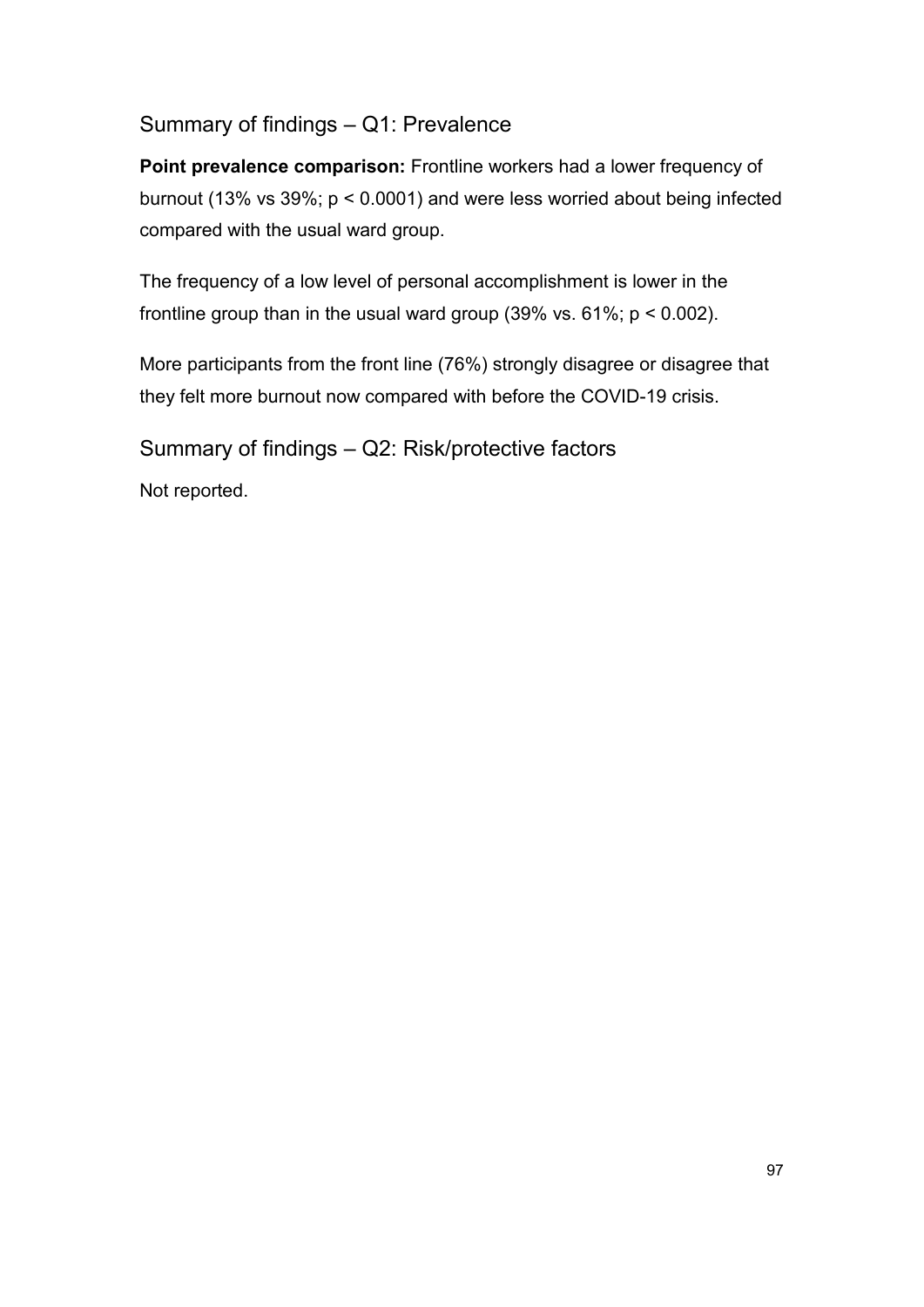## **Naser Moghadasi et al. 202041**

Title and article type

Evaluation of the level of anxiety among Iranian multiple sclerosis fellowships during the outbreak of COVID-19.

Letter to editor.

Study type

Cross-sectional survey.

Country and date of study Iran.

6 March 2020.

Population groups

Multiple sclerosis specialists.

Methods

All Iranian multiple sclerosis fellowships invited, only 78% responded.

14 multiple sclerosis fellowships; 50% females; mean age 40.58 ± 4.44 years.

Anxiety measured by BAI.

Summary of findings – Q1: Prevalence

**Point prevalence:** 14.3% had mild anxiety; no differences between sexes.

Summary of findings – Q2: Risk/protective factors

None reported.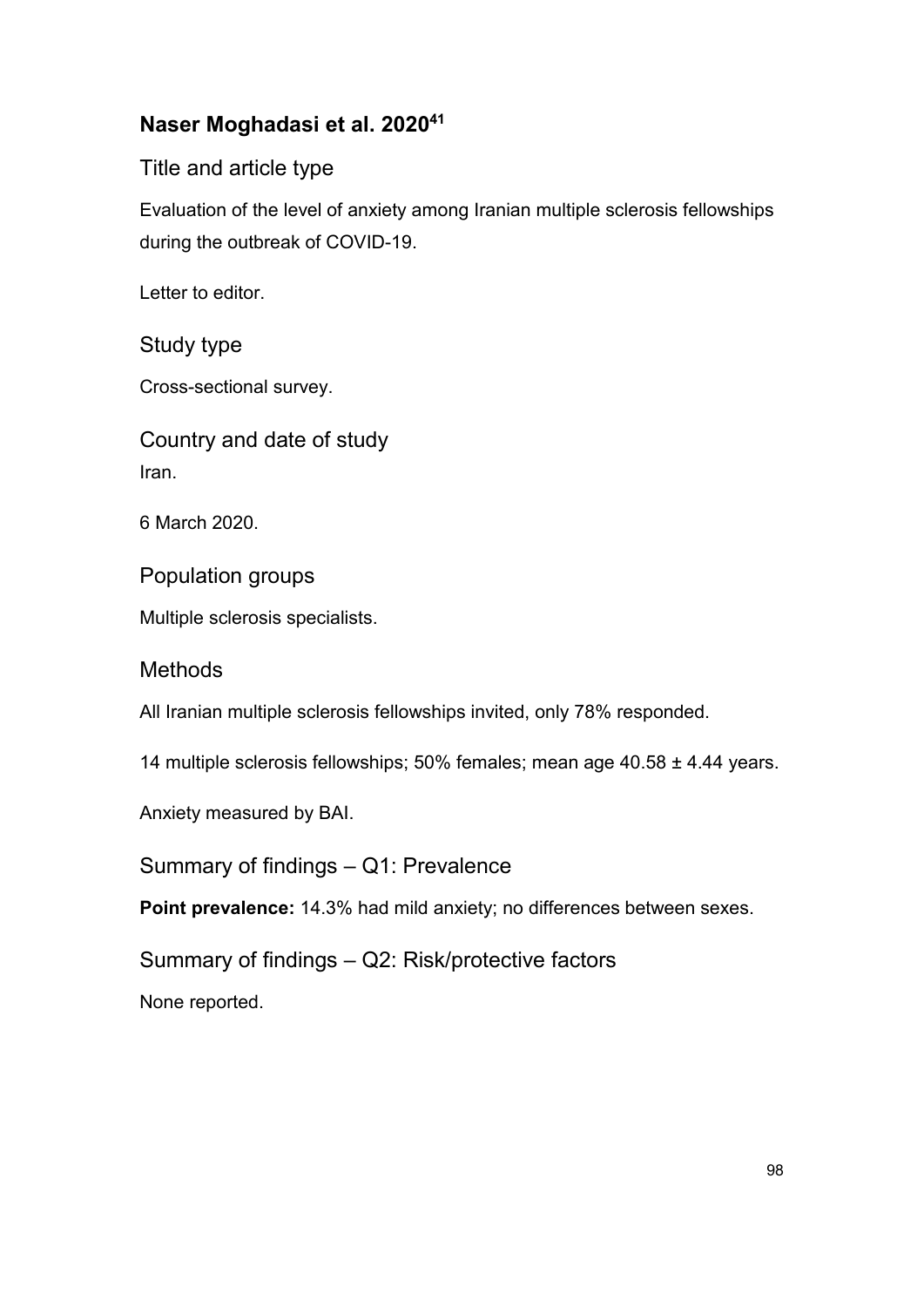# **Zhang et al. 202034**

Title and article type

Mental health and psychosocial problems of medical health workers during the COVID-19 epidemic in China.

Original article.

Study type

Cross-sectional survey.

Country and date of study

China.

19 February−6 March 2020.

Population groups

Medical vs non-medical staff.

#### **Methods**

National online survey, used purposive sampling.

2,182 subjects; non-medical health workers ( $n = 1,255$ ), medical health workers (n = 927; 680 medical doctors and 247 nurse); 64.2 % female.

Insomnia, anxiety, depression, somatization, obsessive-compulsive symptoms and phobic anxiety assessed using ISI, SCL-90-R, and PHQ-4, which included a 2-item anxiety scale and a 2-item depression scale (PHQ-2).

## Summary of findings – Q1: Prevalence

**Point prevalence comparison:** Compared with non-medical health workers, medical health workers showed higher prevalence rates of insomnia (38.4 vs 30.5%, p < 0.01), anxiety (13.0 vs 8.5%, p < 0.01), depression (12.2 vs 9.5%;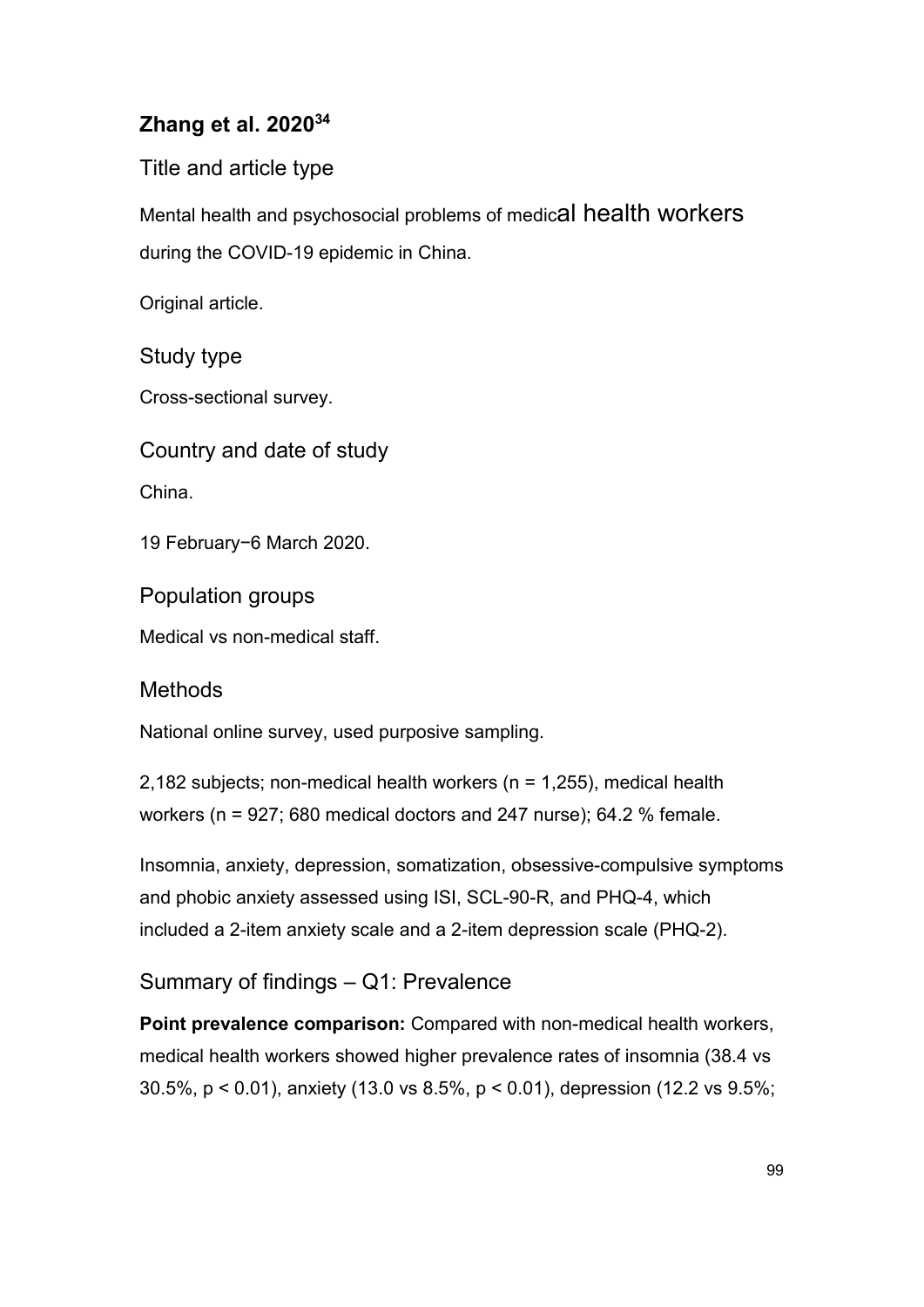$p = 0.04$ ), somatization (1.6 vs. 0.4%;  $p < 0.01$ ), and obsessive-compulsive symptoms (5.3 vs. 2.2%; p < 0.01).

Summary of findings – Q2: Risk/protective factors

**Risk factors:** Living in rural areas, being female, and being at risk of contact with COVID-19 patients were the most common risk factors for insomnia, anxiety, obsessive-compulsive symptoms and depression (p < 0.01 or 0.05).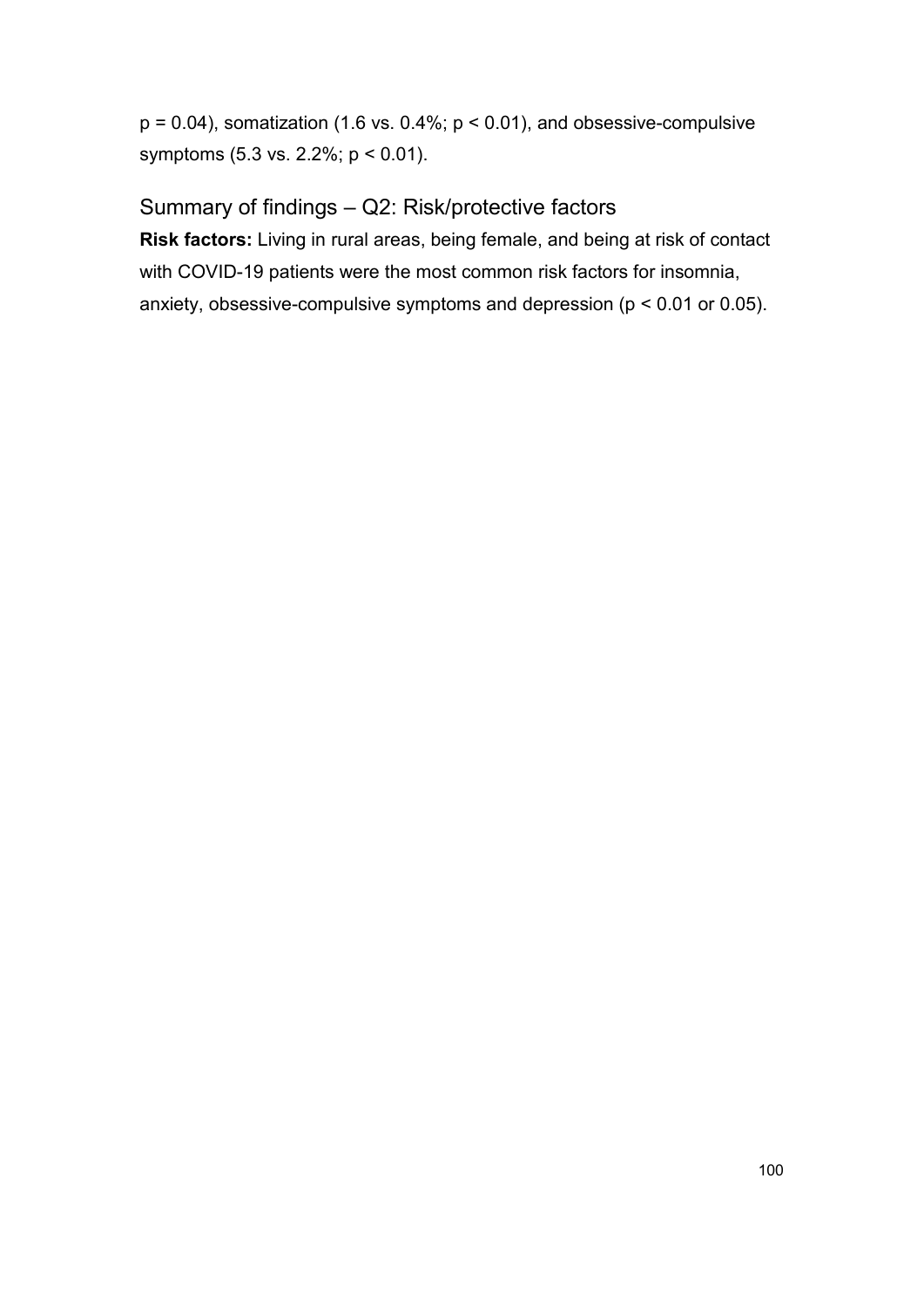## **Tan et al. 202036**

Title and article type

Psychological impact of the COVID-19 pandemic on health care workers in Singapore.

Letter to editor.

Study type

Cross-sectional survey.

Country and date of study

Singapore.

19 February–13 March 2020.

Population groups

Medical vs non-medical staff.

#### **Methods**

Self-administered survey; invited 500 people from two major tertiary institutions.

470 healthcare workers: medical (physicians, nurses; 296) and nonmedical personnel (allied health professionals, pharmacists, technicians, administrators, clerical staff, and maintenance workers; 174); 68.3% female; 31 years (28–36 years).

Depression, anxiety, and stress measured using DASS-21 and IES-R.

Summary of findings – Q1: Prevalence

**Point prevalence comparison**: 14.5% screened positive for anxiety, 8.9% for depression, 6.6% for stress and 7.7% for clinical concern of PTSD.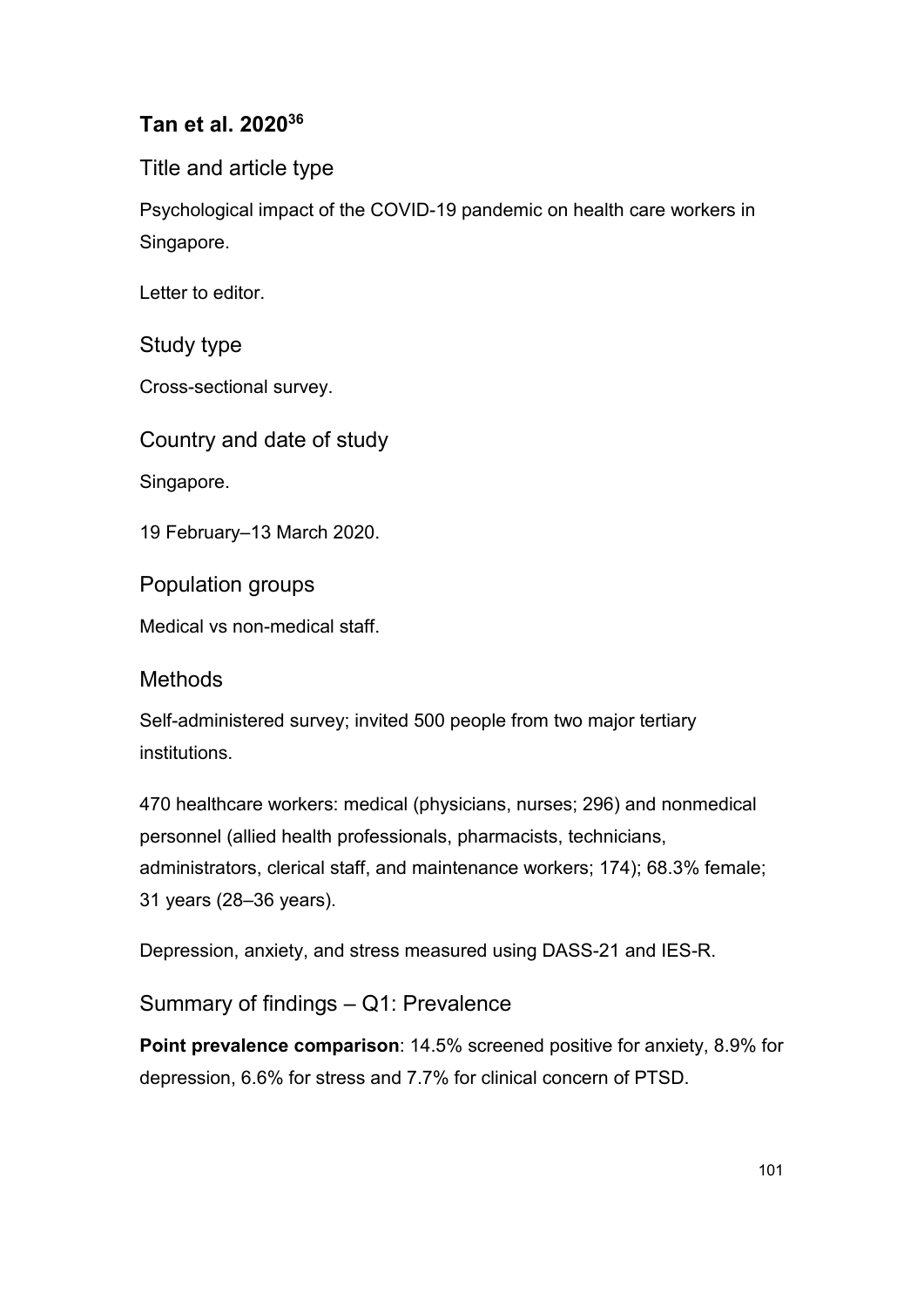The prevalence of anxiety was higher among non-medical health care workers than medical personnel (20.7% vs 10.8%; adjusted prevalence ratio, 1.85 [95% CI 1.15 to 2.99]; p = 0.011), after adjustment.

Summary of findings – Q2: Risk/protective factors

None reported.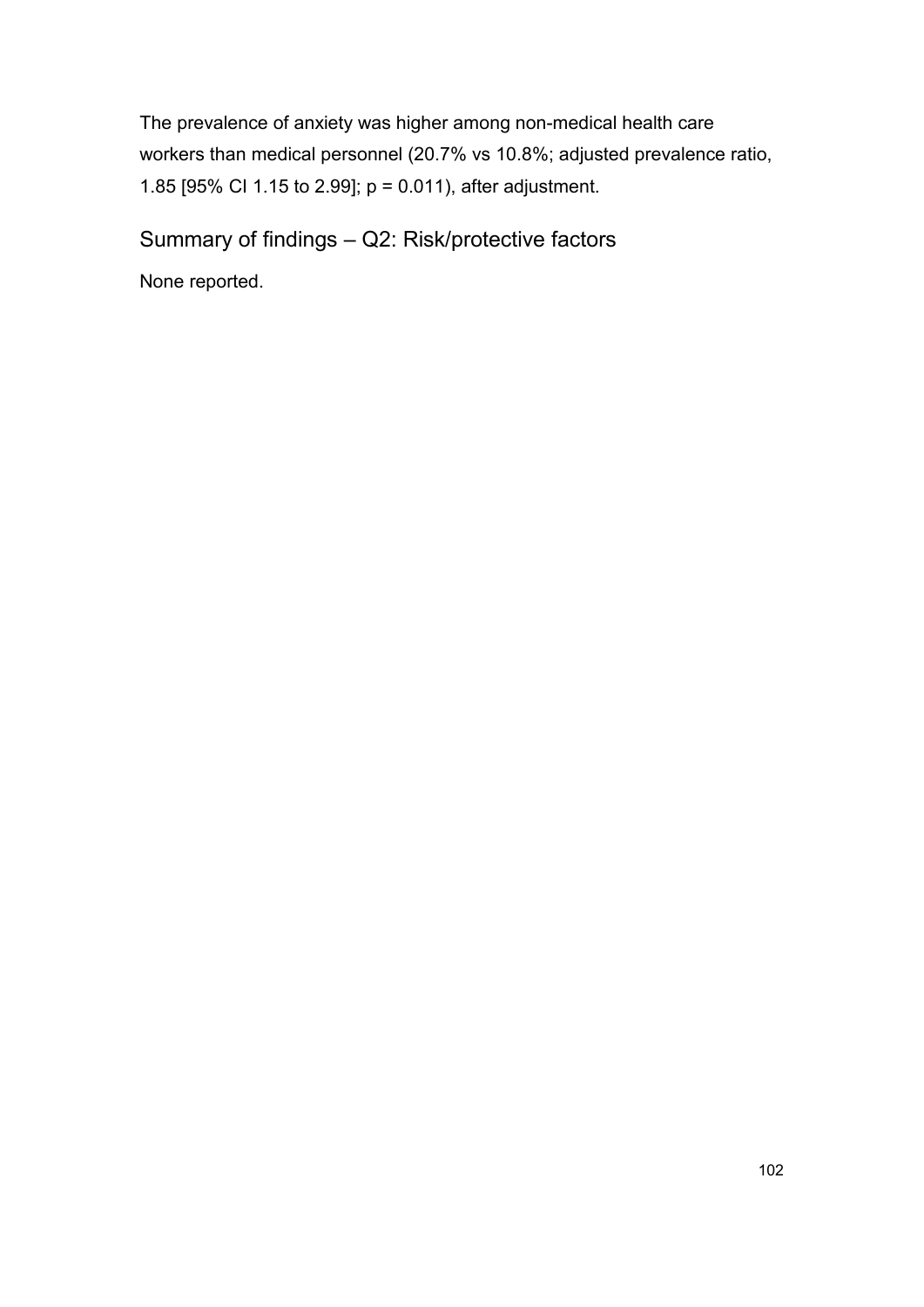## **Lu et al. 202035**

#### Title and article type

Psychological status of medical workforce during the COVID-19 pandemic: A cross-sectional study.

Original article.

Study type

Cross-sectional study.

Country and date of study

China.

25–26 February 2020.

Population groups

Medical vs non-medical staff.

#### **Methods**

Online survey with participants recruited from a single centre.

2,299 eligible participants enrolled from the single institution, including 2,042 medical staff (doctors, nurses) and 257 administrative staff including logistics; < 30 years and age band 31-40 years (40%).

Summary of findings – Q1: Prevalence

**Point prevalence comparison:** The proportion of medical staff group on moderate and severe fear was higher than that in the administrative staff group (70.6% vs 58.4%).

22.6% of medical staff showed mild to moderate anxiety and 2.9% were severe; the corresponding proportions of administrative staff were 17.1% and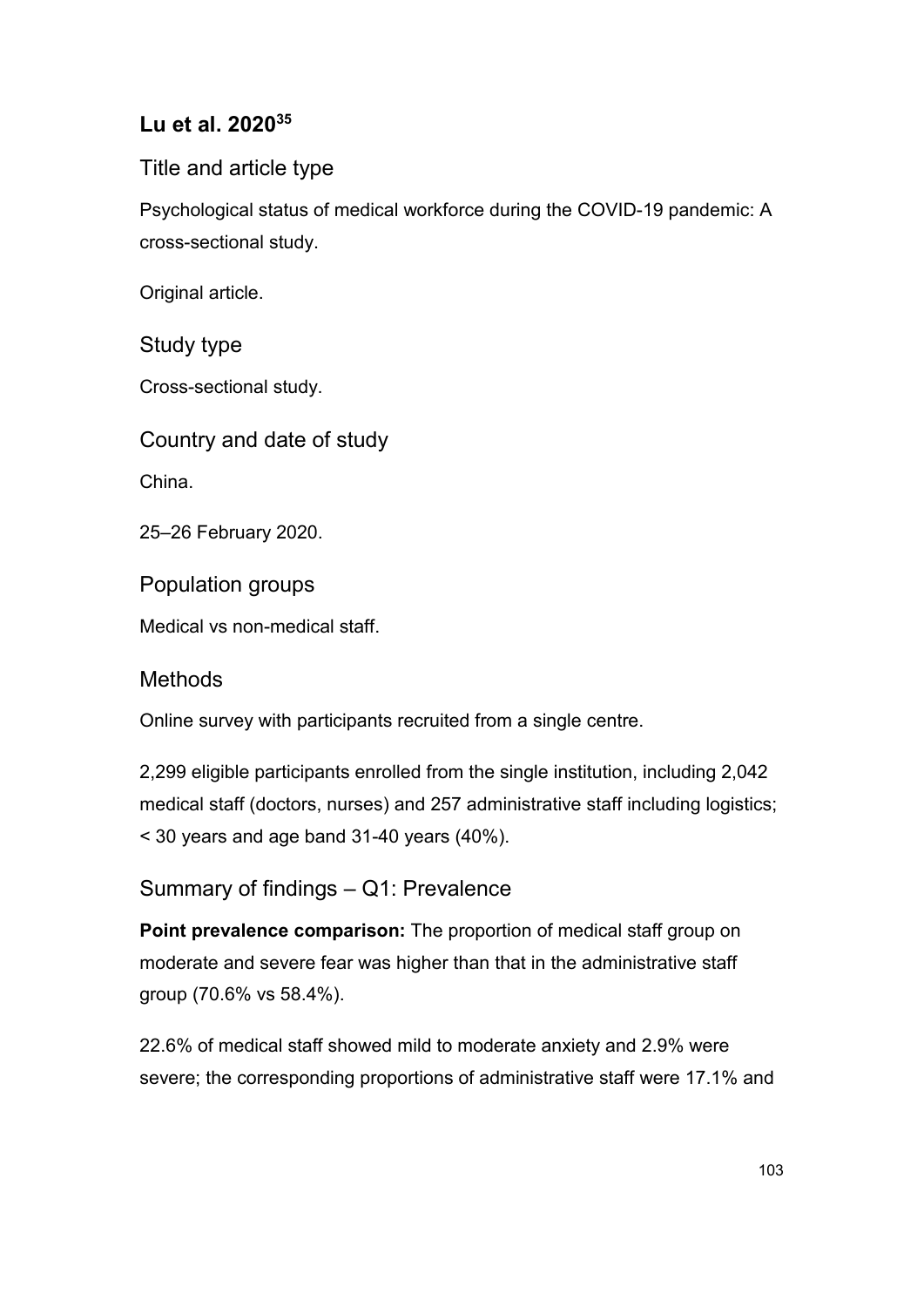2.9%. 11.8% of the medical staff presented with mild to moderate depression and 0.3% with severe depression.

**Prevalence comparison:** The severity of fear, anxiety and depression were significantly different between two groups.

Summary of findings – Q2: Risk/protective factors

**Risk factors:** Factors contributed to expansion of psychological pressure included working in the isolation ward ( $p < 0.001$ ), worrying about being infected ( $p < 0.001$ ), shortage of the protective equipment ( $p < 0.001$ ), the epidemic would never be controlled ( $p = 0.002$ ), frustrated with unsatisfactory results on work (p < 0.001) and feeling lonely with being isolated from loved ones ( $p = 0.005$ ).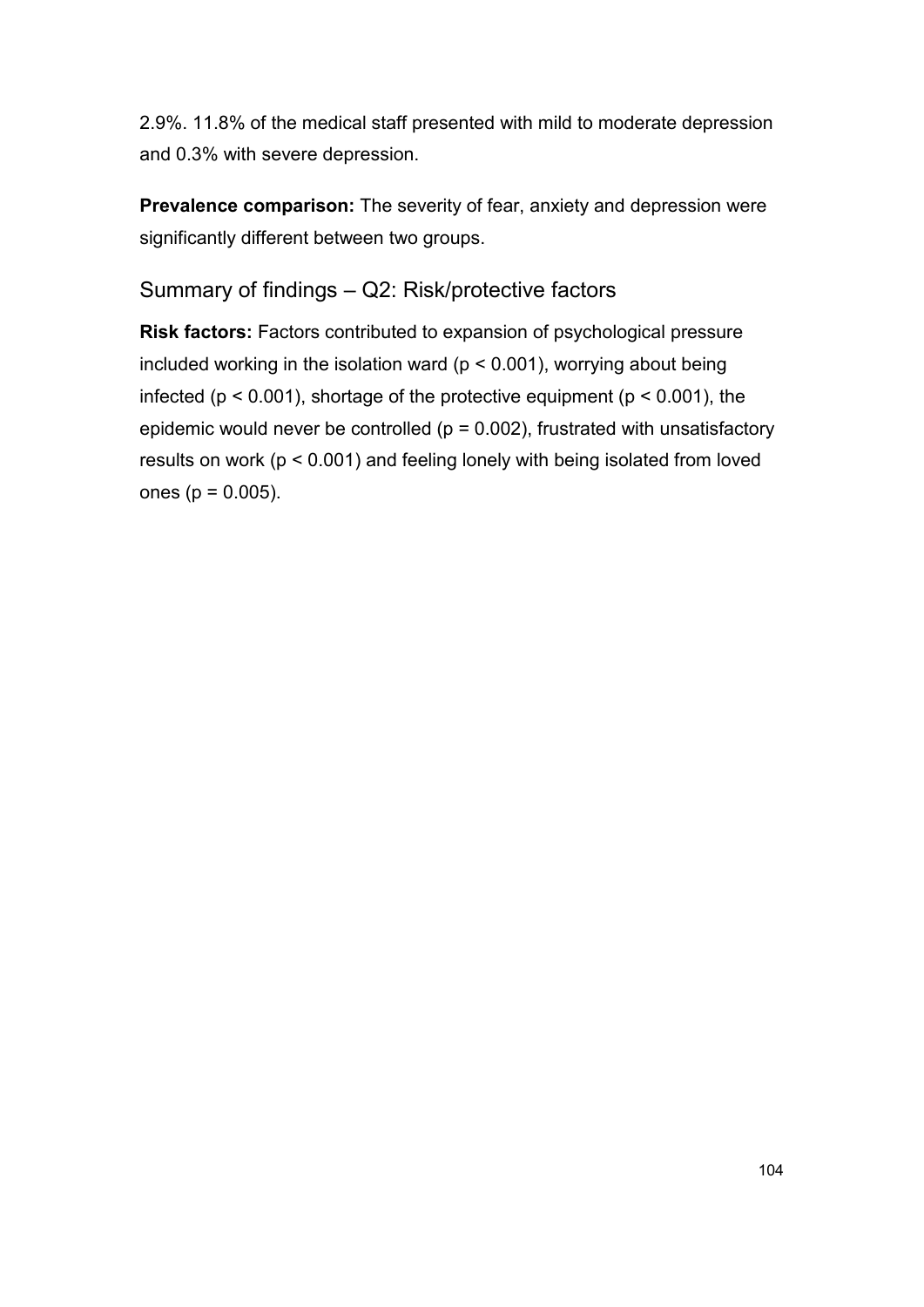## **Chew et al. 202045**

## Title and article type

A multinational, multicentre study on the psychological outcomes and associated physical symptoms amongst healthcare workers during COVID-19 outbreak.

Original article.

Study type

Cross-sectional survey.

Country and date of study

Singapore and India.

19 February–17 April 2020.

Population groups

Frontline staff.

#### Methods

Participants recruited from five major hospitals but sampling not described.

906 healthcare workers (doctors, nurses, allied healthcare workers, technicians, administrators, clerical staff and maintenance workers; 480 from Singapore, 426 from India); 64.3% were female; median age was 29 years (interquartile range: 25–35 years); Indian (55.1%), Chinese (33.7%) and Malay (4.8%) ethnicity; median age (interquartile range) 29 years (25–35 years).

Depression, anxiety, stress and PTSD using DASS-21 and the IES-R instrument.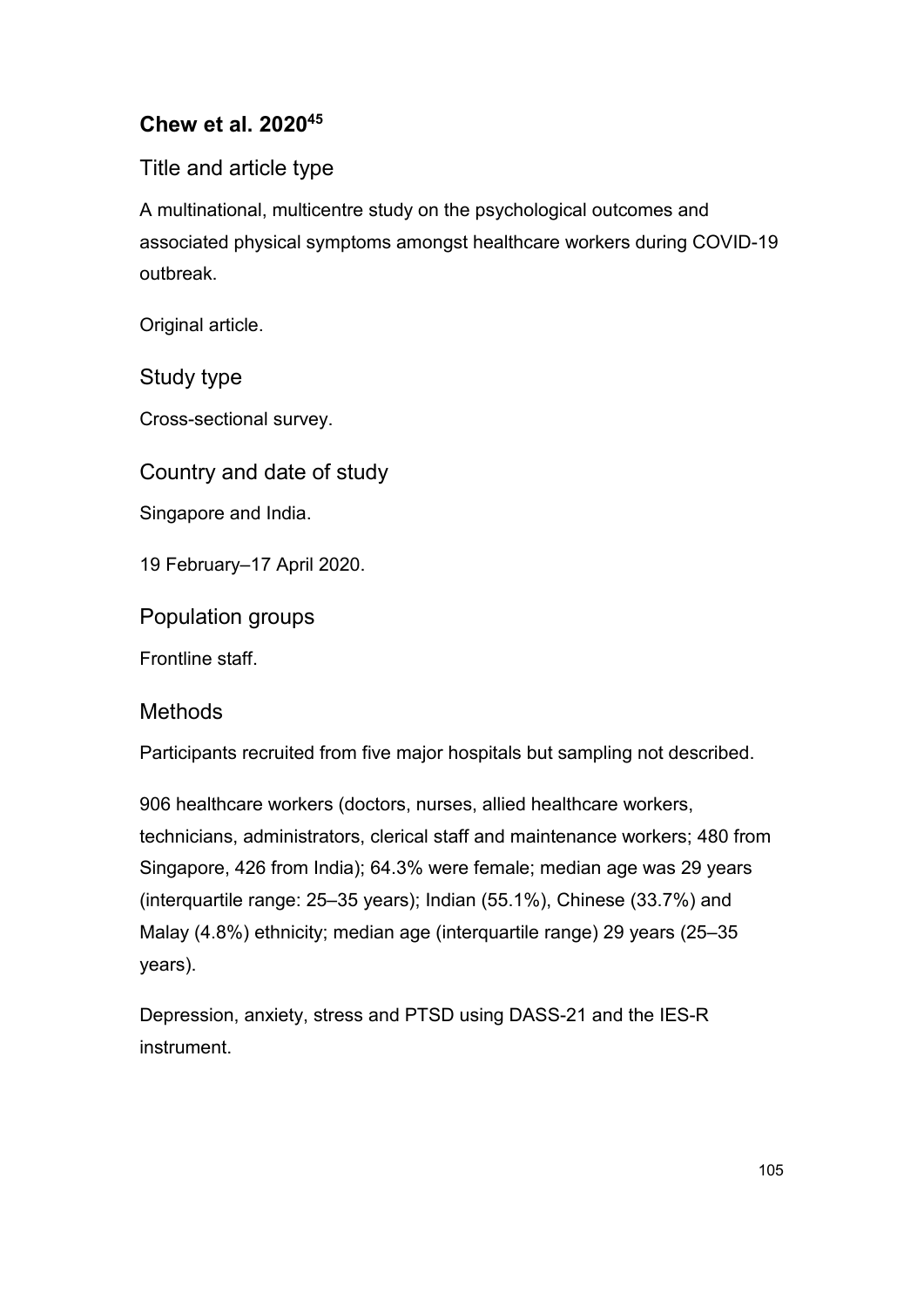#### Summary of findings – Q1: Prevalence

**Point prevalence:** Anxiety prevalence (15.7%; 8.7% moderate to extremely severe anxiety), depression (10.6%; of which 5.3% was moderate to very severe), stress (5.2%; of which 42.6% were moderate to severe) and PTSD (7.4%, of which 3.8% demonstrated moderate to severe levels).

**Country comparison:** No difference in psychological outcomes between study participants from the two countries.

Summary of findings – Q2: Risk/protective factors

None reported.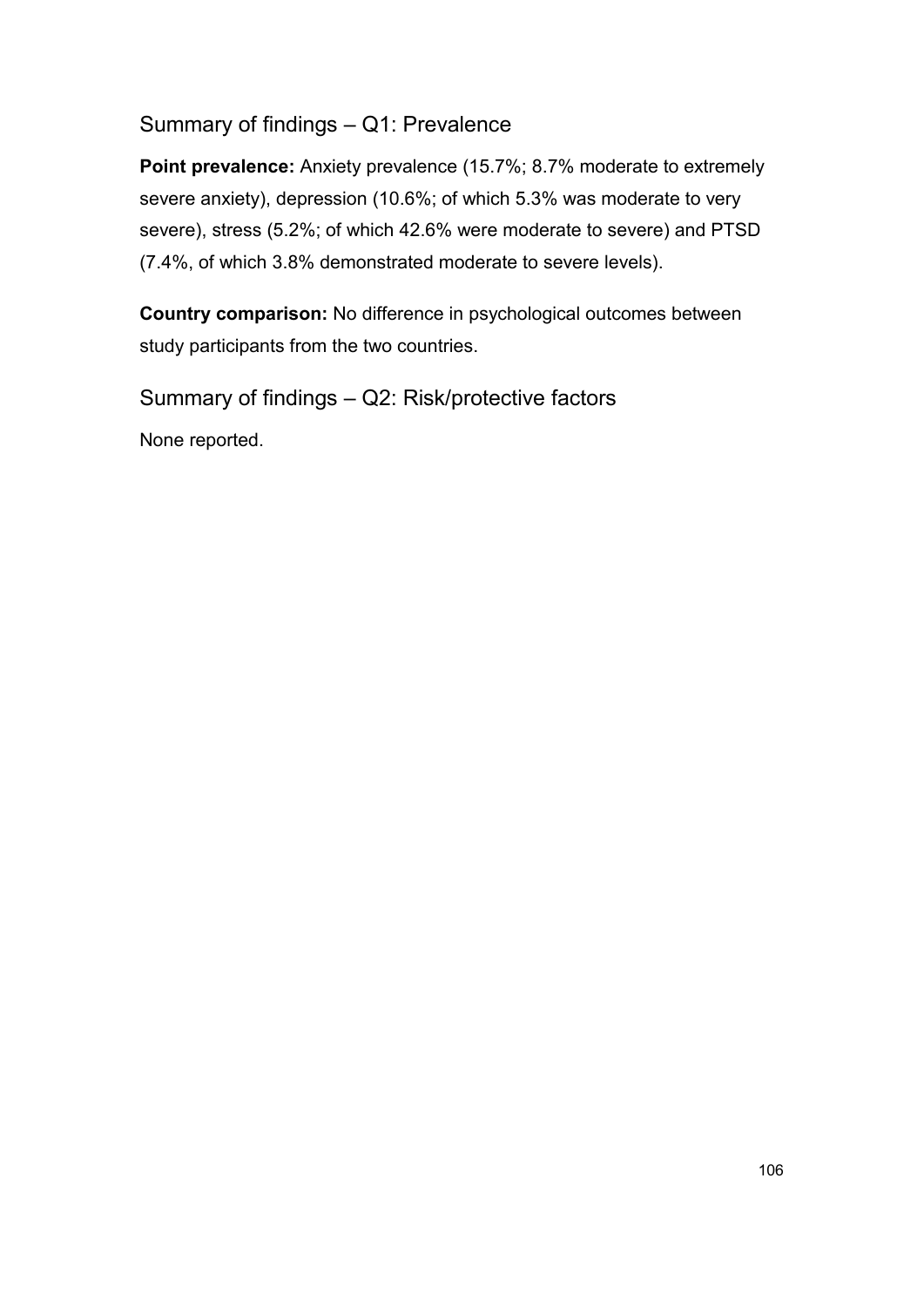### **Cai et al. 2020**<sup>38</sup>

Title and article type

A cross-sectional study on mental health among health care workers during the outbreak of Coronavirus disease 2019.

Letter to editor.

Study type

Cross-sectional survey.

Country and date of study

China.

No dates given.

Population groups

Workers with public health experience vs those without public health experience.

#### Methods

Workers recruited from one province; sampling not described. 1,521 health care workers from Jiangsu Province; 147 with public health emergency experience; 1,374 people had no experience; 75.5% female. 43.5% 18–30 years; 38.3% 31–40 years; 18.1% 41+ years. Symptom intensity assessed by SCL-90, CDRISC and SSRS.

Summary of findings – Q1: Prevalence

**Point prevalence:** Prevalence of psychological abnormality was 14.1%.

**Prevalence comparison:** Prevalence among public health experienced workers was significantly decreased compared with those with no experience  $(14.8\% \text{ vs } 8.2\%; \text{ p} = 0.029).$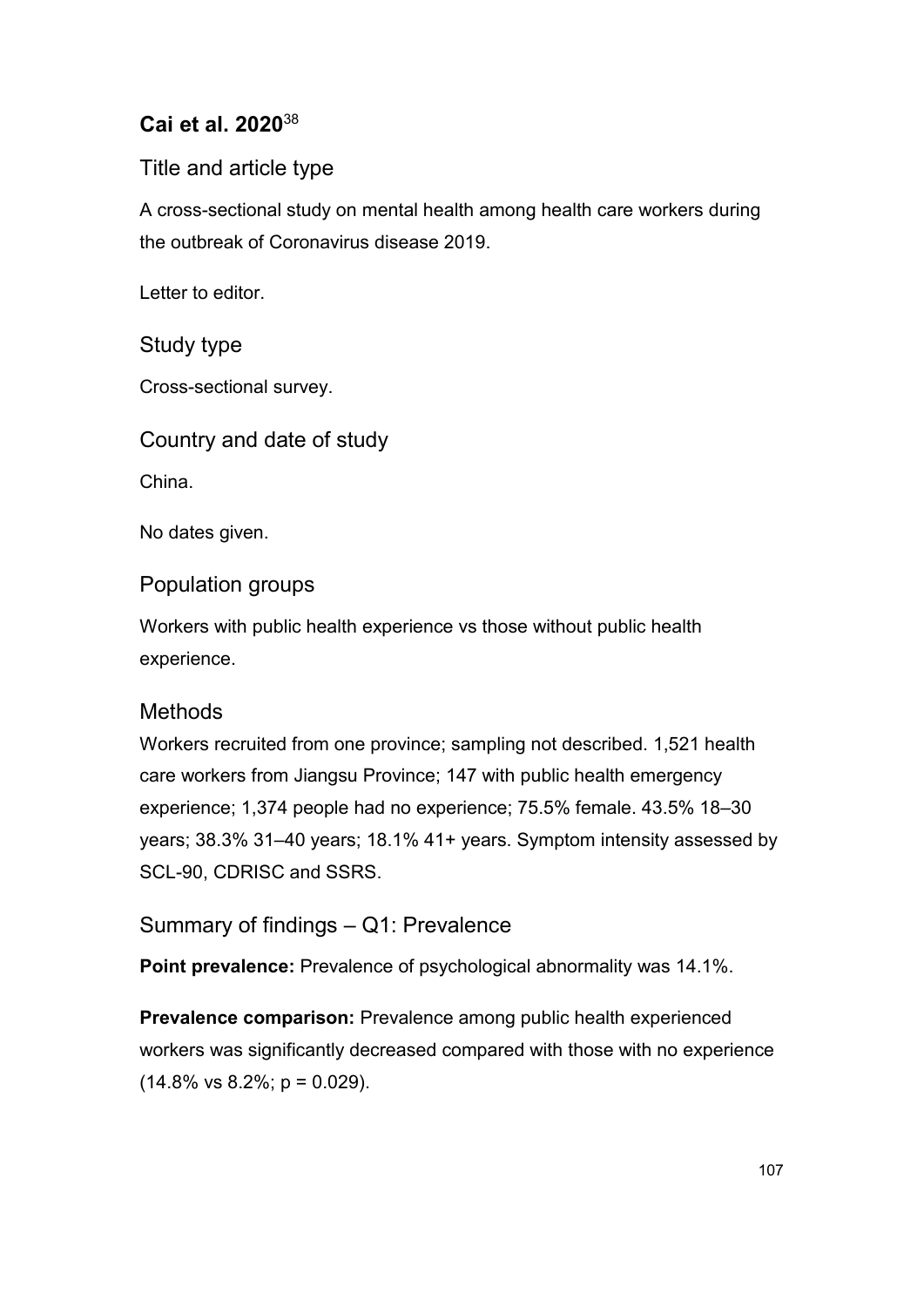# Summary of findings – Q2: Risk/protective factors

**Protective factors:** Resilience and social support could significantly predict the mental health in healthcare workers without public health experience.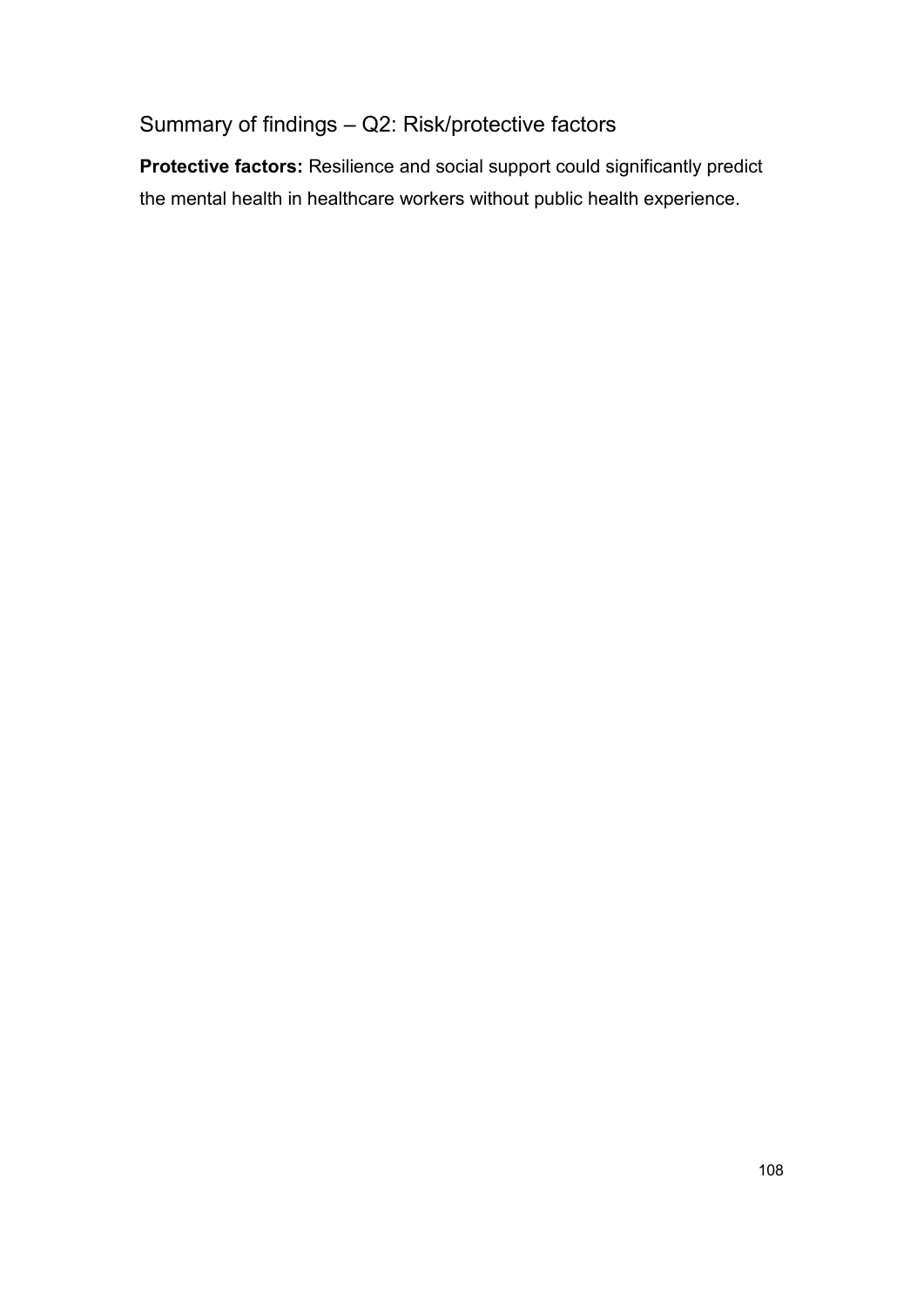### **Li et al. 202040**

#### Title and article type

Prevalence, risk factors, and clinical correlates of insomnia in volunteer and at home medical staff during the COVID-19.

Letter to editor.

#### Study type

Cross-sectional survey.

Country and date of study

China.

15–22 February 2020.

Population groups

Medical workers (Wuhan vs other provinces).

### **Methods**

Online survey, sampling not described. 948 medical staff personnel (219 volunteered to Wuhan, 729 stayed at Ningbo); 78.08% women; 65% nurses. AIS and SRQ-20 were administered to screen the sleep symptoms (i.e. ≥6 in AIS) and general psychological symptoms (i.e. ≥ 7 in SRQ-20).

Summary of findings – Q1: Prevalence

**Point prevalence comparison:** Medical staff in Wuhan had higher insomnia than in Ningbo (58.90 vs 24.97%;  $p = 0.001$ ) and had more general psychological symptoms  $(13.24 \text{ vs } 8.64\%; p = 0.044)$ .

### Summary of findings – Q2: Risk/protective factors

**Risk factors:** Among the medical staff in Wuhan, the symptoms of insomnia were related to gender ( $p = 0.042$ ), education ( $p = 0.0076$ ), and general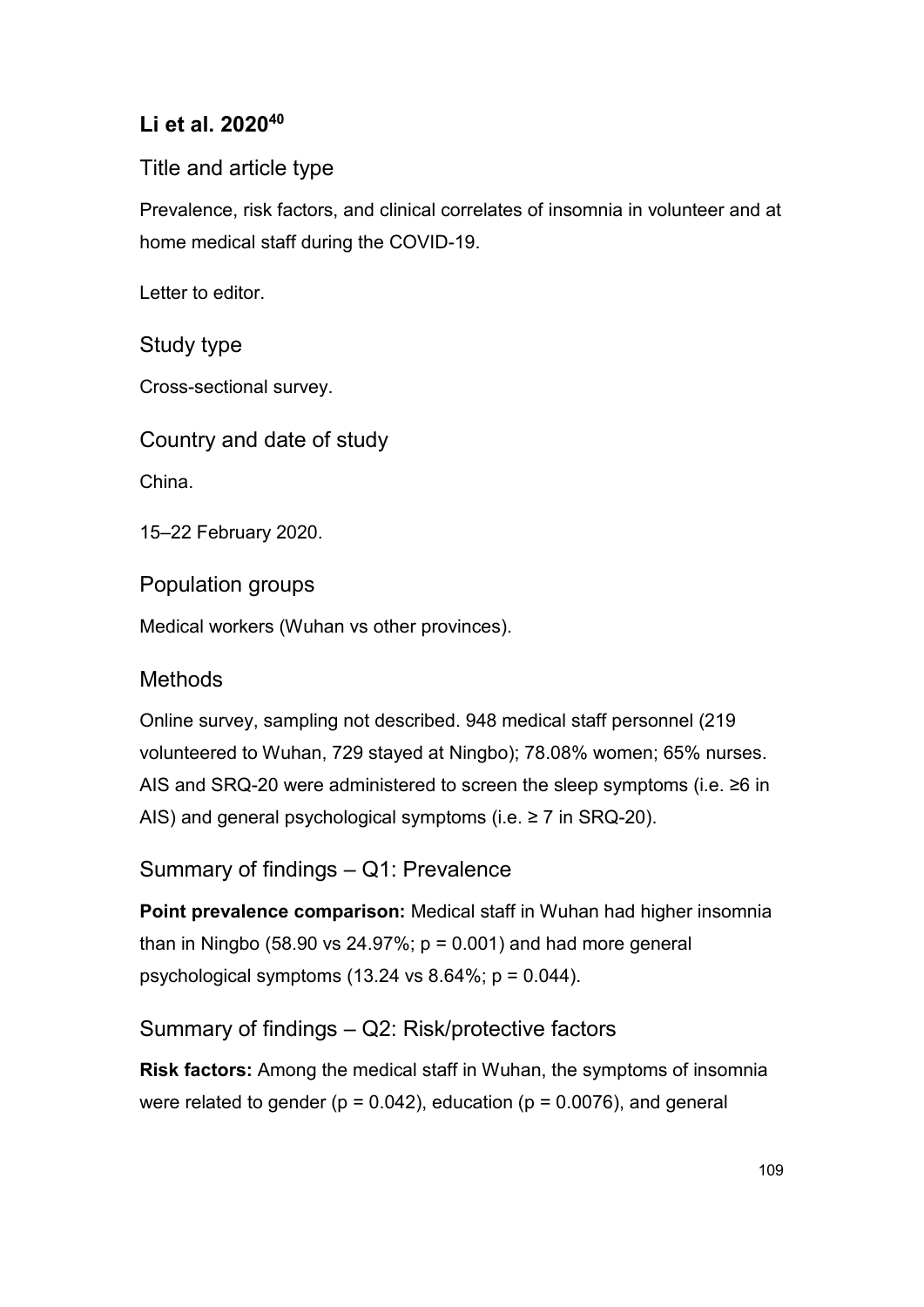psychological symptoms (p < 0.01). Among the medical staff in Ningbo, insomnia was not only related to general psychological symptoms (p < 0.01) but also related to marital status ( $p = 0.046$ ).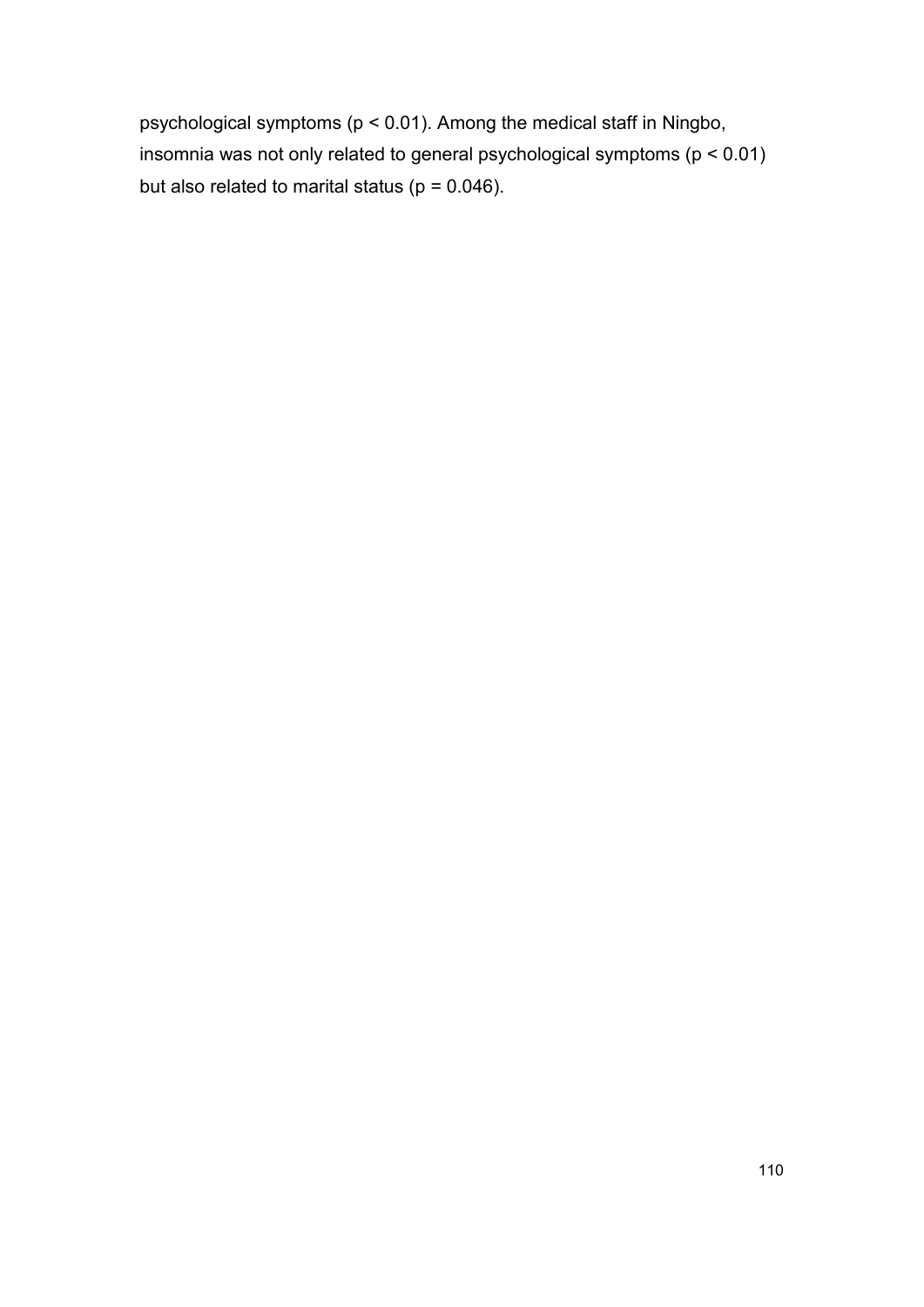### **Li et al. 202043**

#### Title and article type

Psychological impact on women health workers involved in COVID-19 outbreak in Wuhan: a cross-sectional study.

Letter to editor.

#### Study type

Cross-sectional survey.

Country and date of study

China.

8–15 February 2020.

Population groups

Frontline staff (female).

### **Methods**

Online survey used an online platform and WeChat; participants recruited from single centre. 5,317 women healthcare workers (doctors, nurses and medical technicians) in all clinical departments of Tongji Hospital (Wuhan). Depression and anxiety measured by PHQ-9, GAD-7 Scale and IES-R.

Summary of findings – Q1: Prevalence

**Point prevalence:** 14.2%, 25.2% and 31.6% had depression, anxiety and acute stress symptoms.

### Summary of findings – Q2: Risk/protective factors

**Risk factors:** Those who have more than 10 years of working, those with chronic non-communicable diseases and mental disorders, and two or more children were risk factors for stress, depression and anxiety. Drinking was a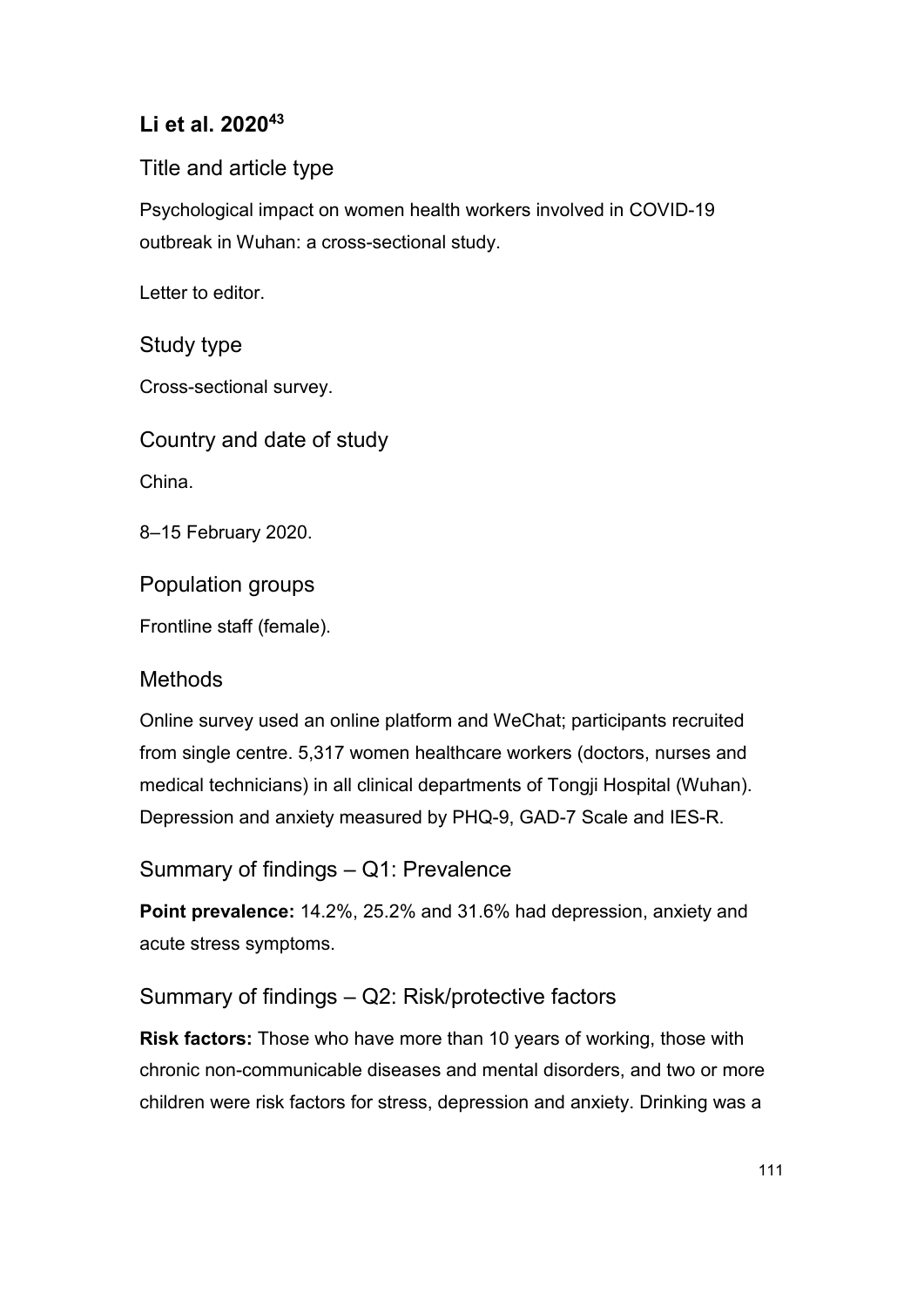common risk factor for both depression and anxiety symptom. Protective factor: Exercise habit was a common protective factor of depression, anxiety and acute stress symptoms.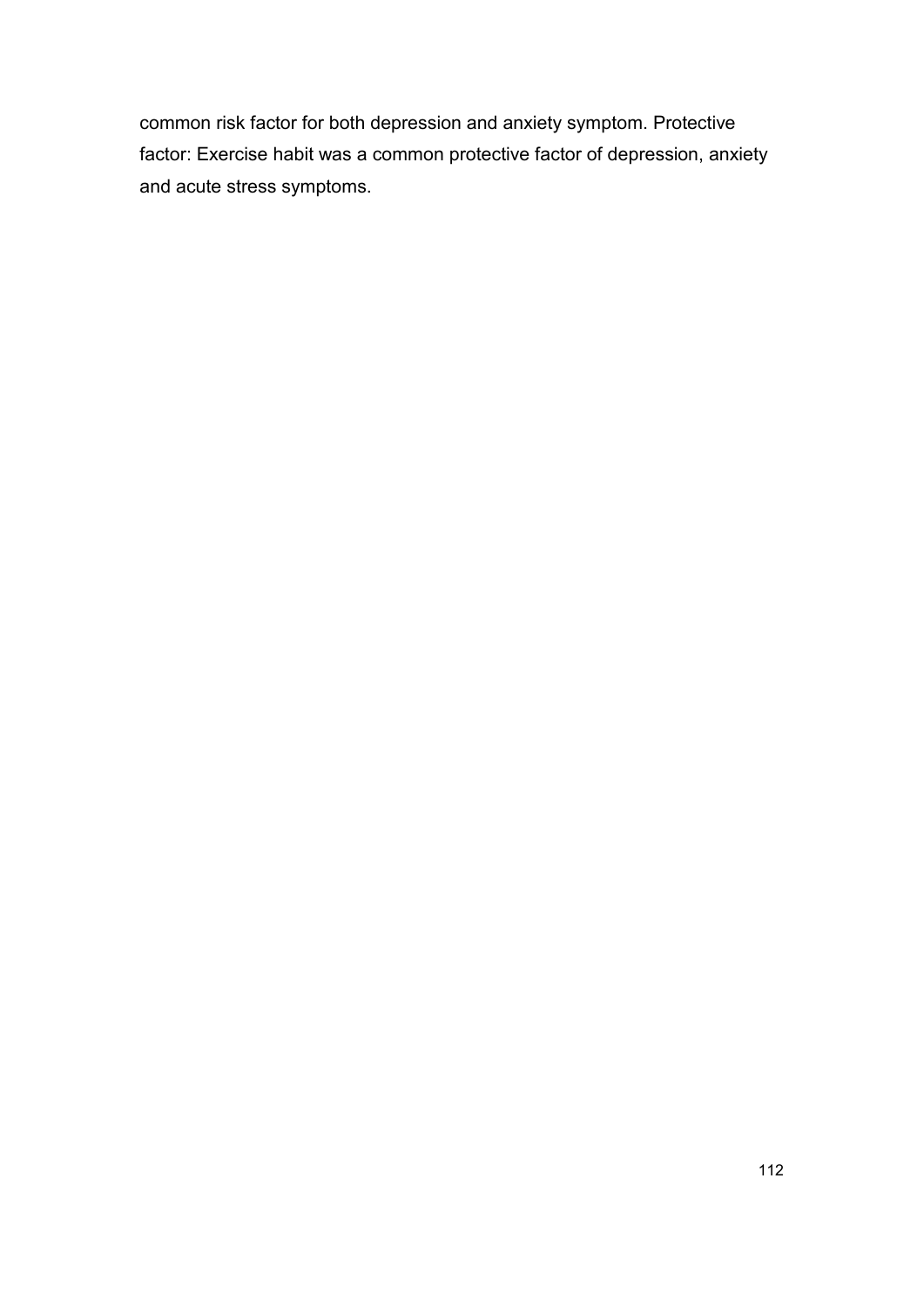### **Du et al. 202039**

Title and article type

Psychological symptoms among frontline healthcare workers during COVID-19 outbreak in Wuhan.

Letter to editor.

Study type

Cross-sectional survey

Country and date of study

China.

13–17 February 2020.

Population groups

Frontline staff (Wuhan vs non-Wuhan).

#### **Methods**

Smartphone survey; participants recruited/deployed from four tertiary hospitals (30% response rate for Wuhan/local healthcare workers and 67% for nonWuhan/outreach healthcare workers). 134 frontline healthcare workers (60 from two Wuhan-based hospitals and 74 from two nonWuhan hospitals; 47 doctors; 55 nurses; 32 support staff), 60.5% female, aged 36 years (SD 8.05) years.

Perceived stress measured using the PSS, depression measured using the Chinese-version of BDI-II, anxiety measured using the Chinese-version of the **BAI** 

Summary of findings – Q1: Prevalence **Point prevalence:** Prevalence of elevated depressive (BDI-II scores ≥ 14) and anxiety symptoms (BAI scores  $\geq$  8) was 12.7%; 20.1% had at least mild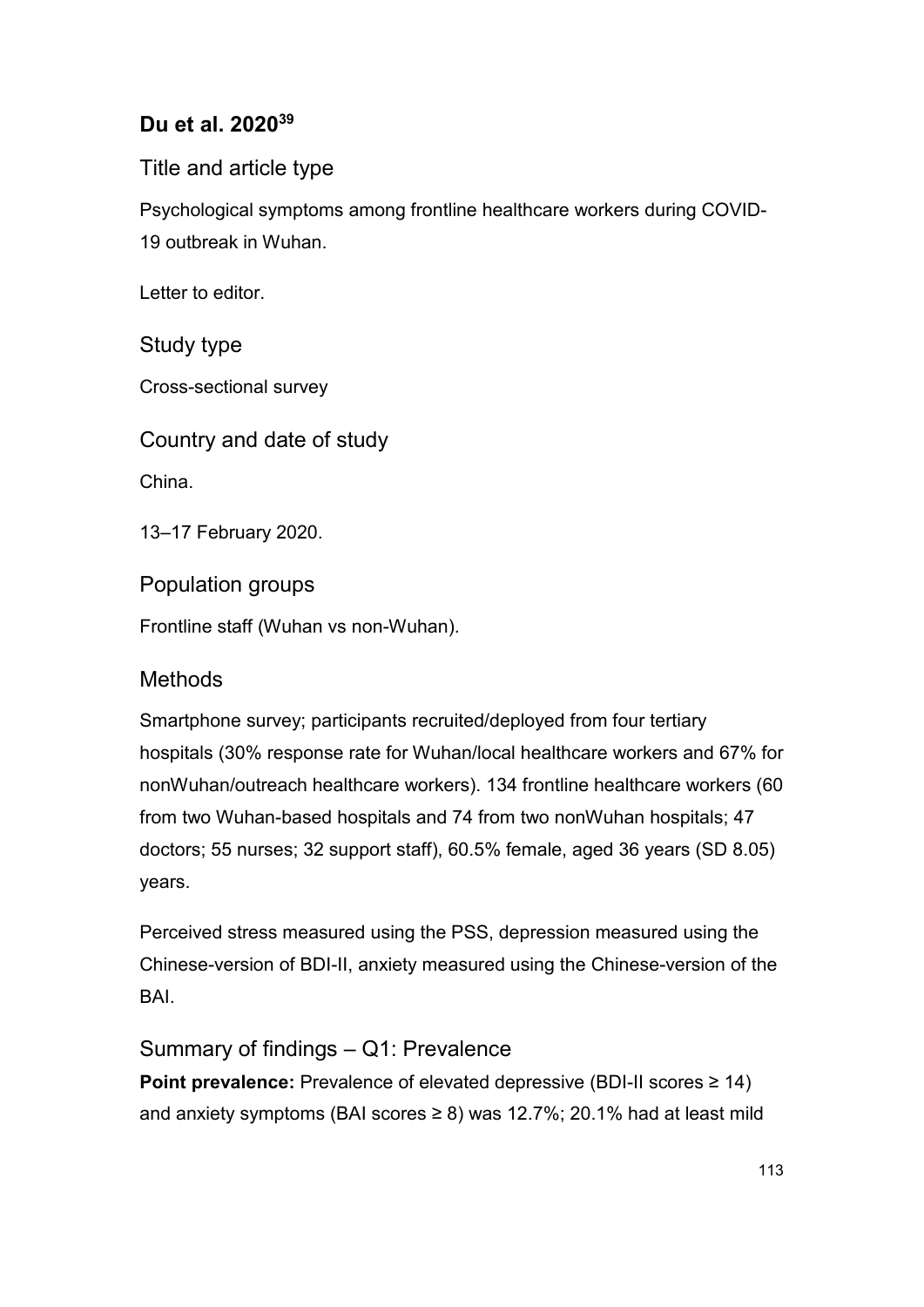depressive and anxiety symptoms; 59% had moderate-to-severe levels of perceived stress. Point prevalence comparison: Locals had greater prevalence of at least mild depression than those deployed to Wuhan (7.27% vs 4.54%, p < 0.05).

#### Summary of findings – Q2: Risk/protective factors

**Risk factors:** A lack of perceived psychological preparedness, lacking perceived self-efficacy to help the patients; lacking family support; greater perceived stress; or having poor sleep quality were associated with both elevated depressive and anxiety symptoms. Lacking knowledge about COVID-19, higher education attainment, having family or friends infected the virus were also associated with elevated anxiety symptoms.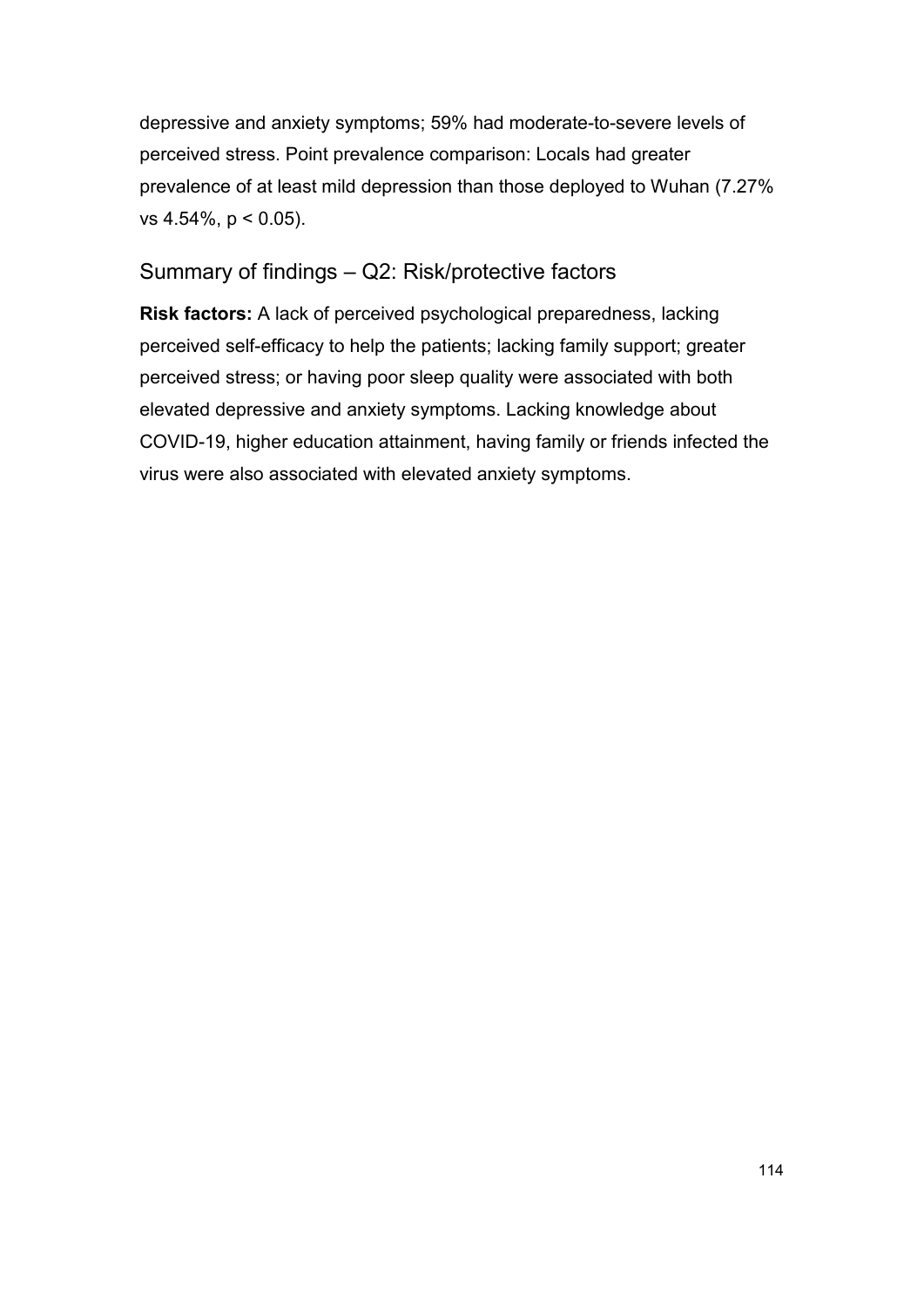### **Huang et al. 202044**

Title and article type

Mental health survey of medical staff in a tertiary infectious disease hospital for COVID-19.

Original article.

Study type

Cross-sectional survey.

Country and date of study

China.

7–14 February 2020.

Population groups

Frontline healthcare staff.

#### **Methods**

A cluster sampling method was adopted. 230 clinical frontline medical staff; male 18.7%, female 81.3%; the age is 20–59 (32.6  $\pm$  6.2) years old; 30.4% doctors, 69.6% are nurses. SAS and PTSD-SS were used to investigate the mental health status of medical staff.

Summary of findings – Q1: Prevalence

**Point prevalence:** Anxiety prevalence rate was 23.04% (severe, moderate, mild: 2.17%, 4.78%, and 16.09%). Stress prevalence rate is 27.39%.

#### Summary of findings – Q2: Risk/protective factors

Risks: Female and nursing staff anxiety was higher than that of males and doctors ( $p < 0.05$ ).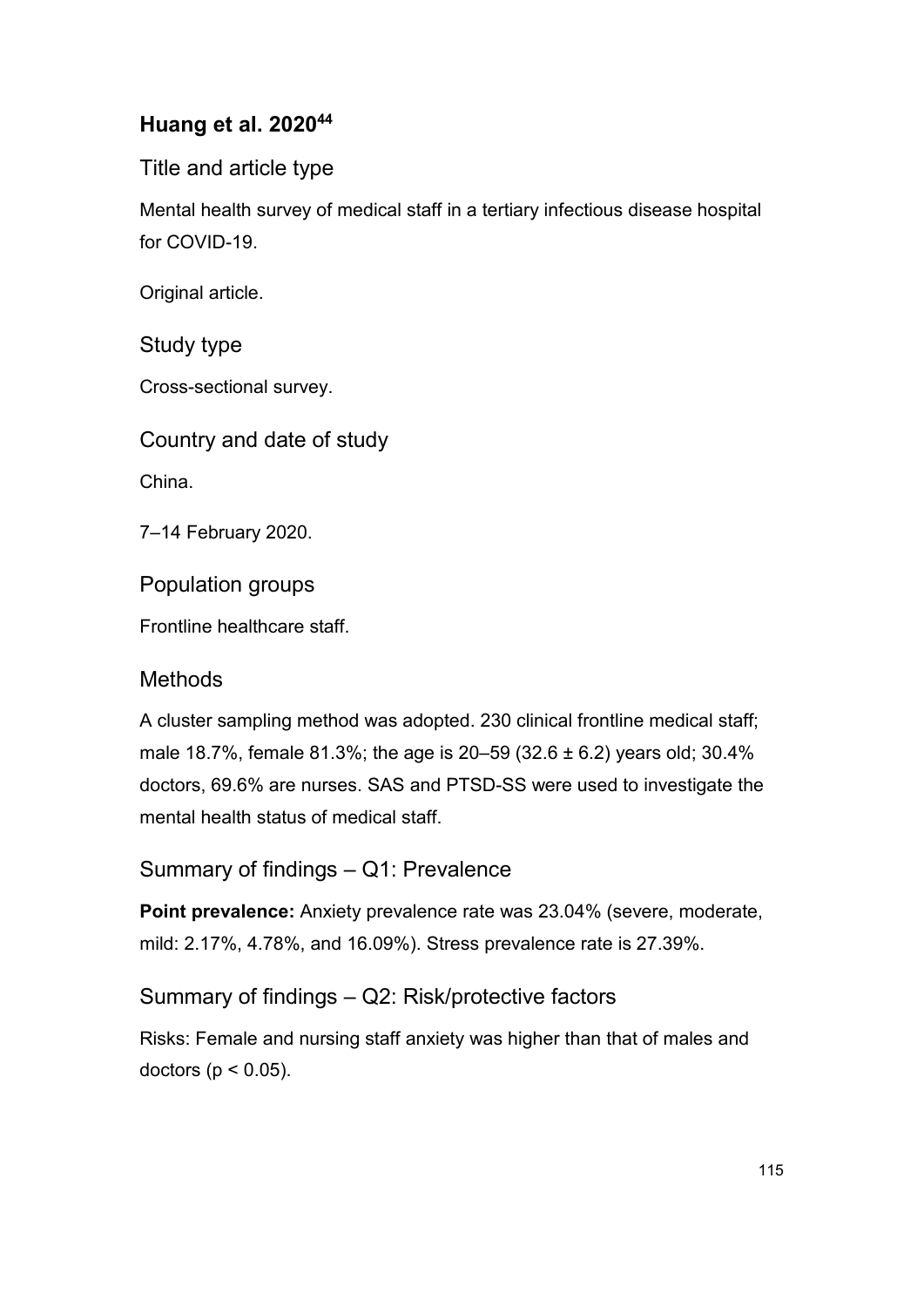### **Lai et al. 202047**

### Title and article type

Factors associated with mental health outcomes among health care workers exposed to Coronavirus disease 2019.

Original article.

#### Study type

Cross-sectional study.

Country and date of study

China.

29 January– 3 February 2020.

Population groups

Healthcare workers.

#### **Methods**

Across 34 hospitals in China, one clinical department randomly sampled from each selected hospital and all healthcare workers in this department were asked to participate. 1,257 healthcare workers (60.8% nurses and 39.2% physicians); 76.6% female. Most were aged 26–40 years (64.7%). 60.5% worked in Wuhan, 20.8% worked in Hubei province outside Wuhan, and 18.8% worked outside Hubei province. Demographic data recorded and PHQ-9, GAD-7, ISI and IES-R used.

### Summary of findings – Q1: Prevalence

**Point prevalence:** A considerable proportion of participants had symptoms of depression 50.4%, anxiety 44.6% insomnia 34.0%, and distress 71.5%.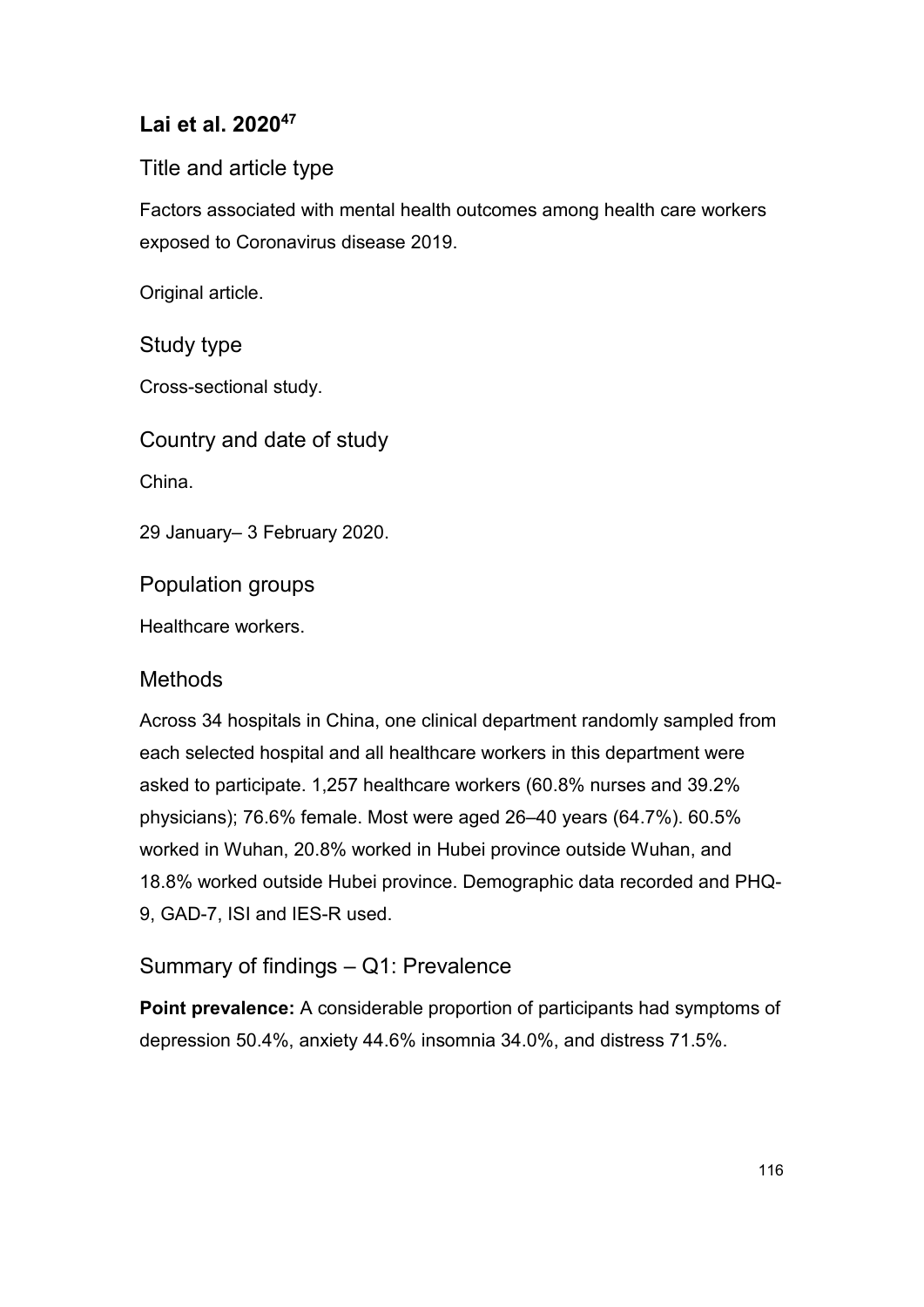# Summary of findings – Q2: Risk/protective factors

**Risks:** Nurses, women, those working in Wuhan and frontline workers reported more severe symptoms on all measurements of depression, anxiety, and distress.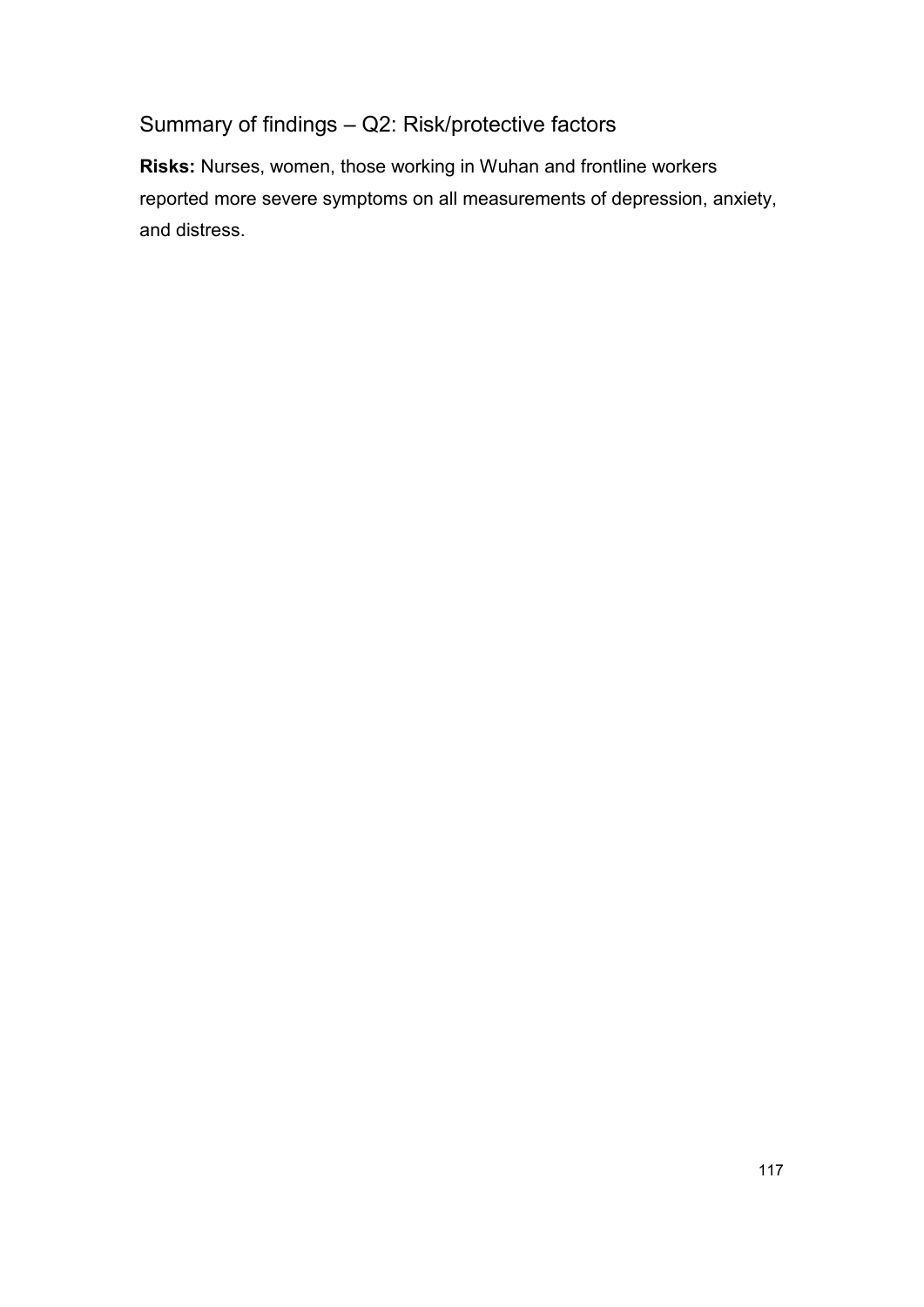### **Kang et al. 202050**

### Title and article type

Impact on mental health and perceptions of psychological care among medical and nursing staff in Wuhan during the 2019 novel coronavirus disease outbreak: A cross-sectional study.

Original article.

Study type

Cross-sectional survey.

Country and date of study

China.

29 January–4 February 2020.

Population groups

Healthcare workers.

#### **Methods**

Doctors or nurses working in Wuhan were invited to participate. 994 participants, including 85.5% female, most aged 25–40 years (63.4%); 18.4% doctors and 81.6 nurses completed the survey. PHQ-9, GAD-7, ISI, and IES-R scores were measured.

### Summary of findings – Q1: Prevalence

**Point prevalence:** 36% of the medical staff had subthreshold mental health disturbances, 34.4% had mild disturbances, 22.4% had moderate disturbances, and 6.2% had severe disturbances. 36.3% had received psychological materials, 50.4% had obtained psychological resources available through media, and 17.5% had participated in group psychological counselling.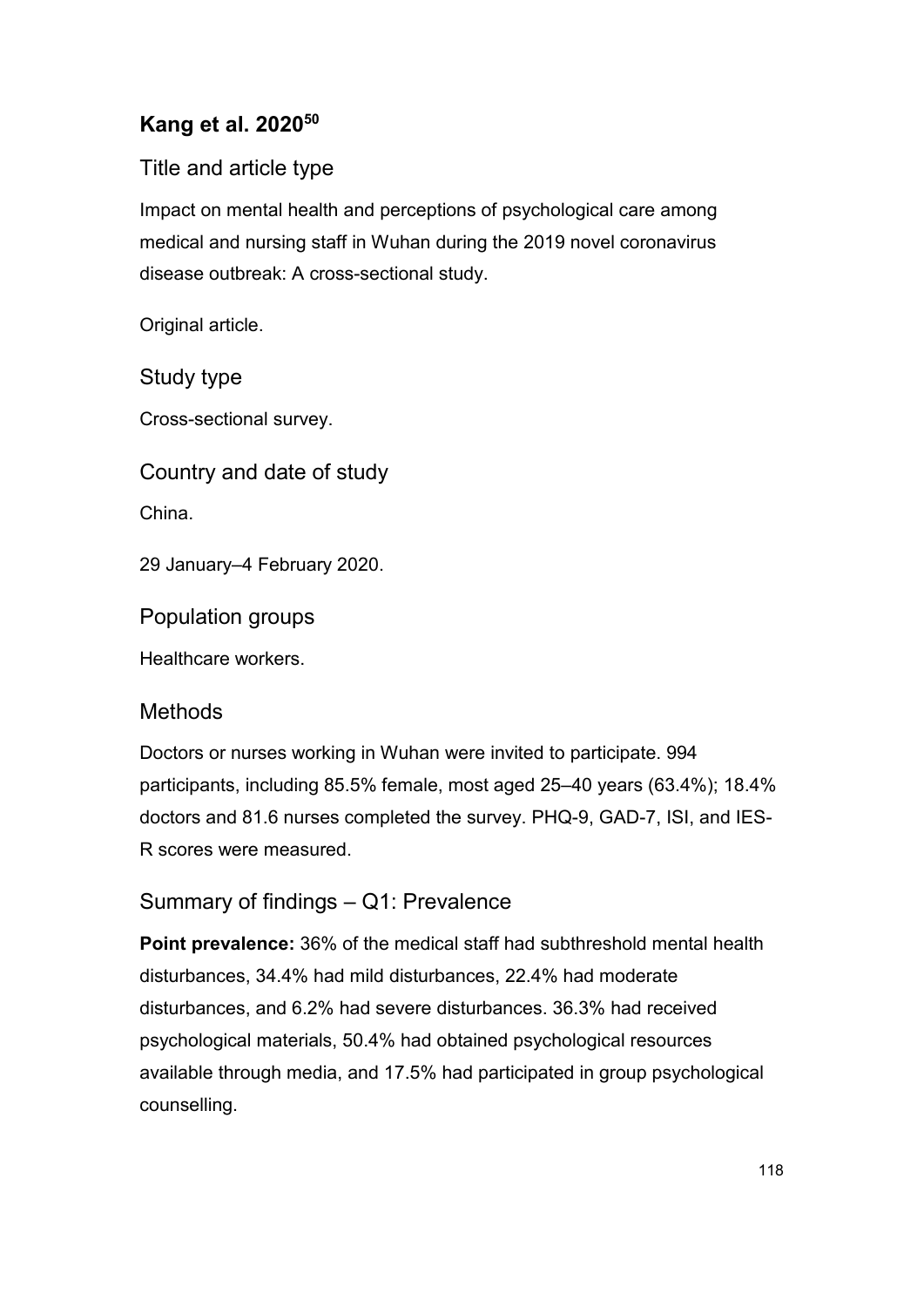#### Summary of findings – Q2: Risk/protective factors

**Risk:** Exposure of close contacts to COVID-19. Protective: Personalised sources of support such as publication-style psychological materials and psychological resources available from media. continuous mental healthcare services are necessary even for subthreshold and mild psychological reactions during this epidemic to attenuate the possibility of escalating complications.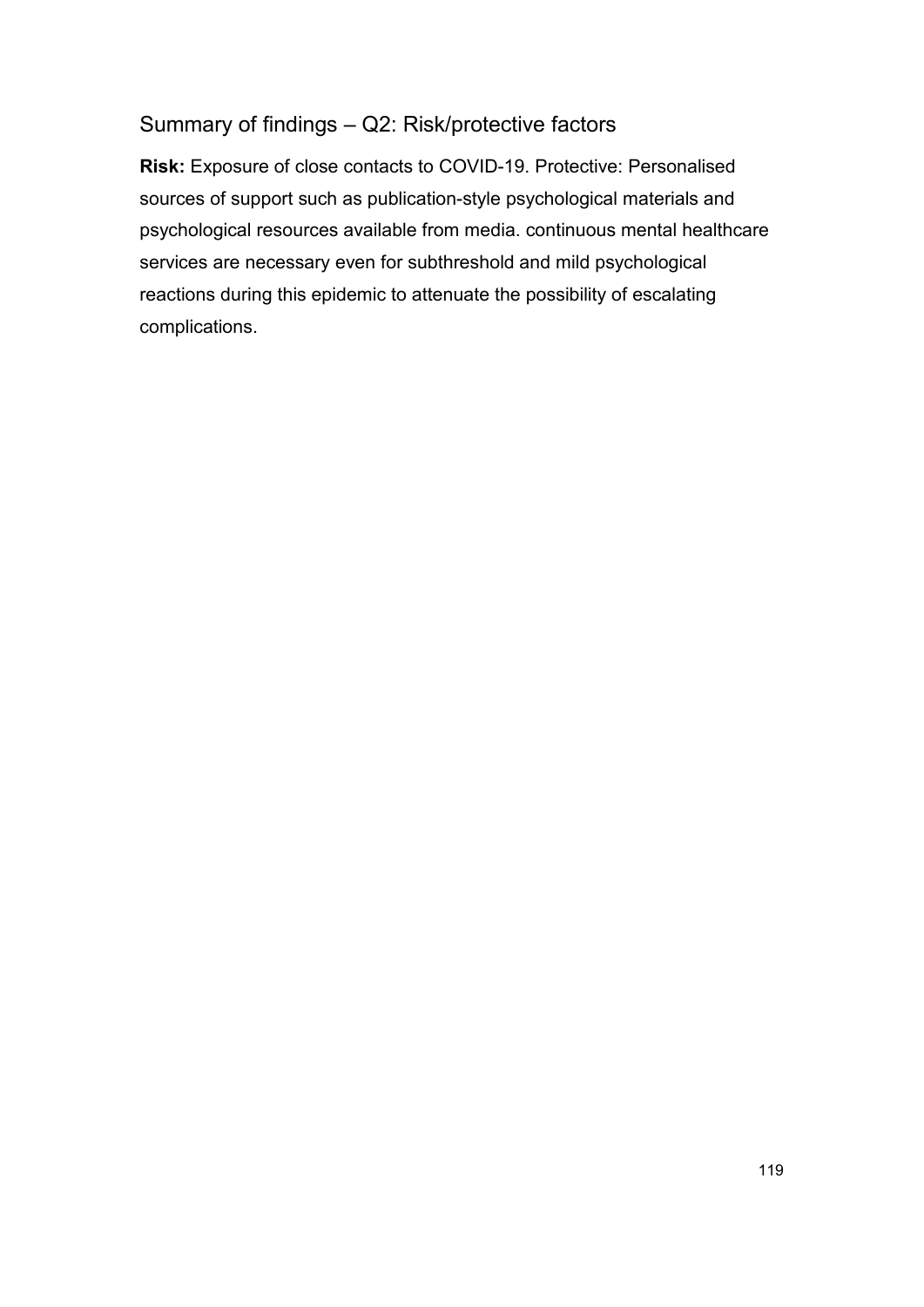### **Chung et al. 202051**

Title and article type

Staff mental health self-assessment during the COVID19 outbreak.

Letter to editor.

Study type

Cross-sectional survey.

Country and date of study

China.

14–25 February 2020.

Population groups

Healthcare workers.

#### Methods

Self-assessment questionnaire sent via the COVID-19 newsletter (email) and hospital smartphone app, to all hospital staff in the Hong Kong East cluster. A total of 8,418 full-time equivalent staff in six hospitals were invited to complete.

69 staff responded within 10 days of launching the online survey, including nurses (34.8%), clerical and administrative staff (33.3%), healthcare assistants (11.6%), and allied health staff (8.7%), doctors (4.3%), management staff (2.9%), and others (4.3%). PHQ-9 used to measure depression.

### Summary of findings – Q1: Prevalence

**Point prevalence:** The mean PHQ-9 score was 7.6, 34.8% respondents having a score mild depression, 14.5% moderate depression. 2.9% requested support and were reassured after a single phone contact by the psychiatric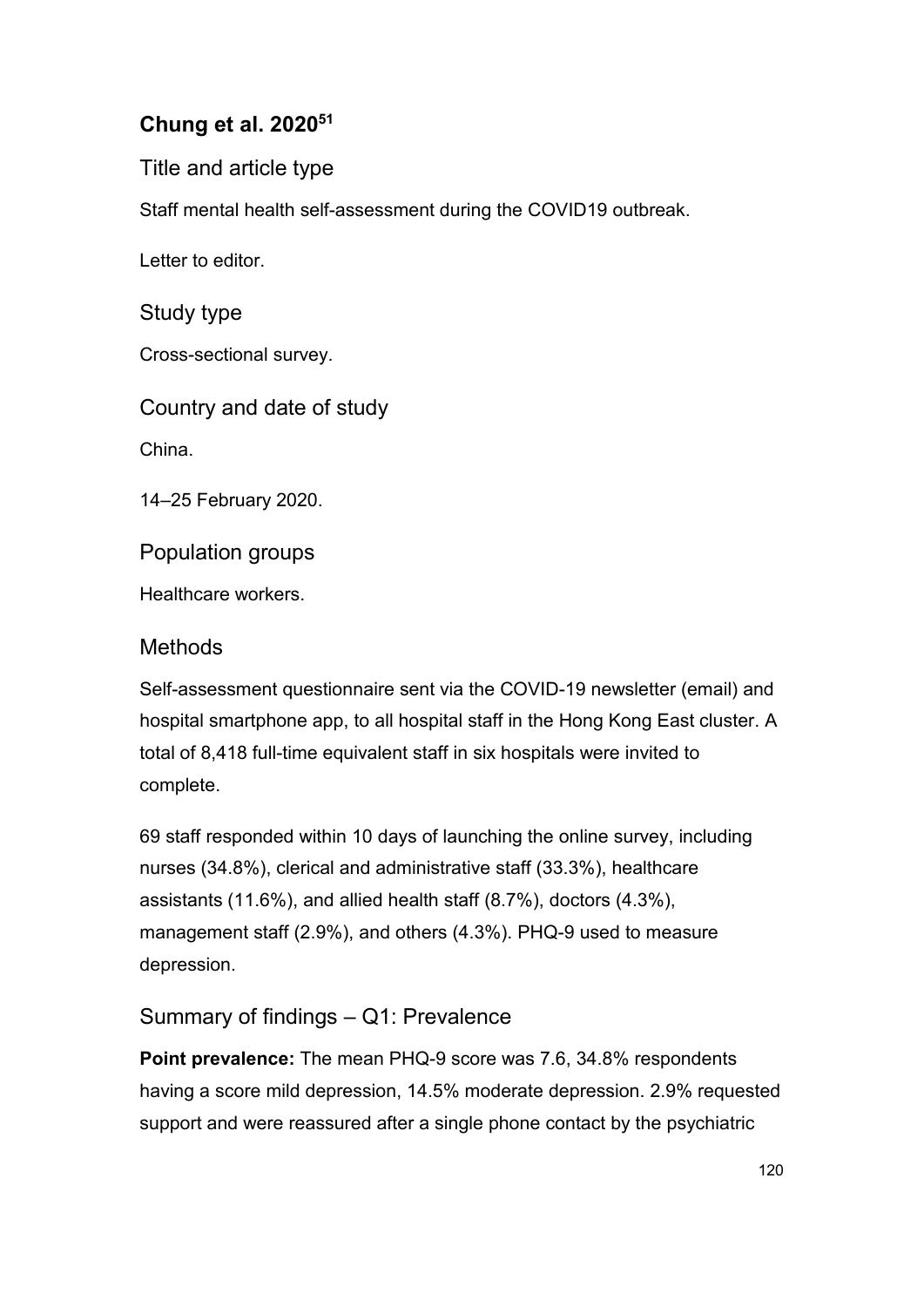nurse. 44.9% respondents provided free text about their concerns, with 45.2% about the sufficiency of personal protective equipment and 19.6% about being infected with COVID-19.

Summary of findings – Q2: Risk/protective factors

None reported.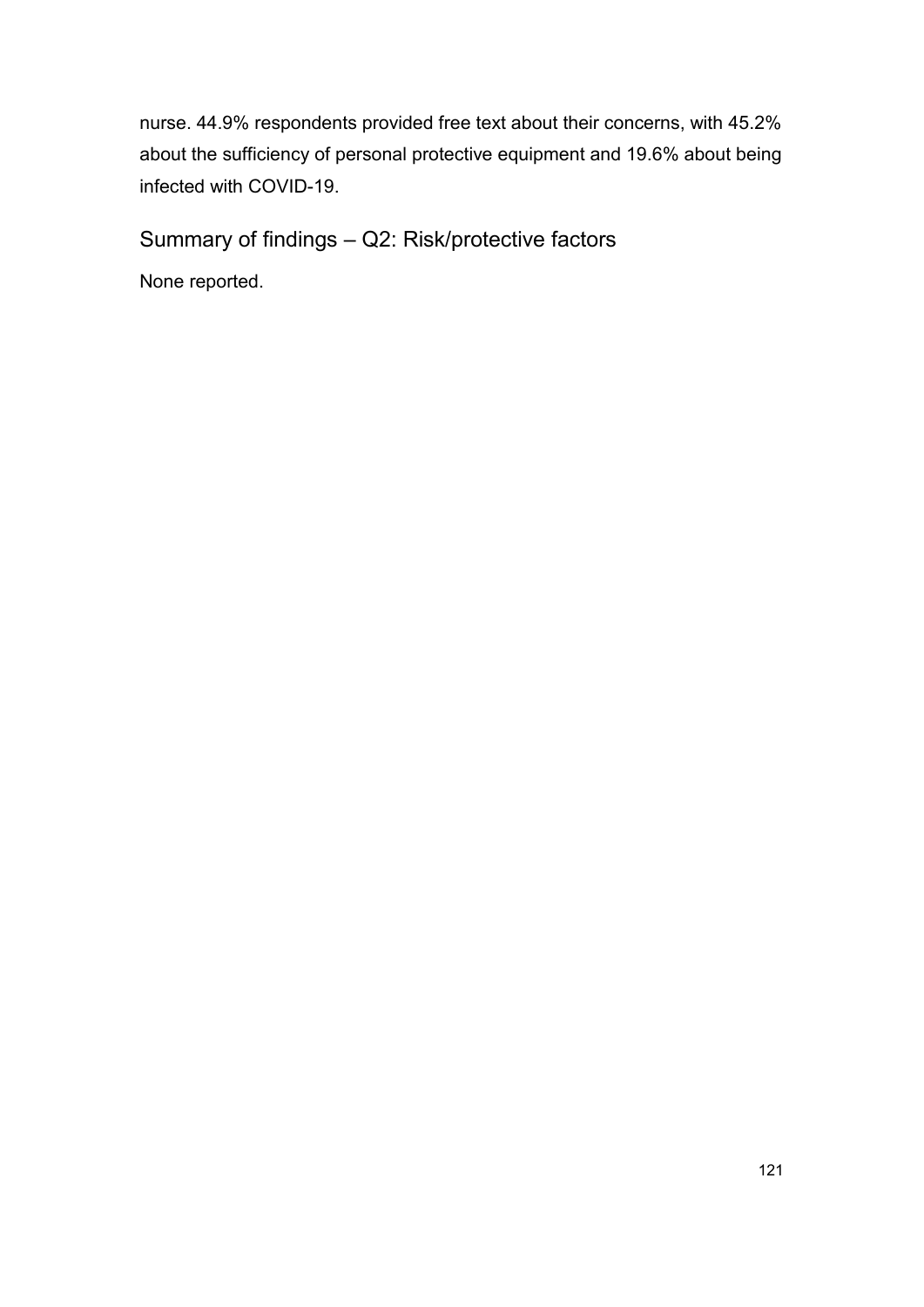### **Wang et al. 202048**

Title and article type

Sleep disturbances among medical workers during the outbreak of COVID-2019.

Original article.

Study type

Cross-sectional survey.

Country and date of study

China.

30 January–7 February 2020.

Population groups

Healthcare workers (paediatrics).

#### **Methods**

A self-reported questionnaire survey was conducted at the Children's Healthcare Centre of Renmin Hospital of Wuhan University, Wuhan, China.

A total of 123 healthcare workers completed a self-reported questionnaire survey on their smartphone, 10% male and 90% female healthcare workers, with an average age of  $33.75 \pm 8.41$  years.

Sociodemographic characteristics, COVID-19 epidemic-related factors, PSQI, SAS and SDS.

Summary of findings – Q1: Prevalence

**Point prevalence:** 38% of paediatric healthcare workers were suffering from sleep disturbance, in addition, 7% and 25% of paediatric healthcare workers had anxiety and depression.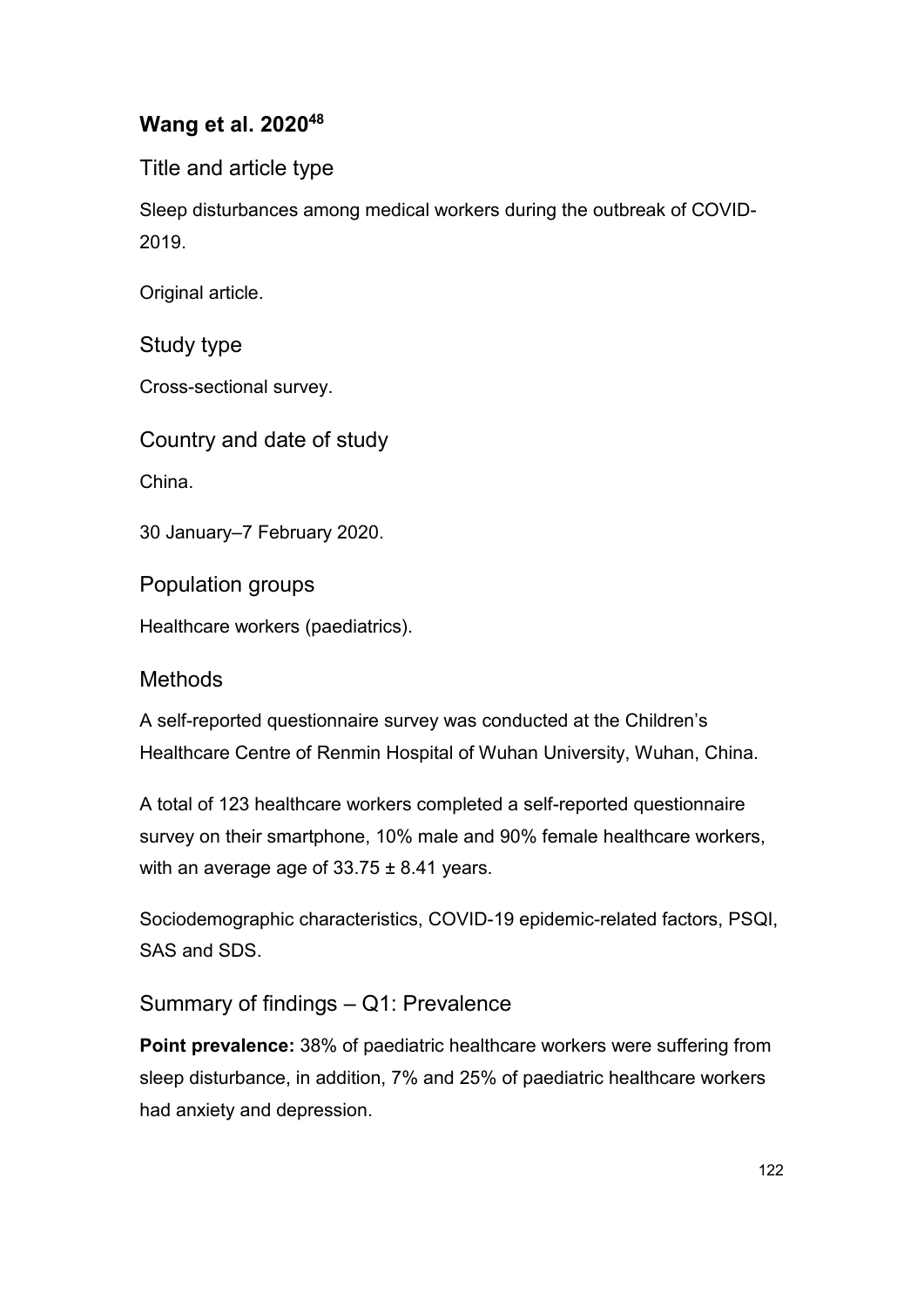# Summary of findings – Q2: Risk/protective factors

Risks: Being an only child, exposure to COVID-19 patients and depression was associated with sleep disturbance.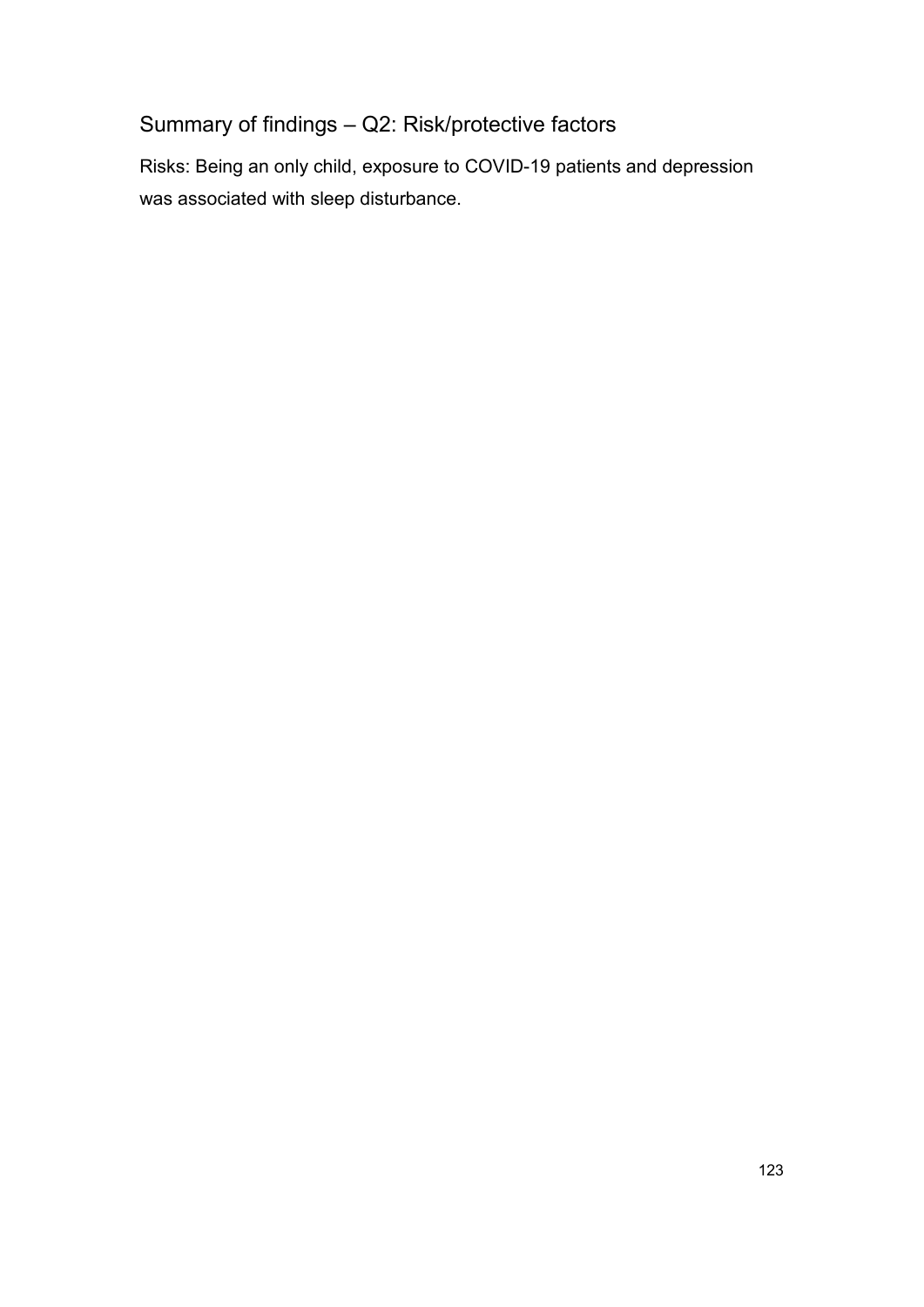### **Chen et al. 2020**<sup>46</sup>

Title and article type

Prevalence of self-reported depression and anxiety among pediatric medical staff members during the COVID19 outbreak in Guiyang, China.

Original article.

Study type

Cross-sectional survey.

Country and date of study

China.

Dates not provided.

Population groups

Healthcare workers (paediatrics).

### **Methods**

Self-completion questionnaire for pediatric medical staff in Guiyang, China. Data were collected through an anonymous, self-rated questionnaire.

The questionnaire consisted of three parts: basic demographic data, the SDS and the SAS. Subjects who had worked in high-risk locations, such as COVID-19 wards, fever clinics, infectious diseases departments, emergency rooms, pulmonary medicine departments or X-ray laboratories, were classified as having had high-risk work exposure.

105 response; 90.5% of respondents were female; mean age of  $32.6 \pm 6.5$ years.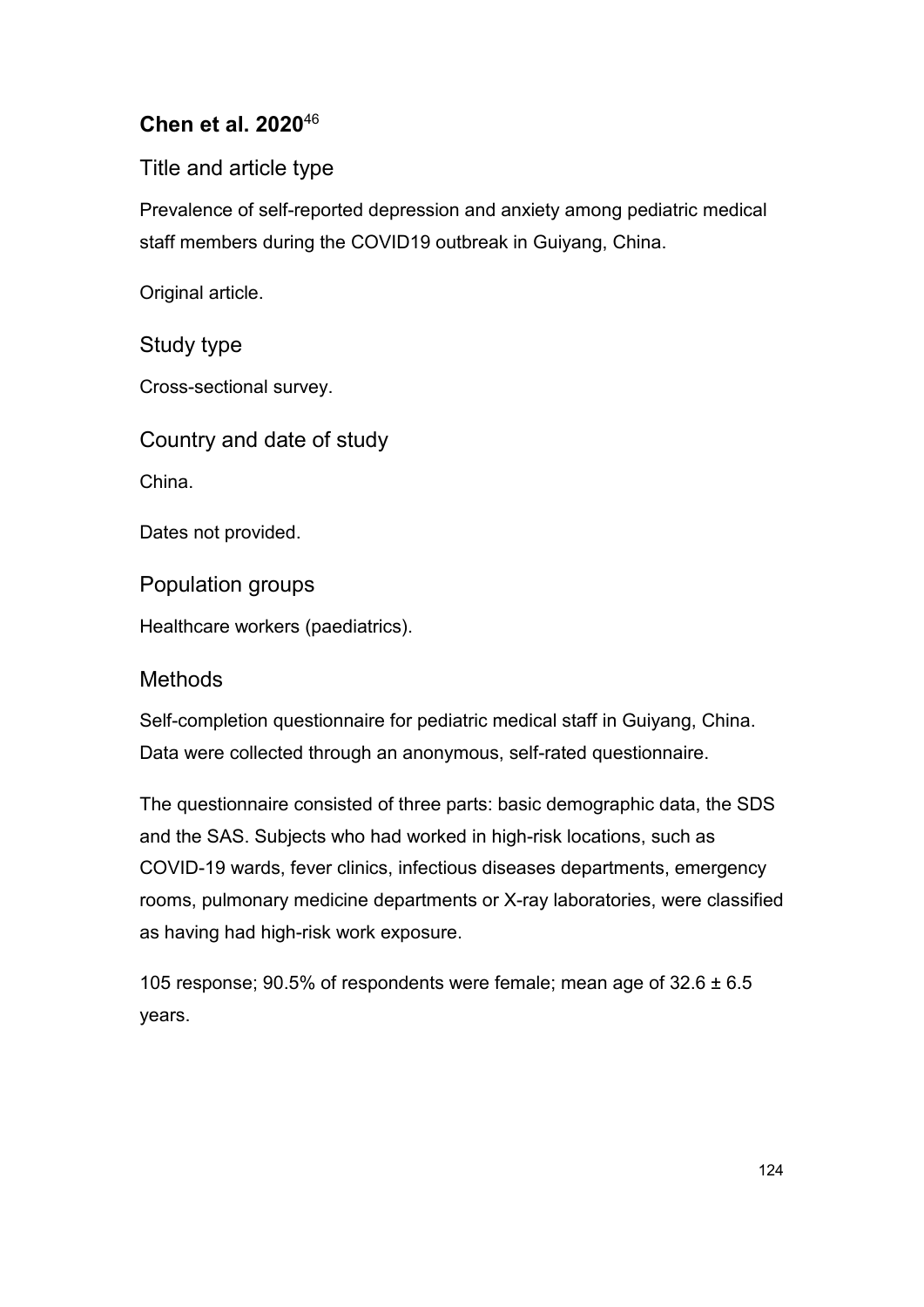#### Summary of findings – Q1: Prevalence

**Point prevalence:** Among the 105 respondents the incidences of total, slight, moderate and severe anxiety cases were 18.1%, 10.5%, 5.7%, and 1.9%, respectively. The incidences of total, slight, moderate and severe depression cases were 29.5%, 21.0%, 4.8% and 3.8%. The mean SAS and SDS scores were significantly higher than the norms of SAS in the general Chinese population (40.3 ± 11.5 vs 29.8 ± 10.1 for SAS, 47.1 ± 10.5 vs 41.9 ± 10.6 for SDS, p < 0.001).

### Summary of findings – Q2: Risk/protective factors

Risks: Workers who had COVID-19 exposure experience were likely to have higher rates of anxiety accompanied by depression than respondents who had no exposure experience.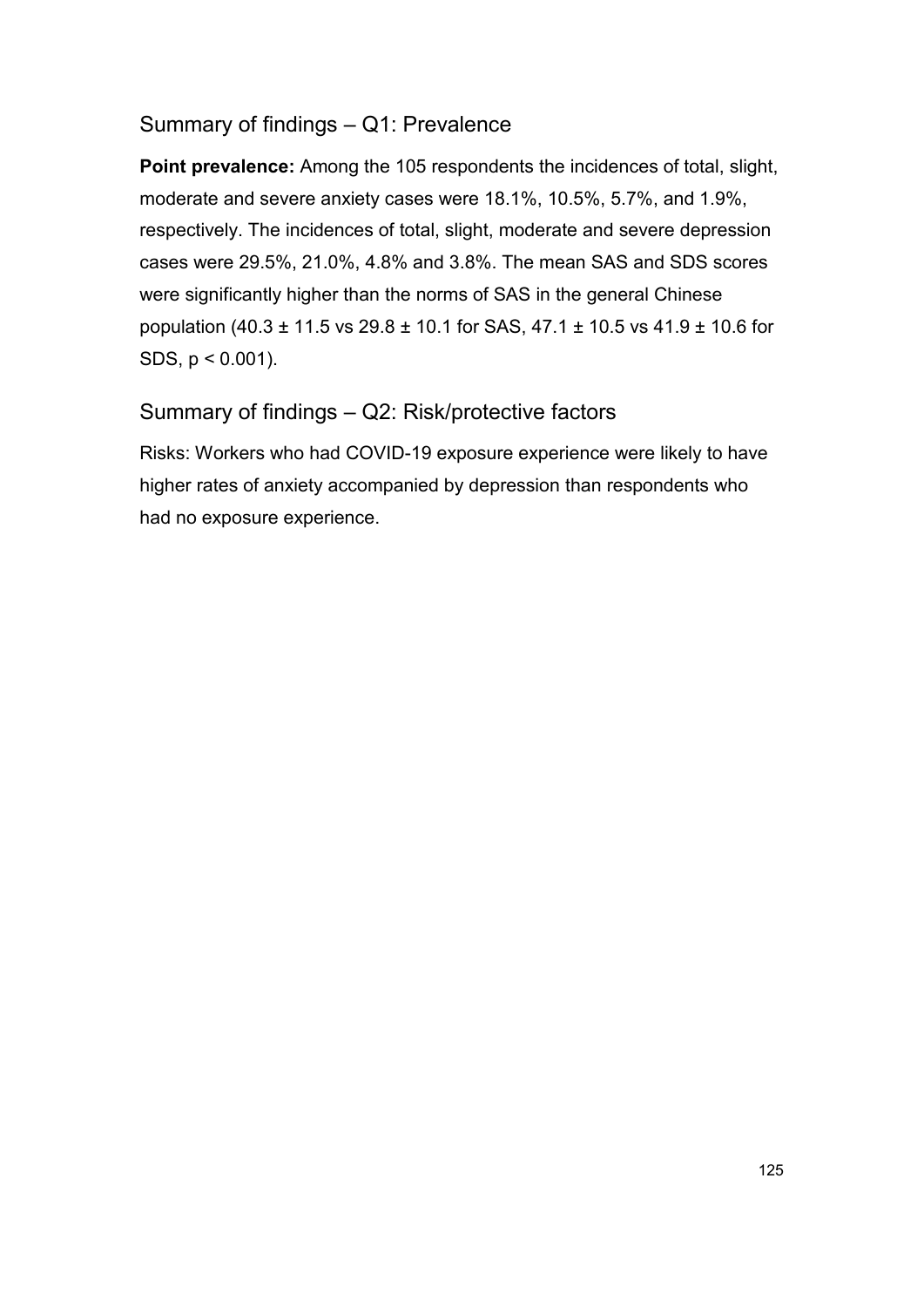**Abbreviations for validated mental health scales:** Insomnia Severity Index (ISI); the Symptom Check List-revised (SCL-90-R); the Patient Health Questionnaire-4 (PHQ-4), which included a 2-item anxiety scale and a 2-item depression scale (PHQ-2); Depression, Anxiety, and Stress Scales (DASS-21); Impact of Events Scale–Revised (IES-R); Maslach Burnout Inventory-Medical Personnel (MBI); Patient Health Questionaire-9 (PHQ-9); WHO-Five Well-Being Index (WHO-5); Center for Epidemiology Scale for Depression (CES-D); Pittsburgh Sleep Quality Index (PSQI): scale; Generalized Anxiety Disorder-7 (GAD-7); numeric rating scale (NRS) on fear; Hamilton Anxiety Scale (HAMA); Hamilton Depression Scale (HAMD); the General Self-Efficacy Scale (GSES), the Stanford Acute Stress Reaction (SASR) questionnaire; the Social Support Rate Scale (SSRS); Self-Assessment Scale for Posttraumatic Stress Disorder (PTSD-SS); self-rating depression scale (SDS) and self-rating anxiety scale (SAS), the Stress Response Questionnaire (SRQ); health related quality of life (HRQoL); Swanson, Nolan, and Pelham scale (SNAP-IV); The Child Stress Disorders Checklist (CSDC); Beck Anxiety Inventory (BAI); Beck Depression Inventory-II (BDI-II) Perceived 64 Stress Scale (PSS), Connor-Davidson resilience scale (CD-RISC); Athens Insomnia Scale (AIS); Self-Reporting Questionnaire-20 (SRQ-20); Posttraumatic Stress Disorder Checklist (PCL-5); Simplified Coping Style Questionnaire (SCSQ); PTSD Checklist– Civilian Version (PCL-C); Mental Health Lifestyle Scale (MHLSS); PTSD Checklist for DSM-5 (PCL-5); Warwick-Edinburgh Mental Well-being Scale (WEMWBS); ask suicide-screening questions (ASQ); Children's Depression Inventory–Short Form.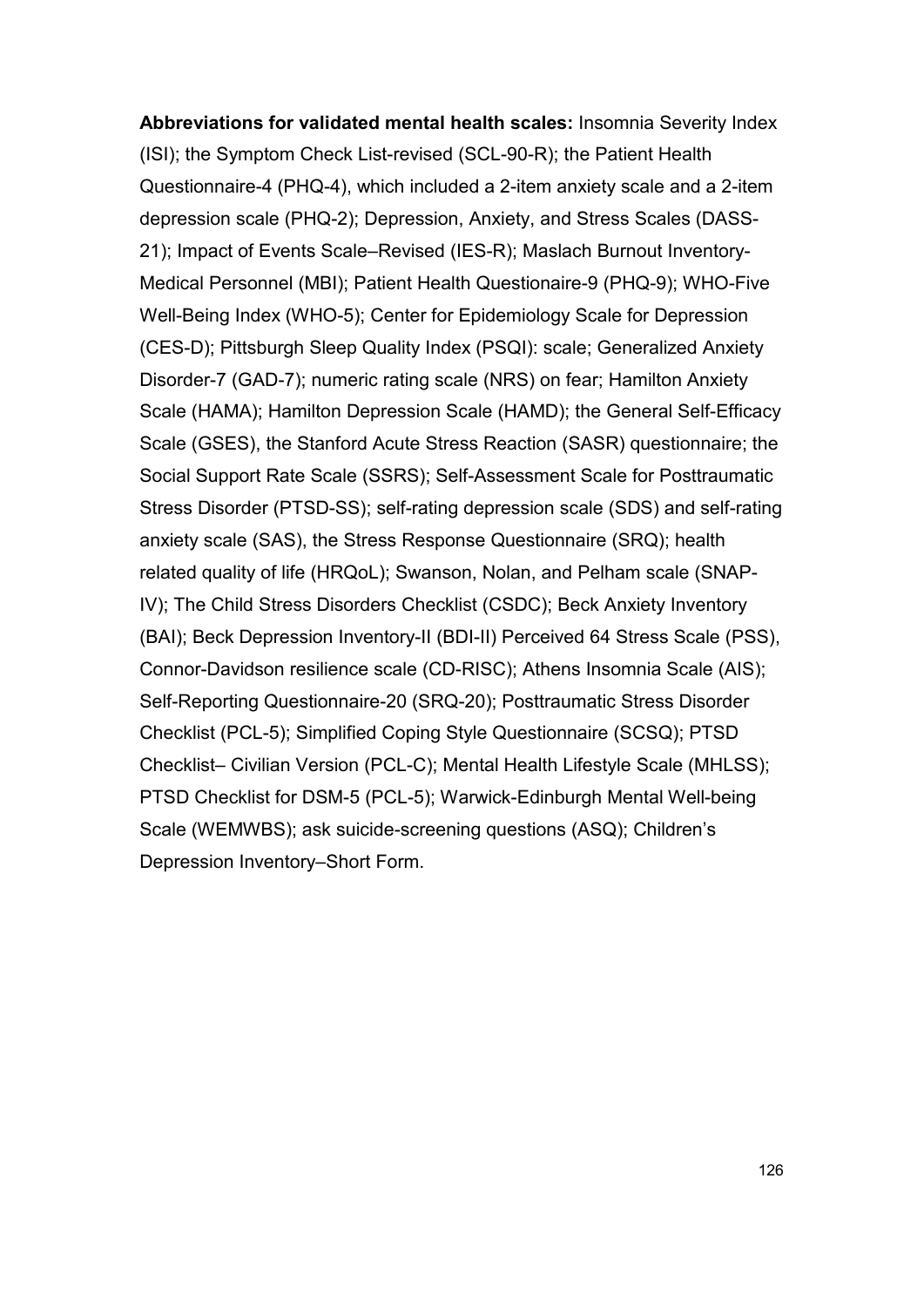# **References**

-

<sup>1</sup> World Health Organization (WHO). Events as they happened: [www.who.int/emergencies/diseases/novel-coronavirus-2019/events-as-they](http://www.who.int/emergencies/diseases/novel-coronavirus-2019/events-as-they-happen)[happen](http://www.who.int/emergencies/diseases/novel-coronavirus-2019/events-as-they-happen) (accessed on 3 June 2020)

<sup>2</sup> ScotPHO: Mental health: vulnerable groups: [www.scotpho.org.uk/health](https://www.scotpho.org.uk/health-wellbeing-and-disease/mental-health/data/vulnerable-groups/)[wellbeing-and-disease/mental-health/data/vulnerable-groups/](https://www.scotpho.org.uk/health-wellbeing-and-disease/mental-health/data/vulnerable-groups/) (accessed on 3 June 2020)

<sup>3</sup> Lorenc T, Khouja C, Raine G, Sutcliffe K, Wright K, Sowden A, Thomas J. COVID-19: Living map of the evidence. London: EPPI-Centre, Social Science Research Unit, UCL Institute of Education, University College London; 2020.

<sup>4</sup> Wang C, Pan R, Wan X, Tan Y, Xu L, McIntyre RS, et al. A longitudinal study on the mental health of general population during the COVID-19 epidemic in China. Brain Behav Immun 2020.

<sup>5</sup> Huang Y, Zhao N. Generalized anxiety disorder, depressive symptoms and sleep quality during COVID-19 outbreak in China: A web-based crosssectional survey. Psychiatry Res 2020;288:112954.

<sup>6</sup> Gao J, Zheng P, Jia Y, Chen H, Mao Y, Chen S, et al. Mental health problems and social media exposure during COVID-19 outbreak. PLoS ONE 2020;15(4):e0231924.

<sup>7</sup> Sønderskov KM, Dinesen PT, Santini ZI, Østergaard SD. The depressive state of Denmark during the COVID-19 pandemic. Acta Neuropsychiatr 2020;1–3.

<sup>8</sup> Xie X, Xue Q, Zhou Y, Zhu K, Liu Q, Zhang J, et al. Mental health status among children in home confinement during the coronavirus disease 2019 outbreak in hubei province, china. JAMA Pediatr 2020.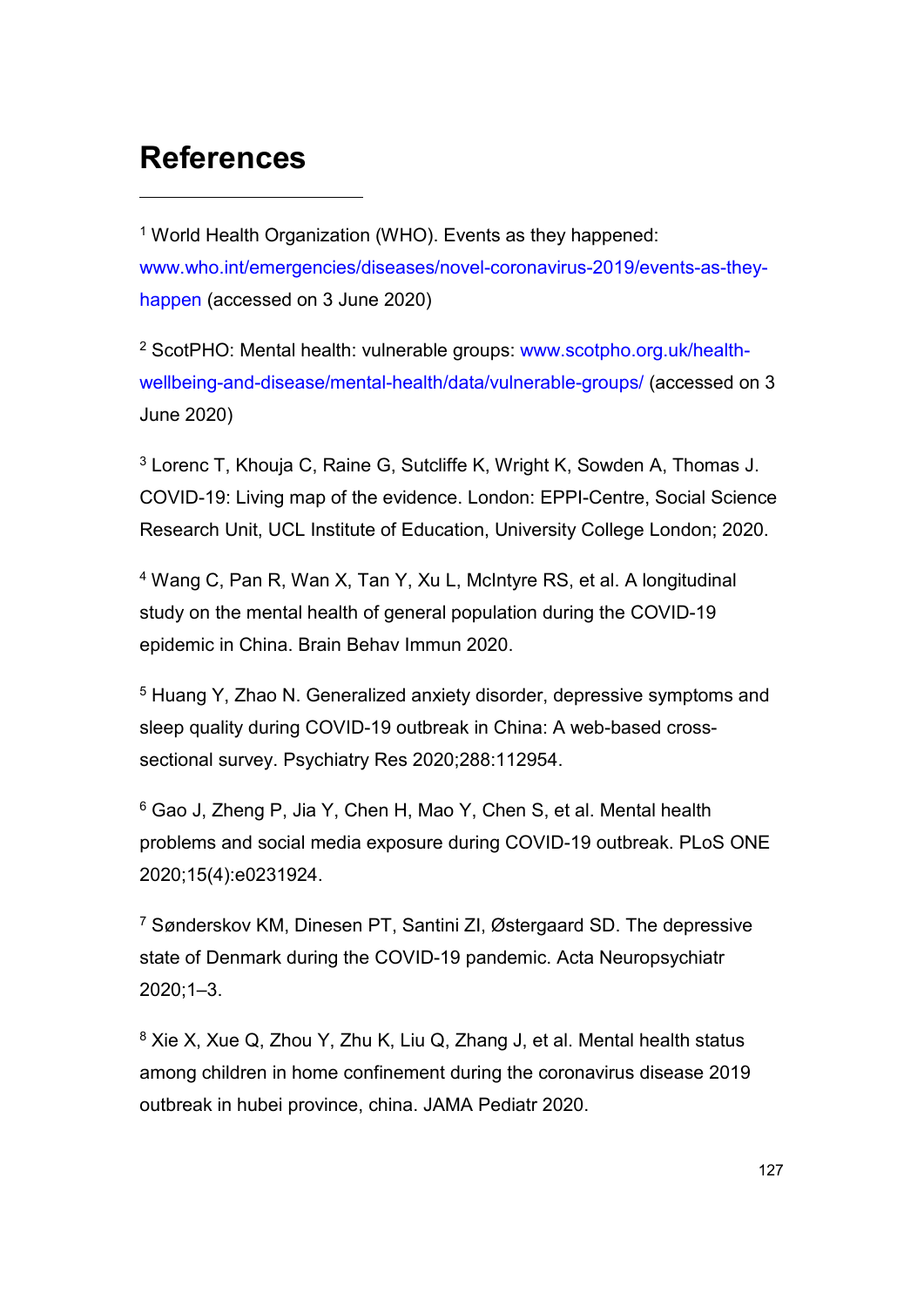<sup>9</sup> Zhou SJ, Zhang LG, Wang LL, Guo ZC, Wang JQ, Chen JC, et al. Prevalence and socio-demographic correlates of psychological health problems in Chinese adolescents during the outbreak of COVID-19. Eur Child Adolesc Psychiatry 2020.

<sup>10</sup> Moghanibashi-Mansourieh A. Assessing the anxiety level of Iranian general population during COVID-19 outbreak. Asian J Psychiatr 2020;51:102076.

<sup>11</sup> Tan W, Hao F, McIntyre RS, Jiang L, Jiang X, Zhang L, et al. Is returning to work during the COVID-19 pandemic stressful? A study on immediate mental health status and psychoneuroimmunity prevention measures of Chinese workforce. Brain Behav Immun 2020.

<sup>12</sup> Wang Y, Di Y, Ye J, Wei W. Study on the public psychological states and its related factors during the outbreak of coronavirus disease 2019 (COVID-19) in some regions of China. Psychol Health Med 2020;1–10.

<sup>13</sup> Wang C, Pan R, Wan X, Tan Y, Xu L, Ho CS, et al. Immediate Psychological responses and associated factors during the initial stage of the 2019 coronavirus disease (COVID-19) epidemic among the general population in China. Int J Environ Res Public Health 2020;17(5).

<sup>14</sup> Zhang Y, Ma ZF. Impact of the COVID-19 Pandemic on mental health and quality of life among local residents in Liaoning Province, China: A crosssectional study. Int J Environ Res Public Health 2020;17(7).

<sup>15</sup> Ni MY, Yang L, Leung CMC, Li N, Yao XI, Wang Y, Leung GM, Cowling BJ, Liao Q. Mental health, risk factors, and social media use during the COVID-19 epidemic and cordon sanitaire among the community and health professionals in Wuhan, China: Cross-Sectional Survey. JMIR Ment Health 2020;7(5):e19009

<sup>16</sup> Yuan S, Liao Z, Huang H, Jiang B, Zhang X, Wang Y, et al. Comparison of the indicators of psychological stress in the population of Hubei Province and non-endemic provinces in China during two weeks during the coronavirus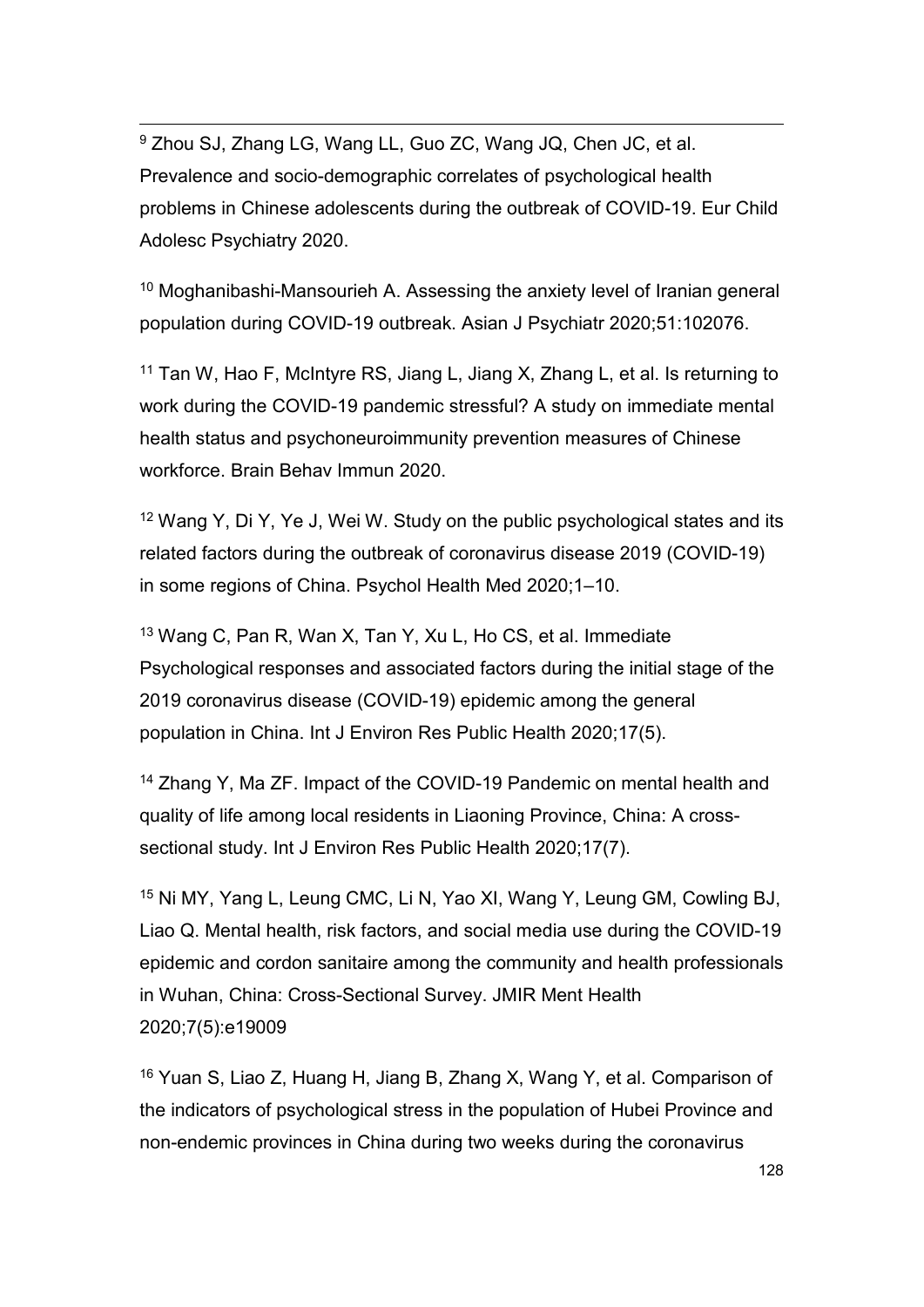disease 2019 (COVID-19) outbreak in February 2020. Med Sci Monit 2020;26:e923767.

<sup>17</sup> Liu N, Zhang F, Wei C, Jia Y, Shang Z, Sun L, et al. Prevalence and predictors of PTSS during COVID-19 outbreak in China hardest-hit areas: Gender differences matter. Psychiatry Res 2020;287:112921.

<sup>18</sup> Tian F, Li H, Tian S, Yang J, Shao J, Tian C. Psychological symptoms of ordinary Chinese citizens based on SCL-90 during the level I emergency response to COVID-19. Psychiatry Res 2020;288:112992.

<sup>19</sup> Zhang J, Lu H, Zeng H, Zhang S, Du Q, Jiang T, et al. The differential psychological distress of populations affected by the COVID-19 pandemic. Brain Behav Immun 2020.

<sup>20</sup> Jahanshahi AA, Dinani MM, Madavani AN, Li J, Zhang SX. The distress of Iranian adults during the Covid-19 pandemic - More distressed than the Chinese and with different predictors. Brain Behav Immun 2020.

 $21$  Qiu J, Shen B, Zhao M, Wang Z, Xie B, Xu Y. A nationwide survey of psychological distress among Chinese people in the COVID-19 epidemic: implications and policy recommendations. Gen Psych 2020;33(2):e100213.

<sup>22</sup> Bo HX, Li W, Yang Y, Wang Y, Zhang Q, Cheung T, et al. Posttraumatic stress symptoms and attitude toward crisis mental health services among clinically stable patients with COVID-19 in China. Psychol Med 2020;1–2.

<sup>23</sup> Nguyen HC, Nguyen MH, Do BN, Tran CQ, Nguyen TTP, Pham KM, et al. People with suspected COVID-19 symptoms were more likely depressed and had lower health-related quality of life: The potential benefit of health literacy. J Clin Med 2020;9(4).

<sup>24</sup> Lei L, Huang X, Zhang S, Yang J, Yang L, Xu M. Comparison of prevalence and associated factors of anxiety and depression among people affected by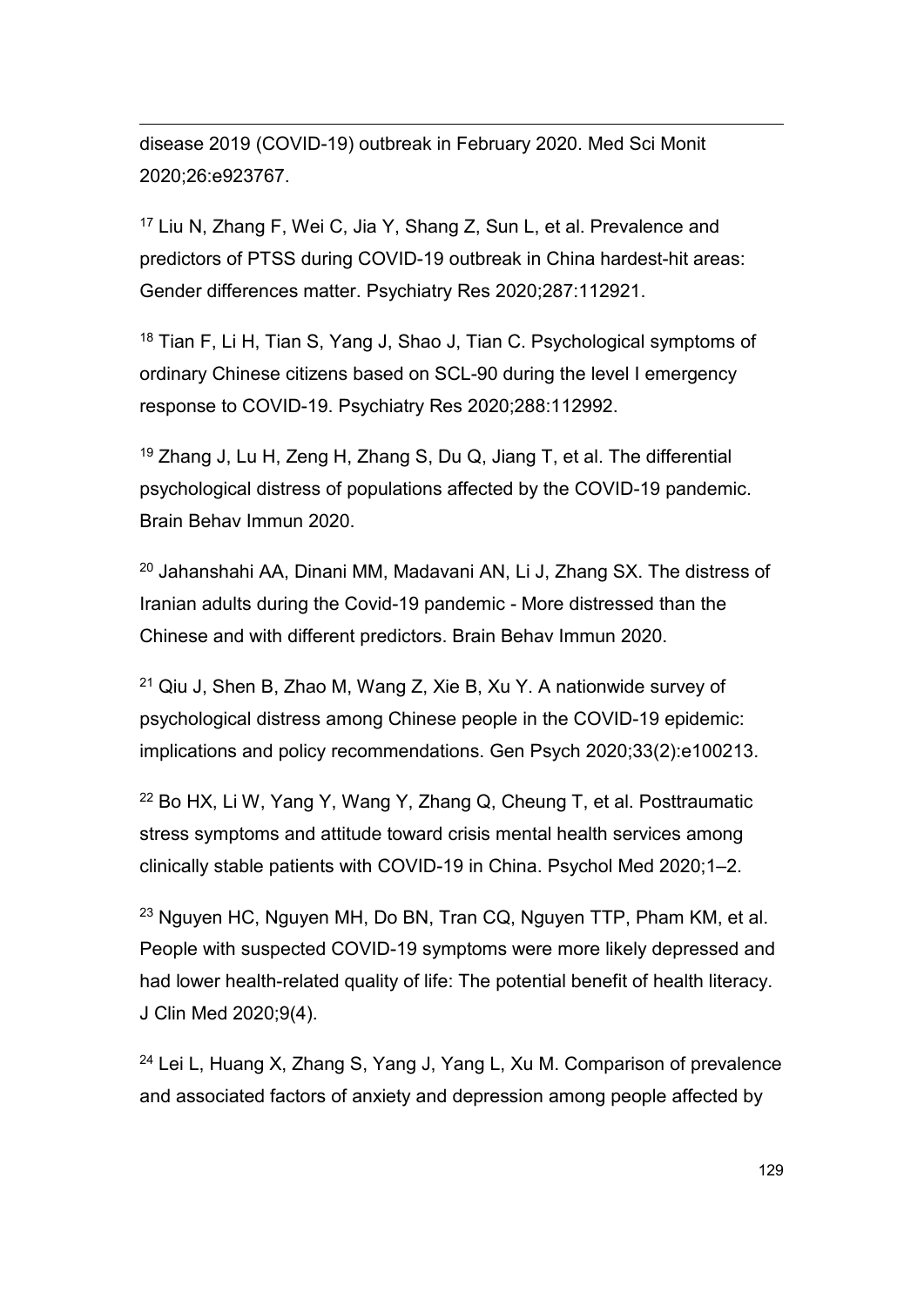versus people unaffected by quarantine during the COVID-19 epidemic in southwestern China. Med Sci Monit 2020;26:e924609.

<sup>25</sup> Zhu S, Wu Y, Zhu C-Y, Hong W-C, Yu Z-X, Chen Z-K, et al. The immediate mental health impacts of the COVID-19 pandemic among people with or without quarantine managements. Brain Behav Immun 2020.

<sup>26</sup> Hao F, Tan W, Jiang L, Zhang L, Zhao X, Zou Y, et al. Do psychiatric patients experience more psychiatric symptoms during COVID-19 pandemic and lockdown? A case-control study with service and research implications for immunopsychiatry. Brain Behav Immun 2020.

 $27$  Zhou J, Liu L, Xue P, Yang X, Tang X. Mental health response to the COVID-19 outbreak in China. Am J Psychiatry 2020.

<sup>28</sup> Cao W, Fang Z, Hou G, Han M, Xu X, Dong J, et al. The psychological impact of the COVID-19 epidemic on college students in China. Psychiatry Res 2020;287:112934.

<sup>29</sup> Liang L, Ren H, Cao R, Hu Y, Qin Z, Li C, et al. The effect of COVID-19 on youth mental health. Psychiatr Q 2020 Apr 21.

<sup>30</sup> Ozamiz-Etxebarria N, Dosil-Santamaria M, Picaza-Gorrochategui M, Idoiaga-Mondragon N. Stress, anxiety, and depression levels in the initial stage of the COVID-19 outbreak in a population sample in the northern Spain. Cad Saude Publica 2020 Apr 30;36(4):e00054020.

<sup>31</sup> Mazza C, Ricci E, Biondi S, Colasanti M, Ferracuti S, Napoli C, et al. A nationwide survey of psychological distress among Italian people during the COVID-19 pandemic: Immediate psychological responses and associated factors. Int J Environ Res Public Health 2020;17(9).

<sup>32</sup> Özdin S, Bayrak Özdin S. Levels and predictors of anxiety, depression and health anxiety during COVID-19 pandemic in Turkish society: The importance of gender. Int J Soc Psychiatry 2020;20764020927051.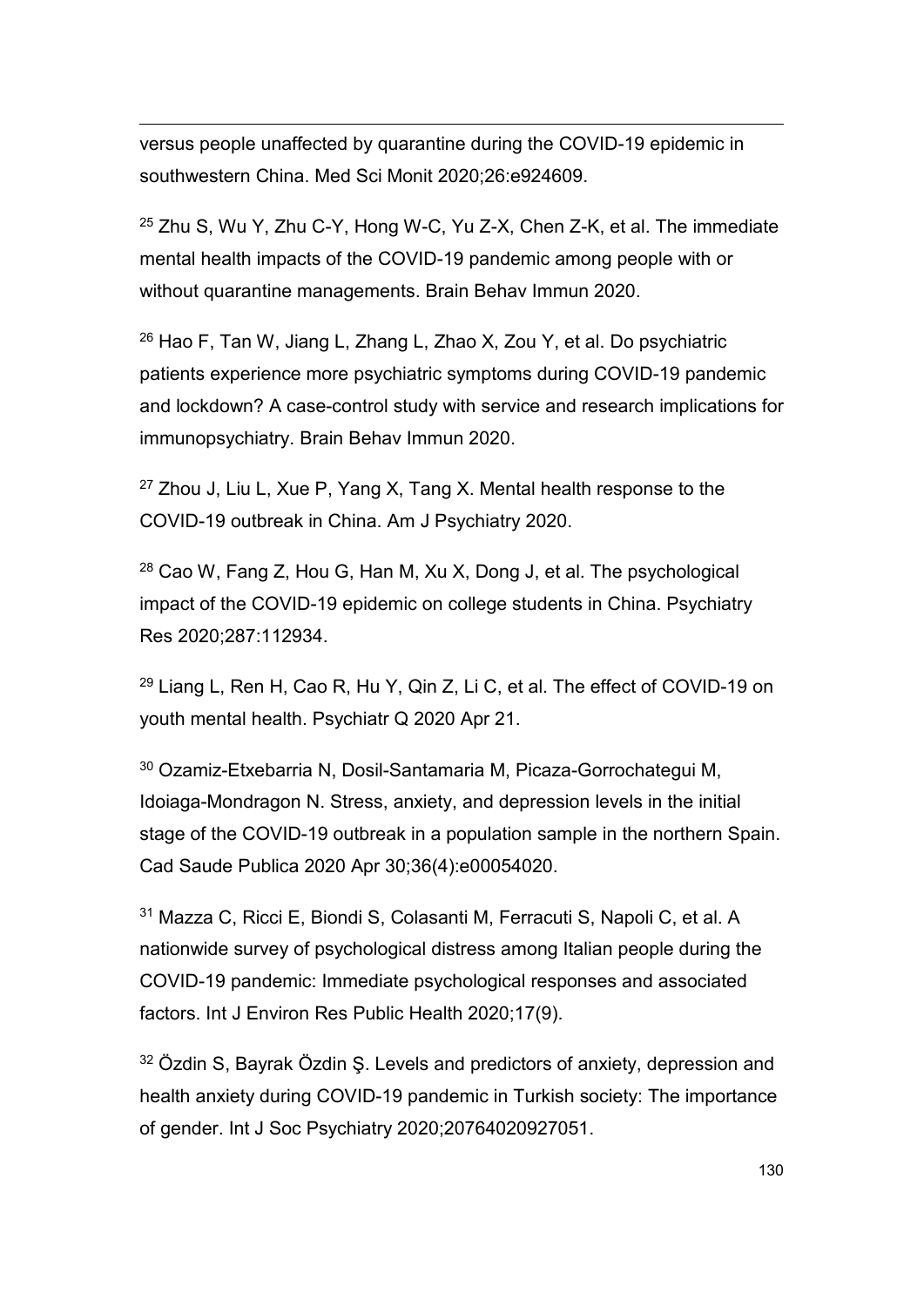33 Moccia L, Janiri D, Pepe M, Dattoli L, Molinaro M, De Martin V, et al. Affective temperament, attachment style, and the psychological impact of the COVID-19 outbreak: an early report on the Italian general population. Brain Behav Immun 2020.

<sup>34</sup> Zhang W-R, Wang K, Yin L, Zhao W-F, Xue Q, Peng M, et al. Mental health and psychosocial problems of medical health workers during the COVID-19 epidemic in China. Psychother Psychosom 2020;1–9.

<sup>35</sup> Lu W, Wang H, Lin Y, Li L. Psychological status of medical workforce during the COVID-19 pandemic: A cross-sectional study. Psychiatry Res. 2020;288:112936.

<sup>36</sup> Tan BYQ, Chew NWS, Lee GKH, et al. Psychological impact of the COVID-19 pandemic on health care workers in Singapore [published online ahead of print, 2020 Apr 6]. Ann Intern Med 2020;M20–1083.

<sup>37</sup> Wu Y, Wang J, Luo C, Hu S, Lin X, Anderson AE, et al. A comparison of burnout frequency among oncology physicians and nurses working on the frontline and usual wards during the COVID-19 epidemic in Wuhan, China. J Pain Symptom Manage 2020.

<sup>38</sup> Cai W, Lian B, Song X, Hou T, Deng G, Li H. A cross-sectional study on mental health among health care workers during the outbreak of Corona Virus Disease 2019. Asian J Psychiatr. 2020 Apr 24;51:102111.

<sup>39</sup> Du J, Dong L, Waaong T, Yuan C, Fu R, Zhang L, et al. Psychological symptoms among frontline healthcare workers during COVID-19 outbreak in Wuhan. Gen Hosp Psychiatry 2020.

<sup>40</sup> Li X, Yu H, Bian G, Hu Z, Liu X, Zhou Q, et al. Prevalence, risk factors, and clinical correlates of insomnia in volunteer and at home medical staff during the COVID-19. Brain Behav Immun 2020.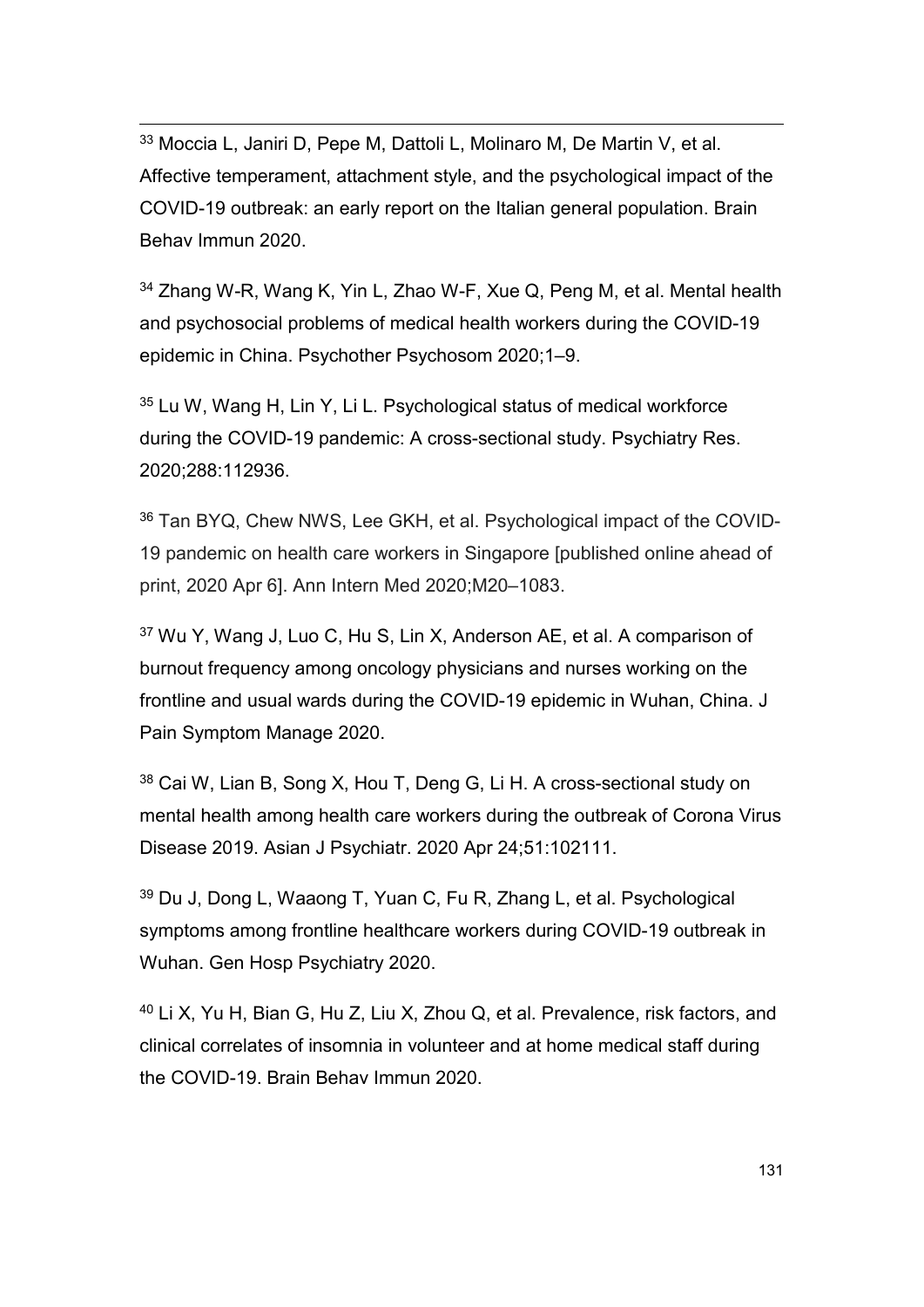41 Naser Moghadasi A. Evaluation of the level of anxiety among Iranian multiple sclerosis fellowships during the outbreak of COVID-19. Arch Iran Med 2020;23(4):283.

<sup>42</sup> Li Z, Ge J, Yang M, Feng J, Qiao M, Jiang R, et al. Vicarious traumatization in the general public, members, and non-members of medical teams aiding in COVID-19 control. Brain Behav Immun 2020.

<sup>43</sup> Li G, Miao J, Wang H, Xu S, Sun W, Fan Y, et al. Psychological impact on women health workers involved in COVID-19 outbreak in Wuhan: A crosssectional study. J Neurol Neurosurg Psychiatr 2020.

<sup>44</sup> Huang JZ, Han MF, Luo TD, Ren AK, Zhou XP. Mental health survey of medical staff in a tertiary infectious disease hospital for COVID-19. Zhonghua Lao Dong Wei Sheng Zhi Ye Bing Za Zhi. 2020;38(3):192–5.

<sup>45</sup> Chew NWS, Lee GKH, Tan BYQ, Jing M, Goh Y, Ngiam NJH, et al. A multinational, multicentre study on the psychological outcomes and associated physical symptoms amongst healthcare workers during COVID-19 outbreak. Brain Behav Immun 2020.

<sup>46</sup> Chen Y, Zhou H, Zhou Y, Zhou F. Prevalence of self-reported depression and anxiety among pediatric medical staff members during the COVID-19 outbreak in Guiyang, China. Psychiatry Res 2020;288:113005.

<sup>47</sup> Lai J, Ma S, Wang Y, Cai Z, Hu J, Wei N, et al. Factors associated with mental health outcomes among health care workers exposed to coronavirus disease 2019. JAMA Netw Open. 2020 Mar 2;3(3):e203976.

<sup>48</sup> Wang S, Xie L, Xu Y, Yu S, Yao B, Xiang D. Sleep disturbances among medical workers during the outbreak of COVID-2019. Occup Med (Lond). 2020.

<sup>49</sup> Ni MY, Yang L, Leung CM, Li N, Yao XI, Wang Y, et al. Mental health, risk factors, and social media use during the COVID-19 epidemic and cordon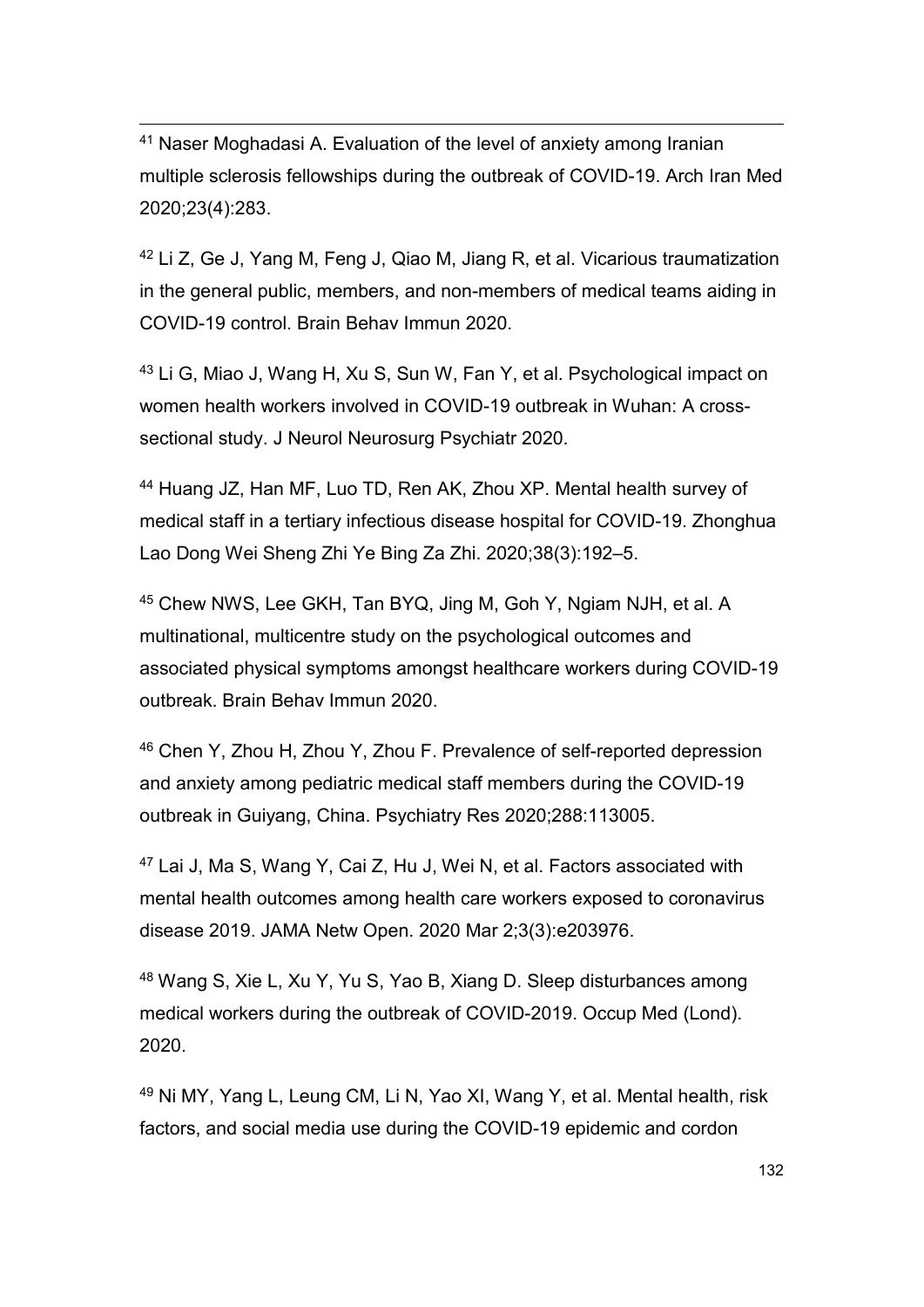sanitaire among the community and health professionals in Wuhan, China. JMIR Public Health Surveill 2020.

<sup>50</sup> Kang L, Ma S, Chen M, Yang J, Wang Y, Li R, et al. Impact on mental health and perceptions of psychological care among medical and nursing staff in Wuhan during the 2019 novel coronavirus disease outbreak: A crosssectional study. Brain Behav Immun 2020.

<sup>51</sup> Chung JPY, Yeung WS. Staff mental health self-assessment during the COVID-19 outbreak. East Asian Arch Psychiatry 2020;30(1):34.

<sup>52</sup> ScotPHO: Mental health key points: [www.scotpho.org.uk/health-wellbeing](http://www.scotpho.org.uk/health-wellbeing-and-disease/mental-health/key-points)[and-disease/mental-health/key-points](http://www.scotpho.org.uk/health-wellbeing-and-disease/mental-health/key-points) (accessed 2 June 2020)

<sup>53</sup> Rogers JP, Chesney E, Oliver D, Pollak TA, McGuire P, Fusar-Poli P, et al. Psychiatric and neuropsychiatric presentations associated with severe coronavirus infections: a systematic review and meta-analysis with comparison to the COVID-19 pandemic. Lancet Psychiatry 2020.

<sup>54</sup> Nobles J, Martin F, Dawson S, Moran P and Savovic J. The potential impact of COVID-19 on mental health outcomes and the implications for service solutions; 2020. [https://arc-w.nihr.ac.uk/research-and](https://arc-w.nihr.ac.uk/research-and-implementation/covid-19-response/potential-impact-of-covid-19-on-mental-health-outcomes-and-the-implications-for-service-solutions/)[implementation/covid-19-response/potential-impact-of-covid-19-on-mental](https://arc-w.nihr.ac.uk/research-and-implementation/covid-19-response/potential-impact-of-covid-19-on-mental-health-outcomes-and-the-implications-for-service-solutions/)[health-outcomes-and-the-implications-for-service-solutions/](https://arc-w.nihr.ac.uk/research-and-implementation/covid-19-response/potential-impact-of-covid-19-on-mental-health-outcomes-and-the-implications-for-service-solutions/)